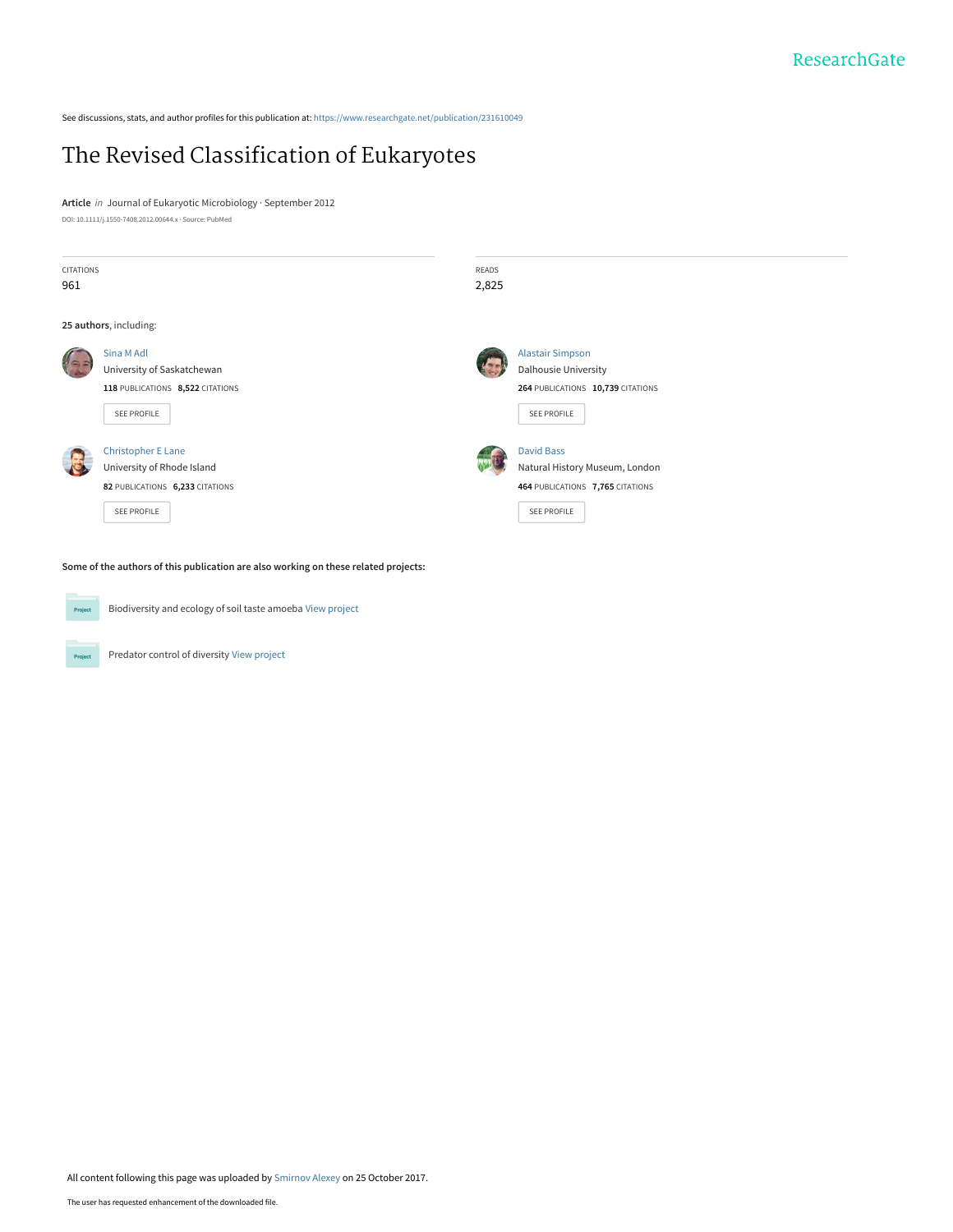

J. Eukaryot. Microbiol., 59(5), 2012 pp. 429–493 © 2012 The Author(s) Journal of Eukaryotic Microbiology © 2012 International Society of Protistologists DOI: 10.1111/j.1550-7408.2012.00644.x

## The Revised Classification of Eukaryotes

SINA M. ADL,<sup>a,b</sup> ALASTAIR G. B. SIMPSON,<sup>b</sup> CHRISTOPHER E. LANE,<sup>c</sup> JULIUS LUKEŠ,<sup>d</sup> DAVID BASS,<sup>e</sup>

SAMUEL S. BOWSER,<sup>f</sup> MATTHEW W. BROWN,<sup>g</sup> FABIEN BURKI,<sup>h</sup> MICAH DUNTHORN,<sup>i</sup> VLADIMIR HAMPL,<sup>j</sup>

AARON HEISS,<sup>b</sup> MONA HOPPENRATH,<sup>k</sup> ENRIQUE LARA,<sup>l</sup> LINE LE GALL,<sup>m</sup> DENIS H. LYNN,<sup>n,1</sup> HILARY MCMANUS,<sup>0</sup>

EDWARD A. D. MITCHELL,<sup>1</sup> SHARON E. MOZLEY-STANRIDGE,<sup>p</sup> LAURA W. PARFREY,<sup>q</sup> JAN PAWLOWSKI,<sup>r</sup>

SONJA RUECKERT,<sup>s</sup> LAURA SHADWICK,<sup>t</sup> CONRAD L. SCHOCH,<sup>u</sup> ALEXEY SMIRNOV<sup>v</sup> and FREDERICK W. SPIEGEL<sup>t</sup>

<sup>a</sup> Department of Soil Science, University of Saskatchewan, Saskatoon, SK, S7N 5A8, Canada, and<br><sup>b</sup> Department of Biology, Dalbousia University, Halifax, NS, B3H 4B2, Canada, and

<sup>b</sup>Department of Biology, Dalhousie University, Halifax, NS, B3H 4R2, Canada, and

<sup>c</sup>Department of Biological Sciences, University of Rhode Island, Kingston, Rhode Island, 02881, USA, and

Biology Center and Faculty of Sciences, Institute of Parasitology, University of South Bohemia, České Budějovice, Czech Republic, and<br>e Zoology Danastmant Natural History Museum, London, SW7 5BD, United Kingdom, and

<sup>e</sup>Zoology Department, Natural History Museum, London, SW7 5BD, United Kingdom, and

<sup>f</sup>Wadsworth Center, New York State Department of Health, Albany, New York, 12201, USA, and

<sup>g</sup>Department of Biochemistry, Dalhousie University, Halifax, NS, B3H 4R2, Canada, and

<sup>h</sup> Department of Botany, University of British Columbia, Vancouver, BC, V6T 1Z4, Canada, and

Department of Ecology, University of Kaiserslautern, 67663, Kaiserslautern, Germany, and

*i*<br>
<sup>j</sup>Department of Parasitology, Charles University, Prague, 128 43, Praha 2, Czech Republic, and<br>
<sup>k</sup>Forschwagsinstitut Sanckaphera, DZMB, Dautsches Zantrum für Marine Biodinarsitäteforschung, D. 26382, Wilhe

k Forschungsinstitut Senckenberg, DZMB – Deutsches Zentrum für Marine Biodiversitätsforschung, D-26382, Wilhelmshaven, Germany,

and<br><sup>1</sup>Institute of Biology, University of Neuchâtel, Neuchâtel, CH-2009, Switzerland, and

<sup>m</sup>Muséum National d'Histoire Naturellem, UMR 7138 Systématique, Adaptation et Evolution, Paris, 75231, Cedex Paris 05, France, and

<sup>n</sup>Department of Integrative Biology, University of Guelph, Guelph, ON, N1G 2W1, Canada, and

<sup>o</sup>Department of Biological Sciences, LeMoyne College, Syracuse, New York, 13214, USA, and<br>P Department of Biology, Middle Georgia College, Cochran, Georgia, 31014, USA, and

<sup>P</sup>Department of Biology, Middle Georgia College, Cochran, Georgia, 31014, USA, and

Department of Chemistry and Biochemistry, University of Colorado, Boulder, Colorado, 80309, USA, and <sup>r</sup>

 ${}^{L}$ Department of Genetics and Evolution, University of Geneva, 1211, Geneva 4, Switzerland, and

School of Life, Sport and Social Sciences, Edinburgh Napier University, Edinburgh, EH11 4BN, United Kingdom, and <sup>t</sup>

<sup>t</sup>Department of Biological Sciences, University of Arkansas, Fayetteville, Arkansas, 72701, USA, and

<sup>u</sup>GenBank taxonomy, NIH/NLM/NCBI, Bethesda, Maryland, 20892-6510, USA, and

<sup>V</sup>Department of Invertebrate Zoology, St.Petersburg State University, St. Petersburg, 199034, Russia

ABSTRACT. This revision of the classification of eukaryotes, which updates that of Adl et al. [J. Eukaryot. Microbiol. 52 (2005) 399], retains an emphasis on the protists and incorporates changes since 2005 that have resolved nodes and branches in phylogenetic trees. Whereas the previous revision was successful in re-introducing name stability to the classification, this revision provides a classification for lineages that were then still unresolved. The supergroups have withstood phylogenetic hypothesis testing with some modifications, but despite some progress, problematic nodes at the base of the eukaryotic tree still remain to be statistically resolved. Looking forward, subsequent transformations to our understanding of the diversity of life will be from the discovery of novel lineages in previously under-sampled areas and from environmental genomic information.

Key Words. Algae, amoebae, biodiversity, ciliates, flagellates, fungi, parasites, protozoa, systematics, taxonomy.

T HE classification proposed by Adl et al. (2005) on behalf<br>of The Society established name stability as well as a synthesis of the overall structure of the classification of eukaryotes, based on the information available at that time, and after the upheaval introduced by molecular phylogenetic studies over the preceding two decades. Overall, the system proposed was conservative enough to largely avoid erroneous or premature groupings, whilst eliminating wherever possible known polyphyletic groups or groups of convenience, encouraging correction of many of the errors in text books. The current revision reflects the need to have a classification of protistan eukaryotes that incorporates recent advances wrought both by the widespread use of phylogenomic-scale phylogenetic analyses and by massively increased taxon sampling in rRNA-based phylogenies, partly due to a renaissance in novel organism discovery. With the current revision, we have again tried to strike a conservative balance between updating the classification where needed and avoiding formal recognition of uncertain groupings where further investigation would be warranted.

One notable advance since 2005 is the consolidation of a classification founded on robust phylogenetic relatedness. The super-groups formalized by Adl et al. (2005) are mostly retained, although some have been assembled into still higher order groupings (Table 1, see below). One notable exception is the Chromalveolata, which was retained then as useful although controversial, and with the authors noting concerns with this grouping of Cryptophyceae, Haptophyta, Stramenopiles, and Alveolata. Since then, evidence has mounted that

Correponding Author: Sina M. Adl, Department of Soil Science, University of Saskatchewan, 51 Campus Drive, Saskatoon, SK S7N 5A8, Canada–Telephone number:  $+306966666$ ; FAX number:  $+3069666881$ ; e-mail: sina.adl@usask.ca

<sup>&</sup>lt;sup>1</sup> Present Address: Department of Zoology, University of British Columbia, Vancouver, BC, V6T 1Z4, Canada.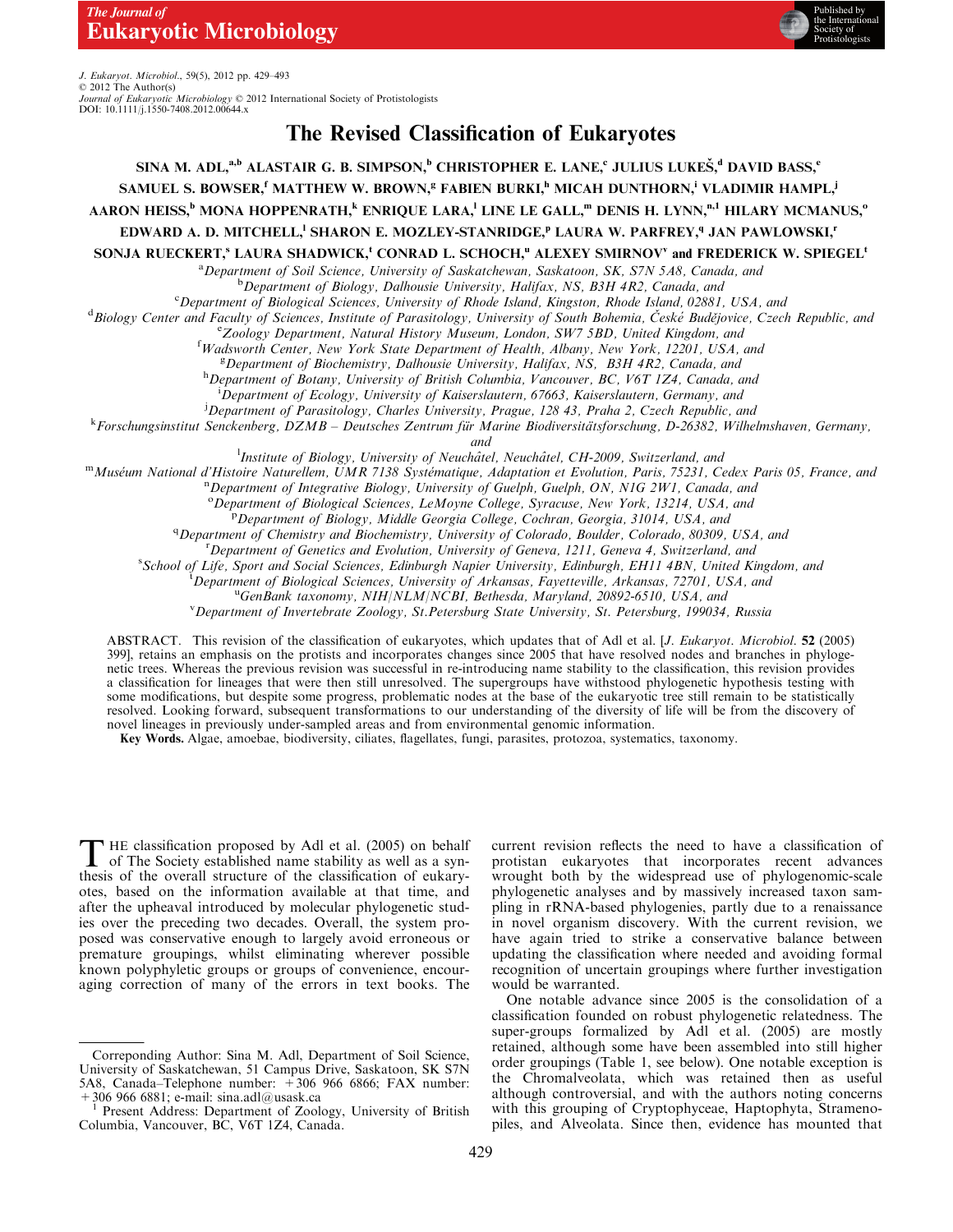Table 1. The classification of eukaryotes at the highest ranks.

| Choanomonada        |
|---------------------|
|                     |
|                     |
|                     |
|                     |
|                     |
|                     |
| Cryptophyceae       |
|                     |
|                     |
|                     |
|                     |
|                     |
|                     |
|                     |
|                     |
|                     |
|                     |
|                     |
| Incertae sedis, and |
|                     |
|                     |

Chromalveolates are probably polyphyletic (Baurain et al. 2010; Parfrey et al. 2010; Stiller et al. 2009). Instead, multigene phylogenetics and phylogenomic studies generally support Stramenopiles and Alveolata as specifically related to Rhizaria (Burki et al. 2009, 2010, 2012; Hampl et al. 2009; Parfrey et al. 2010). The two remaining major lineages that were formerly assigned to the chromalveolates – Haptophyta and Cryptophyceae/cryptomonads – have been more challenging to place phylogenetically (Burki et al. 2010, 2012), and are two examples of several where stable, deep relationships still remain to be established. Analyses with abundant data for each taxon are subject to systematic biases that can lead to high support for incorrect clades (Hedtke et al. 2006; Zwickl and Hillis 2002). Broader taxonomic sampling is likely the most important factor in alleviating these kinds of systematic biases (Heath et al. 2008; Hedtke et al. 2006; Zwickl and Hillis 2002), although adding more taxa may also introduce additional missing sequence data (Wiens 2006). Thus, emerging relationships should be confirmed by multiple studies before proposing revisions to the classification. It is more reasonable first to propose a testable phylogenetic hypothesis.

The number of paraphyletic and polyphyletic groups is reduced in this revision. Several new nodes have stabilized with robust support. However, not all robust nodes on a phylogenetic tree need to be named and recognized in a classification. Unlike a phylogenetic tree that tries to reflect correctly the relatedness of lineages, a classification has a utilitarian purpose of categorizing diversity in a practical manner. Thus, we have resisted in this classification creating ranks that were not necessary. The systematic rules used by Adl et al. (2005) were used again unmodified as they helped to address problematic issues with codes of nomenclatures (Adl et al., 2007). These issues included (i) placing a focus on clustering genera without creating superfluous ranks; (ii) providing stable group names even when a rank changes or a group is moved to another lineage, thus ignoring rank endings; (iii) emphasizing name stability in the classification system despite changes; and (iv) separating naming clades from assembling nested hierarchies – in contrast to rankbased nomenclature that treats these steps as part of the same process (Adl et al., 2007; Cantino, 2004; Kron, 1997; Pleijel and Rouse 2003). This approach provides a more stable classification that preserves names, while allowing revisions to reflect our changing understanding of evolutionary history. We have also relied on ideas borrowed from phylogenetic nomenclature, distinguishing groups with definitions based on apomorphies, nodes, branches, or combinations of these. These kinds of definitions are more suited to a classification based on phylogenetic trees, and can be written as phylogenetic hypotheses that can be tested.

The most significant changes introduced in this revision are as follows:

First, we recognize the grouping of Amoebozoa with Opisthokonta. Since 2005, this has become a commonly recognized probable clade, and at present it is usually referred to by the informal name "unikont", sometimes rendered as the more formal sounding "Unikonta". However, the underlying hypothesis of a monociliated (with only one ciliated basal body) ancestry for this cluster of organisms (Cavalier-Smith, 2002) is almost certainly incorrect (Kim et al. 2006; Roger and Simpson, 2009). There is no requirement that names of taxa reflect the ancestral state of the clade. However, the name "unikonts" causes confusion because of the apomorphy hypothesized for the ancestral character. To address, this we introduce a new formal name for the probable clade. We have formalized this clade as a new taxon, Amorphea, with a nodebased phylogenetic definition:

Amorphea: the least inclusive clade containing Homo sapiens Linnaeus 1758, Neurospora crassa Shear & Dodge 1927 (both Opisthokonta), and *Dictyostelium discoideum* Raper 1935 (Amoebozoa). This is a node-based definition in which all of the specifiers are extant; it is intended to apply to a crown clade; qualifying clause – the name does not apply if any of the following fall within the specified clade – Arabidopsis thaliana (Linnaeus) Heynhold 1842 (Archaeplastida), Tetrahymena thermophila Nanney & McCoy 1976 (Alveolata), Thalassiosira pseudonana Hasle & Hiemdal 1970 (Stramenopiles), Bigelowiella natans Moestrup & Sengco 2001 (Rhizaria), Euglena gracilis Klebs 1883 (Excavata), and Emiliania huxleyi (Lohmann) Hay & Mohler 1967 (Haptophyta).

Note that the term Amorphea (a, Gr. – without; morphe, Gr. – form, shape) relates to the cells of most taxa in this cluster not having fixed form unless restricted by an external layer (e.g. cell wall, lorica, test, extracellular matrix). The clade Amorphea is composed of Opisthokonta, Amoebozoa, Apusomonadida, Breviata, Subulatomonas, and probably Ancyromonadida and Mantamonas, as defined here. The primary reference phylogeny for Amorphea is Minge et al. (2009, Fig. 2). However, this figure is not intended to communicate that the root of the eukaryote tree falls within Amorphea/unikonts. The tree figure is clearly intended to be viewed either as an un-rooted tree or as a rooted tree that reflects the hypothesis that the root falls between Amorphea (Unikonta in Fig. 2, Minge et al. 2009) and other eukaryotes (Minge et al. 2009; see Richards and Cavalier-Smith, 2005).

Second, we recognize the clustering of the Stramenopiles, Alveolates, and Rhizaria (see above). The term SAR (Burki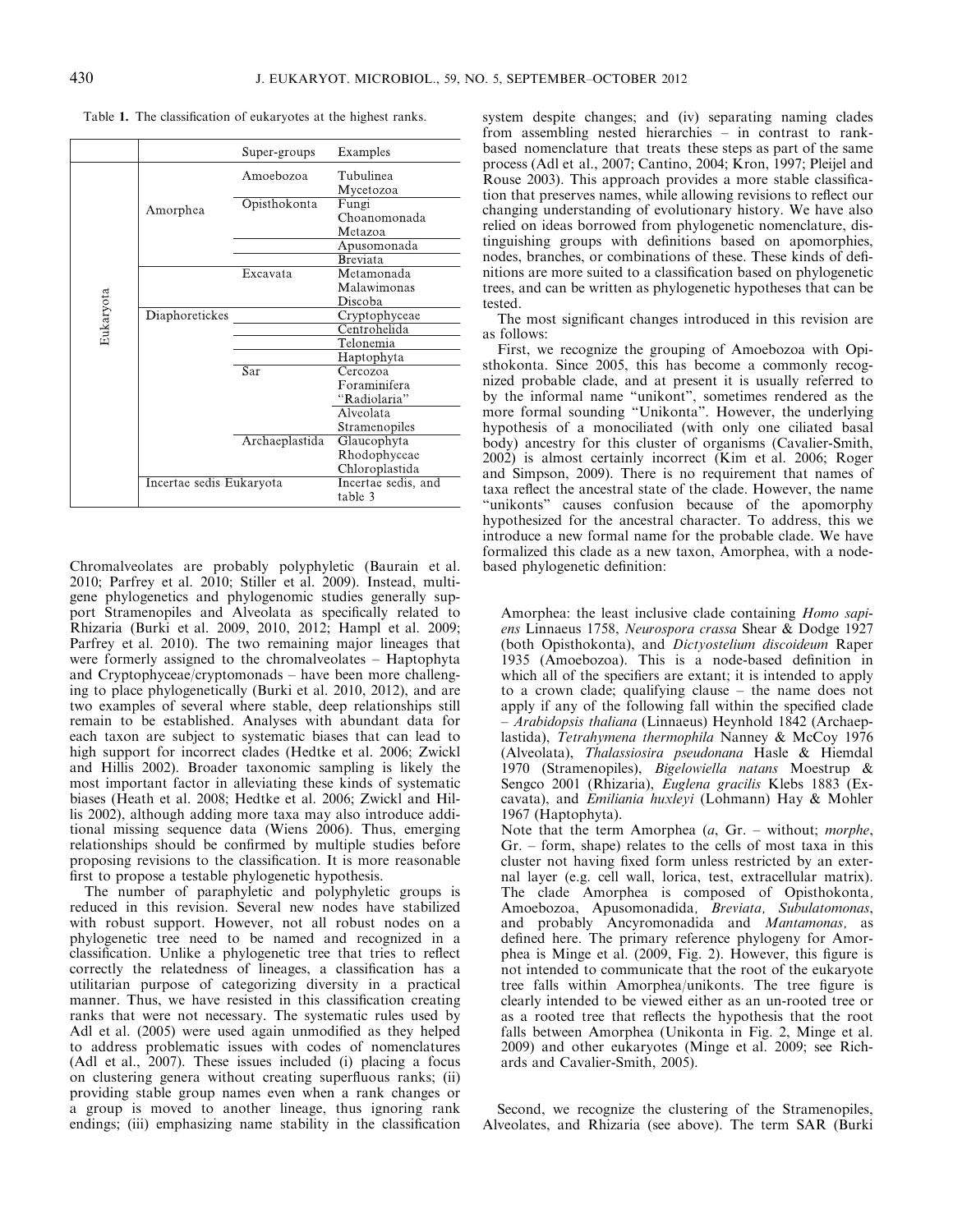et al. 2007) is in common usage, and we have formalized the cluster as the taxon 'Sar', using a node-based definition:

Sar: the least inclusive clade containing Bigelowiella natans Moestrup & Sengco 2001 (Rhizaria), Tetrahymena thermophila Nanney & McCoy 1976 (Alveolata), and Thalassiosira pseudonana Cleve 1873 (Stramenopiles). This is a nodebased definition in which all of the specifiers are extant; qualifying clause – the name does not apply if any of the following fall within the specified clade  $-$  Homo sapiens Linnaeus 1758 (Opisthokonta), Dictyostelium discoideum Raper 1935 (Amoebozoa), Arabidopsis thaliana (Linnaeus) Heynhold 1842 (Archaeplastida), Euglena gracilis Klebs 1883 (Excavata), and Emiliania huxleyi (Lohmann) Hay & Mohler in Hay et al. 1967 (Haptophyta).

Note that the name is derived from the acronym of the three groups united in this clade – Stramenopiles, Alveolata, and Rhizaria (SAR), as defined here. The primary reference phylogeny is Burki et al. (2008, Fig. 1).

Third, we recognize a larger clade that includes most eukaryotes with the exception of the Amorphea and the Excavata, and a few other lineages currently listed as incertae sedis in the eukaryotes. As for the previous two clusters, there are no known morphological synapomorphies. The cluster is named Diaphoretickes and it is defined as follows:

Diaphoretickes: The most inclusive clade containing Bigelowiella natans Moestrup & Sengco 2001 (Rhizaria), Tetrahymena thermophila Nanney & McCoy 1976 (Alveolata), Thalassiosira pseudonana Cleve 1873 (Stramenopiles), and Arabidopsis thaliana (Linnaeus) Heynhold, 1842 (Archaeplastida), but not Homo sapiens Linnaeus 1758 (Opisthokonta), Dictyostelium discoideum Raper 1935 (Amoebozoa) or Euglena gracilis Klebs 1883 (Excavata). This is a branch-based definition in which all of the specifiers are extant.

Note that the name will not be applicable under phylogenetic hypotheses in which the root of eukaryotes falls 'within' or 'between' Sar or Archaeplastida, since then there would be no clade fitting the definition. The primary reference phylogeny is Burki et al. (2008). Diaphoretickes (Diaforetikés, Gr.– diverse) refers to the diversity of morphology and basic cellular features among members of this clade since diversifying from a common ancestor. The composition of Diaphoretickes includes at least Archaeplastida, Stramenopiles, Alveolata, and Rhizaria, each as defined here, and probably other clades placed as Eukaryota incertae sedis (see Table 2 below).

Several morphological and taxonomic terms were identified as problematic and definitions were provided for these terms by Adl et al. (2005), so these are not repeated here. New problems with terminology have emerged that will need care in usage. These include a variety of terms used to describe pseudopodia and amoeboid locomotion, as well as terms used to refer to the basal body and centrioles. We recommend the following terms, for which we have considered historical usage and application to the details of the morphology implied. Lobopodia, one of several subtypes of pseudopodia, are projections more or less broad, with cytoplasmic streaming; they may have a clear hyaline region at the front; additional finer projections may extend from this hyaline region. If lobopodia are very thin and flat, they can be called lamellipodia. For fine filamentous pseudopodia, the term filopodia must be reserved for fine, pointed hyaline projections, containing no granuloplasm or microtubules, sometimes branching, but never anastomosing, as found, for example, in Nuclearia. Foraminifera and a few other lineages have granuloreticulopodia (with granules) supported by microtubules, while Cercozoa and others have either filopodia or networks of **reticulopodia** (anastomosing), without granules. Axopodia are stiff with supporting microtubules. For basal bodies and centrioles, a variety of terms exist. We recommend the following usages for clarity. Centrioles should be restricted to a pair of organelles that form the core of the centrosome located near the nucleus, that are without cilium, and that function as a microtubule organizing centre (MTOC) during cell division. Some lineages have an amorphous MTOC usually near the nucleus, instead of either centrioles or basal bodies. Basal bodies or kinetosomes occur below the cell membrane and typically one will be ciliated. A kinetosome with its cytoskeletal root system is collectively called a kinetid or mastigont, which may or may not be ciliated. In cases where basal bodies are co-ordinated and/or abundant, such as in ciliates, additional terms are used, such as kineties, cirri, and membranelles. We propose that a basal body with a cilium is referred to as a C-kinetosome (with cilium) in contrast to an X-kinetosome (without a cilium). Each kinetosome in a cell can be identified by a numbering system appropriate for the clade; where possible, we recommend a numbering system that reflects cilium development (see Moestrup 2000). Adl et al. (2005) noted that the preferred term for a eukaryotic flagellum is cilium, and we have now used cilium throughout this revision. For additional terms, the standard guide remains Andersen et al. (1991), with the term flagellum substituted with cilium.

The highest ranks in this classification are presented in a table with examples of sub-divisions, and in a figure, to help navigation through the classification (Table 1 and Fig. 1). The classification (Table 2) includes descriptions for each group, providing apomorphies where possible. Groups that are probably paraphyletic are indicated with (P), and groups that are clustered by molecular phylogenetics and without obvious apomorphies are indicated as being a "ribogroup" (R). Groups known from only one described species are indicated as being monotypic (M). The list of genera with uncertain affiliation has been greatly reduced since 2005 (Table 3).

The consolidation of protist classification, together with the rise of the environmental genomics revolution, has produced impressive quantities of data that can be used to explore their diversity more productively and with more targeted questions. Estimates of protist diversity for each lineage suggest that a huge number remain to be discovered (Adl et al., 2007) and this notion is supported by a separate estimation based on a statistical predictive model (Mora et al. 2011). The latter particularly showed that in classification schemes that best reflected phylogenetic relatedness, the model estimate of diversity was more robust and more accurate. Nevertheless, the databases used to estimate numbers of species were conspicuously poor in their coverage of protists, as they did not use a modern classification scheme that reflected relatedness, and were also substantially incomplete. Thus, the projections under-estimated the likely diversity of protists in the environment. It is a very exciting time to be a protistologist as there is a new wave of organism discovery made possible by technological advances. This provides an argument for a stable classification that preserves names while accommodating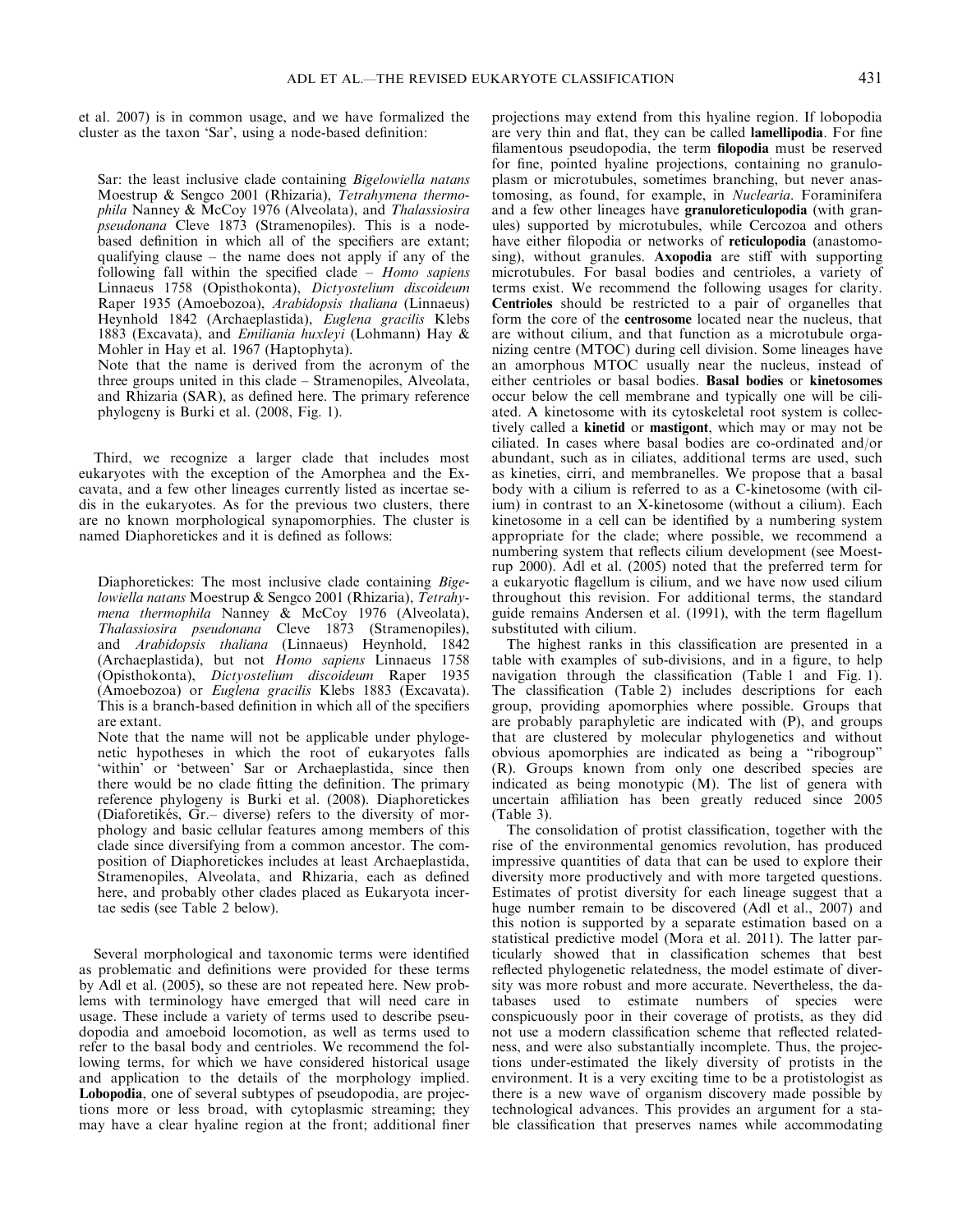

changes, and progresses towards clearly representing the evolutionary history.

This revision was led by the Committee on Systematics and Evolution of The International Society of Protistologists (S.M. Adl [Chair], C.E. Lane, J. Lukeš, A.G.B. Simpson). They were joined by colleagues to make the primary contributors to the various sections as follows: ALVEOLATA: S.M. Adl, M. Dunthorn, M. Hoppenrath, J. Lukeš, D.H. Lynn, S. Rueckert; AMOEBOZOA: S.M. Adl, E. Lara, E. Mitchell, L. Shadwick, A.V. Smirnov, F.W. Spiegel; ARCHAEPLASTIDA: C.E. Lane, L. Le

Gall, H. McManus; Excavata: V. Hampl, J. Lukeš, A.G.B. Simpson; OPISTHOKONTA: S.M. Adl, M. Brown, S.E. Mozley-Stanridge, C. Shoch; RHIZARIA: S.M. Adl, D. Bass, S. Bowser, E. Lara, E. Mitchell, J. Pawlowski; STRAMENOPILES: S.M. Adl, C.E. Lane, A.G.B. Simpson; Incertae sedis EUKARYOTA: S.M. Adl, F. Burki, V. Hampl, A. Heiss, L. Wagener Parfrey, A.G.B. Simpson. While these individuals share authorship of this work, this does not mean that all the authors endorse every aspect of the proposed classification.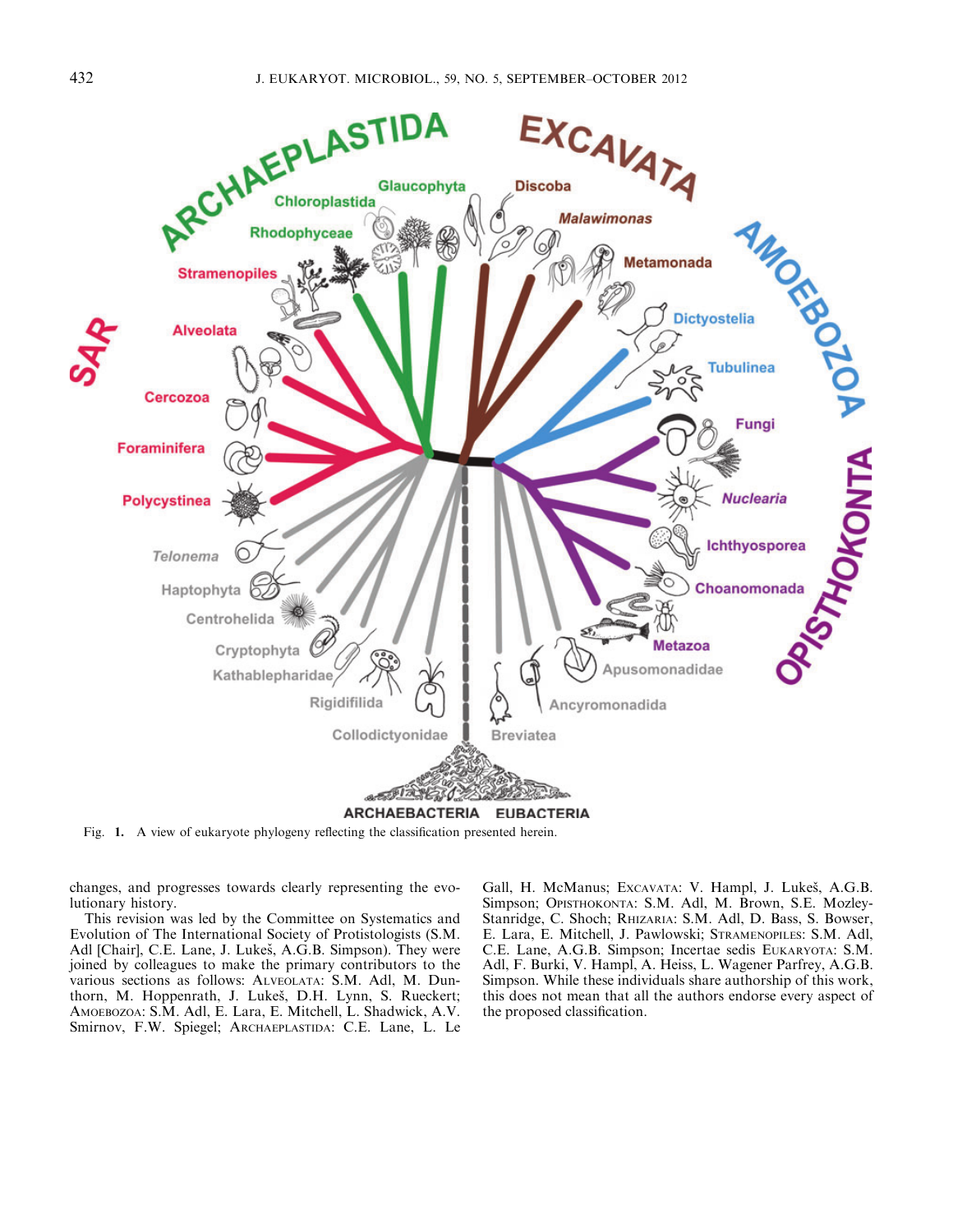Table 2. Classification of the higher ranks of the protists and multicellular groups. The authority to whom the taxon name is attributed appears immediately after the taxon name. In the square bracket following are names used by some that were not accepted, usually because of historical precedence for a name already in common usage that could be retained with an emended description. Selected references to the literature mostly since 2005 can be found in Appendix 1. Citations in the notes to this Table can be found in the LITERATURE CITED. If the taxon name has been emended herein, the authority is indicated and the reference is to this manuscript (e.g. "emend. Adl et al. 2012"). M, monotypic group with only one described species; P, paraphyletic group; R, ribogroup assembled from phylogenetic studies.

> AMOEBOZOA Lühe, 1913, emend. Cavalier-Smith 1998 [Eumycetozoa Zopf 1884, emend Olive 1975] Cells "naked" or testate; tubular mitochondrial cristae, often branched (ramicristate), secondarily lost in some; uninucleate, binucleate or multinucleate; cysts common, morphologically variable; sexual or asexual; many taxa exhibit either sporocarpic (single amoeboid cell differentiates into a usually stalked, subaerial structure that supports one to many propagules termed spores) or sorocarpic (amoebae aggregate into a multicellular mass that develops into a multicellular fruiting body) fruiting; or myxogastroid ciliated stages; when amoeboid locomotion with noneruptive morphologically variable pseudopodia; ancestrally bikont with many taxa exhibiting reduction of the bikinetid. Note 1, Note 2.

#### Tubulinea Smirnov et al. 2005 (R)

Tubular, subcylindrical pseudopodia or capable of altering the locomotive form from a flattened, expanded one to a subcylindrical one; with monoaxial flow of the cytoplasm in every pseudopodium or in the entire cell.

●● Euamoebida Lepsi 1960, emend. Smirnov et al. 2011 (R)

Naked with subcylindrical pseudopodia in locomotion (or the entire cell is monopodial and subcylindrical); without alteration of the locomotive form to a flattened expanded and branched one; without adhesive uroid; glycocalyx amorphous, filamentous or consisting of prismatic, cup-shaped structures. Amoeba, Cashia, Chaos, Copromyxa, Copromyxella, Deuteramoeba, Glaeseria, Hartmannella, Hydramoeba, Parachaos, Polychaos, Saccamoeba, Trichamoeba.

●● Leptomyxida Pussard & Pons 1976, emend. Page 1987 (R)

Naked with locomotive form altering from a flattened expanded or reticulate one, when slowly moving, to a subcylindrical monopodial one when in rapid movement or under specific conditions; adhesive uroid; uninucleate with tendency to have more and with Leptomyxa always multinucleate; glycocalyx amorphous; Rhizamoeba saxonica has collosomes under cell membrane. Flabellula, Gephyramoeba, Leptomyxa, Paraflabellula, Rhizamoeba.

## Arcellinida Kent 1880 [= Testacealobosia De Saedeleer 1934]  $(R)$

Testate, inside an organic or mineral extracellular test of either self-secreted elements (calcareous, siliceous, or chitinoid) or recycled mineral particles bound together, with a single main opening.

●●● Arcellina Haeckel 1894

Test rigid or more or less flexible, chitinoid or membranous, sometimes with attached debris; without scales or plates; pseudopodia digitate, finely granular. Amphizonella, Arcella, Microchlamys, Microcorycia, Spumochlamys.

●●● Difflugina Meisterfeld 2002

Test either completely chitinoid or comprising mineral particles, diatom frustules, or recycled scales or plates (often from Euglyphida), or composed of siliceous, calcite, or chitinoid self-secreted plates (idiosomes) held together by an organic cement; granular, digitate pseudopodia. Bullinularia, Centropyxis, Difflugia, Distomatopyxis, Heleoptera, Hyalosphenia, Lesquereusia, Nebela, Paraquadrula, Pontigulasia, Plagiopyxis, Quadrulella, Trigonopyxis.

●●● Phryganellina Bovee 1985

Test proteinaceous, with calcified inner layer, or completely chitinoid with recycled mineral particles; pseudopodia conical, pointed, clearly ectoplasmatic, sometimes branched and may anastomose; Cryptodifflugia stands out by having orthomitosis, but it is unclear if this feature is characteristic for the group. Cryptodifflugia, Phryganella, Wailesella.

<sup>1.</sup> Kinetids ancestrally bikont (Spiegel et al. 1995), consisting of a long, anteriorly directed cilium, extending from BB2 (terminology of Andersen et al. 1991, Spiegel 1991, Spiegel et al. 1995, and Wright et al. 1979), a reflexed cilium extending from BB1 and lying in a ventral groove, microtubular rootlets 3 and 4 associated with BB2 – rootlet 3 forming an open cloak of microtubules that is arranged in a left-handed spiral in cross section and rootlet 4 as a band of microtubules that arises orthogonally to rootlet 3 and extends along the left side of the groove, microtubular rootlets 1 and 2 associated with BB1 – rootlet 1 as a band of microtubules associated with a nonmicrotubular posterior parakinetosomal structure (Wright et al. 1979) and rootlet 2 as a band of microtubules parallel to BB1, with rootlets1 and 2 extending along the right side of the groove, MTOC with a cone array extending from a stalk associated with the basal end of BB2 (many taxa have cells with some of these elements missing); several nonmicrotubular elements may also be present. Although most members of the supergroup have stages of the life cycle that exhibit amoeboid motion and feeding, the morphology of the amoeboid cells is so variable that it is impossible to determine if all amoebae in the group are homologues of each other. It is unlikely that they are not (Spiegel et al. 1995). Many taxa have more than one amoeboid state in the life cycle. It certainly is not presently possible to determine what type of amoebal morphology, if any, is most like that which may have been present in the last common ancestor of the supergroup.

<sup>2.</sup> The term Amoebozoa is already well established to identify this group of genera, despite the term Eumycetozoa having priority; we have decided to conserve Amoebozoa. In addition, there are aggregative forms in lineages outside of the Amoebozoa.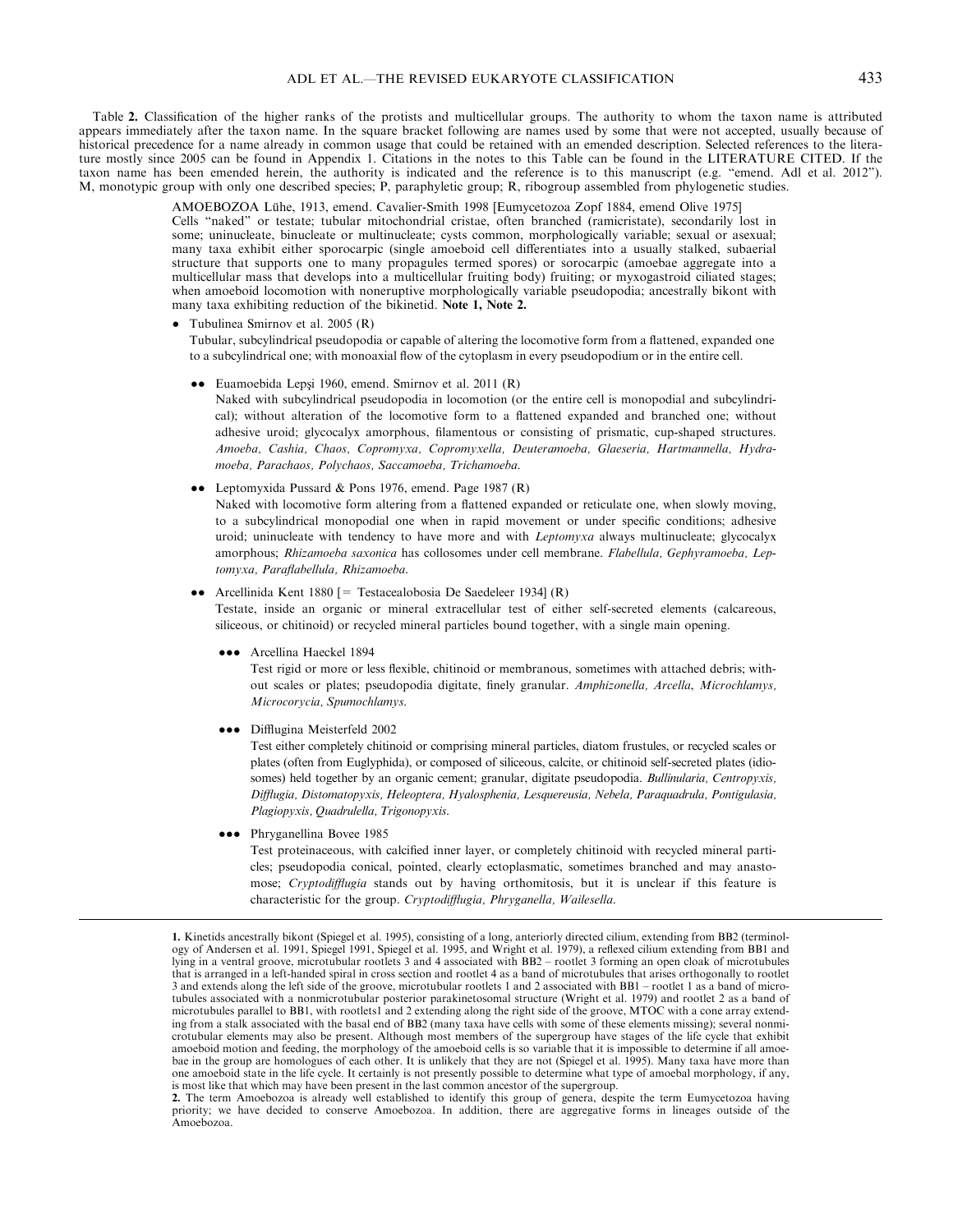- ●●● *Nolandella* Page 1980 (R) Clavate, monopodial amoebae with pronounced hyaline cap; glycocalyx basally of discrete units, forming truncated pyramids. Nolandella.
- ●●● Echinamoebida Cavalier-Smith 2004 (R) Flattened limax locomotion with or without spine-like subpseudopodia; if spiny subpseudopodia absent, then length/breadth ratio  $> 6$ ; glycocalyx amorphous. Echinamoeba, Vermamoeba.
- ●●● Incertae sedis Arcellinida: Geamphorella, Oopyxis, Pseudawerintzewia, Pseudonebela.
- Discosea Cavalier-Smith et al. 2004 (R)

Flattened naked amoebae, never producing tubular, subcylindrical pseudopodia and never altering the locomotive form; cytoplasmic flow polyaxial or without a pronounced axis; subpseudopodia short or absent, never both pointed and branched.

●● Flabellinia Smirnov et al. 2005 (R)

Flattened generally fan-shaped, discoid or irregularly triangular, never with pointed subpseudopodia or centrosomes.

●●● Pellitida Smirnov et al. 2011 (R)

Thick cell coat does not contain scales, is integrated with the cell membrane, and envelops the entire cell or part of the cell, leaving dorsal surface free. Endostelium, Gocevia, Paragocevia, Pellita. Kudryavtsev (pers. commun.) shows that both *Gocevia* and *Endostelium* group within Pellitida in small subunit (SSU) rRNA trees.

●●● Trichosphaerium Schaudinn 1899

Cell enveloped with flexible membranous shell (smooth form) or rigid envelope bearing spicules (spicule-bearing form); both types of envelopes are separated from the cell membrane; the amoeba protrudes through this envelope with temporary openings, producing finger-shaped dactylopodia. Trichosphaerium.

●●● Dactylopodida Smirnov et al. 2005 (R)

Locomotory form as irregular triangle with basement directed forward; wide anterior hyaloplasm; parasomes in Paramoeba and Neoparamoeba; cysts unknown; without fibrous axial cores both in dactylopodia and in the floating pseudopodia; cortex with extracellular scales, pentagonal or hexagonal glycostyles or a complex fibrous "cuticle". Korotnevella, Neoparamoeba, Paramoeba, Pseudoparamoeba, Squamamoeba, Vexillifera.

- ●●●● Incertae sedis Dactylopodida: Boveella, Dactylosphaerium, Oscillodignum, Podostoma, Strioluatus, Subulamoeba,Trienamoeba.
- Vannellida Smirnov et al. 2005 (R)

Locomotion as fan-shaped to spatulate cell; without discrete pseudopodia or subpseudopodia; wide anterior hyaloplasm up to half of the cell; posterior granuloplasm concentrated in a "hump", often raised over the substratum; cell coat is a layer of hexagonal prismatic structures (Platyamoeba), with short glycostyles on top (Clydonella, Lingulamoeba) or pentagonal glycostyles with or without simple filaments (*Vannella*); one taxon known to be sporocarpic and protosteloid. Clydonella, Lingulamoeba, Pessonella, Platyamoeba, Protosteliopsis fimicola, Ripella, Vannella.

●●●● Incertae sedis Vanellida: Discamoeba, Unda.

●● Himatismenida Page 1987

Dorsal surface covered with rigid coat without defined aperture; ventral surface naked. Cochliopodium, incertae sedis Endostelium, Gocevia, Ovalopodium, Paragocevia, Parvamoeba.

●● Stygamoebida Smirnov et al. 2011

Flattened, elongate amoebae resembling tooth-pick or splinters, temporarily acquiring forked or branched form; extended area of anterior hyaloplasm; flattened, ribbon-like mitochondrial cristae. Stygamoeba, Vermistella.

- Longamoebia Cavalier-Smith & Smirnov in Smirnov et al. 2011 (R) Flattened, elongated cell with pointed subpseudopodia and centrosomes in one lineage.
	- ●●● Dermamoebida Cavalier-Smith 2004 (R) Oblong, lancet-shaped or irregularly triangular in locomotion; with smooth cell surface or with few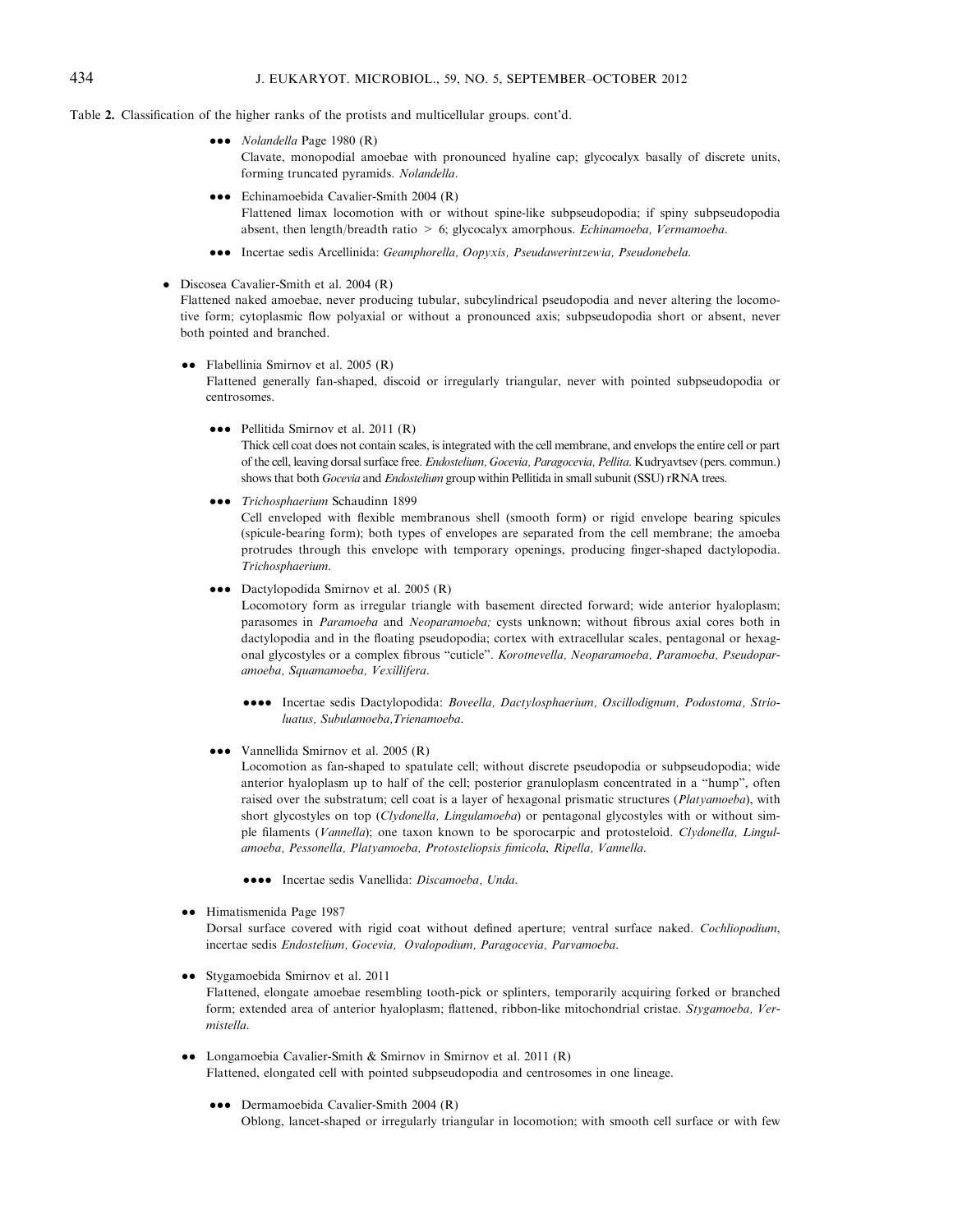wide ridges, never wrinkled; short, wide triangular pseudopodia and, in some, subpseudopodia of dactylopodial type; thick cell coat, multilayered or consisting of tightly packed helical structures. Dermamoeba, Mayorella, Paradermamoeba.

●●● Thecamoebida Schaeffer 1926 (R)

Oblong, flattened cell with dorsal folds and/or ridges; anterior hyaloplasm forms antero-lateral crescent and never occupies half or more of the body length; never produce discrete pseudopodia or subpseudopodia; cell coat relatively thin, amorphous or with extra structures based on amorphous layer. Sappinia, Stenamoeba, Thecamoeba.

●●● Centramoebida Rogerson & Patterson 2002, emend. Cavalier-Smith 2004 (R)

Flattened with prominent subpseudopodia, flexible and tapering to a fine tip and sometimes furcated near their base (acanthopodia); without adhesive uroid; trilaminate cytoplasmic microtubular organizing centre (MTOC); one species in culture appears as a branched, flattened sheet without subpseudopodia; at least one species sporocarpic and protosteloid. Acanthamoeba, Balamuthia, Protacanthamoeba.

●●●● Incertae sedis Centramoebida: one undescribed protosteloid LHI05, sister to Protacanthamoeba, and perhaps also "Protostelium" arachisporum and "Protostelium" pyriformis.

● Archamoebae Cavalier-Smith 1983

Mitochondria converted to nonaerobic organelles.

- ●● Entamoebidae Chatton 1925, emend. Cavalier-Smith 1993 Cilium and centrioles absent; with mitosomes instead of classical mitochondria; peroxisomes absent; mitosis closed with endonuclear centrosome and spindle; reduced Golgi dictyosome. Note that this diverse genus could potentially be subdivided into other genera. Entamoeba.
- ●● Mastigamoebaea Frenzel 1892 [=Mastigamoebidae Goldschmidt 1907; Rhizoflagellida Saville Kent 1880] Amoeboid with several pseudopodia; sometimes body stiff without amoeboid motion, depending on conditions; single cilium directed forward, with stiff vibrating beat; single kinetosome with cone of microtubules extending to nucleus; uninucleate, but some species multinucleate; large nucleoli persist through division with intranuclear spindle; stages without cilium occur; cysts; occurring in microaerophilic to anaerobic habitats rich in dissolved nutrients. Mastigella, Mastigamoeba.

●●● Incertae sedis Mastigamoebaea: Endolimax, Mastigina.

- ●● *Pelomyxa* Greef 1874 [Pelobiontida Page 1976] Multiple cilia; anaerobic; polymorphic life cycle with multinucleate stages; with symbionts. *Pelomyxa*.
- Gracilipodida Lahr et al. 2011

Amoeboid without cilium or centrosomes; flattened, fan-shaped or irregularly branched, with short conical subpseudopodia or fine hyaline hair-like subpseudopodia; cysts with smooth single-layered. Arachnula, Filamoeba, Flamella.

● Multicilia Cienkowsky 1881

Multiciliate, with ciliated single kinetosomes; conical microtubular cytoskeleton extending from every kinetosome; interkinetosomal fibres connect each kinetosome to a neighbouring one.

- Protosteliida Olive & Stoianovitch 1966, emend. Shadwick & Spiegel in Adl et al. 2012
- Protosteloid sporocarpic amoebae typically with uninucleate amoebae containing light orange lipid drops, with acutely pointed subpseudopodia; one taxon amoebociliated with 1–9 reduced unikont kinetids not associated with nucleus; kinetids with only BB2, rootlets 1, 3, and 4, conical array (CA) of microtubules, and posterior parakinetosomal structure (PPKS); taxa without cilium with ring-shaped component in a nucleus-associated MTOC; mitosis with open spindle and either centrioles (one taxon) or ring-shaped MTOC at poles; cysts thinwalled, spherical to subspherical; amoebae that germinate from spores may fruit whether amoebociliated or not; prespore cells lozenge-shaped when viewed from above; sporocarps with long, delicate stalk supporting single spore, morphology varying by taxon. Planoprotostelium, Protostelium.
- Cavosteliida Shadwick & Spiegel in Adl et al. 2012

Protosteloid sporocarpic with various types of amoebae, from uninucleate to plurinucleate amoebae to multinucleate reticulate plasmodia, all characterized by having long, filose, subspeudopodia, anastomosing in some taxa; one taxon amoebociliate with 1-several, reduced unikont kinetids per cell, not associated with the nucleus; kinetids with only BB2, rootlets 1, 3, and 4; taxon with amoebociliate has life cycle consistent with sex where amoebociliate germinates from spore then differentiate into a uninucleate obligate amoeba (Spiegel and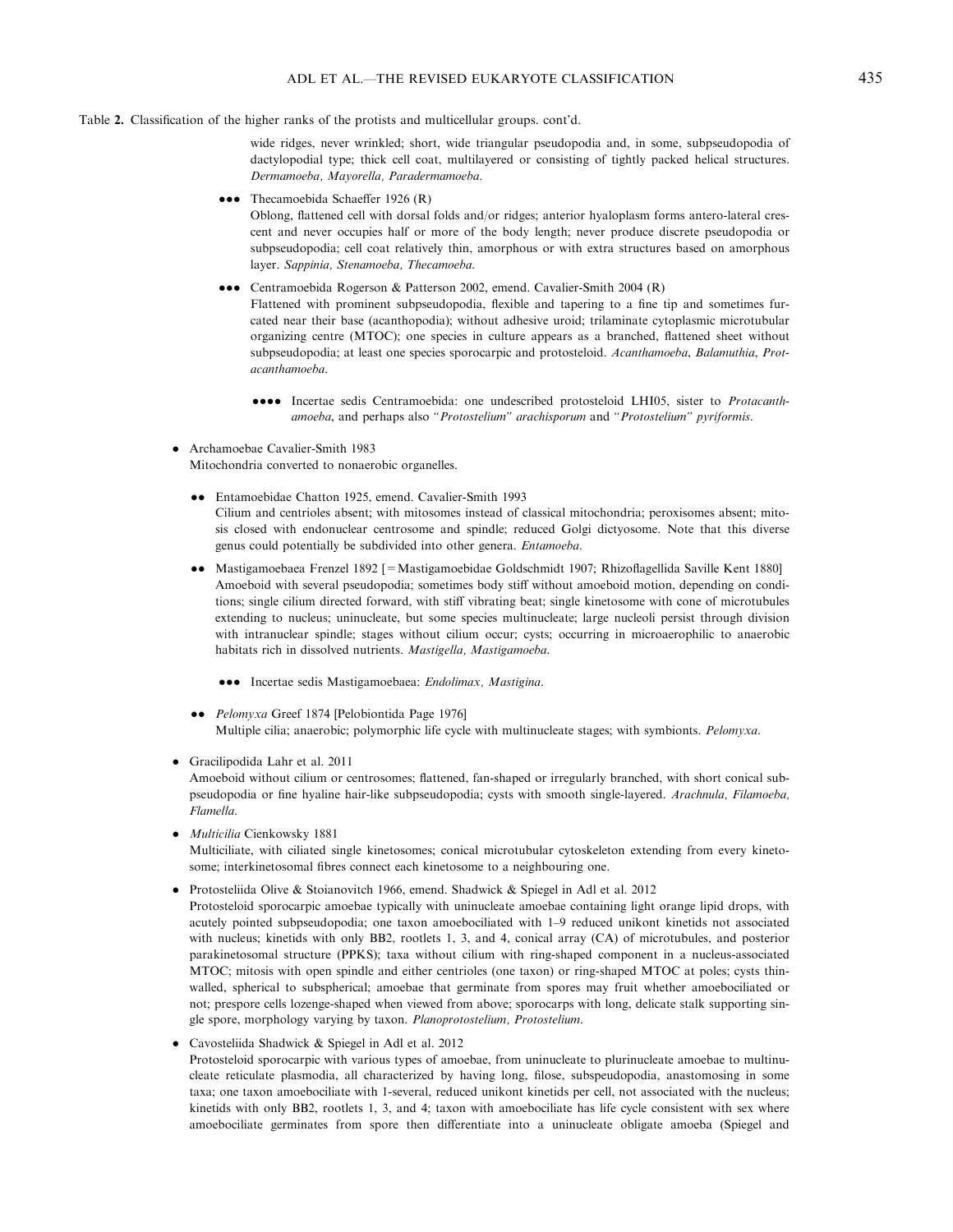Feldman 1985) lacking kinetids that develop into sporocarp; all other taxa without amoebociliate state; only amoebae with no kinetids germinate from spores and then may develop into sporocarp; cysts thin-walled with various morphologies depending on taxon; prespore cells circular or lozenge-shaped when viewed from above; sporocarps with single, nondeciduous spores, morphology variable depending upon taxon, all with spores bearing some kind of sculpturing that varies by taxon. Cavostelium, Schizoplasmodiopsis (P), Tychosporium.

● Protosporangiida Shadwick & Spiegel in Adl et al. 2012

Protosteloid sporocarpic with sexual life cycles where multiple, apparently haploid amoebociliates develop from germling of spore and then develop into apparently diploid obligate amoebae that are able to develop into sporocarps; germlings and amoebociliates covered with distinctive cell coat of fibres that branch at the apex; amoebociliates biciliate with nucleus-associated kinetids with rootlet 4 consisting of only 2 microtubules; prespore cells site of meiotic prophase; meiosis completed in spores.

●● Protosporangiidae Spiegel in Adl et al. 2012

Amoebociliates with bikont kinetids similar to complete kinetids for Amoebozoa except that rootlet 4 consists of two microtubules; mitosis in amoebociliate with open, centric spindle; obligate amoebae rounded with short subpseudopodia, uninucleate to plurinucleate, with nucleus-associated MTOC with microtubules radiating from a relatively large, electron-dense core; prespore cells circular in outline when viewed from above; sporocarps with stalks characteristic of the taxa, always with two or more spores. Clastostelium, Protosporangium.

• Ceratiomyxa Schröter 1889

Amoebociliates with bikont kinetids similar to that of protosporangiids, but missing rootlet 2, MTOC, and CA; obligate amoebae multinucleate, reticulate plasmodia that may reach several metres in size in some taxa; plasmodia deposit characteristic extracellular "slime" columns typical of each taxon as platform for fruiting, then fragment into uninuclear, circular to lozenge-shaped prespore cells; slime columns microscopic to macroscopic depending on taxon; sporocarps long stalked, 4-nucleate at maturity. Ceratiomyxa.

● Fractovitelliida Lahr et al. 2011

Protosteloid sporocarpic amoebae with no reported amoebociliate stage; amoebae flabellate with acanthopodial subpseudopodia, usually uninucleate with diffuse, multipart nucleolus; cysts thin-walled, spherical to irregular; prespore cells initially have "fried egg" appearance with rounded-up centre and thin, flat margin; sporocarps with deciduous spores, morphology varies by species. Grellamoeba (not known to fruit), Soliformovum.

● Schizoplasmodiida L. Shadwick & Spiegel in Adl et al. 2012

Protosteloid sporocarpic amoebae, all with multinucleate, reticulate plasmodia that have no directional streaming and a beaded appearance during mitosis; one taxon with amoebociliates that can develop from zoocysts derived from the plasmodium that germinates from the spore or from a fragment of a feeding plasmodium; one nucleus surviving in the zoocyst undergoes two to three rounds of nuclear division, hinting at meiosis, and cell division giving rise to four to eight scaled amoebociliates; kinetids bikont, lacking MTOC and CA; amoebociliate mitosis with open, centric spindle; prespore cells developing from multinucleate fragments of plasmodia; sporocarp stalk length variable according to taxon, but all stalks with cup-like apophysis that fits into annular hilum on spore; spores always multinucleate, shape varying according to taxon. Ceratiomyxella, Nematostelium, Schizoplasmodium.

●● Incertae sedis Schizoplasmodiida: Phalansterium Stein 1878.

## ● Myxogastria Macbride 1899 [not Myxomycetes Link 1833, emend. Haeckel 1866]

Myxogastroid sporocarpic amoebae with trophic stage a free-living, multinucleate, coenocytic, saprobic multinucleate obligate amoeba (plasmodium); under poor conditions, plasmodium sometimes becomes a sclerotium; sporocarps  $(<1$  mm $-1$  m) developing from multinucleate obligate amoeba, the plasmodium, or fragment of plasmodium; most with stalked sporangia but also sessile sporangia, plasmodiocarps, aethalia or pseudoaethalia; stalks when present acellular; meiosis in uninucleate spores with sculptured spore walls, with spores produced in masses; spores in some suspended by thread-like acellular capillitium; haploid gametic amoebociliates in sexual species germinate from spores to trophic state that may alternate between a ciliated swarm cell and a nonciliated myxamoeba, or dormant thin-walled microcysts; kinetids closely associated with nucleus, present until mitosis then regenerating after telophase; kinetids as described for Amoebozoa; suspended amoebociliates twisted and obconic with distinct uroid; anteriorly directed cilium and shorter recurved posterior cilium in groove underlain by microtubule arrays 4, 5; mitosis centric and open; plasmodia developing from zygote in sexual species, directly from amoebociliate in apomictic species; plasmodium small and unveined with 8–100 nuclei (protoplasmodium) or large and veined network with  $10^{2} - 4 \times 10^{7}$  nuclei with thick gel-like cortex shuttle in veins (phaneroplasmodium), or thin transparent veins (aphanoplasmodium); mitosis in plasmodium intranuclear with noncentric poles; dormancy as sclerotia of many macrocysts or as sporocarps. Note that recent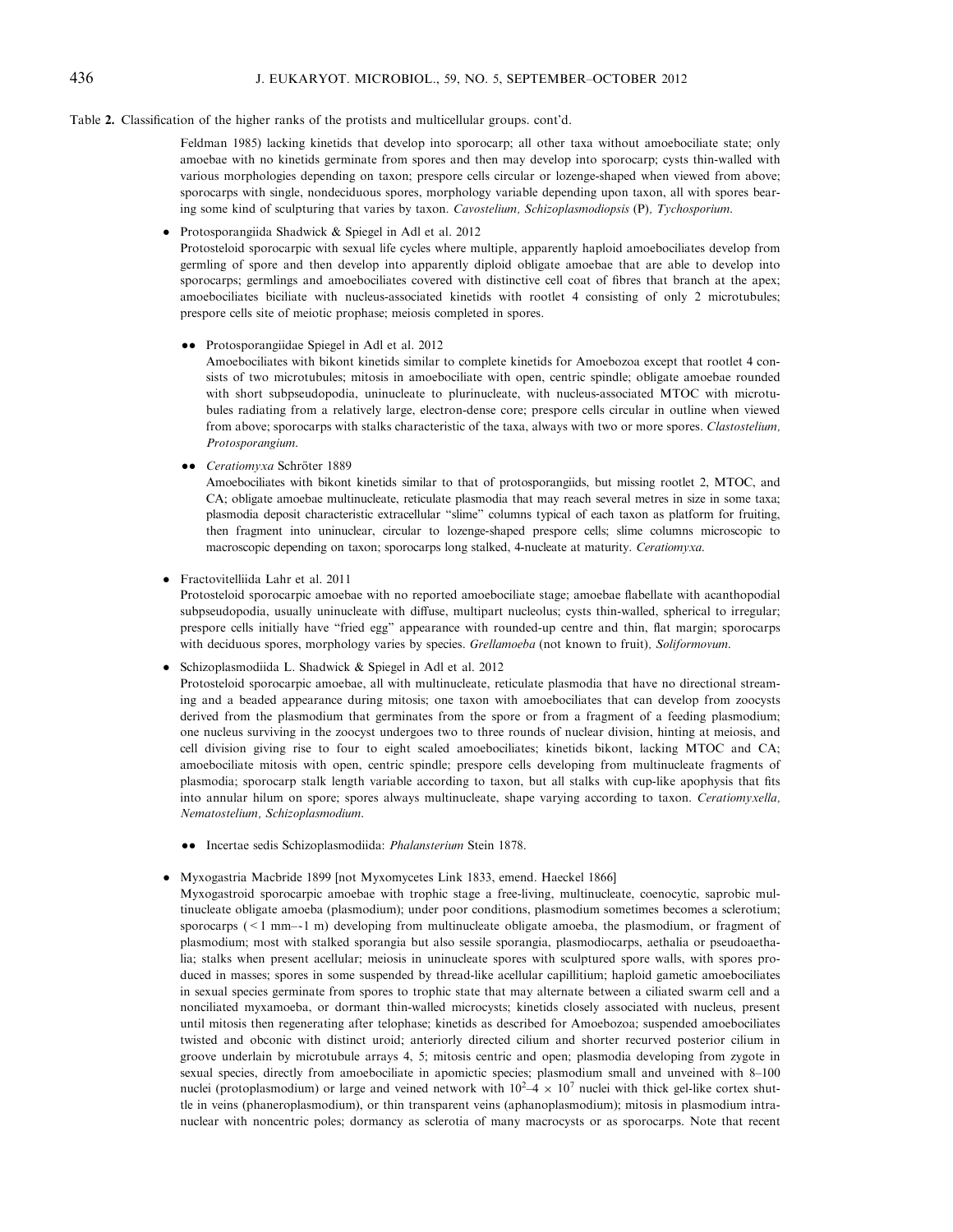phylogenetic work shows two major lineages, light spored (LS) and dark spored (DS), which are not yet formally classified (Fiore-Donno et al. 2005, 2010); some classical taxa clearly paraphyletic and in need of major revision. Arcyria (LS), Badhamia (DS), Barbyella (DS), Brefeldia (DS), Calomyxa (LS), Comatricha (DS), Cribraria (LS), Diachea (DS), Diderma (DS), Dydimium (DS), Echinostelium (DS), Fuligo (DS), Hemitrichia (LS), Lamproderma (DS), Leocarpus (DS), Lepidoderma (DS), Licea (LS), Lycogala (LS), Macbrideola(DS), Metatrichia (LS), Oligonema (LS), Perichaena (LS), Physarella (DS), Physarum DS), Stemonitis (DS), Trichia (LS), Tubifera (LS), Willkommlangea (DS).

● Dictyostelia Lister 1909, emend. Olive 1970

Sorocarpic amoebae, known as the cellular slime moulds, with stalked fruiting bodies developing from aggregation of amoebae; sorocarps of stalks with terminal sori of haploid spores; stalks (sorophores), acellular (acytostelioid), cellular, and unbranched to sparsely branched (dictyostelioid) or cellular with whorls of branches (polysphondylioid); stalk cells forming cell walls and dying; spores usually ellipsoid, occasionally reniform or spherical; trophic amoebae, nonciliated, haploid, uninucleate; nuclei with reticulate peripheral nucleoli; microtubular cytoskeleton of amoebae radiating from lamellar discoid organelle near nucleus; amoebae of some species entering dormant stage as thin-walled microcysts; upon starvation, populations of amoebae becoming aggregation-competent, aggregating into multicellular aggregation centres in response to a chemical attractant called an acrasin; acrasins varying according to taxon; aggregated cells differentiating directly into subaerial sorogens that become sorocarps, or migrating along the substrate as slugs, prior to differentiating into sorogens that culminate as sorocarps; stalks produced by both migrating slugs and sorogens in most species, although a few species have stalkless migration; stalk tubes secreted by inner ends of cells at at least the anterior end of the slug/sorogen; in taxa with cellular stalks an anterior population of prestalk cells becoming enclosed in the stalk tube as the slug/sorogen advances, enlarging, secreting walls, vacuolating, and dying as mature stalk cells; remaining posterior prespore cells developing into spores suspended in a slime matrix; sexual, zygotic amoebae forming and acting as aggregation centres for haploid amoebae, which are ingested by the zygotes; entire small aggregate secreting a thick wall and then becoming a dormant macrocyst once all the haploid amoebae are ingested; meiosis occurring when dormancy of macrocyst is broken; haploid amoebae germinating from macrocyst. Note that classical taxa are not monophyletic and efforts at revision are still ongoing; four major clades recognized but not yet named (Romeralo et al. 2009, Schaap et al. 2006). Acytostelium (P), Dictyostelium (P), Polysphondylium (P).

- ●● Incertae sedis Dictyostelia: Coenonia.
- Incertae sedis Amoebozoa: Gibbodiscus, Hartmannia, Janickia, Malamoeba, Malpigamoeba, Echinosteliopsis oligospora Reinhardt & Olive 1966, Microglomus paxillus Olive & Stoianovitch 1977, Pseudothecamoeba, Stereomyxa, Thecochaos.

## OPISTHOKONTA Cavalier-Smith 1987, emend. Adl et al. 2005

Single posterior cilium without mastigonemes, present in at least one life cycle stage, or secondarily lost; with pair of kinetosomes or centrioles, sometimes modified; flat mitochondrial cristae in the unicellular stage.

 $\bullet$  Holozoa Lang et al. 2002 (R)

The most inclusive clade containing Homo sapiens Linnaeus 1758 (Metazoa), but not Neurospora crassa Shear & Dodge 1927 (Fungi). This is a branch-based definition in which all the specifiers are extant. Note that the apparent composition of Holozoa is Metazoa, Filasterea (Ministeria, Capsaspora), Ichthyosporea, Corallochytrium, and Choanomonada. The primary reference phylogeny is Brown et al. (2009, Fig. 5). Additional phylogenies are Brown et al. (2009, Fig. 3, 4).

●● Filasterea Shalchian-Tabrizi et al. 2008

Trophic cells naked, unicellular; uninucleate; aerobic with flat mitochondrial cristae; long nontapering tentacles supported by microfilaments, tentacles not organized into a collar as in choanomonads.

- Ministeria Patterson et al. 1993, emend. Tong 1997 [Ministeriida Cavalier-Smith, 1997] Marine isolates known only;  $\leq 5 \mu m$  with equally spaced, unbranched filopodia radiating from spherical bodies; flat mitochondrial cristae; cilium has been suggested but controversial.
- ●●● *Capsaspora* Hertel et al. 2002 [Capsasporidae Cavalier-Smith 2008] (M) Amoeboid 3.0–7.0 µm in diameter; single nucleus one-third to one-half size of cell, with central nucleolus; without cilium; flat mitochondrial cristae; long, straight, unbranched pseudopodia, called "feeding peduncles"; without mucous sheath; capable of penetrating tegument of trematode larvae; cell wall with chitin, elastin or collagen. Capsaspora owczarzaki.
- Ichthyosporea Cavalier-Smith 1998 [Mesomycetozoea Mendoza et al. 2002] Single-celled trophic organisms, Icthyophonus, with hyphal, multinucleated filaments; flat mitochondrial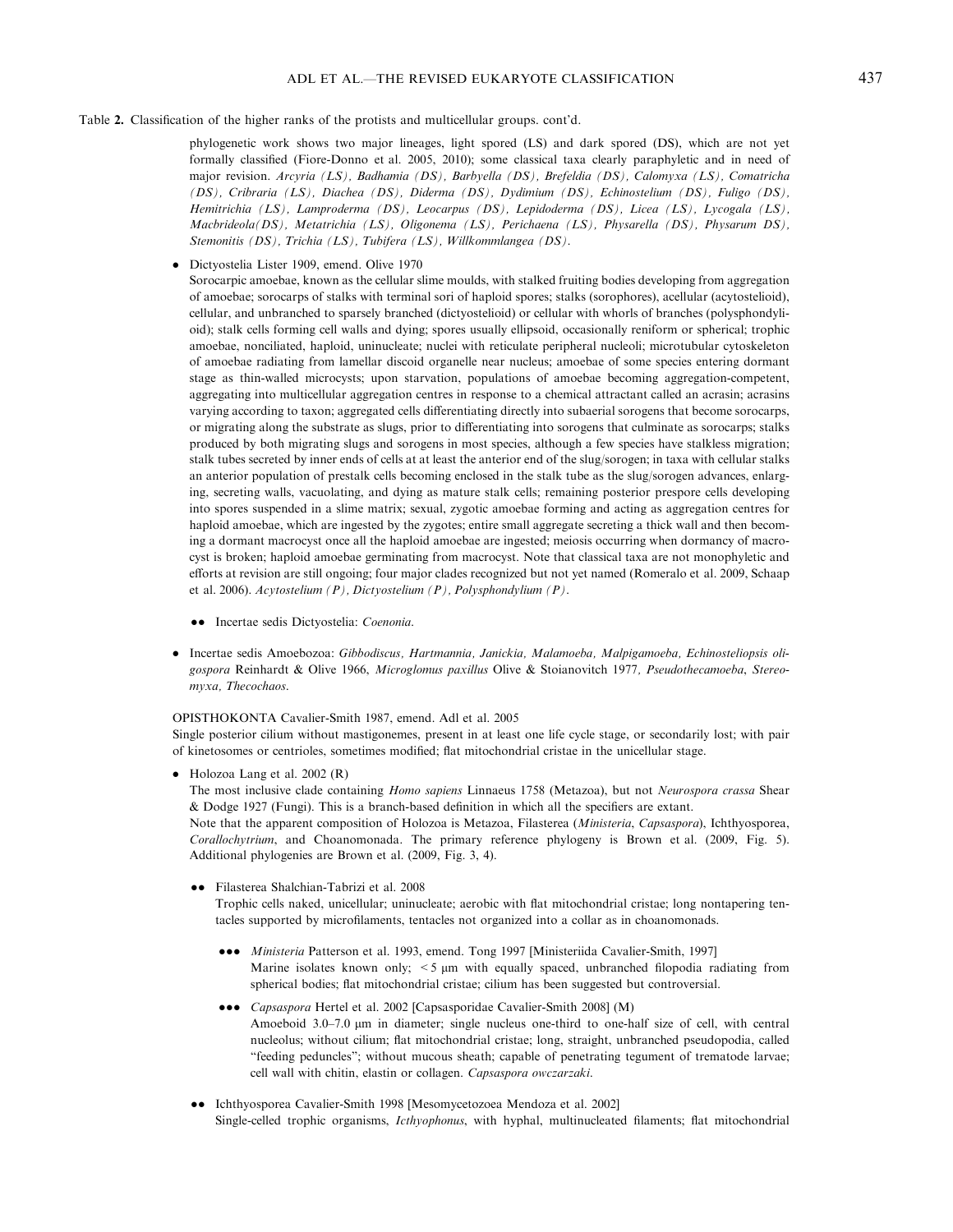cristae but some may have tubular mitochondrial cristae; if present, single cilium; without collar or cortical alveoli; some species form only elongate amoeboid cells; most animal parasites, some free-living and saprotrophic (Sphaeroforma, LKM51 isolate); chitin reported but controversial.

- ●●● Rhinosporidaceae Mendoza et al. 2001 [Dermocystida Cavalier-Smith 1998] (R)
	- If present, posterior cilium; flat mitochondrial cristae; when parasite of animals, spherical phenotypes with several  $2-20 \mu m$  endospores that are eventually released and become mature cells with endospores to continue the parasitic cycle. Amphibiocystidium ranae, Amphibiothecum penneri, Dermocystidium, Rhinosporidium seeberi, Sphaerothecum destruens.
- ●●● Ichthyophonae Mendoza et al. 2001 [Ichthyophonida Cavalier-Smith 1998; Amoebidiidae Reeves 2003] (R)

Parasites of fish, arthropods, and insects, or free-living and saprotrophic; usually with flat mitochondrial cristae but Ichthyophonus with tubular mitochondrial cristae; some characteristic amoeboid cells, but in others, amoeboid cells absent or unreported; uniciliated stage only in Pseudoperkinsus tapetis, but controversial. Abeoforma whisleri, Amoebidium parasiticum, Anurofeca richardsi, Astreptonema, Caullerya mesnili, Creolimax fragrantissima, Eccrinidus flexilis, Enterobryus oxidi, Enteropogon sexuale, Ichthyophonus, Palavascia patagonica, Pseudoperkinsus tapetis, Psorospermium haeckeli, Sphaeroforma arctica.

●● Aphelidea Gromov 2000

Intracellular phagotrophic parasites of algae with complex life cycle; amoeboid cell invades host through apophysa of spore, attached to host cell surface; characteristic central food vacuole with excretory body; cell division leads to ciliated or amoeboid dispersal cells released from host; tubular or lamellar mitochondrial cristae. Amoeboaphelidium, Aphelidium, Pseudoaphelidium.

●● Corallochytrium Raghu-Kumar 1987 (M)

Spherical single cells  $4.5-20.0 \mu m$  in diameter; binary fissions releasing numerous elongated amoeboid cells; marine saprotrophic, usually recovered from coral reefs in the Indian Ocean. Corallochytrium limacisporum.

●● Choanomonada Kent 1880

Phagotrophic with collar of microvilli around a single cilium; radial symmetry; solitary or colonial; flat mitochondrial cristae; central filament in kinetosome transition zone.

●●● Craspedida Cavalier-Smith 1997, emend. Nitsche et al. 2011

Extracellular test that is entirely organic and does not project above the anterior end of the extended feeding cell; vegetative stage usually sedentary and stalked; motile stages for dispersal. Astrosiga, Aulomonas, Choanoeca, Cladospongia, Codonocladium, Codonosigopsis, Codosiga (junior synonym Codonosiga), Desmarella (junior synonyms Codonodesmus and Kentrosiga), Dicraspedella, Diploeca, Diplosiga, Diplosigopsis, Kentia, Lagenoeca, Monosiga, Pachysoeca, Proterospongia, Salpingoeca, Salpingorhiza, Sphaeroeca, Stelexomonas, Stylochromonas.

- ●●● Acanthoecida Norris 1965, emend. Cavalier-Smith 1997, emend. Nitsche et al. 2011 Cells surrounded by a basket-like lorica of siliceous costae comprising rod-shaped costal strips and a partial or entire organic test on inner surface. Acanthoeca, Acanthocorbis, Amoenoscopa, Apheloecion, Bicosta, Calliacantha, Calotheca, Campanoeca, Campyloacantha, Conion, Cosmoeca, Crinolina, Crucispina, Diaphanoeca, Didymoeca, Helgoeca, Kakoeca, Monocosta, Nannoeca, Parvicorbicula, Platypleura, Pleurasiga, Polyfibula, Polyoeca, Saepicula, Saroeca, Savillea, Spinoeca, Spiraloecion, Stephanacantha, Stephanoeca, Syndetophyllum.
- ●● Metazoa Haeckel 1874

Multicellular; cells typically held together by intercellular junctions; extracellular matrix with fibrous proteins, typically collagens, between two dissimilar epithelia, except in Trichoplax or where secondarily lost; sexual with production of an egg cell that is fertilized by a smaller, often monociliated sperm cell; phagotrophic and osmotrophic; without cell wall.

●●● Porifera Grant 1836 [Parazoa Sollas 1884]

Cells without walls; flat mitochondrial cristae; sexual species, mostly hermaphroditic, releasing monociliated sperm or producing amoeboid egg cells at different times; zygotes forming ciliated dispersal larvae that resemble blastulae; sessile adult; asexual reproduction by gemmules; differentiation of larva to a variety of cell types, including choanocytes, amoeboid cells, and digestive secretory cells; cell types transformable into other types as necessary; cells more or less independent; supporting matrix secreted by amoeboid cells; without mesoderm, nervous tissue, desmosomes, localized gonad, or glandular digestive cells.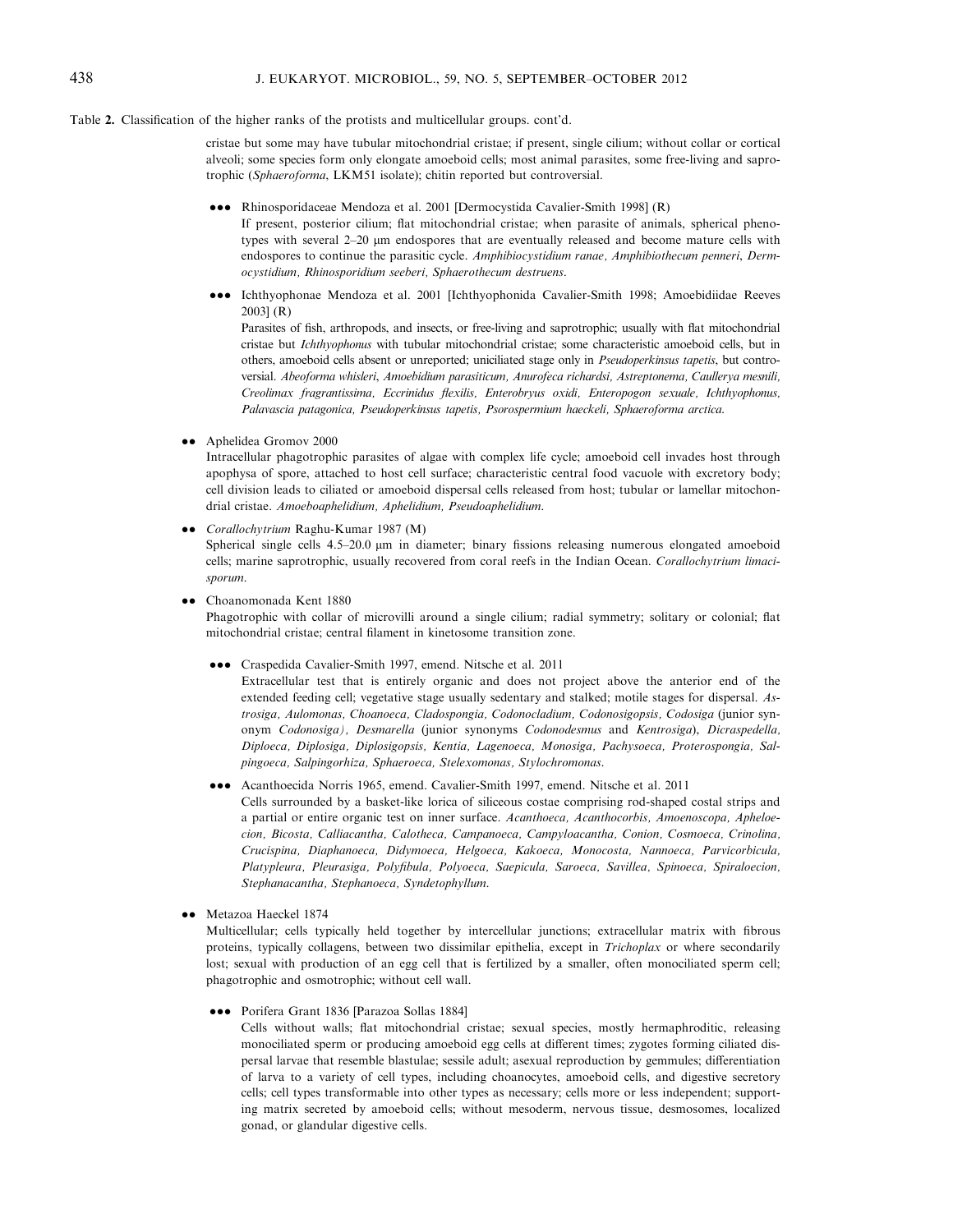- ●●●● Silicispongia Schmidt 1862 [Silicea Bowerbank 1864, emend. Gray 1867] Matrix of siliceous spicules organized around a well-defined axial filament of protein.
	- ●●●●● Hexactinellida Schmidt 1870

Siliceous spicules triaxonic, hexactinic; cells forming extensive multinucleate syncytium, with some differentiated cells; electrical conductance across body; noncontractile body; larvae (poorly known) with medial region of ciliated cells. Euplectella, Farrea, Hyalonema, Monoraphis, Lophocalyx, Semperella.

- ●●●●● Demospongiae Sollas 1885, emend. Borchiellini et al. 2004 Spongin and siliceous spicules in matrix, except in Myxospongiae; spicules not triaxonic, with hollow triangular canal and four rays, not perpendicular; larva with outer monociliated cells, except at posterior pole; one family (Cladorhizidae) with external digestion, by amoeboid cell aggregation, of captured crustacean prey. Aplysina, Axinella, Cacospongia, Chondrosia, Cliona, Euspongia, Halisarca, Hippospongia, Oscarella, Plakina, Spongilla, Suberites. Excludes Homoscleromorpha, includes Keratosa Borchiellini et al. 2004, Myxospongiae Borchiellini et al. 2004, and Haplosclerida Borchiellini et al. 2004
	- •••••• Democlavia Sperling et al. 2009, emend. Morrow et al. 2012 (R)

Includes the following clades (C): C1 Suberitidae Schmidt 1870, Halichondriidae Gray 1867, emend. Morrow et al. 2012; C2 Polymastiidae Gray 1867; C3 Hemiasterillidae Lenderfeld 1889, emend. Morrow et al. 2012, Tethyidae Gray 1848, Timeidae Topsent 1928, Trachycladidae Hallmann 1917; C4 Clionaidae d'Orbigny 1851, Spirasterillidae Ridley & Dendy 1886; C5 Poecilosclerida Topsent 1928; C6 Agelasida Hartman 1980, emend. Morrow et al. 2012; C7 Axinellida Lévi 1973, emend. Morrow et al. 2012; C10 Dictyonellidae van Soetz, Diaz & Pomponi 1990, emend. Morrow et al. 2012; C11 Tetractinellida Marshall 1876, emend. Morrow et al. 2012; C12 Desmacellidae Ridley & Dendy 1886, emend. Morrow et al. 2012; C13 Spongillidae Gray 1867; C14 Scopalinidae Morrow et al. 2012.

- ●●●● Homoscleromorpha Lévi 1973, emend. Borchiellini et al. 2004 (R) Siliceous spicules without defined axial filament, in some species; thick basi-epithelial basement membrane; supporting matrix with collagen-IV. Node includes Oscarella lobularis, excludes Beroe ovata, Geodia cydonium, Hydra viridis, Leucosolenia variabilis, Oopsacas minuta.
- ●●●● Calcispongia Johnston 1842 [Calcarea Bowerbank 1864] Calcium carbonate spicules; larvae with outer monociliated cells, larger at posterior; invagination of anterior cells at attachment of posterior to substrate.
	- ●●●●● Calcinea Hartman 1958, emend. Borchiellini et al. 2004 (R) Unambiguous characters congruent with molecular phylogenies unclear. Clathrinida, Murrayona.
	- ●●●●● Calcaronea Hartman 1958, emend. Borchiellini et al. 2004 (R) Unambiguous characters congruent with molecular phylogenies unclear. Grantiopsis-Paralurilla, Vosmacropsis-Sycettusa, includes Heteropiidae, Staurorrhaphidae, Minchinellidae.

## ●●● Trichoplax von Schulze 1883 [Placozoa Grell 1971] (M)

Two layers of epithelial cells, with a middle layer of syncytial contractile fibrous cells, and undifferentiated cells; with digestive glandular cells; belt desmosomes or zonulae adherentes connecting adjacent cells; without extracellular matrix; collagen fibres absent; without endoderm, ectoderm, mesoderm or nerve cells; ventral cells having ciliated kinetosomes with 2 horizontal fibrillar rootlets and one vertical rootlet; egg cell and nonciliated sperm in mid-layer; asexual binary division of body possible. Trichoplax adhaerens.

●●● Animalia Linnaeus 1758, emend. Adl et al. 2005 [Eumetazoa Bütschli 1910] Reproduction through an egg cell, usually fertilized by a monociliated sperm cell with acrosome; embryonic development with blastula followed by gastrulation that begins the differentiation into endoderm, ectoderm, mesoderm, and neuroderm; tissues organized into organs that share tasks for the individual, unless secondarily lost; some secondarily reduced to small number of cells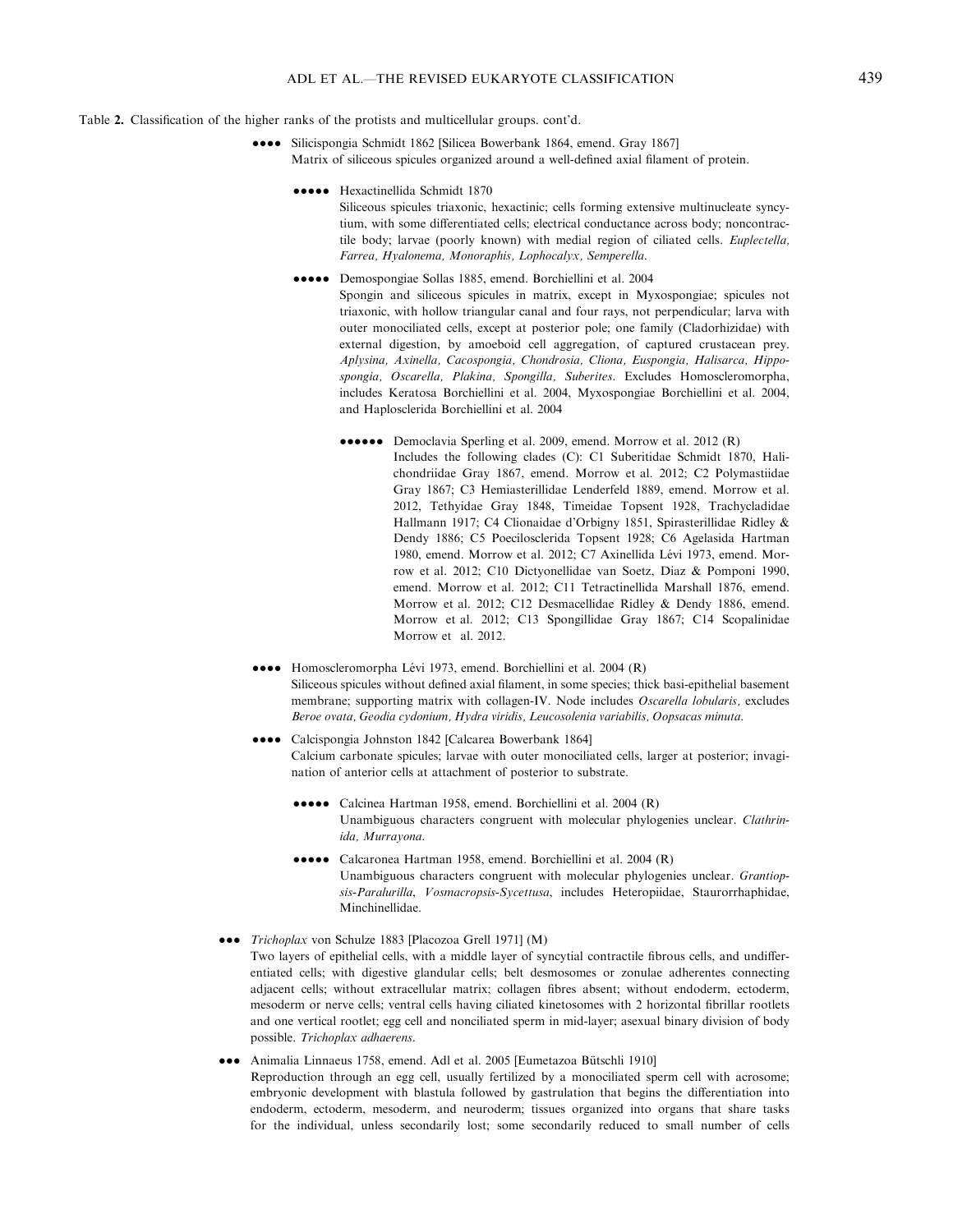(e.g. Myxozoa Grasse´ 1970); coordination of cells and tissues by membrane receptors that respond to ligands through elaborate signal transduction; characteristic cell–cell junctions with belt desmosomes or zonulae adherentes; basal lamina and extracellular matrix with collagen and other fibrous proteins (laminin, nidogen, perlecan); heterotrophic nutrition with secretion of digestive enzymes and osmotrophy through a digestive tract; without cell wall; ectoderm completely surrounding body, and endoderm surrounding a digestive tract; sensory cells in epithelium; nervous tissue in organized network; epithelial actin-myosin based contractile cells between endoderm-ectoderm. Subdivisions not shown.

● Nucletmycea Brown et al. 2009 [Holomycota Liu et al. 2009] (R)

The most inclusive clade containing Neurospora crassa Shear & Dodge 1927 (Fungi) and not Homo sapiens Linnaeus 1758 (Metazoa). This is a branch-based definition in which all the specifiers are extant.

Note that the composition of Nucletmycea is Fungi, Nuclearia, and Fonticula. The primary reference is Brown et al. (2009). Additional phylogenies are Brown et al. (2009, Fig. 3, 4).

- ●● Nuclearia Cienkowski 1865 Amoeboid with rounded body, from which elongated filopodia extend; flat discoid mitochondrial cristae. Nuclearia.
- ●● Fonticula Worley et al. 1979 (M)

Trophic cells small, amoeboid with rounded body, from which elongated filopodia extend; flat discoid mitochondrial cristae; sorocarpic ("aggregative fruiting") with stalked fruiting bodies formed by aggregation of amoebae; aggregated cells form a hollow gelatinous extracellular stalk supported by fibrillar matrix material; cells within stalk column encyst into walled spores that are forcibly pushed through the apex of stalk in an erupting fashion. Fonticula alba.

- ●● Rozella Cornu 1872 [=Rozellida Lara et al. 2010; Cryptomycota M. D. M. Jones & T. A. Richards 2011] Unicellular, zoospores single-celled with a single cilium; cysts without a chitin/cellulose cell wall; forming epibiontic associations. Contains numerous diverse lineages currently poorly defined by morphology. Rozella.
- ●● Fungi R. T. Moore 1980

Heterotrophic, not phagotrophic; often with walls and multinucleate hyphae; walls, when present, with b-glucan and usually chitin, at least in spore walls; lysine biosynthesis by aminoadipic acid (AAA) pathway; mitochondria and peroxisomes present, or secondarily lost as in Microsporidia; flattened mitochondrial cristae; plastids and tubular mastigonemes absent.

## ●●● Microsporidia Balbiani 1882

Obligate intracellular parasites, usually of animals; mitochondria highly reduced to mitosomes; spores with inner chitin wall and outer proteinaceous wall; without kinetosomes, centrioles or cilia; centrosomal plaque; extrusive specialized polar tube for host penetration; reproduction sexual, asexual or both. Subdivisions uncertain at this time. Amblyospora, Amphiacantha, Buxtehudia, Caudospora, Chytridiopsis, Desportesia, Encephalitozoon, Enterocytozoon, Glugea, Hessea, Metchnikovella, Nosema, Spraguea, Vairimorpha.

Neocallimastigaceae Heath 1983, emend. Barr 1989 [= Neocallimastigomycota M. J. Powell 2007; =Neocallimastigales J. L. Li et al. 1993]

Thallus monocentric or polycentric; anaerobic, found in digestive system of larger herbivorous mammals and possibly in other terrestrial and aquatic anaerobic environments; hydrogenosomes of mitochondrial origin; uni- and multiciliated cells with a kinetosome-associated complex that includes a skirt, strut, spur, and circumciliary ring, microtubules stretching from the spur and radiating around the nucleus, forming a posterior fan; unikont kinetid and without props; nuclear envelope is retained during mitosis. Anaeromyces, Caecomyces, Cyllamyces, Neocallimastix, Orpinomyces, Piromyces.

## Chytridiomycota M. J. Powell in Hibbett et al. 2007

Thallus monocentric, polycentric, or filamentous; uniciliated cells with a posteriorly directed cilium with unikont kinetid, nine ciliary props, one side-body complex, and a stacked Golgi apparatus (microbody–lipid globule complex); Golgi apparatus with stacked cisternae; nuclear envelope fenestrated at poles during mitosis; aerobic; found in soil and water as saprobes but also parasitic on animals, plants, algae, and other fungi; reproduction asexual by uniciliated cells and where known sexually by zygotic meiosis.

●●●● Chytridiomycetes de Barry 1863, emend. Cavalier-Smith 1998, emend. Powell in Hibbett et al. 2007

Thallus monocentric or rhizomycelial polycentric; uniciliated cells with posterior cilium with unikont kinetid; sexual reproduction not oogamous.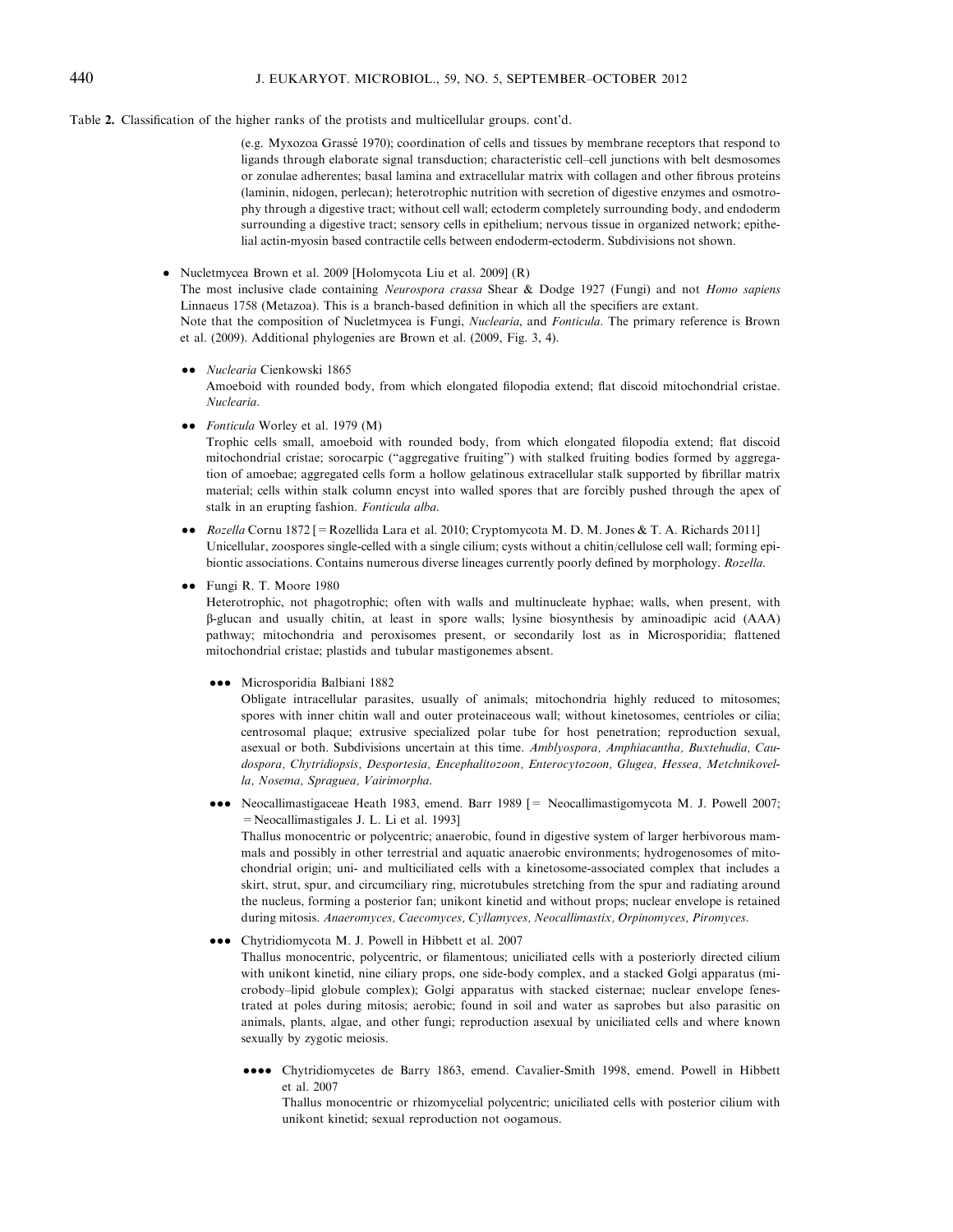●●●●● Chytridiales Cohn 1879, emend. Schro¨ter 1892, emend. Barr 1980, emend. Barr 2001, emend. Letcher & Powell 2006, emend. Mozley-Standridge 2009, emend. Vélez et al. 2011

Thallus monocentric or polycentric rhizomycelial; cells typically with an electronopaque plug at base of cilium; microtubules extending from one side of the kinetosome in a parallel array; ribosomes aggregated near the nucleus; ciliated kinetosome parallel to kinetosome without cilium and connected to it by fibrous material; nucleus not associated with kinetosome; fenestrated cisterna (rumposome) adjacent to lipid globule. Chytridium, Chytriomyces.

●●●●● Cladochytriales Mozley-Standridge 2009

Thallus epibiotic or endobiotic; eucarpic, monocentric or polycentric; sporangium is either operculate or inoperculate; rhizoidial axis is either apophysate or nonapophysate, and rhizoids can be catenulate, isodiametric or tapering; cells with up to 25 linked microtubules in a cord-like microtubular root situated between the kinetosome and the fenestrated cisterna. Allochytridium, Cladochytrium, Cylindrochytridium, Endochytrium, Nowakowskiella, Septochytrium.

●●●●●● Incertae sedis Cladochytriales: Catenochytridium, Nephrochytrium.

●●●●● Rhizophydiales James 2006, emend. Letcher 2006, emend. Letcher 2008

Uniciliated with one or more of the following characters: microtubular root with one or more microtubules that may or may not be present but when present extends in a parallal fashion from one side of the kinetosome to a cisterna on the lipid globule; double-membrane bound group of ribosomes; mitochondria; microbodies, lipid globule, and membrane cisterna (MLC); kinetosomes either lie parallel or slightly angled toward each other and are connected by a fibrillar bridge; a kinetosome-associated structure, spur or shield, may or may not be present and adjacent to the kinetosome; no electron-dense plug in the ciliary base. Alphamyces, Angulomyces, Aquamyces, Batrachochytrium, Boothiomyces, Globomyces, Gorgonomyces, Kappamyces, Pateramyces, Protrudomyces, Terramyces, Rhizophydium, Urceomyces.

- ●●●●●● Incertae sedis Rhizophydiales: Coralloidiomyces.
- ●●●●● Polychytriales Longcore 2012

Thallus polycentric or monocentric; monocentric species with multiple rhizoidal axes; uniciliated spherical cell, may or may not possess each of the following: a ciliary plug, a kinetosome spur, a fenestrated cisterna and a microtubular root that, if present, may have up to 3 microtubules; one to many lipid globules; the kinetosome without cilium is equal or longer in length than the ciliated kinetosome and is attached to this kinetosome throughout its length. Arkaya, Karlingiomyces, Lacustromyces, Neokarlingia, Polychytrium.

●●●●● Spizellomycetales Barr 1980, emend. Barr 1983

Nucleus either closely associated with the kinetosome or connected by its root; ribosomes dispersed in the cytoplasm; rumposome absent; dormant kinetosome at an angle to the ciliated kinetosome; without electron-opaque material in the kinetosome transition zone. Gaertneriomyces, Geranomyces, Kochiomyces, Powellomyces, Spizellomyces, Triparticalcar.

●●●●● Rhizophlyctidales Letcher 2008

Thallus monocentric, eucarpic; interbiotic sporangium that is either inoperculate or endo-operculate with one to several discharge short tubes; multiple rhizoidial axes; uniciliated cell possesses a ciliated kinteosome that is at an acute angle  $( $40^{\circ}$ )$  to the nonciliated kinetosome and attached by a fibrillar bridge along the length of the nonciliated kinetosome; multiple mitochondria; ribosomes either dispersed or aggregated in the cytoplasm; one to many lipid globules; without microtubules. Arizonaphlyctis lemmonensis, Borealophlyctis paxensis, Rhizophlyctis rosea, Sonoraphlyctis ranzonii.

●●●●● Lobulomycetaceae Simmons 2009, emend. Simmons 2011 [Lobulomycetales Simmons 2009]

Uniciliated cell with an opaque ciliary plug, anterior or posterior plug extensions;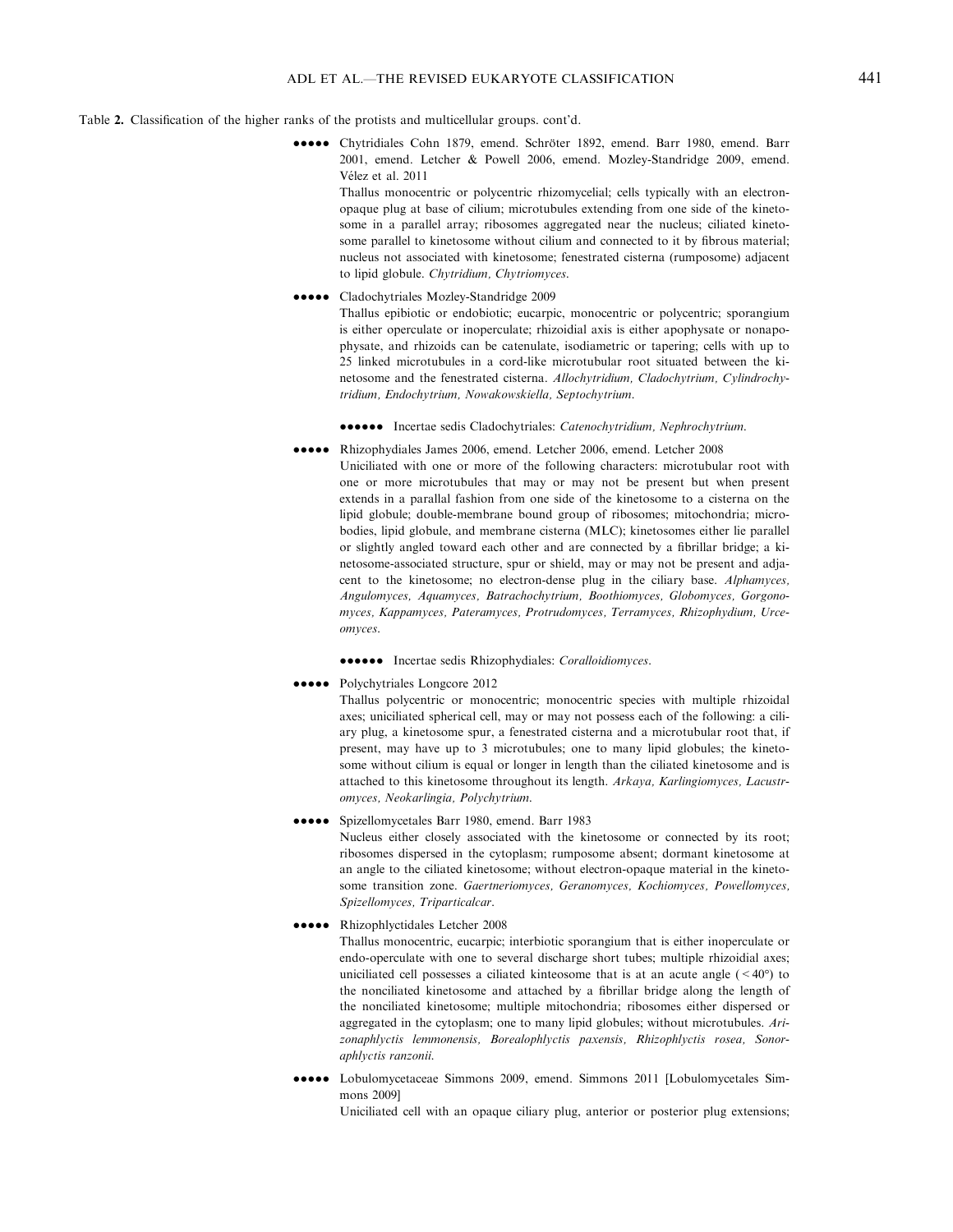one or two lipid globules; thallus monocentric, eucarpic with endogenous development; rhizoids are isodiametric ranging from  $0.5-1.5$  µm wide. Note that members of this group lack the following ultrastructural features found in most of the other Chytridiomycota: microtubular root, Golgi apparatus, striated inclusion, opaque bodies near kinetosome, and "rumposome" or fenestrated cisterna associated with the lipid globule. Alogomyces, Clydaea, Lobulomyces, Maunachytrium.

- ●●●● Monoblepharidales Schröter 1893, emend. Sparrow 1943 Thallus filamentous, either extensive or a simple unbranched thallus, often with a basal holdfast; uniciliated cell possessing a kinteosome parallel to the nonciliated kinetosome with a striated disc partially extending around the kinetosome; microtubules radiating anteriorly from the striated disc; ribosomal aggregation; fenestrated cisterna adjacent to the microbody; asexual reproduction occurs via production of uniciliated cells or autospores while sexual reproduction is oogamous via fusion of uniciliated antherozoids produced by antheridia and nonciliated female gametes produced by oogonia. Gonapodya, Harpochytrium, Hyaloraphidium, Monoblepharella, Monoblepharis, Oedogoniomyces.
- ●●●● Incertae sedis Chytridiomycota: Caulochytrium, Olpidium.
- ●●● Blastocladiales Petersen 1909 [= Blastocladiineae Petersen 1909, Blastocladiomycota T. Y. James 2007, Blastocladiomycetes T. Y. James 2007]

Thallus monocentric or polycentric; aerobic to facultatively anaerobic, found in aquatic and terrestrial environments, saprobic and/or parasitic; uniciliated motile cells with microtubules radiating anteriorly from the proximal end of the kinetosome and continuing on to wrap around a coneshaped nucleus that also terminates near the kinetosome and is capped by a mass of membranebound ribosomes; no electron-opaque plug in kinetosome transition zone; one side-body complex (= microbody lipid globule complex); reproduces asexually by uniciliated cells, while sexual reproduction occurs through fusion of planogametes with a sporic type of meiosis. Allomyces, Blastocladia, Blastocladiella, Blastocladiopsis, Catenomyces, Catenophlyctis, Caternaria, Coelomomyces, Coelomomycidium, Paraphysoderma, Physoderma, Sorochytrium, Urophlyctis.

- ●●●● Incertae sedis Blastocladiales: Polycaryum leave Stempell 1903.
- ●●● Mucoromycotina Benny 2007

Saprobes, or rarely gall-forming, nonhaustorial, facultative mycoparasites, or forming ectomycorrhiza; mycelium branched, coenocytic when young, sometimes producing septa that contain micropores at maturity; asexual reproduction by sporangia, sporangiola, or merosporangia, or rarely by chlamydospores, arthrospores, or blastospores; sexual reproduction by more or less globose zygospores formed on opposed or apposed suspensors.

●●●●● Mucorales Fritz 1832, emend. Schröter 1897

Filamentous fungi, generally saprotrophic, with exceptions; septa absent except in older hyphae; with plasmodesmata at septal pores; asexual reproduction with one to many spores in merosporangia, sporangiola, or sporangium; reproduction by zygospore, typically with opposed suspensors. Traditional subdivisions artificial. Chaetocladium, Choanephora, Mortierella, Mucor, Phycomyces, Pilobolus, Syncephalestrum, Thamnidium.

●●●● Endogone Link 1809 [Endogonaceae Paoletti 1889; Endogonales Moreau ex R. K. Benjamin 1979]

Filamentous, hyphae coenocytic; saprobic and ectomycorrhizal; zygospores with apposed suspensors produced in a subterranean sporocarp. *Endogone*.

Mortierellaceae A. Fischer 1892 [Mortierellales Cavalier-Smith 1998; Mortierellomycotina Kerst. Hoffmann et al. 2011]

Mycelium with anastomosing hyphae, dichotomously branching, bearing stylospores; hyphae sporangiferous, sporangiophores basally inflated and elongating towards the sporangiophore apex, erect, coenocytic initially, but irregularly septated at maturity; asexual reproduction via sporangia and sporangiola; sporangia spherical, multi-spored; columella absent; ramifications gracilous, primarily horizontally expanding, erecting hyphae sometimes terminate with sporangiola; spores globose to ellipsoid or irregular, smooth or ornamented; rhizoids only occasional; giant cells absent; zygospores naked. Dissophora, Gamsiella, Haplosporangium, Mortierella.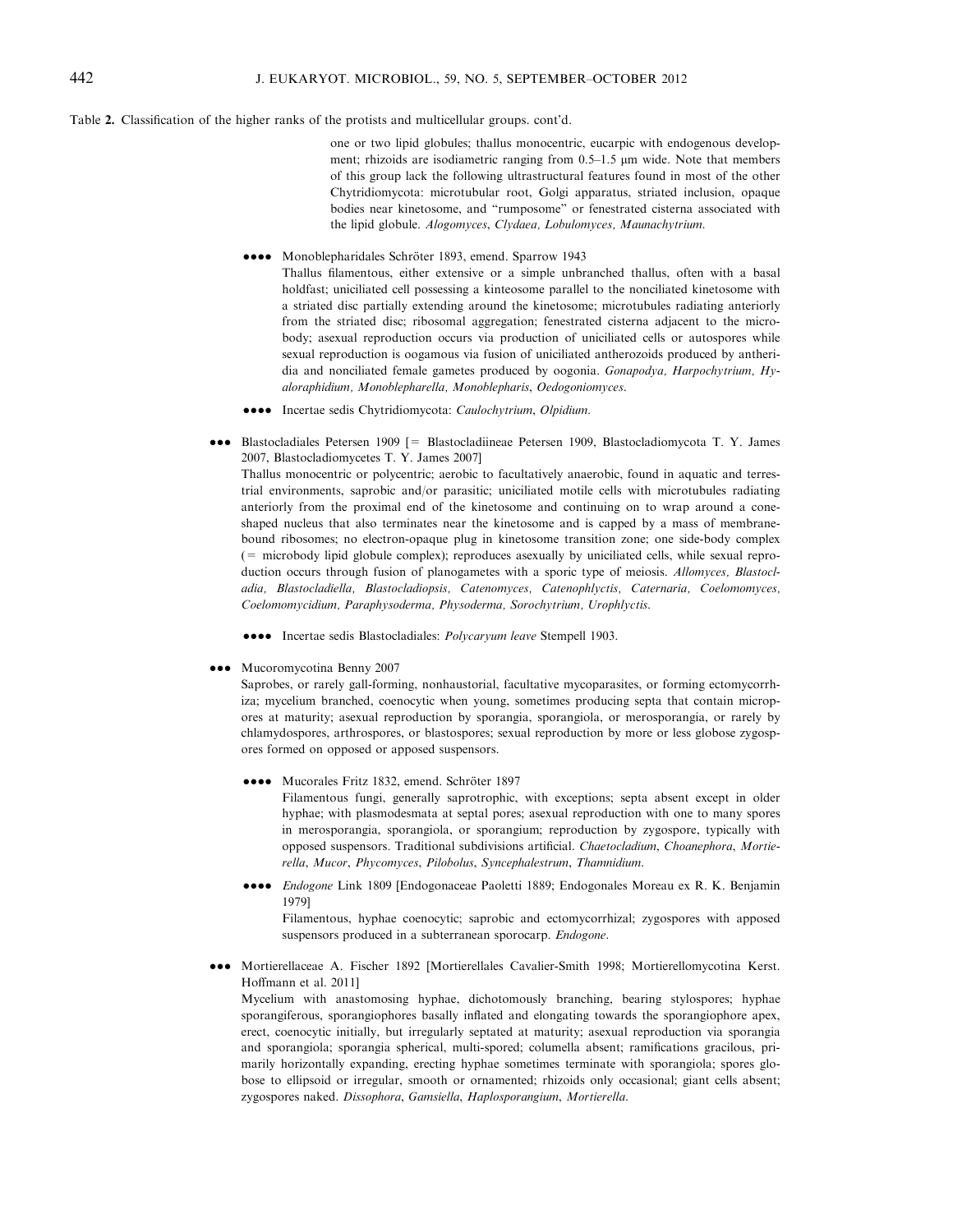●●● Entomophthorales G. Winter 1880 [Entomophthoromycotina Humber 2007]

Filamentous, primarily without septa; mostly parasites of insects, mites, and spiders; sexual reproduction by thick-walled zygospore, strictly homothallic, where known; asexual reproduction by conidia formed by blastosporogenesis; conidia forcibly discharged and often form secondary conidia. Conidiobolus, Completoria, Entomophthora, Meristacrum, Neozygites.

- ●●● Zoopagales Bessey ex R.K. Benjamin 1979 [Zoopagomycotina Benny 2007] Filamentous, hyphae coenocytic or septate; parasites of soil fungi, invertebrates, and amoebae; asexual reproduction by conidia or merosporangia; sexual reproduction by globose zygospores with apposed suspensors. Amoebophilus, Piptocephalis, Rhopalomyces, Sigmoideomyces, Stylopage.
- ●●● Kickxellomycotina Benny 2007

Fungi saprobes, mycoparasites, or obligate symbionts; thallus arising from a holdfast on other fungi as a haustorial parasite, or branched, septate, subaerial hyphae; mycelium branched or unbranched, regularly septate; septa with median, disciform cavities containing plugs; asexual production by 1 or 2-spored merosporangia, trichospores, or arthrospores; sexual reproduction by zygospores that are globose, biconical, or allantoid and coiled.

●●●● Asellariales Manier ex Manier & Lichtwardt 1978

Kickxellomycotina with filamentous, branched thalli; asexual reproduction by arthrosporelike cells that disarticulate from the corresponding thallus; in the digestive tracts of terrestrial, aquatic, and marine isopods, as well as springtails. Asellaria, Baltomyces, Orchesellaria.

- ●●●● Dimargaritaceae R.K. Benjamin 1959 [Dimargaritales R. K. Benjamin 1979] Hyphae regularly septate; septa containing a lenticular cavity; asexual reproduction by bisporous merosporangia; sexual reproduction by a zygospore, often ornamented; obligate haustorial parasites of fungi, especially Mucorales. Dimargaris, Dispira, Spinalia, Tieghemiomyces.
- ●●●● Harpellales Lichtwardt & Manier 1978 Endosymbionts of freshwater arthropods with basal cell attached to the host, from which a filamentous thallus develops; hyphae septate, with or without branching; septa contain a lenticular cavity; asexual reproduction occurs by lateral elongate monosporous trichospores; sexual reproduction by conical or biconical zygospores. Note that this group includes taxa previously referred to as trichomycetes. Harpella, Orphella, Smittium, Zygopolaris.
- ●●●● Kickxellaceae Linder 1943 [Kickxellales Kreisel ex R. K. Benjamin 1979] Filamentous; hyphae possessing septa with a lenticular cavity; asexual reproduction by unispored sporangiola (merosporangia) produced on a sporocladium; saprobic or mycoparasitic, isolated from soil and dung. Coemansia, Dipsacomyes, Kickxella, Linderina, Martensella, Martensiomyces, Spirodactylon, Spiromyces.
- ●●●● Glomeromycota C. Walker & A. Schüßler 2001 Filamentous; primarily endomycorrhizal, forming arbuscules in roots, sometimes with vesicles; without cilium; presumed asexual spores outside or within roots of host; some complex spores with multiple wall groupings, others simple (blastic chlamydospores); without centrioles, conidia, and airborne spores.
	- ●●●●● Archaeosporales C. Walker & A. Schu¨ßler 2001 [Archaeosporomycetes Sieverding et al. 2011]

Known to form symbiosis with plant roots or thalli, or with cyanobacteria; if symbiosis occurs between plants and fungi, fungal spores may have two morphs, but often only one is known; species form vesicular arbuscular or arbuscular mycorrhiza. Archaeospora, Ambispora, Geosiphon.

Glomeromycetes Cavalier-Smith 1998, emend. Oehl et al. 2011

Glomoid chlamydospores formed terminally, subterminally or intercalarily in hyphae, either in or on the surface of soils or sometimes in roots, either singly, in spore clusters or multiple-spored loose to compact sporocarps, on subtending hyphae; complex multi-walled spores on sporogenous structures, or laterally or centrally within a sporiferous saccule or intrahyphally in the stalk of sporiferous saccules, forming arbuscular or vesicular-arbuscular mycorrhiza.

●●●●●●● Glomerales J. B. Morton & Benny 1990

Spores by blastic expansion of the hyphal tip or intercalarily formed in hyphae, either in soils or occasionally in roots, or other subterranean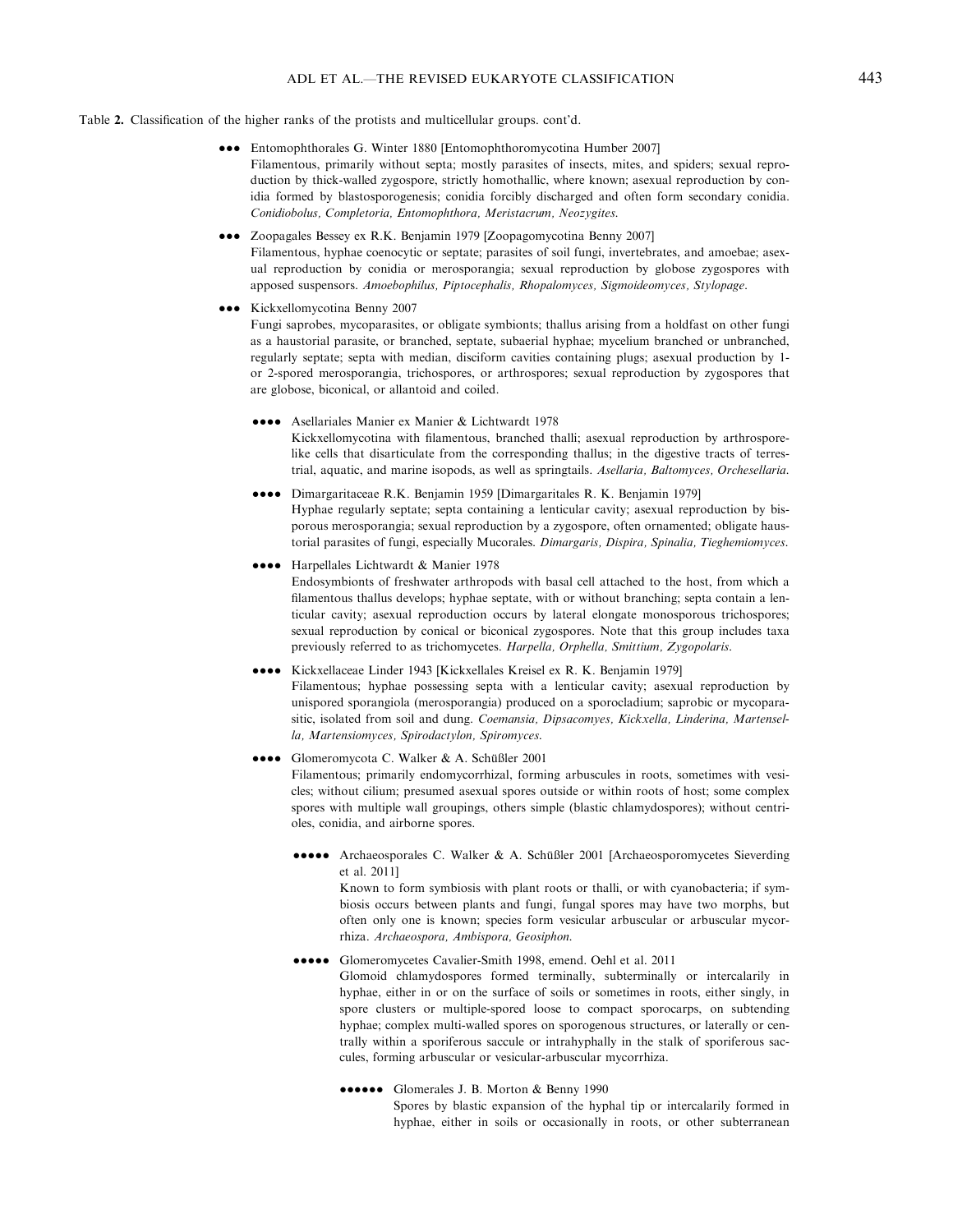structures such as rhizomes, either singly, in spore clusters or multiplespored; sporocarps loose to compact, with a mono-to-multiple layered spore wall; wall of subtending hyphae continuous with the spore wall and coloured the same as or slightly lighter than it or hyaline to subhyaline; subtending hyphae funnel-shaped, cylindrical or constricted; forming arbuscular mycorrhiza. Claroideoglomus, Funneliformis, Glomus, Rhizophagus, Sclerocystis, Septoglomus.

●●●●●● Diversisporales C. Walker & A. Schüßler 2001

Spore formation by blastic expansion of hypha (chlamydosporic), or sometimes with complex spores with up to three walls or wall groups: multiple layered outer wall, and hyaline middle and inner walls that may be of several components or layers; spores with subtending hyphae, sometimes with a conspicuous colour change distant to the septum most proximal to the spore base; pore rarely open. Acaulospora, Diversispora, Gigaspora, Pacispora, Racocetra, Scutellospora.

●●●●● Paraglomus J. B. Morton & D. Redecker 2001 [Paraglomeraceae J. B. Morton & D. Redecker 2001; Paraglomerales C. Walker & A. Schüßler 2001; Paraglomeromycetes Oehl et al. 2011]

Endomycorrhizal, forming arbuscular mycorrhiza; asexual spores (chlamydospores) usually formed in soil, sometimes within roots or other host tissue, sometimes with vesicles; without cilium; without centrioles, conidia, and aerial spores. Paraglomus.

●●● Dikarya Hibbett et al. 2007

Unicellular or filamentous Fungi, lacking cilia, often with a dikaryotic state. The least-inclusive clade that contains Ascomycota and Basidiomycota.

●●●● Ascomycota Cavalier-Smith 1998

Sexual reproduction within asci (saccate structures); meiosis usually followed by mitosis to produce from one to over 1,000 ascospores, but usually eight; ascospore walls form inside ascus; mating types heterothallic, homothallic (selfing) or both; may reproduce sexually (teleomorph) or asexually (anamorph) only, or both sexually and asexually (holomorph); asci cylindrical, fusiform, clavate or globose, persistent or evanescent, with or without a fruiting structure (ascoma, -ata); asci developing directly from ascogenous hyphae, from a crozier or from a single cell; asexual reproduction by conidiospores (mitospores) formed by fragmentation of vegetative hyphae (thallic), blastically from single cells, hyphae, or conidiophores; vegetative body of single cells or tubular, septate filaments (hyphae); septa with simple pores, except for those associated with ascogenous hyphae and asci; cell walls lamellate with a thin electron-dense outer layer and a relatively thick electron-transparent inner layer, consisting of varying proportions of chitin and glucans; saprobes, endophytes, parasites (especially on plants) or lichen forming.

●●●●● Taphrinomycotina O. E. Eriksson & Winka 1997

Mycelium present or absent; asci produced from binucleate cells; do not form croziers or interascal tissue.

- ●●●●●●● Archaeorhizomyces Rosling & T. James 2011 [Archaeorhizomycetes Rosling & T. James 2011; Archaeorhizomycetales Rosling & T. James 2011] Phylogenetically placed among Taphrinomycotina, differing by mycelial growth on MMN agar together with an association with roots of living plants. Distinctive molecular characters (nuclear large subunit rRNA). Synonymous to "Soil Clone Group 1 (SCG1)". Archaeorhizomyces.
- ●●●●●● Neolecta Spegazzini 1881 [Neolectomycetes Eriksson & Winka 1997; Neolectales Landvik et al. 1997] Mycelium present, multinucleate; ascomata apothecial, stalked, fleshy; interascal tissue absent; cylindrical asci formed from binucleate cells undergo karyogamy, meiosis, and one mitotic division to produce eight cylindrical ascospores, thin-walled, walls blueing in iodine; ascus apex truncate, slightly thickened below ascus wall, with wide apical slit,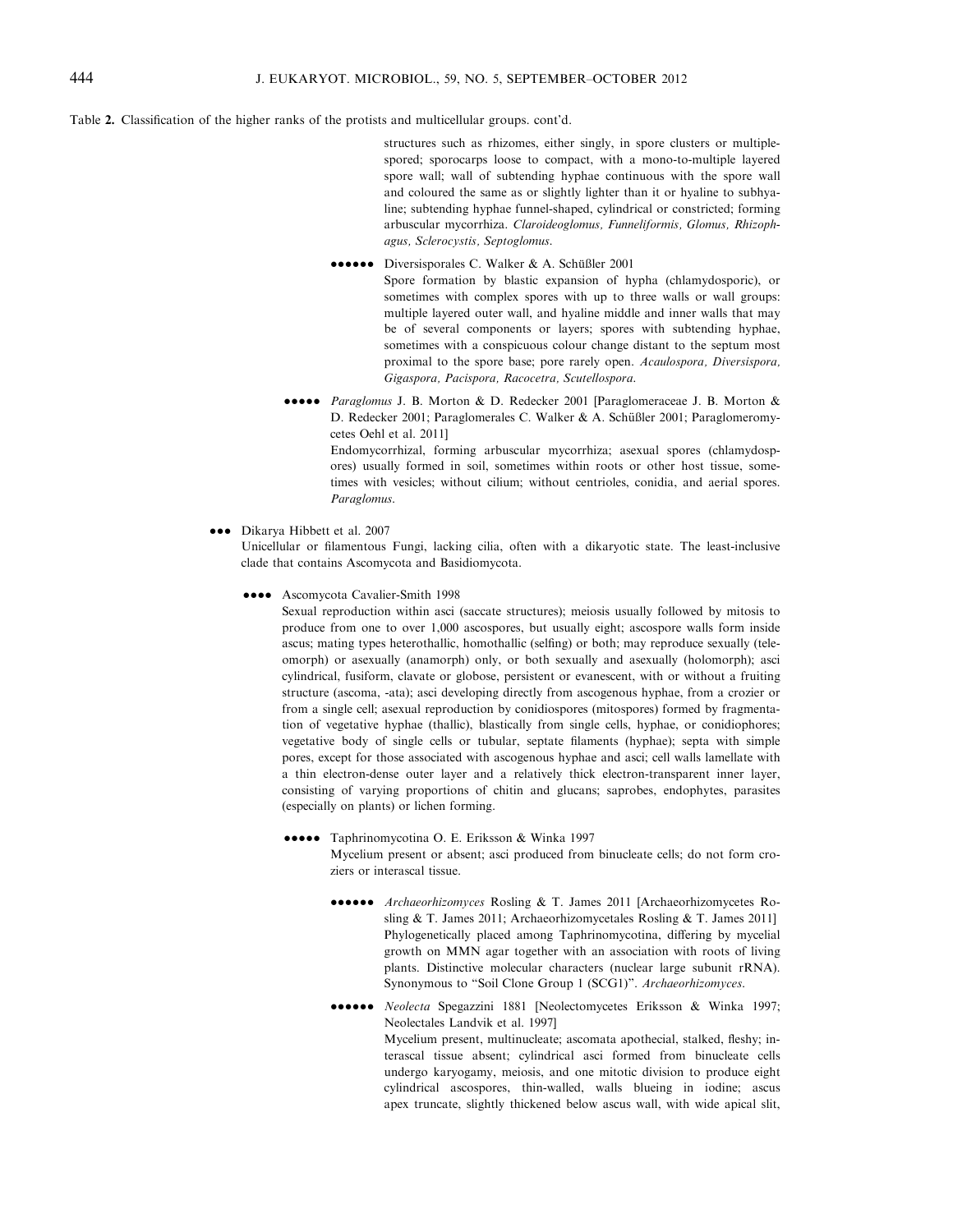persistent; ascospores ellipsoidal to globose, hyaline, aseptate; anamorph unknown; saprobic; found in wet mixed woodlands. Neolecta.

- Pneumocystis P. Delanoë & Delanoë 1912 [Pneumocystidales O. E. Eriksson 1994; Pneumocystidomycetes Eriksson & Winka 1997] Mycelium and ascomata absent; vegetative cells thin-walled, irregularly shaped, uninucleate, dividing by fission; sexual reproduction initiated by fusion of two vegetative cells followed by karyogamy, cyst wall formation, meiosis, and in some, one mitotic division, to produce four to eight nuclei that are delimited by the cyst (ascus) vesicle; ascospore walls are deposited between the delimiting membranes; cyst walls rupture to release ascospores; extracellular parasite of mammalian lungs. Pneumocystis.
- **●●●●●●** Schizosaccharomyces Lindner 1893 [Schizosaccharomycetales O. E. Eriksson et al. 1993; Schizosaccharomycetes O. E. Eriksson & Winka 1997] Mycelium absent or poorly developed; ascomata absent; vegetative cells cylindrical, proliferating by mitosis followed by cell division to produce two daughter cells; cell wall composition differs from that of species of Saccharomycetales; sexual reproduction initiated by fusion of two vegetative cells to form an ascus; karyogamy and meiosis occur within the ascus to produce four nuclei, which may or may not divide once again mitotically; ascospores aseptate, delimited by enveloping membrane system (EMS), wall formed within bilayers of EMS, wall blueing in iodine, hyaline or pigmented; saprophytes in sugary plant exudates; fermentation positive. Schizosaccharomyces.
- **••••••** Taphrina Fries 1815 [Taphrinales Gäumann & C. W. Dodge 1928; Taphrinomycetes O. E. Eriksson & Winka 1997] Vegetative mycelium mostly absent; ascomata absent; interascal tissue absent; dikaryotic mycelium infects host and proliferates through host tissue; dikaryotic cells or mycelium develop directly into asci, often forming a palisade layer on the host; asci globose or ellipsoidal, eight-spored; ascospores hyaline, aseptate; biotrophic on angiosperms forming galls or lesions; cells bud from ascospores to form a yeast-like, monokaryotic, saprobic anamorph. Taphrina.
- ●●●●● Saccharomycetales Kudryavtsev 1960 [Saccharomycetes O.E. Eriksson & Winka, 1997; Saccharomycotina O.E. Eriksson & Winka 1997] Mycelium mostly absent or poorly developed; hyphae, when present, septate, with septa having numerous pores rather than a single septal pore; vegetative cells proliferating by budding or fission; walls usually lacking chitin except around bud scars; ascomata absent; sexual reproduction by fusion of two vegetative haploid cells or fusion of two haploid nuclei in a single cell or within diploid cells, followed by meiosis and, in some cases, one mitotic division to produce either four or eight nuclei; cells undergoing meiosis become asci; ascospores delimited by an enveloping

membrane system (EMS); ascospore wall formed within bilayers of EMS; ascospores aseptate, colourless or pigmented, often with wall thickenings of various types; most osmotrophic, some species parasitic on animals. Ascoidea, Candida, Cephaloascus, Dipodascus, Endomyces, Lipomyces, Metschnikowia, Pichia, Saccharomyces, Scheffersomyces, Trichomonascus, Wickerhamomyces, Yarrowia.

●●●●● Pezizomycotina O. E. Eriksson & Winka 1997

Mycelium present; hyphae filamentous, septate; septa with simple pores and Woronin bodies; life cycle haploid with a dikaryotic stage immediately prior to sexual reproduction; ascomata discoid, perithecial, cleistothecial or occasionally lacking; antheridium present or absent; ascogonium, ascogenous hyphae, and crosiers present; the penultimate cell of the crozier, in which meiosis and usually one mitotic division occur, becomes the ascus; asci fissitunicate or not fissitunicate, cylindrical, clavate or saccate; asci frequently with ascospore discharge mechanism; usually eight ascospores surrounded by enveloping membrane system; ascospore morphology and pigmentation varied; asexual state present or absent, produced from vegetative hyphae in a thallic or blastic manner; mitospores (conidiospores) varied in morphology and pigmentation.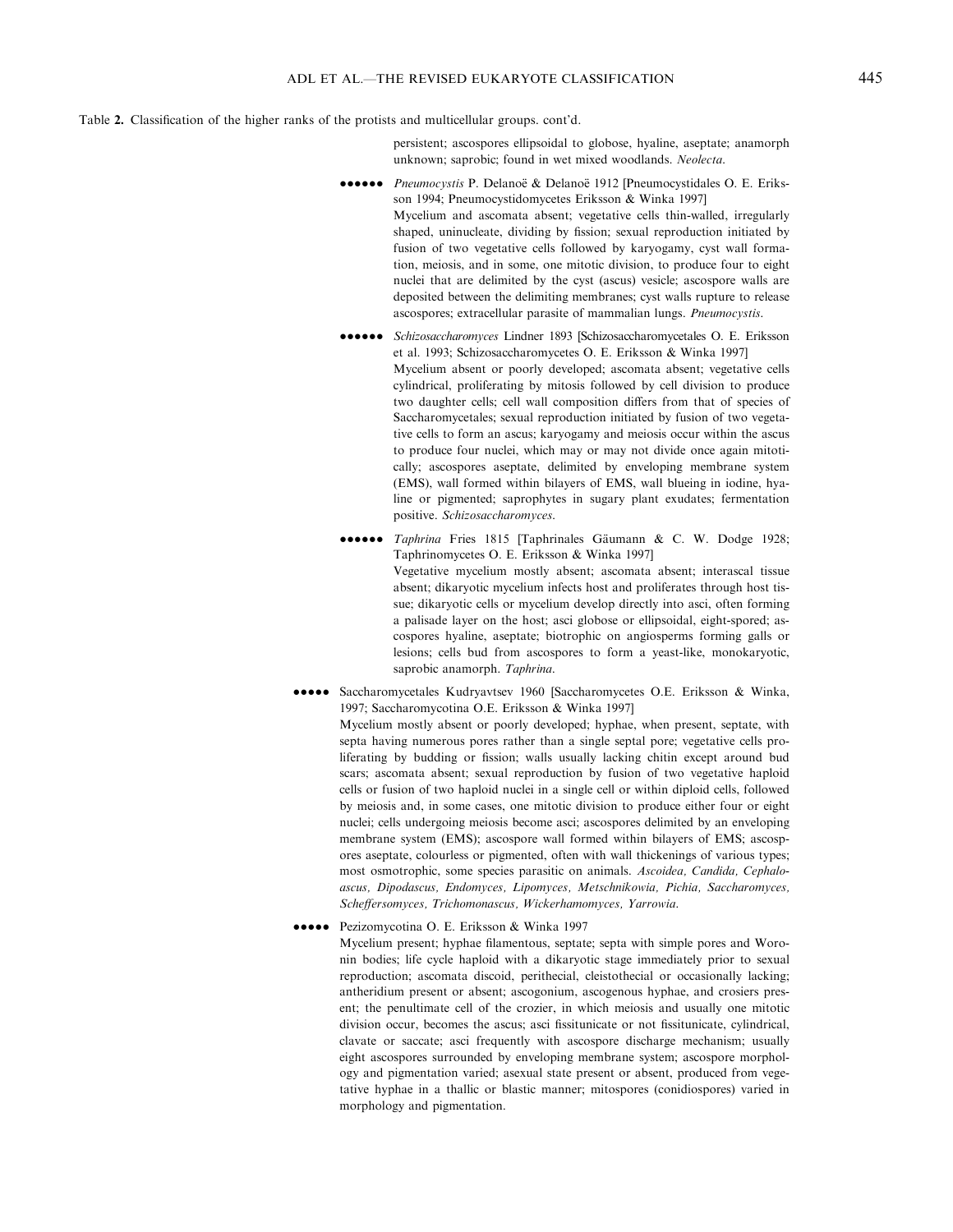- Table 2. Classification of the higher ranks of the protists and multicellular groups. cont'd.
	- ●●●●●● Arthoniales Henssen & Jahns ex D. Hawksworth & O. E. Eriksson 1986 [Arthoniomycetes O. E. Eriksson & Winka 1997]

Ascomata usually apothecial, occasionally closed with an elongated poroid opening; peridium thin- or thick-walled; interascal tissue of branched paraphysoids in a gel matrix; asci thick-walled, fissitunicate, blueing in iodine, with or without a large apical dome; ascospores aseptate or septate, sometimes becoming brown and ornamented; anamorphs pycnidial; forming crustose lichens with green algae, lichenicolous or saprobic on plants. Arthonia, Chrysothrix, Melaspilea, Opegrapha, Roccella, Roccellographa.

## ●●●●●●● Dothideomycetes O. E. Eriksson & Winka 1997

Ascomata variable (apothecial, perithecial, cleistothecial), formed lysigenously from stromatic tissue (ascolocular); interascal tissue present or absent, of branched paraphysoids or pseudoparaphyses; asci cylindrical to saccate, thick-walled, fissitunicate, rarely with apical structures; ascospores mostly septate or muriform, colourless to dark brown; anamorphs hyphomycetous or coelomycetous; saprobes, plant parasites, coprophilous or lichen forming. Note that this group partially includes loculoascomycetes.

- ●●●●●●●● Dothideomycetidae P. M. Kirk et al. ex Schoch et al. 2007 Ascomata immersed, erumpent or sometimes superficial, minute, small or medium-sized, separate or merged or grouped on basal stroma; uni- to multiloculate apical pore mostly present, and, when present, ostiolar canal at times periphysate; stromatic tissues may contain pseudoparenchymatous cells; pseudoparaphyses lacking; periphysoids may be present; asci globose, subglobose, ovoid to ellipsoid, saccate, oblong, clavate or subcylindrical; ascospores hyaline, subhyaline or dark brown, variable in shape and size, one-celled or one to several septate or muriform; anamorphs coelomycetous and/ or hyphomycetous. Containing Capnodiales (Capnodium, Cladosporium, Piedraia, Mycosphaerella, Teratosphaeria, Scorias), Dothideales (Dothidea, Dothiora), Myriangiales (Elsinoё, Myriangium).
	- Pleosporomycetidae C. L. Schoch et al. 2007 Ascomata perithecioid, hysterothecioid or cleistothecioid, conchate or dolabrate, immersed, erumpent or superficial, globose, sphaeroid, turbinate, ovoid, obpyriform, conoid, doliiform, dimidiate; hamathecium of wide to narrow cellular or trabeculate pseudoparaphyses, deliquescing at maturity in some; asci bitunicate, usually basal, at times extending laterally, cylindric, clavate, oblong or saccate; ascospores variable in pigmentation, shape and septation, usually with bipolar asymmetry, but some symmetrical. Containing Hysteriales (Hysterium, Psiloglonium), Jahnulales (Aliquandostipite, Jahnula), Mytilinidiales (Mytilinidion, Lophium), Pleosporales (Aigialus, Cucurbitaria, Delitschia, Didymella, Massaria, Massarina, Melanomma, Montagnula, Morosphaeria, Phaeotrichum, Sporormia, Leptosphaeria, Phaeosphaeria, Pleospora, Tetraplosphaeria).
- ●●●●●●● Incertae sedis Dothideomycetes: Containing Acrospermales (Acrospermum, Oomyces), Botryosphaeriales (Botryosphaeria, Guignardia, Saccharata), Patellariales (Baggea, Patellaria), Trypetheliales (Laurera, Trypethelium), Venturiales (Apiosporina, Sympoventuria, Venturia).
- ●●●●●● Eurotiomycetes O. E. Eriksson & Winka 1997 (R) Morphologically heterogeneous, circumscribed using phylogenetic re-delimitation to contain Chaetothyriomycetidae, Eurotiomycetidae, and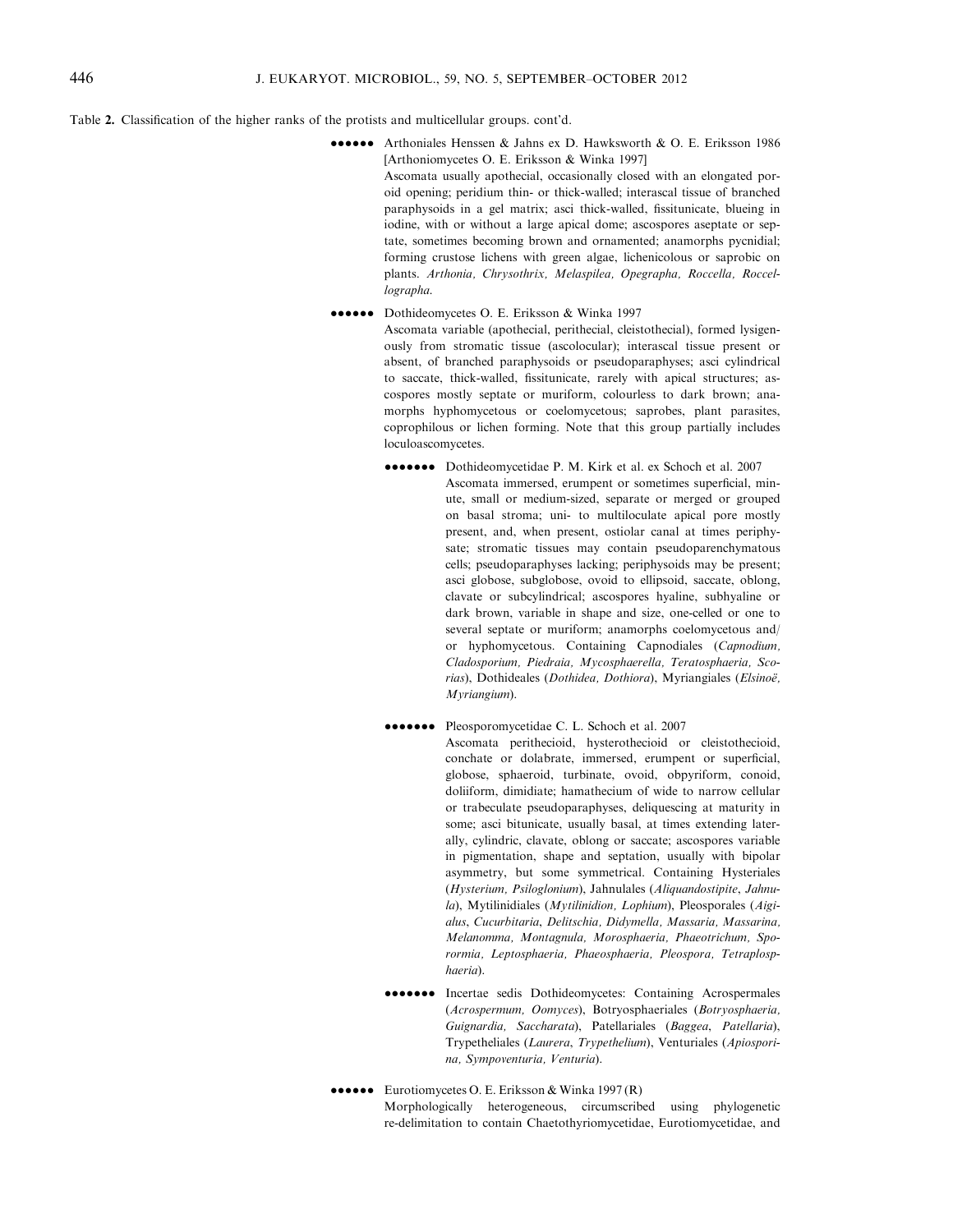Mycocaliciales. Important industrially and medically; saprobic, pathogenic on animals and rarely on plants, some lineages lichenized.

●●●●●●●● Chaetothyriomycetidae Doweld 2001

Ascomata perithecial, superficial or immersed within a thallus; asci are usually thick-walled and fissitunicate, rarely evanescent and sometimes accompanied by pseudoparaphyses; species lichenized, parasitic (especially on other fungi) or saprobic. Containing Chaetothyriales (Capronia, Chaetothyrium), Pyrenulales (Granulopyrenis, Pyrenula, Pyrgillus), Verrucariales (Endocarpon, Flakea, Staurothele, Verrucaria).

●●●●●●● Eurotiomycetidae Doweld 2001, emend. Geiser & Lutzoni 2007

> Ascomata, when present, usually cleistothecial/gymnothecial, globose, often produced in surrounding stromatic tissue and brightly coloured; hamathecial elements lacking; gametangia usually undifferentiated and consisting of hyphal coils; asci usually evanescent, sometimes bitunicate, scattered throughout the ascoma, rarely form a hymenium; ascospores usually single-celled, lenticular, sometimes spherical or elliptical; anamorphs variable, including phialidic and arthroconidial forms; saprotrophic, parasitic and mycorrhizal. Containing Coryneliales (Caliciopsis, Corynelia, Eremascus), Eurotiales (Aspergillus, Elaphomyces, Eurotium, Monascus, Penicillium), Onygenales (Ajellomyces, Arachnomyces, Arthroderma, Ascosphaera, Eremascu, Gymnoascus, Onygena).

●●●●●●● Mycocaliciales Tibell & Wedin 2000 [Mycocaliciomycetidae Tibell 2007]

> Ascomata disciform, stalked or sessile; excipulum cupulate, and like the stalk hyphae at least in part sclerotized; spore dispersal active, more rarely passive and ascomata then with a moderately developed mazaedium; asci unitunicate, cylindrical, mostly with a distinctly thickened apex, 8-spored; ascospores pale to blackish brown, ellipsoidal or spherical to cuboid, nonseptate or transversely 1–7-septate; spore wall pigmented, smooth or with an ornamentation formed within the plasmalemma; vulpinic acid derivatives occur in a few species; a variety of coelomycetous and hyphomycetous anamorphs occur; parasites or commensals on lichens or saprobes. Chaenothecopsis, Mycocalicium, Sphinctrina.

●●●●●● Geoglossaceae Corda 1838 [Geoglossales Zheng Wang et al. 2009; Geoglossomycetes Zheng Wang et al. 2009]

> Ascomata scattered to gregarious, capitate, stipitate; stipe cylindrical, black, smooth to furfuraceous; ascigerous portion capitate, club-shaped to pileate, indistinguishable from stipe; hymenium surface black, continues with stipe at early development stage; asci clavate, inoperculate, thinwalled,  $J+$ , usually 8-spored; ascospores elongate, dark-brown, blackish to hyaline, septate when mature; paraphyses filiform, blackish to hyaline; global distribution, terrestrial, habitat usually boggy and mossy. Geoglossum, Trichoglossum.

## ●●●●●● Laboulbeniomycetes Engler 1898

Mycelium absent except in Pyxidiophorales; cellular thallus hyaline to dark, with basal haustorium present; ascomata perithecial, surrounded by complex appendages, translucent, ovoid, thin-walled; interascal tissue absent; asci few and basal, not fissitunicate, clavate, thin-walled, evanescent, maturing sequentially, usually with four ascospores; ascospores two-celled, hyaline, elongate, one end modified as attachment to host; anamorphs hyphomycetous, spermatial; ectoparasitic on insects, some may be coprophilous. Containing Laboulbeniales (Ceratomyces,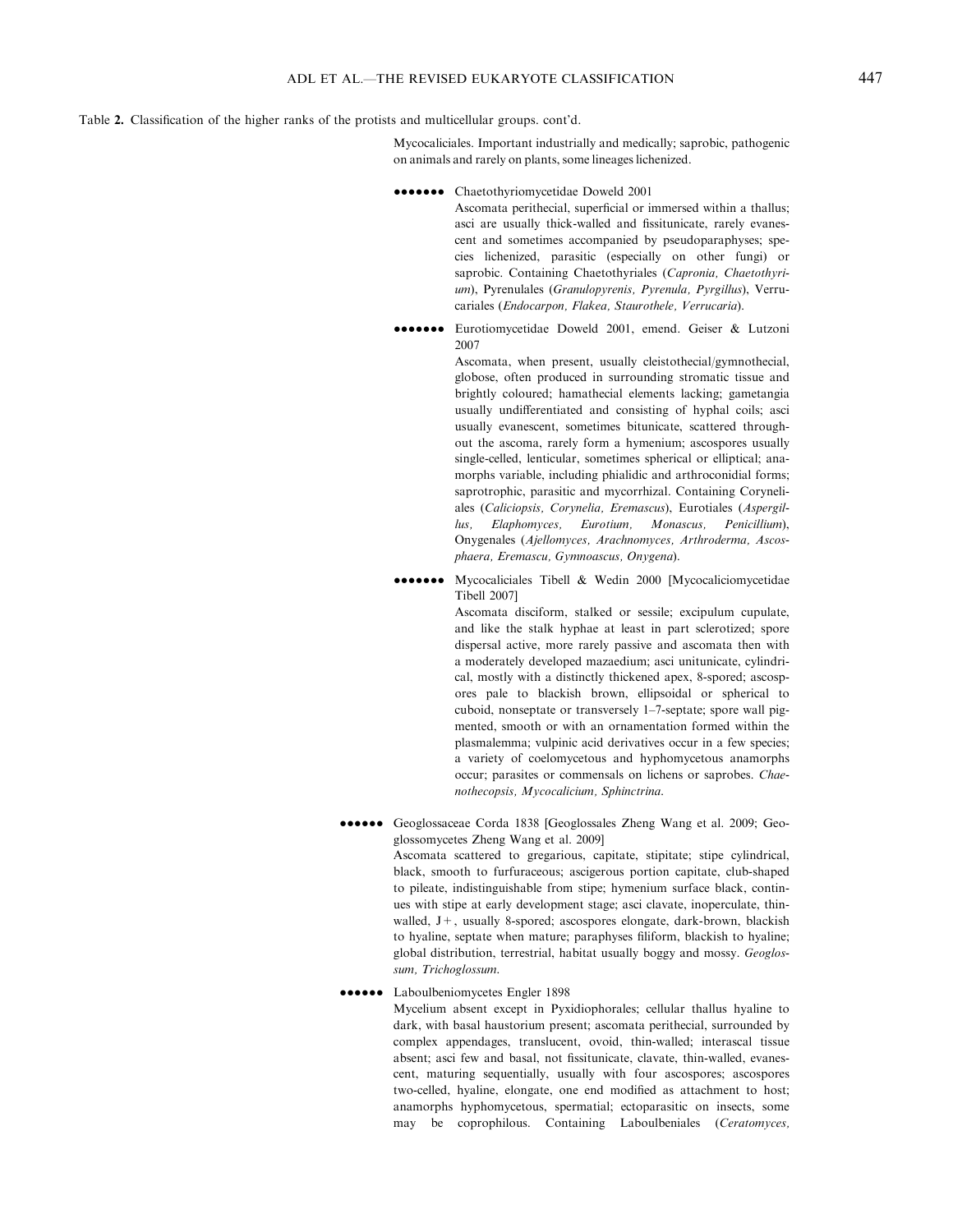Chitonomyces, Euceratomyces, Herpomyces, Laboulbenia), Pyxidiophorales (Mycorhynchidium, Pyxidiophora).

Lecanoromycetes O. E. Eriksson & Winka 2001

Ascomata apothecial, discoid, perithecial or elongated, sometimes stalked or immersed, occasionally evanescent; interascal tissue of simple or branched paraphyses swollen at the apices, often with a pigmented or iodine-staining epithecium; hymenial gel often present; asci not fissitunicate, but thick-walled, with a thickened, cap-like apex, often with an internal apical ocular chamber; ascus walls and thickened apex often stains blue with iodine; ascospores one to several septate, occasionally, multiseptate, rarely plurilocular, hyaline or pigmented; anamorphs pycnidial where known; mostly lichen forming with protococcoid algae, with thallus foliose, fructicose, crustose or occasionally absent; some lichenicolous, some saprobic.

●●●●●●● Acarosporaceae Zahlbruckner 1906 [Acarosporomycetidae Reeb et al. 2004; Acarosporales Reeb et al. 2007] Thallus crustose, squamulose, rarely foliose-umbilicate; photo-

biont chlorococcoid; ascomata immersed or sessile, in form of apothecia (cryptolecanorine, lecanorine, or lecideine, more rarely biatorine or pseudolecanorine), rarely in form of perithecia; ascospores generally more than 100 per ascus, simple and colourless, without halo; paraphyses moderately or slightly branched-anastomosed; asci bitunicate, functionally unitunicate, nonamyloid or slightly amyloid tholus, presence of ocular chamber. Acarospora, Pleopsidium.

●●●●●●● Lecanoromycetidae P. M. Kirk et al. ex Miadl 2007 Thallus varied; ascomata almost always apothecial, flat to strongly cup-shaped, with or without a thalline margin, rarely mazaedial; interascal tissue of paraphyses, usually branched and swollen at the apices often with a pigmented or  $J+$  epithecium, rarely absent; asci typically with a single wall layer visible in light microscope but thick-walled, almost always with a conspicuous thick cap-like apical part, often with complex apical strucutres, often J+, rarely thin-walled and evanescent; ascospores varied; mainly lichen forming, almost all with protococcoid green photobionts; some lichenicolous or saprobes, then especially on wood in xeric situations. Containing Lecanorales (Calicium, Cladonia, Lecanora, Parmelia, Porpidia, Physcia, Rhizocarpon, Usnea), Peltigerales (Coccocarpia, Collema, Lobaria, Nephroma, Pannaria, Peltigera, Placynthium), and Teloschistales (Letrouitia, Megalospora, Teloschistes).

## ●●●●●●●● Ostropomycetidae Reeb et al. 2004

Thallus crustose, squamulose or filamentose; photobiont chlorococcoid or trentepohlioid; ascomata immersed, sessile or pedunculate in form of apothecia (cryptolecanorine, lecanorine, rarely lecideine-immersed) or in form of perithecia; ascospores eight or fewer per ascus, colourless, simple, transversely septate or muriform; paraphyses sensu lato simple or more or less branched-anastomose; asci unitunicate or bitunicate but functionally unitunicate, lacking tholus and, if tholus present, amyloid or not, with or without ocular chamber; lichenized and nonlichenized species. Containing Agyriales (Agyrium, Anamylopsora), Baeomycetales (Baeomyces), Ostropales (Coenogonium, Graphis, Gyalecta, Gyalidea, Odontotrema, Porina, Sagiolechia, Stictis), and Pertusariales (Aspicilia, Ochrolechia, Pertusaria, Icmadophila).

●●●●●●● Incertae sedis Lecanoromycetes: Candelariales (Candelaria, Candelariella), Umbilicariales (Lasallia, Umbilicaria).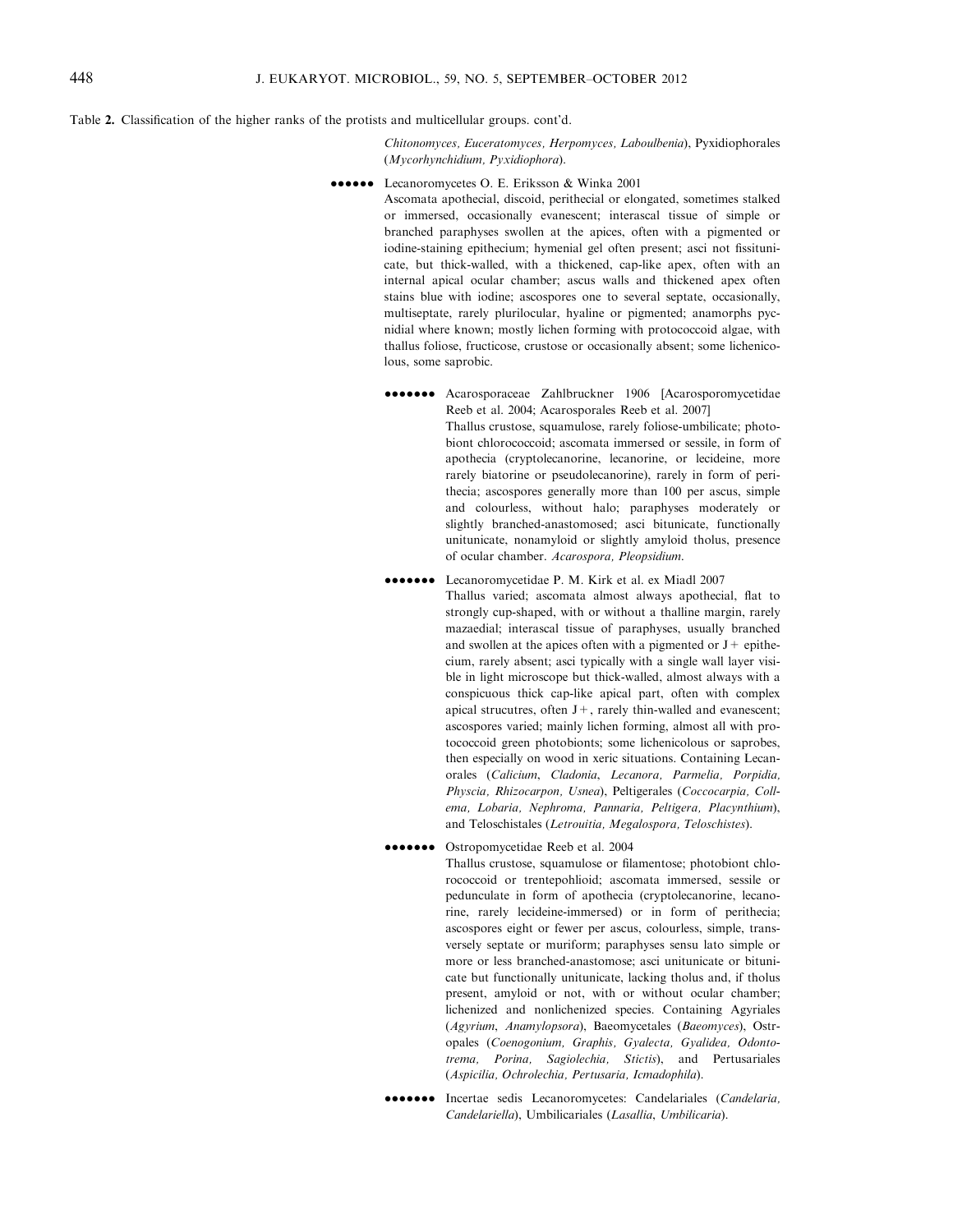- ●●●●●● Leotiomycetes O. E. Eriksson &Winka 1997
	- Ascomata apothecial, discoid, cleistothecial, elongated or rarely absent; apothecia stalked or sessile, frequently fleshy, sometimes hairy or with appendages, occasionally stromatic or sclerotioid; interascal tissue of simple paraphyses or absent; peridium thin-walled; asci typically inoperculate, cylindrical, thin-walled, not fissitunicate, occasionally with apical pore; apical apparatus variable; ascospores aseptate or transversely septate, hyaline or pigmented and longitudinally slightly asymmetrical; anamorphs occasionally present, hyphomycetous or coelomycetous; saprobes or plant parasites, some lichenized or lichenicolous. Containing Cyttariales (Cyttaria), Erysiphales (Blumeria, Erysiphe, Microsphaera, Oidium, Podosphaera), Helotiales (Botryotinia, Bulgaria, Dermea, Hyaloscypha, Lachnum, Leotia, Sclerotinia, Vibrissea), Rhytismatales (Ascodichaena, Cudonia, Rhytisma), and Thelebolales (Thelebolus, Antarctomyces).

## ●●●●●●● Lichinomycetes Reeb et al. 2004

Ascomata apothecial, discoid, sometimes immersed, occasionally clavate, stalked, setose, and fleshy; peridium often not well-defined; interascal tissue varied; hymenium often stains blue with iodine; asci thin-walled or apically thickened, not fissitunicate, without well-defined apical structures, usually with an iodine-staining outer gelatinized layer; ascospores one-septate or occasionally multiseptate, ellipsoidal to fusiform, hyaline or pigmented; anamorphs pycnidial; lichenized with cyanobacteria forming crustose, fruticose or foliose often gelatinized thalli. Containing Eremithallales (Eremithallus) and Lichinales (Lichina, Peltula).

●●●●●● Orbiliaceae Nannfeldt 1932 [Orbiliales Baral et al. 2003; Orbiliomycetes Eriksson & Baral 2003]

> Ascomata apothecial, small, waxy, translucent or lightly pigmented; interascal tissue of simple paraphyses, usually with knob-like apices, united by a matrix; asci minute, not fissitunicate, apex truncate, with J apical rings, often forked at the base; ascospores minute, cylindrical, hyaline, often aseptate; anamorphs hyphomycetous where known; saprobic, often on wet wood. Halorbilia, Orbilia.

●●●●●●● Pezizales J. Schröter 1894 [Pezizomycetes O. E. Eriksson & Winka 1997] Ascomata apothecial or cleistothecial, usually visible with unaided eye, leathery or fleshy; carotenoids as bright colours to dark, sometimes present; interascal tissue present (paraphyses); asci not fissitunicate, usually elongated, cylindrical but more or less globose in cleistothecial species, thin-walled, lacking obvious apical wall thickening or apical apparatus, with operculum or vertical slit except in cleistothecial species, forcibly discharging ascospores except in cleistothecial species; ascospores usually ellipsoidal or globose, aseptate, hyaline to darkly pigmented, smooth or ornamented; anamorphs hyphomycetous, where known; saprobes on soil, dead wood or dung; some species hypogeous and mycorrhizal. Ascobolus, Ascodesmis, Caloscypha, Carbomyces, Chorioactis, Gyromitra, Helvella, Karstenella, Morchella, Peziza, Pyronema, Rhizina, Sarcoscypha, Sarcosoma, Tuber.

## ●●●●●● Sordariomycetes O. E. Eriksson & Winka 1997

Defined using molecular phylogenetic methods, by a parsimony comparison of small subunit rRNA sequences, containing Boliniales (Bolinia, Camarops), Calosphaeriales (Calosphaeria, Pleurostoma), Chaetosphaeriales (Chaetosphaeria, Melanochaeta), Coniochaetales (Barrina, Coniochaeta), Diaporthales (Cryphonectria, Diaporthe, Gnomonia, Melanconis, Pseudovalsa, Schizoparme, Sydowiella, Valsa, Vialaea), Magnaporthales (Gaeumannomyces, Magnaporthe, Ophioceras), Ophiostomatales (Kathistes, Ophiostoma), Sordariales (Annulatascus, Cephalotheca, Chaetomium, Lasiosphaeria, Neurospora, Sordaria).

●●●●●●●●●●●●●●●●●●●Bypocreomycetidae O. E. Eriksson & Winka 1997 Ascomata perithecia or cleistothecia; interascal tissue consists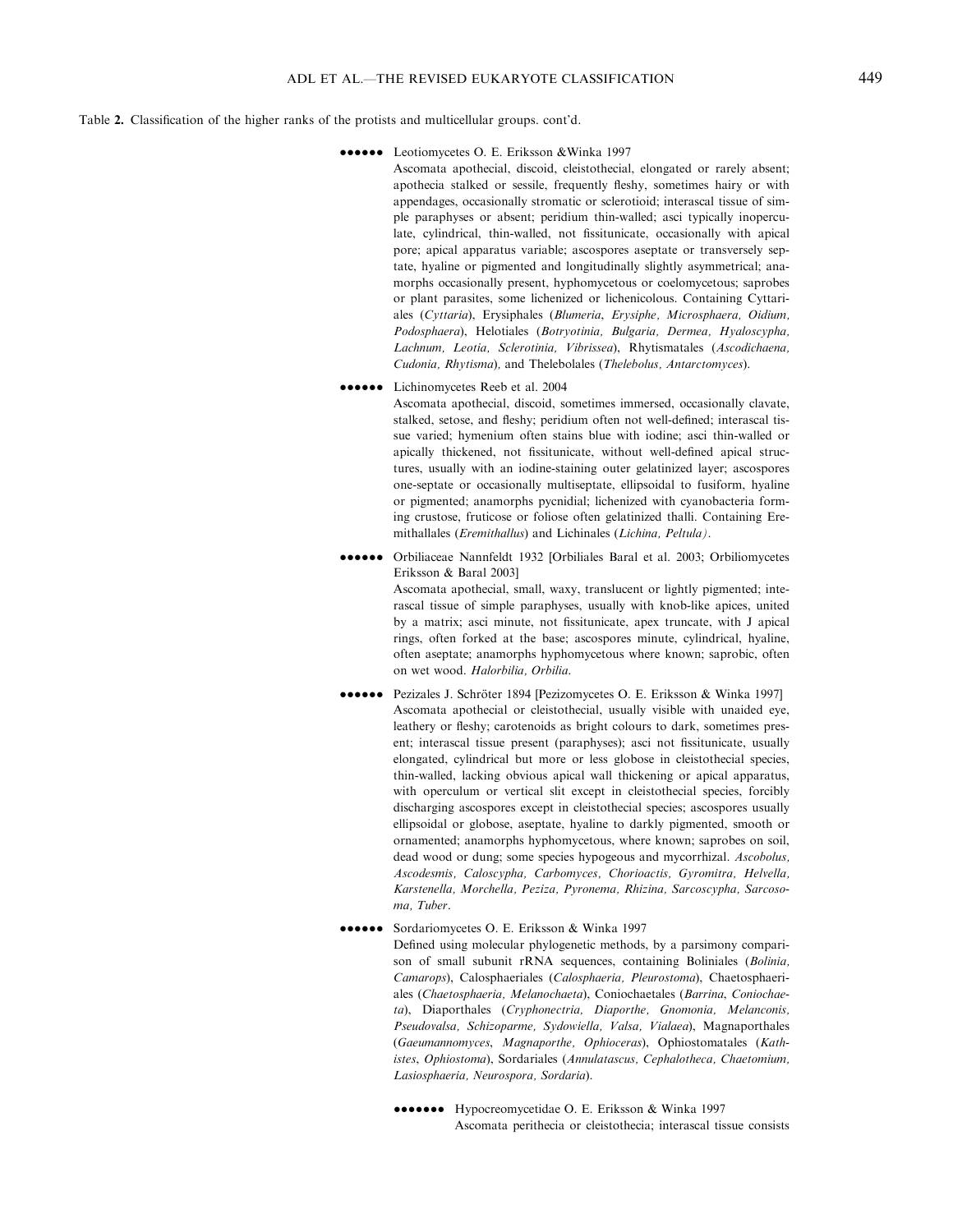of periphyses and/or periphysoids; asci, unitunicate or pseudoprototunicate. Containing Coronophorales (Bertia, Chaetosphaerella, Coronophora, Nitschkia, Scortechinia), Glomerellales (Australiasca, Colletotrichum, Glomerella, Reticulascus), Hypocreales (Bionectria, Cordyceps, Claviceps, Fusarium, Hypocrea, Nectria, Sphaerodes, Stachybotrys), Melanosporales (Melanospora, Sphaerodes), Microascales (Ceratocystis, Gondwanamyces, Halosphaeria, Microascus, Pseudallescheria), and Savoryellales (Ascotaiwania, Ascothailandia, Savoryella).

Sordariomycetidae O.E. Eriksson & Winka 1997 (R)

Without obvious synapomorphies. Containing Boliniales (Bolinia, Camarops), Calosphaeriales (Calosphaeria, Pleurostoma), Chaetosphaeriales (Chaetosphaeria, Melanochaeta), Coniochaetales (Barrina, Coniochaeta), Diaporthales (Cryphonectria, Diaporthe, Gnomonia, Melanconis, Pseudovalsa, Schizoparme, Sydowiella, Valsa, Vialaea), Magnaporthales (Gaeumannomyces, Magnaporthe, Ophioceras), Ophiostomatales (Kathistes, Ophiostoma), Sordariales (Annulatascus, Cephalotheca, Chaetomium, Lasiosphaeria, Neurospora, Sordaria).

●●●●●●● Xylariales Nannfeldt 1932 [Xylariomycetidae O. E. Eriksson & Winka 1997]

Stromata usually well-developed, mostly consisting only of fungal tissue; ascomata perithecial, rarely cleistothecial, globose, superficial or immersed in the stroma, usually blackand thick-walled, the ostiole usually papillate, periphysate; interascal tissue well-developed, of narrow paraphyses; asci cylindrical, persistent, relatively thick-walled but without separable layers, with an often complex  $J+$  apical ring, usually 8-spored, spherical in some cleistocarpus taxa and without apical apparatus; ascospores usually pigmented sometimes transversely septate, with germ pores or slits, sometimes with a mucous sheath or mucous appendages; anamorphs varied, usually hyphomycetous, some pycnidial; saprobes and plant parasites, mainly on bark and wood, some associated with termitaria, cosmopolitan. Amphisphaeria, Clypeosphaeria, Diatrype, Graphostroma, Hyponectria, Xylaria.

Incertae sedis Sordariomycetes: Koralionastetales (Koralionastes, Pontogeneia), Lulworthiales (Lindra, Lulworthia, Spathulospora), Meliolales (Armatella, Meliola), and Phyllachorales (Phaeochora, Phyllachora).

## ●●●● Basidiomycota R. T. Moore 1980

Mycelium present, but some with a yeast state primarily in the Tremellomycetes; basidia produced in a fertile layer with or without fleshy sporocarp; basidia whole or divided longitudinally, typically with four spores per basidium but ranging from one to eight; fusion of compatible mycelia of opposite mating types results in a dikaryotic mycelium in which nuclei of the parent mycelia remain paired but not fused; karyogamy quickly followed by meiosis, one or more mitotic divisions and migration of the nuclei into the developing basidiospores; asexual reproduction may occur through production of conidiospores or via spores produced on basidia from nuclei that have not undergone karyogamy and meiosis (secondary homothallism); cell wall with xylose; septa with swelling near pore; septal pore caps (parenthesomes— multilayered endoplasmic reticulum) usually present, elaborate in Tremellomycetes; clamp connections present in hyphae or at base of basidia in some groups; mycelial or yeast states; karyogamy typically in probasidium or teliospore, followed by meiosis in a separate compartment (metabasidia), but in some it occurs in the same compartment (holobasidia); holobasidia remain whole or fragment at septation after meiosis (phragmobasidia); metabasidia typically transversely septate with basidiospore borne laterally; cell wall with xylose; parenthesome pore caps absent but with microbodies at septal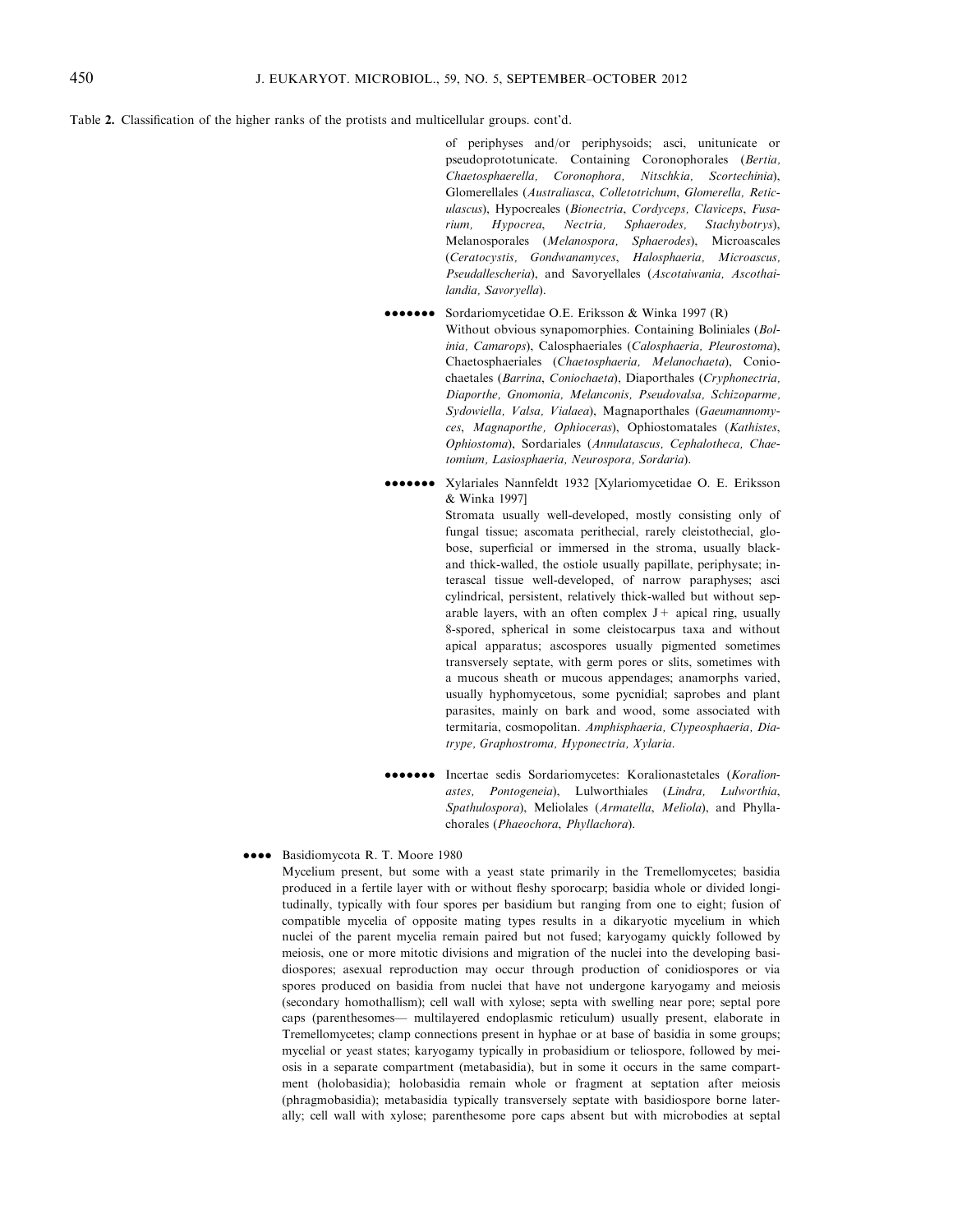pores; septal pores occluded by a plug; centrosome multilayered; many are plant pathogens (rusts), animal pathogens, nonpathogenic endophytes, and rhizosphere species.

●●●●● Pucciniomycotina R. Bauer et al. 2006 [= Urediniomycetes Swann & Taylor 1995] Mycelial or yeast states; karyogamy typically in probasidium or teliospore, followed by meiosis in a separate compartment (metabasidia), but in some, it occurs in the same compartment (holobasidia); holobasidia remain whole or fragment at septation after meiosis (phragmobasidia); metabasidia typically transversely septate with basidiospore borne laterally; cell wall with xylose; parenthesome pore caps absent but with microbodies at septal pores; septal pores occluded by a plug; centrosome multilayered; many are plant pathogens (rusts), animal pathogens, nonpathogenic endophytes, and rhizosphere species.

#### ●●●●●● Agaricostilbomycetes R. Bauer et al. 2006

Dimorphic, nonphytoparasitic members of the Pucciniomycotina having fucose as cell wall carbohydrate component; septal pores without associated microbodies; aseptate basidiospores during germination; no colacosomes, teliospores, curved holobasidia, and radiate conidia; nucleoplasmic spindle-pole body (SPB) separation, metaphasic SPB intranuclear. Containing Agaricostilbales (Agaricostilbum, Chionosphaera) and Spiculogloeales (Mycogloea, Spiculogloea).

●●●●●● Atractiellales Oberwinkler & Bandoni 1982 [Atractiellomycetes R. Bauer et al. 2006]

Members of the Pucciniomycotina having symplechosomes. Atractiella, Phleogena, Saccoblastia.

●●●●●● Classiculales R. Bauer et al. 2003 [Classiculomycetes R. Bauer et al. 2006]

Members of Pucciniomycotina having septal pores associated with microbodies and tremelloid haustorial cells. Classicula, Jaculispora.

**••••••** Cryptomycocolax Oberwinkler & R. Bauer 1990 [Cryptomycocolacales Oberwinkler & R. Bauer 1990; Cryptomycocolacomycetes R. Bauer et al. 2006]

> Members of the Pucciniomycotina having colacosomes and septal pores with microbodies. Cryptomycocolax.

●●●●●● Cystobasidiomycetes R. Bauer et al. 2006

Members of the Pucciniomycotina having a cell wall carbohydrate composition without fucose; cytoplasmic SPB separation; metaphasic SPBs intranuclear. Containing Cystobasidiales (Cystobasidium), Erythrobasidiales (Bannoa, Erythrobasidium), and Naohideales (Naohidea).

- ●●●●●● Microbotryomycetes R. Bauer et al. 2006 Members of the Pucciniomycotina and related taxa having colacosomes and septal pores without microbodies; with colacosomes and taxa derived from colacosome fungi; metaphasic SPBs intranuclear. Containing Heterogastridiales (Heterogastridium), Leucosporidiales (Leucosporidiella, Mastigobasidium), Microbotryales (Microbotryum, Ustilentyloma), and Sporidiobolales (Rhodosporidium, Sporidiobolus).
- ●●●●●● Mixia Kramer 1959 [Mixiales R. Bauer et al. 2006; Mixiomycetes R. Bauer et al. 2006] With multinucleate hyphae and multiple spores produced simultaneously on sporogenous cells. Mixia.
- ●●●●●●● Pucciniomycetes R. Bauer et al. 2006

Members of the Pucciniomycotina and related taxa having a metaphasic intermeiotic SPB duplication. Containing Helicobasidiales (Helicobasidium), Pachnocybales (Pachnocybe), Platygloeales (Eocronartium, Platygloea), Pucciniales (Coleosporium, Cronartium, Dasyspora, Diorchidium, Melampsora, Mikronegeria, Nyssopsora, Ochropsora, Phakopsora, Phragmidium, Pileolaria, Puccinia, Pucciniastrum, Pucciniosira), and Septobasidiales (Auriculoscypha, Septobasidium).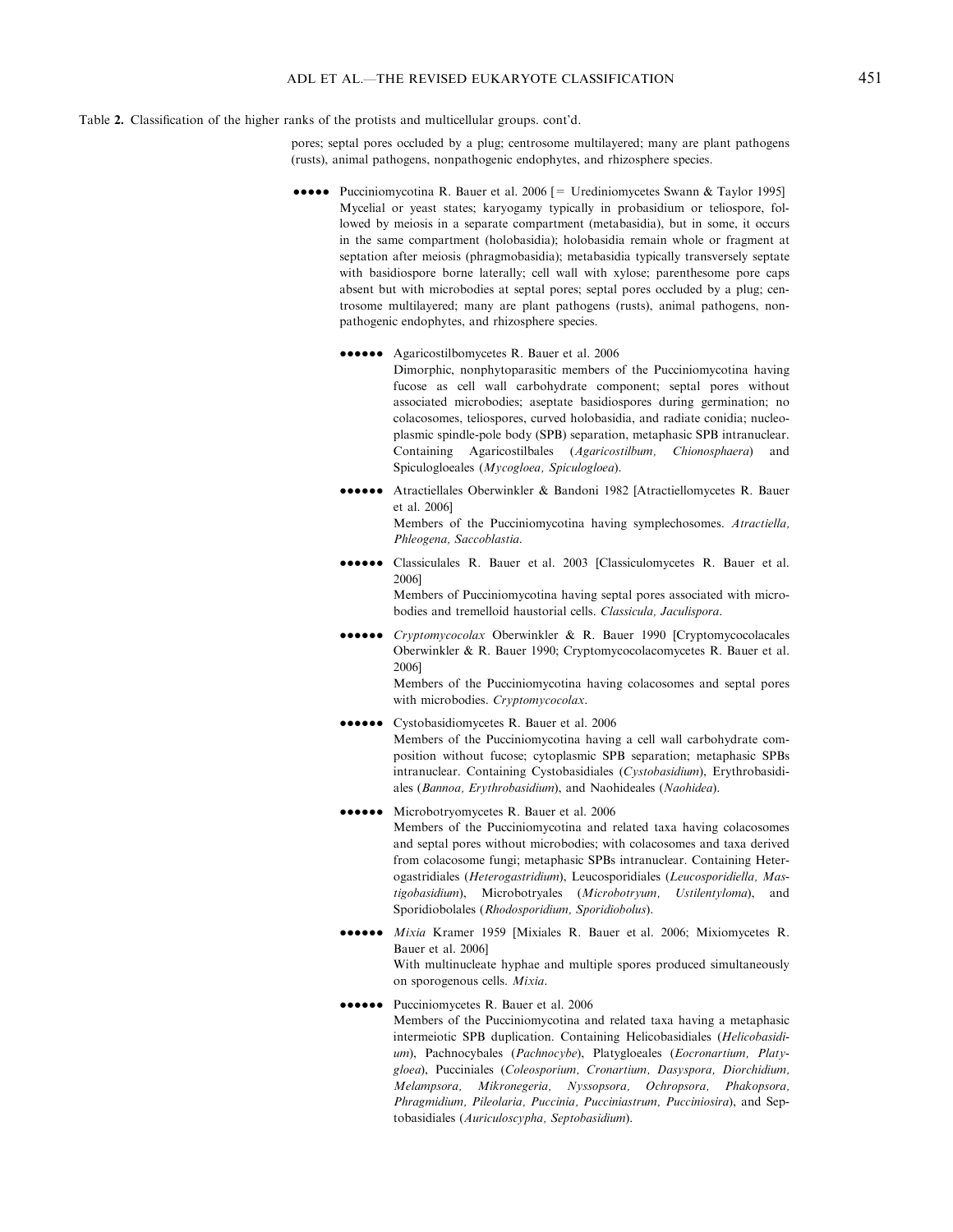●●●●● Ustilaginomycotina R. Bauer et al. 2006

Mycelial in the parasitic phase, and many with saprobic yeast or ballisticonidial states; plant parasites causing rusts and smuts; meiospores produced on septate or aseptate basidia; cell wall carbohydrates dominated by glucose; xylose absent; parenthesomes absent at septal pores; swellings absent at septal pores except in Tilletia; centrosomes globose, unlayered.

●●●●●● Exobasidiomycetes Begerow et al. 2007

Members of Ustilaginomycotina having local interaction zones and no intracellular hyphal coils. Containing Ceraceosorales (Ceraceosorus), Doassansiales (Doassansia, Melaniella, Rhamphospora), Entylomatales (Entyloma), Exobasidiales (Kordyana, Laurobasidium, Exobasidium, Graphiola), GeorgeFischereriales (Eballistra, GeorgeFischereria, Gjaerumia, Tilletiaria), and Microstromatales (Tilletiales).

- ●●●●●●● Ustilaginomycetes R. Bauer et al. 1997 Members of Ustilaginomycotina having enlarged interaction zones. Containing Urocystales (Doassansiopsis, Floromyces, Melanotaenium, Thecaphora, Urocystis) and Ustilaginales (Anthracoidea, Sporisorium, Ustanciosporium, Ustilago).
- ●●●●●● Incertae sedis Ustilaginomycotina: Malasseziales (Malassezia).
- ●●●●●● Agaricomycotina Doweld 2001

Members of the Basidiomycota having a type B secondary structure of the 5S rRNA; a cell wall carbohydrate composition with dominance of glucose and presence of xylose.

## ●●●●●●● Agaricomycetes Doweld 2001

Fruiting bodies hymenomycetous or gasteroid; basidia two- to eightspored; parenthesomes perforate or imperforate. The least-inclusive clade containing Auriculariales, Sebacinales, Cantharellales, Phallomycetidae, and Agaricomycetidae.

- ●●●●●●● Agaricomycetidae Parmasto 1986, emend. Hibbett et al. 2007 Morphologically heterogenous. Circumscribed using phylogenetic re-delimitation, containing Agaricales (Agaricus, Amanita, Armillaria, Cortinarius, Clavaria, Hygrophorus, Marasmius, Pluteus, Pterula, Stephanospora, Schizophyllum, Tricholoma, Hygrophorus), Amylocorticiales (Amylocorticium), Atheliales (Athelia), Boletales (Boletus, Coniophora, Scleroderma, Suillus, Tapinella), Jaapiales (Jaapia).
- ●●●●●●● Phallomycetidae K. Hosaka et al. 2007 [= Phallales sensu Kirk et al. 2001]

Basidioma at first subglobose, ovoid or pyriform and limited by a peridium covering a more or less developed gelatinous layer, but subsequent development varies. Containing Geastrales (Geastrum), Gomphales (Gautieria, Gomphus), Hysterangiales (Hysterangium), Phallales (Clathrus, Phallus).

- ••••••• Dacrymycetales Hennings 1898 [Dacrymycetes Doweld 2001] Fruiting bodies gelatinous; basidia furcate, rarely unisporous; parenthesomes imperforate. Cerinomyces, Dacrymyces.
- ●●●●●●●● Tremellomycetes Doweld 2001 Dimorphic fungi; fruiting bodies gelatinous or absent; basidia septate or nonseptate; parenthesomes sacculate or absent. Containing Cystofilobasidiales (Cystofilobasidium, Mrakia), Filobasidiales (Filobasidium), Holtermanniales (Holtermannia), and Tremellales (Sirobasidium, Syzygospora, Tremella).
- ●●●●●●● Incertae sedis Agaricomycetes: Auriculariales (Auricularia, Exidia, Hyaloria), Cantharellales (Botryobasidium, Cantharellus, Ceratobasidium, Clavulina, Hydnum, Tulasnella), Corticiales (Corticium, Punctularia), Gloeophyllales (Gloeophyllum),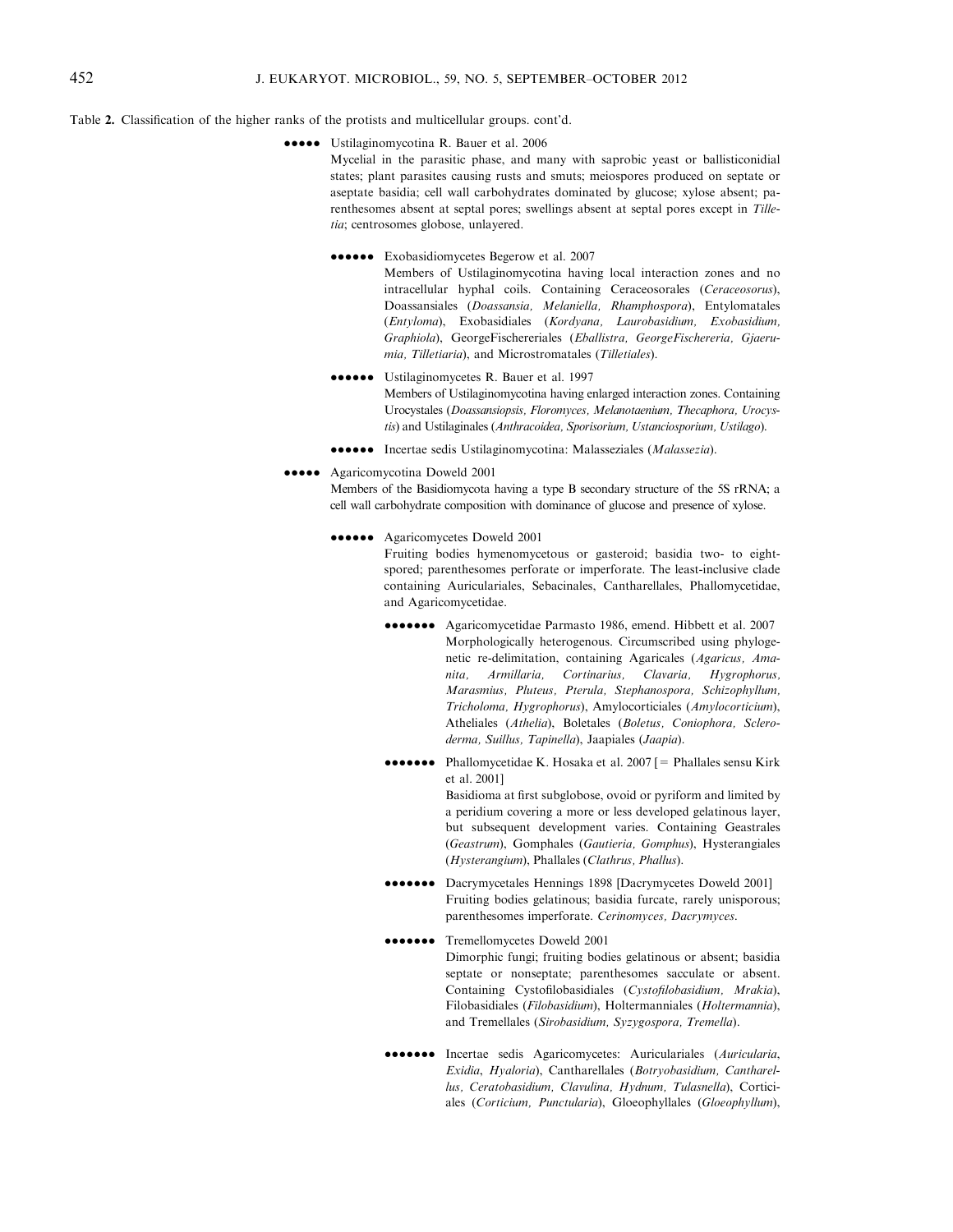Hymenochaetales (Hymenochaete), Polyporales (Antrodia, Coriolopsis, Donkiopora, Ganoderma, Lentinus, Phanerochaete, Phlebia, Polyporus, Sparassis, Trametes), Russulales (Heterobasidion, Lactarius, Peniophora, Russula), Sebacinales (Piriformospora, Sebacina), Thelephorales (Hydnellum, Sarcodon), and Trechisporales (Trechispora).

●●●●● Entorrhizales R. Bauer & Oberwinkler 1997 [Entorrhizomycetes Begerow et al. 2007]

Phytoparasitic fungi forming intracellular septate hyphal coils with terminal teliospores. Entorrhiza, Talbotiomyces.

●●●●● Wallemia Johan-Olsen 1887 [Wallemiales Zalar et al. 2005; Wallemiomycetes Zalar et al. 2005]

Unbranched conidiophores or sympodially proliferating, continuous with conidiogenous cells, smooth-walled; conidiogenous cells verruculose, basauxially extending, distally disarticulating into arthrospore-like conidia; conidia are verruculose, short cylindrical, becoming spherical; hyphal septa have a single pore, flaring out near the periphery of the pore and are barrel-shaped, dolipore-like; typically xerophilic. Wallemia.

## Sar (R)

The least inclusive clade containing *Bigelowiella natans* Moestrup & Sengco 2001 (Rhizaria), Tetrahymena thermophila Nanney & McCoy 1976 (Alveolata), and Thalassiosira pseudonana Cleve 1873 (Stramenopiles). This is a node-based definition in which all of the specifiers are extant; it is intended to apply to a crown clade; qualifying clause – the name does not apply if any of the following fall within the specified clade – Homo sapiens Linnaeus 1758 (Opisthokonta), Dictyostelium discoideum Raper 1935 (Amoebozoa), Arabidopsis thaliana (Linnaeus) Heynhold 1842 (Archaeplastida), Euglena gracilis Klebs 1883 (Excavata), Emiliania huxleyi (Lohmann) Hay & Mohler in Hay et al. 1967 (Haptophyta). The name is derived from the acronym of the three groups united in this clade. The apparent composition of Sar is: Alveolata, Rhizaria, and Stramenopiles, as defined here. The primary reference phylogeny is Burki et al. (2008, Fig. 1).

● Stramenopiles Patterson 1989, emend. Adl et al. 2005

Motile cells typically biciliate, typically with heterokont ciliation – anterior cilium with tripartite mastigonemes in two opposite rows and a posterior usually smooth cilium; tubular mitochondrial cristae; typically 4 microtubular kinetosomal roots.

●● Opalinata Wenyon 1926, emend. Cavalier-Smith 1997 [Slopalinida Patterson 1985]

Pluriciliated with double-stranded transitional helix at the transitional region between kinetosome and cilium; evenly spaced cortical ridges underlain by microtubules, ranging from singlets to ribbons; cystforming.

- ●●● Proteromonadea Grassé 1952 (P?) One or two anterior pairs of anisokont cilia; uninucleate; endobionts in intestinal tract of amphibi-
- ans, reptiles, and mammals. Karotomorpha, Proteromonas. ●●● Opalinea Wenyon 1926

Multiciliated cells with cilia originating from an anterior morphogenetic centre, the falx, and forming oblique longitudinal rows or files; microtubular ribbons supporting longitudinal pellicular ridges between ciliary rows; two to many monomorphic nuclei; endobionts in amphibians and some fish; life cycle complex, with sexual processes induced by hormones of host and linked to the host's life cycle. Cepedea, Opalina, Protoopalina, Protozelleriella, Zelleriella.

●● Blastocystis Alexeev 1911

Rounded nonciliated cells, anaerobic commensals/parasites of intestinal tracts; recovered as sister group to Opalinata in molecular phylogenies. Blastocystis.

●● Bicosoecida Grassé 1926, emend. Karpov 1998 Biciliate with or without tripartite mastigonemes, typically lacking transitional helix; without plastids; phagotrophic with cytostome, supported by broad microtubular rootlet No. 2 of posterior cilium;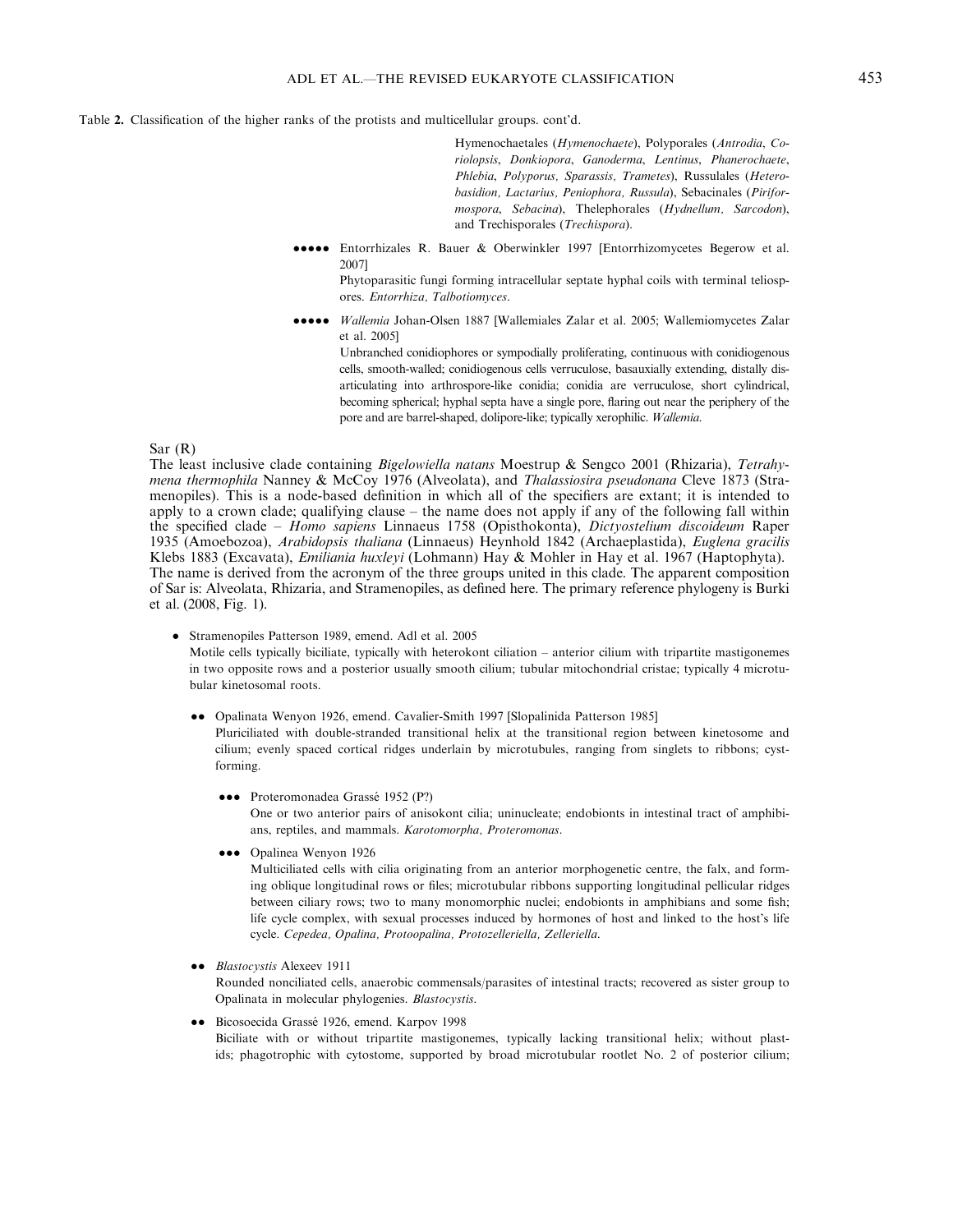predominantly sedentary, often attach to substrate with posterior cilium; with or without lorica; solitary and colonial. Bicosoeca, Caecitellus, Cafeteria, Pseudobodo, Pseudodendromonas.

- ●● Placidida Moriya et al. 2002 Biciliate cells without plastids; described species have mastigonemes on anterior cilium, attach to substrates by posterior cilium during feeding; double-stranded transitional helix. Placidia, Wobblia.
- ●● Labyrinthulomycetes Dick 2001

Producing an ectoplasmic network of branched, anastomosing, wall-less filaments via a specialized organelle known as the bothrosome; Golgi-derived scales; biciliate zoospores with lateral insertion in many species.

- ●●● Labyrinthula Cienkowski 1867 [Labyrinthulaceae Haeckel 1868] Spindle-shaped vegetative cells distributed in an extensive ectoplasmic net; zoospores with eyespots; sexual reproduction. Labyrinthula.
- ●●● Thraustochytriaceae Sparrow 1943 Cells producing a small ectoplasmic net; presence of interphase centrioles in vegetative cells; no eyespots; no sexual reproduction. Althornia, Aplanochytrium, Elnia, Japonochytrium, Schizochytrium, Thraustochytrium, Ulkenia.
- ●●● Incertae sedis Labyrinthulomycetes: Amphitraemidae (previously in filose testate amoebae), Amphitrema, Archerella.
- ●● Hyphochytriales Sparrow 1960 Single anteriorly directed cilium.
	- ●●● Anisolpidiaceae Karling 1943, emend. Dick 2001 Thallus holocarpic. Anisolpidium, Canteriomyces.
	- ●●● Hyphochytrium Karling 1939 [Hyphochytridiomycetaceae Fischer 1892, emend. Karling 1939] Thallus eucarpic and polycentric. Hyphochytrium.
	- ●●● Rhizidiomycetaceae Karling 1943 Thallus eucarpic and monocentric. Latrostium, Rhizidiomyces, Rhizidiomycopsis.
- Peronosporomycetes Dick 2001 [Öomycetes Winter 1897, emend. Dick 1976]

Thallus mainly aseptate; cell wall of glucan-cellulose, may have minor amount of chitin; haplomictic-B nuclear cycle; lysine synthesized via the diaminopimelate (DAP) pathway; lanosterol directly from swaline oxide; zoospores biciliate and heterokont but rarely uniciliate; cilia anteriorly inserted; anteriorly directed cilium shorter; transitional plate of kinetosome sitting above the plasma membrane with a central bead; kinetid base structure with six parts, including four roots; oogamous reproduction that results in the formation of thick-walled sexual spores known as oospores, due to contact between male and female gametangia. Achlya, Leptomitus, Peronospora, Pythium, Phytophthora, Rhipidium, Saprolegnia.

- ●●● Incertae sedis Peronosporomycetes: Ciliomyces, Crypticola, Ectrogella, Eurychasma, Haptoglossa, Lagena, Lagenisma, Myzocytiopsis, Olpidiopsis, Pontisma, Pythiella, Rozellopsis, Sirolpidium.
- ●● Actinophryidae Claus 1874, emend. Hartmann 1926 Axonemal pseudopodia emerging from amorphous centrosome near nuclei; axonemal microtubules in double interlocking coils; single central nucleus or several peripheral nuclei; tubular mitochondrial cristae; two types of extrusomes for prey-capture along axopodia; cysts covered with siliceous elements; autogamy reported within spores. Actinophrys, Actinosphaerium.
- ●● Bolidomonas Guillou & Chrétiennot-Dinet 1999 [Bolidophyceae in Guillou et al. 1999]

Swimming cells with two cilia, one anteriorly directed and one posteriorly directed; no microtubular or fibrillar kinetosomal roots; ciliary transitional helix absent; no paraciliary rod; chloroplast with girdle lamella; outer chloroplast endoplasmic reticulum membrane with direct membrane connection to the outer nuclear envelope membrane; plastid DNA with ring-type genophore; no eyespot; plastid pigments include chlorophylls a and c<sub>1-3</sub>, fucoxanthin, 19′-butanoyloxyfucoxanthin, diatoxanthin, and diadinoxanthin. Bolidomonas.

●● Chrysophyceae Pascher 1914

Predominately ciliated cells, but also capsoid, coccoid, filamentous, and parenchymatous forms; swimming cells biciliated – one anteriorly directed and one laterally directed; tripartite mastigonemes with short and long lateral hairs on the shaft; kinetosome usually with 4 microtubular kinetosomal roots and one large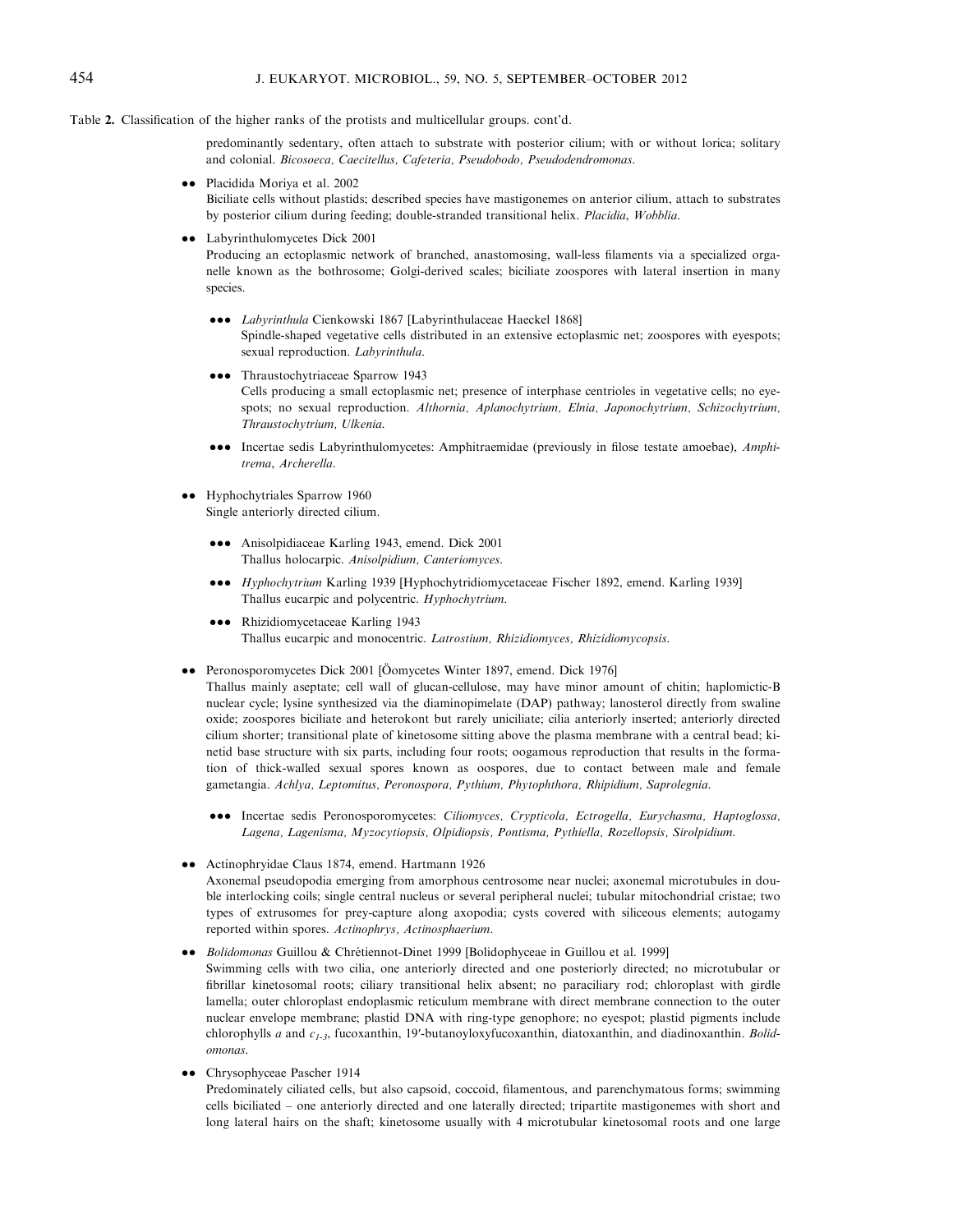striated root or rhizoplast; ciliary transitional helix with 4–6 gyres located above the major transitional plate; no paraciliary rod; cell coverings, when present, include organic scales, silica scales, organic lorica, and cellulose cell wall; chloroplast with girdle lamella; outer chloroplast endoplasmic reticulum membrane with direct membrane connection to the outer nuclear envelope membrane; plastid DNA with ring-type genophore; eyespots present or absent; plastid pigments include chlorophylls a and  $c_{1,2}$ , fucoxanthin, violaxanthin, anthaxanthin, and neoxanthin.

●●● Chromulinales Pascher 1910

Swimming cells with only one cilium visible by light microscopy; four microtubular kinetosomal roots. Chromulina, Chrysomonas.

- ●●● Hibberdia Andersen 1989 [Hibberdiales Andersen 1989] Swimming cells with only one cilium visible by light microscopy; three microtubular kinetosomal roots. Hibberdia.
- ●●● Ochromonadales Pascher 1910 Swimming cells with two cilia visible by light microscopy. Ochromonas.
- ●● Dictyochophyceae Silva 1980

Single cells, colonial ciliated cells or amoebae; swimming cells usually with one cilium, anteriorly directed and bearing tripartite tubular hairs; kinetosomes adpressed to nucleus; no microtubular or fibrillar kinetosomal roots; ciliary transitional helix, when present, with 0–2 gyres located below the major transitional plate; paraciliary rod present; cells naked, with organic scales or with siliceous skeleton; chloroplasts, when present, with girdle lamella; plastid DNA with scattered granule-type genophore; no eyespot; plastid pigments include chlorophylls  $a$  and  $c_{1,2}$ , fucoxanthin, diatoxanthin, and diadinoxanthin.

- ●●● Dictyochales Haeckel 1894 Silica skeleton present on at least one life stage; with chloroplasts. Dictyocha.
- ●●● Pedinellales Zimmermann et al. 1984 Naked, organically scaled or loricate ciliated cells; with or without chloroplasts. Actinomonas, Apedinella, Ciliophrys, Mesopedinella, Palatinella, Pedinella, Pseudopedinella, Pteridomonas.
- ●●● Rhizochromulinales O'Kelly & Wujek 1994 Vegetative cells amoeboid; zoospore ciliated; with chloroplasts. Rhizochromulina.
- ●● Eustigmatales Hibberd 1981

Coccoid organisms, single cells or colonies; swimming cells biciliate – one anteriorly directed and one posteriorly directed; 4 microtubular kinetosomal roots and one large striated kinetosomal root or rhizoplast; ciliary transitional helix with 6 gyres located above the major transitional plate; no paraciliary rod; cell walls present; chloroplast without girdle lamella; outer chloroplast endoplasmic reticulum membrane with direct membrane connection to the outer nuclear envelope membrane; plastid DNA with ring-type genophore; eyespot present but located outside of the chloroplast; plastid pigments include chlorophylls a, violaxanthin, and vaucherioxanthin. Botryochloropsis, Eustigmatos, Monodopsis, Nannochloropsis, Pseudocharaciopsis, Vischeria.

●● Pelagophyceae Andersen & Saunders 1993

Ciliated, capsoid, coccoid, sarcinoid or filamentous; swimming cells with 1 or 2 cilia – anteriorly directed cilium bearing bipartite or tripartite tubular hairs and second cilium, when present, directed posteriorly; kinetosome(s) adpressed to nucleus; no microtubular or fibrillar kinetosomal roots on uniciliated cells; four microtubular roots on biciliated cells; ciliary transitional helix, when present, with 2 gyres located below the major transitional plate; paraciliary rod present or absent; cells naked or with organic thecae or cell walls; chloroplasts with girdle lamella; plastid DNA with scattered granule-type genophore; no eyespot; plastid pigments include chlorophylls a and  $c_{1,2}$ , fucoxanthin, 19′-hexanoyloxyfucoxanthin, 19′-butanoyloxyfucoxanthin, diatoxanthin, and diadinoxanthin.

- ●●● Pelagomonadales Andersen & Saunders 1993 Ciliated or coccoid organisms; when ciliated, a single cilium without a second kinetosome; no kinetosomal roots. Aureococcus, Aureoumbra, Pelagococcus, Pelagomonas.
- ●●● Sarcinochrysidales Gayral & Billard 1977

Sarcinoid, capsoid, ciliated or filamentous; cells typically with organic cell wall; ciliated cells biciliated with four microtubular kinetosomal roots. Ankylochrisis, Nematochrysopsis, Pulvinaria, Sarcinochrysis.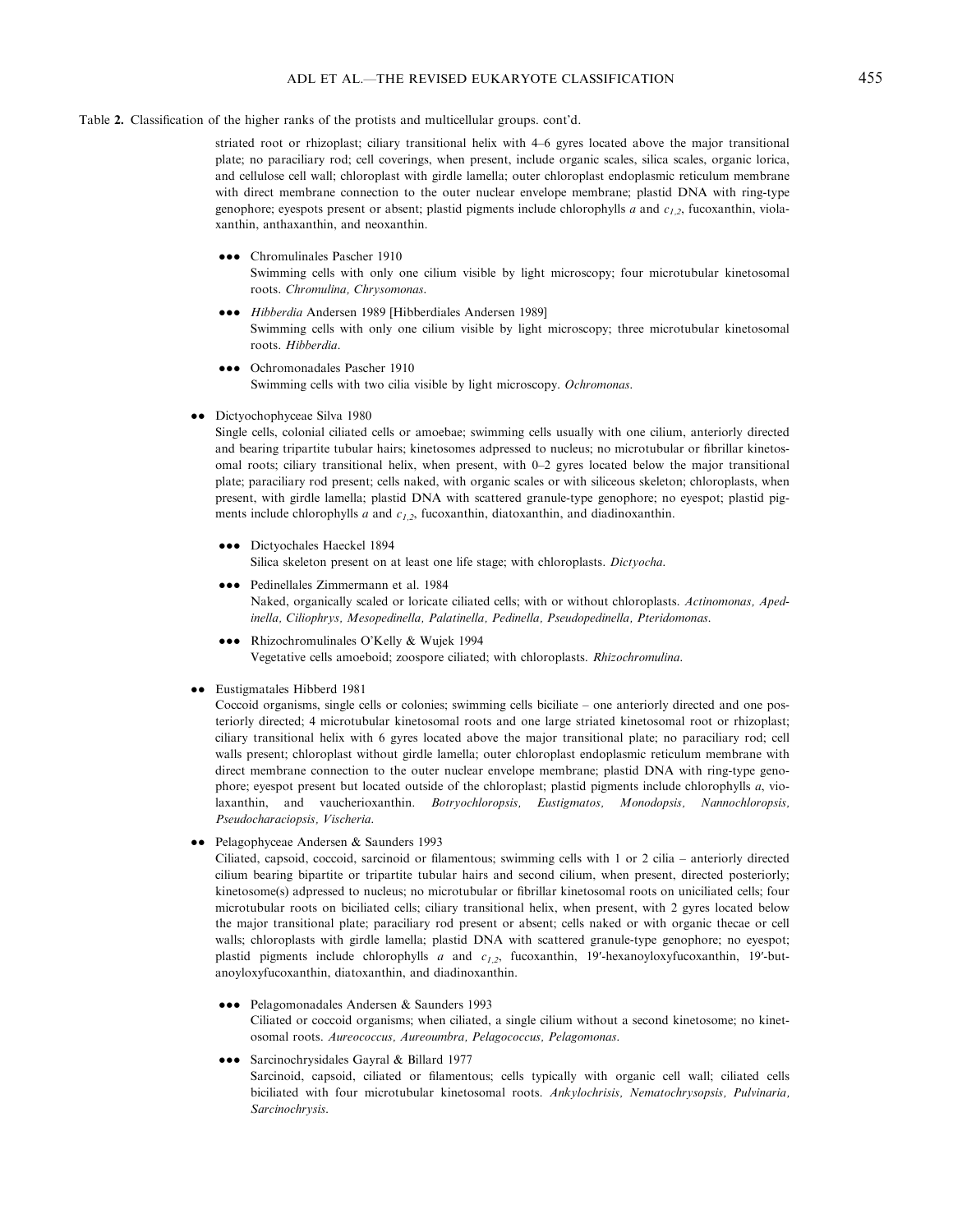●● Phaeothamniophyceae Andersen & Bailey in Bailey et al. 1998

Filamentous, capsoid, palmelloid, ciliated, or coccoid; swimming cells biciliated – anteriorly directed cilium bearing tripartite tubular hairs and posteriorly directed cilium without tripartite hairs; 4 microtubular kinetosomal roots but no striated kinetosomal root or rhizoplast; ciliary transitional helix with 4–6 gyres located above the major transitional plate; no paraciliary rod; cells covered with an entire or two-pieced cell wall; chloroplast with girdle lamella; chloroplast endoplasmic reticulum membrane with direct membrane connection to the outer nuclear envelope membrane; plastid DNA with ring-type genophore; eyespots present; plastid pigments include chlorophylls  $a$  and  $c$ , fucoxanthin, heteroxanthin, diatoxanthin, and diadinoxanthin.

- ●●● Phaeothamniales Bourrelly 1954, emend. Andersen & Bailey in Bailey et al. 1998 (R) Distinguished from the Pleurochloridales based upon molecular phylogenetic analyses. *Phaeotham*nion.
- Pleurochloridales Ettl 1956 (R)

Distinguished from the Phaeothamniales based upon molecular phylogenetic analyses. Pleurochloridella.

●● Pinguiochrysidales Kawachi et al. 2003

Ciliated or coccoid organisms; swimming cells with one or two cilia; tripartite hairs present or absent on immature cilium; 3–4 microtubular kinetosomal roots and one large striated kinetosomal root or rhizoplast; ciliary transitional helix with 2 gyres located below the major transitional plate; no paraciliary rod; cells naked or enclosed in mineralized lorica; chloroplast with girdle lamella; outer chloroplast endoplasmic reticulum membrane with direct membrane connection to the outer nuclear envelope membrane; plastid DNA with scattered granule-type genophore; eyespots absent; plastid pigments include chlorophylls a and  $c_{1,2}$ , fucoxanthin, and violaxanthin. Glossomastix, Phaeomonas, Pinguiochrysis, Pinguiococcus, Polypodochrysis.

## ●● Raphidophyceae Chadefaud 1950, emend. Silva 1980

Naked swimming biciliates with one anteriorly directed cilium bearing tripartite tubular hairs and one posteriorly directed cilium lacking tripartite hairs; microtubular kinetosomal roots present but poorly characterized; one large striated kinetosomal root or rhizoplast present; ciliary transitional helix absent; no paraciliary rod; chloroplast with or without girdle lamella; outer chloroplast endoplasmic reticulum membrane with no or very weak direct membrane connection to the outer nuclear envelope membrane; plastid DNA with scattered granule-type genophore; eyespots absent; plastid pigments include chlorophylls a and  $c_{1,2}$ ; carotenoid composition distinctly different between marine (M) and freshwater (FW) species - fucoxanthin (M), violaxanthin (M), heteroxanthin (FW), vaucherioxanthin (FW). Chattonella, Fibrocapsa, Goniostomum, Haramonas, Heterosigma, Merotricha, Olisthodiscus, Vacuolaria.

●● Synurales Andersen 1987

Predominately ciliated cells but benthic palmelloid colonies known; swimming cells usually with two anteriorly directed cilia – one bearing tripartite tubular hairs with short and long lateral hairs on their shafts, two microtubular kinetosomal roots and one large striated kinetosomal root or rhizoplast; ciliary transitional helix with 6–9 gyres located above the major transitional plate; no paraciliary rod; cells covered with bilaterally symmetrical silica scales; chloroplast with girdle lamella; chloroplast endoplasmic reticulum membrane with no (or very weak) direct membrane connection to the outer nuclear envelope membrane; plastid DNA with ring-type genophore; eyespots absent; plastid pigments include chlorophylls a and c<sub>1</sub>, fucoxanthin, violaxanthin, anthaxanthin, and neoxanthin. Chrysodidymus, Mallomonas, Synura, Tesselaria.

●● Xanthophyceae Allorge 1930, emend. Fritsch 1935 [Heterokontae Luther 1899, Heteromonadea Leedale 1983, Xanthophyta Hibberd 1990]

Predominately coccoid or filamentous, rarely amoeboid, ciliated or capsoid; swimming cells with two cilia – one anteriorly directed and bearing tripartite tubular hairs and one posteriorly directed and lacking tripartite hairs; 4 microtubular kinetosomal roots and one large striated kinetosomeal root or rhizoplast; ciliary transitional helix with 6 apparently double gyres located above the major transitional plate; no paraciliary rod; cell walls typical, probably of cellulose and either entire or H-shaped bisectional walls;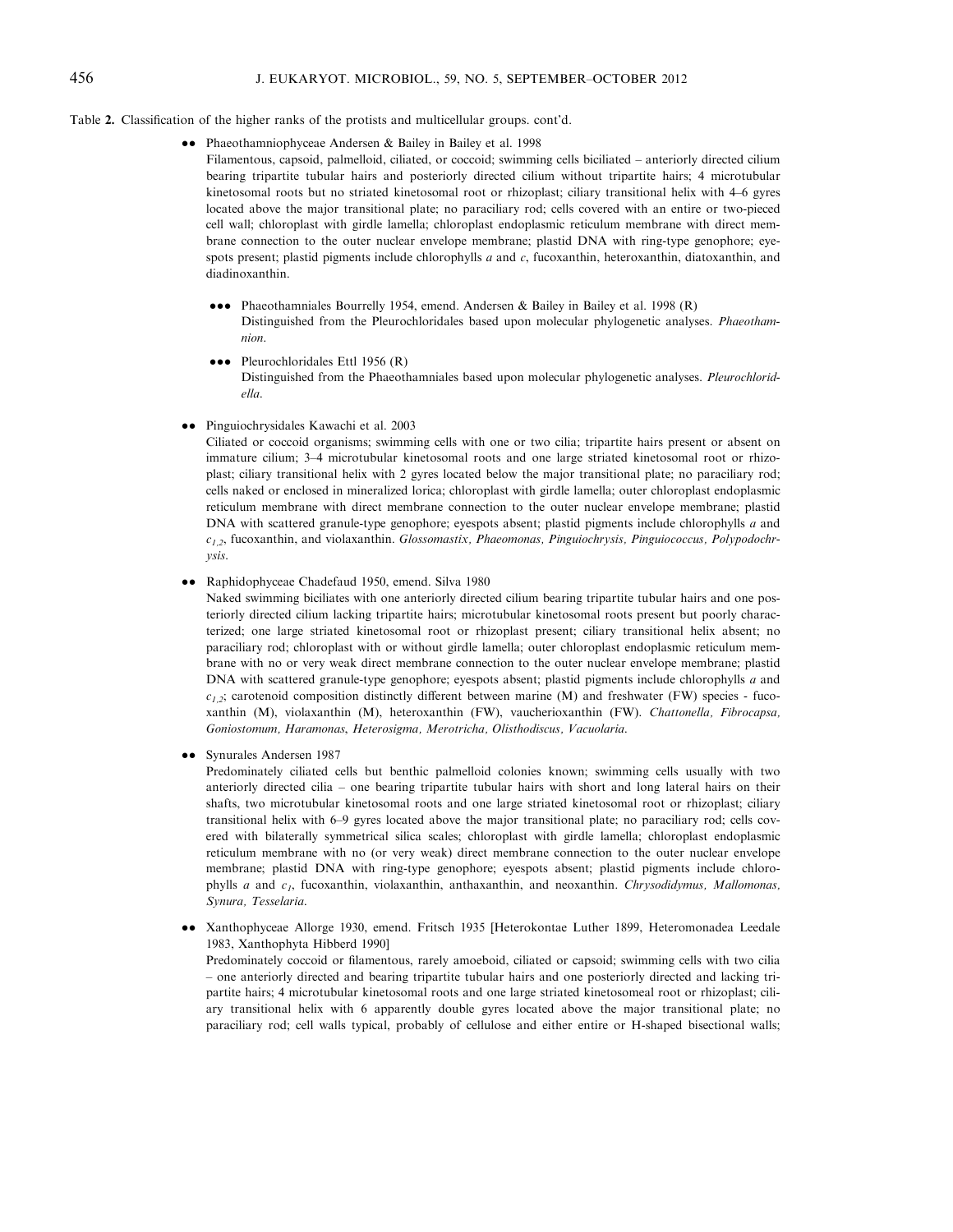chloroplast with girdle lamella; outer chloroplast endoplasmic reticulum membrane with direct membrane connection to the outer nuclear envelope membrane; plastid DNA with ring-type genophore; eyespots present or absent; plastid pigments include chlorophylls a and  $c_{1,2}$ , violaxanthin, heteroxanthin, and vaucherioxanthin. Note 3.

●●● Tribonematales Pascher 1939

Filamentous, coccoid, and capsoid forms, sometimes becoming parenchymatous or multinucleate with age; cell walls, when present, either with H-shaped overlapping cell wall pieces or with complete or entire cell walls; elaborate reproductive structures lacking. Botrydium, Bumilleriopsis, Characiopsis, Chloromeson, Heterococcus, Ophiocytium, Sphaerosorus, Tribonema, Xanthonema.

```
Vaucheriales Bohlin 1901
```
Siphonous filaments; elaborate sexual reproductive structures as antheridia and oogonia. Vaucheria.

## Phaeophyceae Hansgirg 1886 (not Kjellman 1891, not Pfitzer 1894)

Filamentous, syntagmatic, parenchymatous or ciliated; swimming cells with two cilia usually inserted laterally – one anteriorly directed and one posteriorly directed; usually 4 microtubular kinetosomal roots but no striated kinetosomal root or rhizoplast; ciliary transitional helix typically with 6 gyres located above the major transitional plate; no paraciliary rod; little to no substantial tissue differentiation occurring in parenchymatous forms; cell wall present, containing alginate compounds and cellulose; plasmodesmata or pores between cells in parenchymatous forms; chloroplasts with girdle lamella; outer chloroplast endoplasmic reticulum membrane with direct membrane connection to the outer nuclear envelope membrane; plastid DNA with ring-type genophore; eyespots present or absent; plastid pigments include chlorophylls  $a$ and  $c_{1,2}$ , fucoxanthin, and violaxanthin. Note that several subdivisions are separated on the basis of life history and gene sequence information, but taxonomic classification is still in flux.

●●● Ascoseirales Petrov 1964

Sporophyte parenchymatous, with intercalary growth; several scattered discoid plastids without pyrenoid; heteromorphic life cycle but gametophyte not free-living; isogamous sexual reproduction. Ascoseira.

●●● Desmarestiales Setchell & Gardner 1925

Gametophyte small and filamentous; sporophyte larger and pseudo-parenchymatous; several scattered discoid plastids with no pyrenoid; trichothallic growth; heteromorphic life cycle; oogamous sexual reproduction. Arthrocladia, Desmarestia (P), Himantothallus, Phaeurus.

●●● Dictyotales Bory de Saint-Vincent 1828

Gametophyte and sporophyte parenchymatous, with apical or marginal growth; several scattered discoid plastids without pyrenoid; isomorphic life cycle; oogamous sexual reproduction. Dictyota, Dilophus, Lobophora, Padina, Stypopodium, Taonia, Zonaria.

●●● Discosporangiales Kawai et al. 2007

Simple branched filaments with apical growth; plastids multiple, discoid, without pyrenoids; species lack heterotrichy and phaeophycean hairs. Note that the early divergence of this group from other brown algae is reflected in their continuous division and elongation of vegetative cells. Choristocarpus, Discosporangium.

## ●●● Ectocarpales Bessey 1907, emend. Silva & Reviers 2000

Gametophyte and sporophyte uniseriate filaments, either branched or unbranched, with diffuse growth; one or more ribbon-shaped plastids with pyrenoid; isomorphic life cycle; isogamous, anisogamous or oogamous sexual reproduction. Adenocystis, Acinetospora, Chordaria, Ectocarpus, Scytosiphon.

●●●● Incertae sedis Ectocarpales: Asterocladon, Asteronema.

●●● Fucales Bory de Saint-Vincent 1927

Sporophyte parenchymatous, with apical cell growth; several scattered discoid plastids without pyrenoid; diploid life stage only with meiosis producing gametes; (mostly) oogamous sexual reproduction. Ascophyllum, Bifurcaria, Cystoseira, Druvillaea, Fucus, Hormosira, Sargassum, Turbinaria.

●●● Ishige Yendo 1907 [Ishigeacea Okamura 1935, Ishigeales Cho et al. 2004] Isomorphic alternation of generations, with apical cell growth; scattered discoid plastids without

<sup>3.</sup> Traditional subdivisions do not form monophyletic groups. Two convenient subdivisions are presented here for purpose of classification.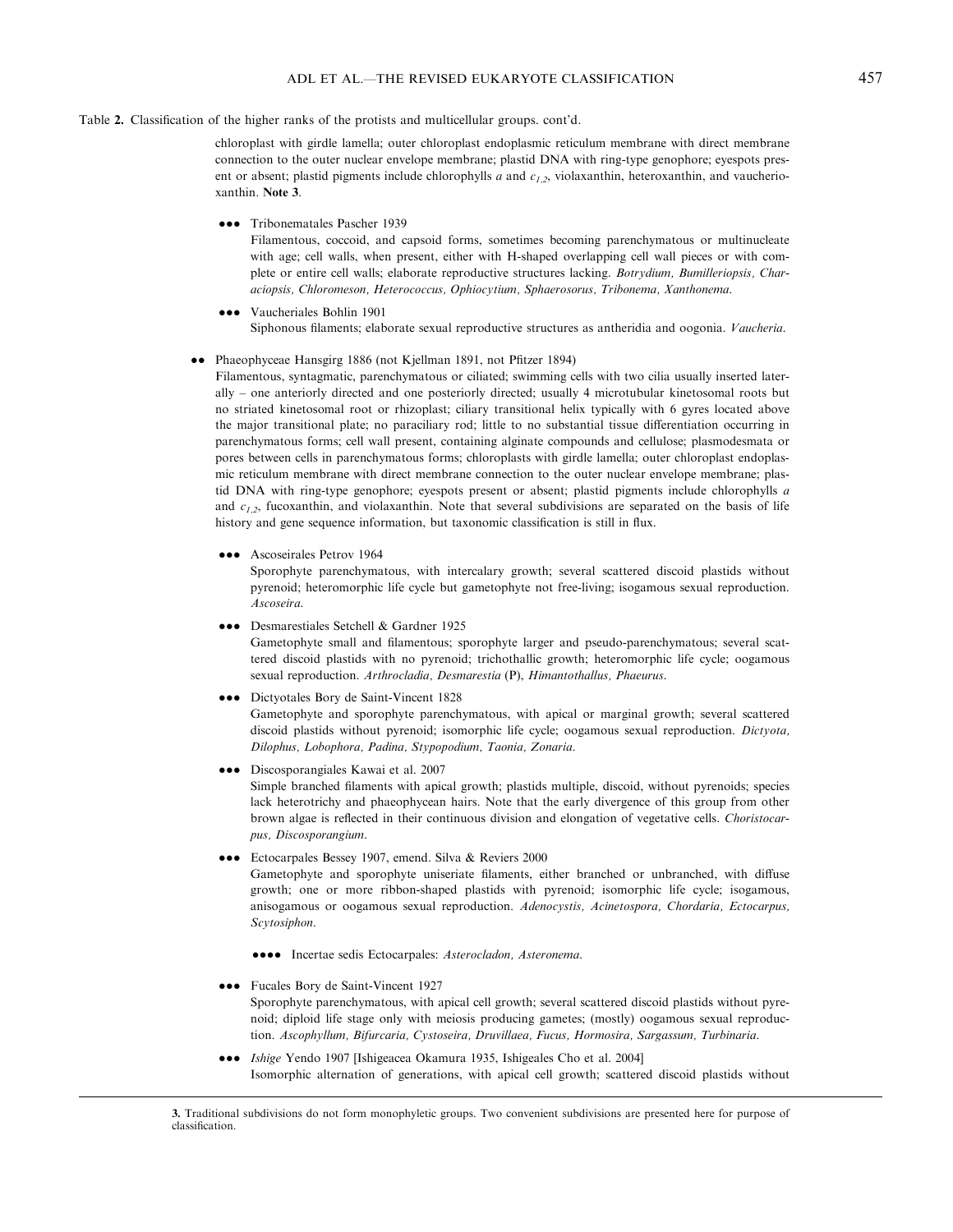pyreniods; terminal unilocular sporangia or uniseriate plurilocular sporangia; cortex pseudoparenchymatous with assimilatory filaments; phaeophycean hairs in cryptostigmata. Ishige.

Laminariales Migula 1908

Gametophyte small and filamentous with apical growth; sporophyte large and parenchymatous, with intercalary growth; several scattered discoid plastids without pyrenoid; heteromorphic life cycle; oogamous sexual reproduction with eggs sometimes ciliated. Akkesiophycus, Alaria, Chorda, Costaria, Laminaria, Lessonia, Pseudochoda.

- Nemoderma Schousboe ex Bonnet 1892 [Nemodermatales Parente et al. 2008] (M) Encrusting heterotrichous thalli; numerous discoid plastids per cell without pyrenoids; isomorphic life cycle; anisogamous gametes; plurilocular reproductive structures are lateral, whereas unilocular sporangia are intercalary. Nemoderma tingitanum.
- ●●● Onslowiales Draisma & Prud'homme van Reine 2008

An irregularly branched oligostichous thallus, both branches and reproductive structures are the result of lateral divisions from thallus cells; prominent apical cell lacking transverse division of subapical cells; multiple discoid plastids without pyrenoid; isomorphic life cycle; sexual?? reproduction can occur by plurilocular or unilocular sporangia, or via vegetative propagules lacking a central apical cell. Onslowia.

Ralfsiales Nakamura ex Lim & Kawai 2007

Crustose in at least one phase of the life history or via a disc-type germination; plastids without pyrenoids, from one to many per cell; plurilocular sporangium intercalary and having one or more terminal sterile cells. Lithoderma, Neoralfsia, Pseudolithoderma, Ralfsia.

●●● Scytothamnales Peters & Clayton 1998

Gametophyte large and parenchymatous, with intercalary growth; sporophyte small and filamentous, with apical growth; one or more stellate or axial plastids with pyrenoid; heteromorphic alternation of generations; anisogamous sexual reproduction. Scytothamnus, Splachnidium, Stereocladon.

●●● Sphacelariales Migula 1908

Gametophyte and sporophyte branched multiseriate filaments, with apical growth; several scattered discoid plastids without pyrenoid; usually an isomorphic alternation of generations; isogamous, anisogamous or oogamous sexual reproduction. Chaetopteris, Halopteris, Stypocaulon, Sphacelaria, Verosphacella.

●●● Sporochnales Sauvageau 1926

Gametophyte and larger sporophyte pseudoparenchymatous, with trichothallic growth; several scattered discoid plastids without pyrenoid; heteromorphic alternation of generations; oogamous sexual reproduction. Bellotia, Carpomitra, Nereia, Sporochonus, Tomaculopsis.

●●● Syringodermatales Henry 1984

Gametophyte 2–4 cells; sporophyte parenchymatous with apical and marginal growth; several scattered discoid plastids without pyrenoid; heteromorphic alternation of generations but gametophyte not free-living; isogamous sexual reproduction. Syringoderma.

Tilopteridales Bessey 1907

Polystichous construction of the thallus, which grows by a trichothallic meristem; several scattered plastids without pyrenoids; isomorphic alternation of generations; oogamous sexual reproduction. Cutleria, Halosiphon, Haplospora, Phaeosiphoniella, Phyllaria, Tilopteris.

●● Schizocladia Henry et al. in Kawai et al. 2003 [Schizocladales Kawai et al. 2003] (M)

Branched filamentous algae with biciliated zoospores – an immature cilium bearing tubular tripartite hairs; ciliary transitional helix with ~5 gyres located above the transitional plate; ciliary apparatus and kinetosomal roots, if present undescribed; chloroplasts parietal with girdle lamella; outer chloroplast endoplasmic reticulum membrane with direct membrane connection to the outer nuclear envelope membrane; plastid DNA with ring-type genophore; plastids with chlorophylls a and c as well as carotenoids (HPLC data absent); cell wall containing alginates but lacking cellulose and plasmodesmata; eyespot present; major storage product undescribed. Schizocladia ischiensis.

## ●● Diatomea Dumortier 1821 [= Bacillariophyta Haeckel, 1878]

Vegetative cells cylindrical with a circular, elongate or multipolar cross-section, lacking any trace of cilia except as the sperm of centric lineages; cell wall complete, composed of tightly integrated silicified elements and comprised of two valves, one at each end of the cell, with several girdle bands as hoops or segments covering the cylindrical 'girdle' lying between the valves; chloroplasts usually present, bounded by 4 membranes, and with lamellae of 3 thylakoids and a ring nucleoid (rarely multiple nucleoids); ciliated sperm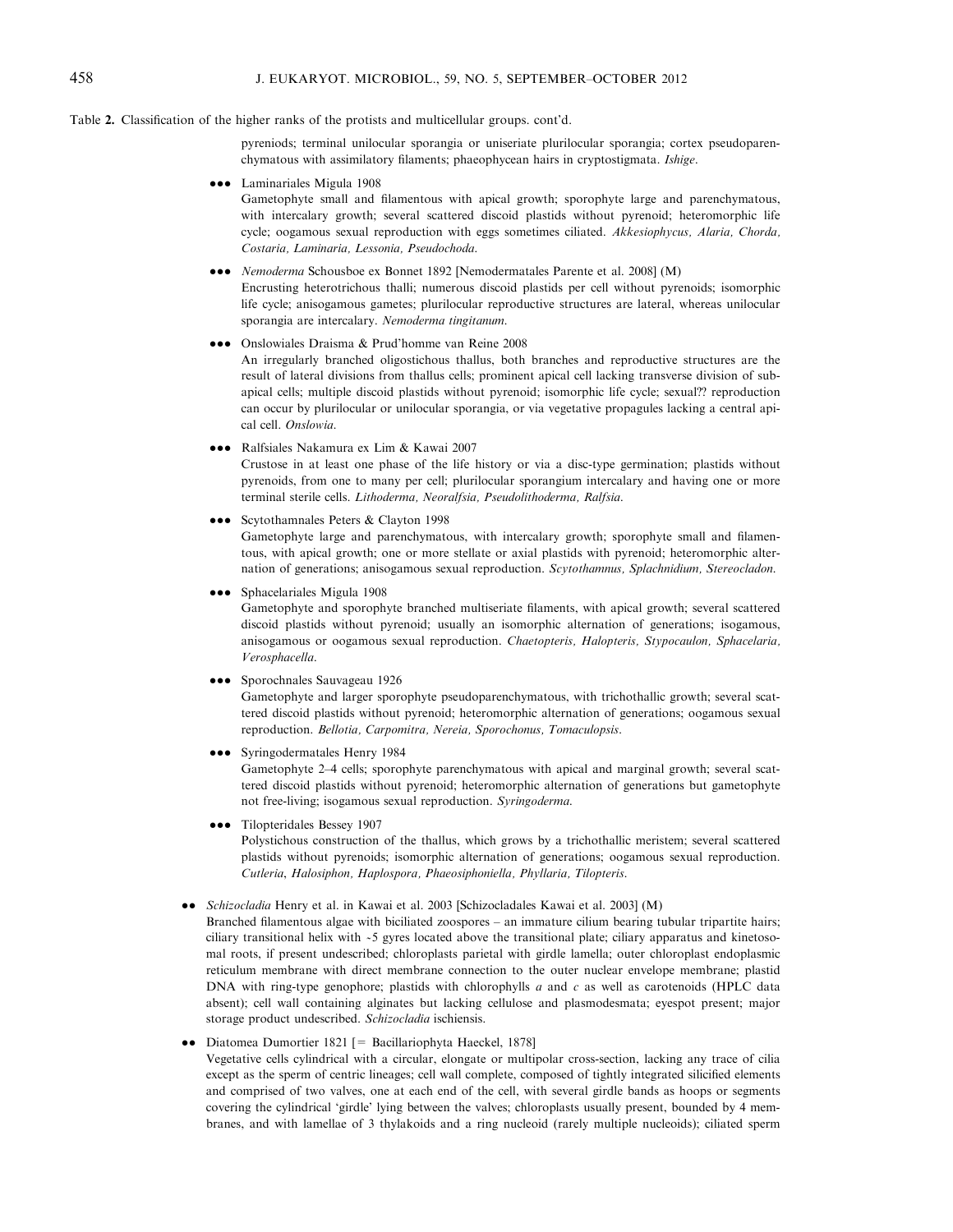cells bearing a single anterior cilium with a  $9 + 0$  axoneme and mastigonemes; life cycle diplontic and of unique pattern – slow size reduction over several years during the vegetative phase, caused by an unusual internal wall morphogenesis, alternating with rapid size restitution via a growth phase (auxospore) over several days. Note 4.

●●● Coscinodiscophytina Medlin & Kaczmarska 2004 (P)

Valve outline circular (rarely elliptical); valve pattern radiating from a central or subcentral circular annulus; rimoportulae usually present; girdle bands hoop-like or segmental; sexual reproduction oogamous, with nonmotile eggs and uniciliate sperm; auxospore with scales but no band-like elements; many small chloroplasts.

- ●●●● Paralids Mann in Adl et al. 2005 (R) Chain-forming, heavily silicified; valves circular, radially symmetrical; rimoportulae or tube processes small, restricted to the mantle; girdle bands hoop-like. Paralia.
- ●●●●● Melosirids Mann in Adl et al. 2005 (R) Usually chain-forming; valves circular, radially symmetrical; rimoportulae small, scattered on the valve face or marginal; girdle bands hoop-like or segmental. Aulacoseira, Melosira, Stephanopyxis.
- ●●●● Coscinodiscids Mann in Adl et al., 2005 (R) Solitary; valves generally circular, radiating from a central, subcentral or submarginal circular annulus; rimoportulae central, scattered on the valve face or marginal; girdle bands hoop-like. Actinoptychus, Coscinodiscus.
- ●●●●● Arachnoidiscids Mann in Adl et al., 2005 (R) Solitary, heterovalvar; valves circular, radially symmetrical; valve centre with radial slits, apparently modified rimoportulae; girdle bands hoop-like. Arachnoidiscus.
- ●●●●● Rhizosolenids Mann in Adl et al. 2005 (R) Chain-forming, rarely solitary; valves circular, radially symmetrical or with the pattern centre displaced towards one side; rimoportula single, associated closely with the annulus, sometimes developed into a spine; girdle bands segmental. Guinardia, Leptocylindrus, Rhizosolenia.
- ●●●● Corethrids Mann in Adl et al. 2005 (R) Solitary; valves circular; radially symmetrical; articulating spines secreted from around the valve margin; rimoportulae absent; girdle bands segmental. Corethron.
- ●●● Bacillariophytina Medlin & Kaczmarska 2004

Valve outline bipolar or multipolar, sometimes circular; valve pattern radiating from a central circular or elongate annulus or from a sternum; areas of special pores or slits often present, involved in mucilage secretion; rimoportulae present or absent; girdle bands usually hoop-like; sexual reproduction oogamous with nonmotile eggs and uniciliate sperm or isogamous with amoeboid gametes; auxospore usually with band-like elements (perizonium or properizonium); chloroplasts many, few or one.

- Mediophyceae Jousé & Proshkina-Lavrenko in Medlin & Kaczmarska 2004 (P) Valve outline bipolar or multipolar, sometimes (secondarily?) circular; valve pattern radiating from a central circular or elongate annulus; rimoportulae central or marginal; sexual reproduction oogamous; auxospore with band-like elements (properizonium) or scales; chloroplasts usually many, small. Chaetoceros, Cymatosira, Ditylum, Odontella, Skeletonema, Thalassiosira.
- ●●●● Bacillariophyceae Haeckel 1878 Valve outline almost always bipolar; valve pattern organized bilaterally about an elongate axial rib (sternum), as in a feather; rimoportulae generally only one or two per valve or none, sometimes accompanied (or replaced?) by special slits (the 'raphe') involved in motility; sexual reproduction morphologically isogamous (although sometimes with behavioural differentiation), involving gametangiogamy; auxospores usually with band-like elements in two series (transverse and longitudinal), forming a 'perizonium'; chloroplasts usually only 1, 2 or a few and large, but sometimes many and small. Asterionella, Eunotia, Navicula, Nitzschia, Rhaphoneis.

4. Traditionally, the  $\gg 10^5$  species of diatoms are classified into 'centric' and 'pennate' on the basis of valve pattern (radial organization vs bilateral organization), pattern centre (ring-like annulus vs elongate sternum), and sexual reproduction (oogamous vs morphologically isogamous). Molecular data show the centrics as a whole to be paraphyletic, but relationships between the principal groups, and whether particular groups are monophyletic or paraphyletic, is currently unclear. Several major molecular clades are cryptic, with no or few morphological or life history traits that can be convincingly argued to be synapomorphies.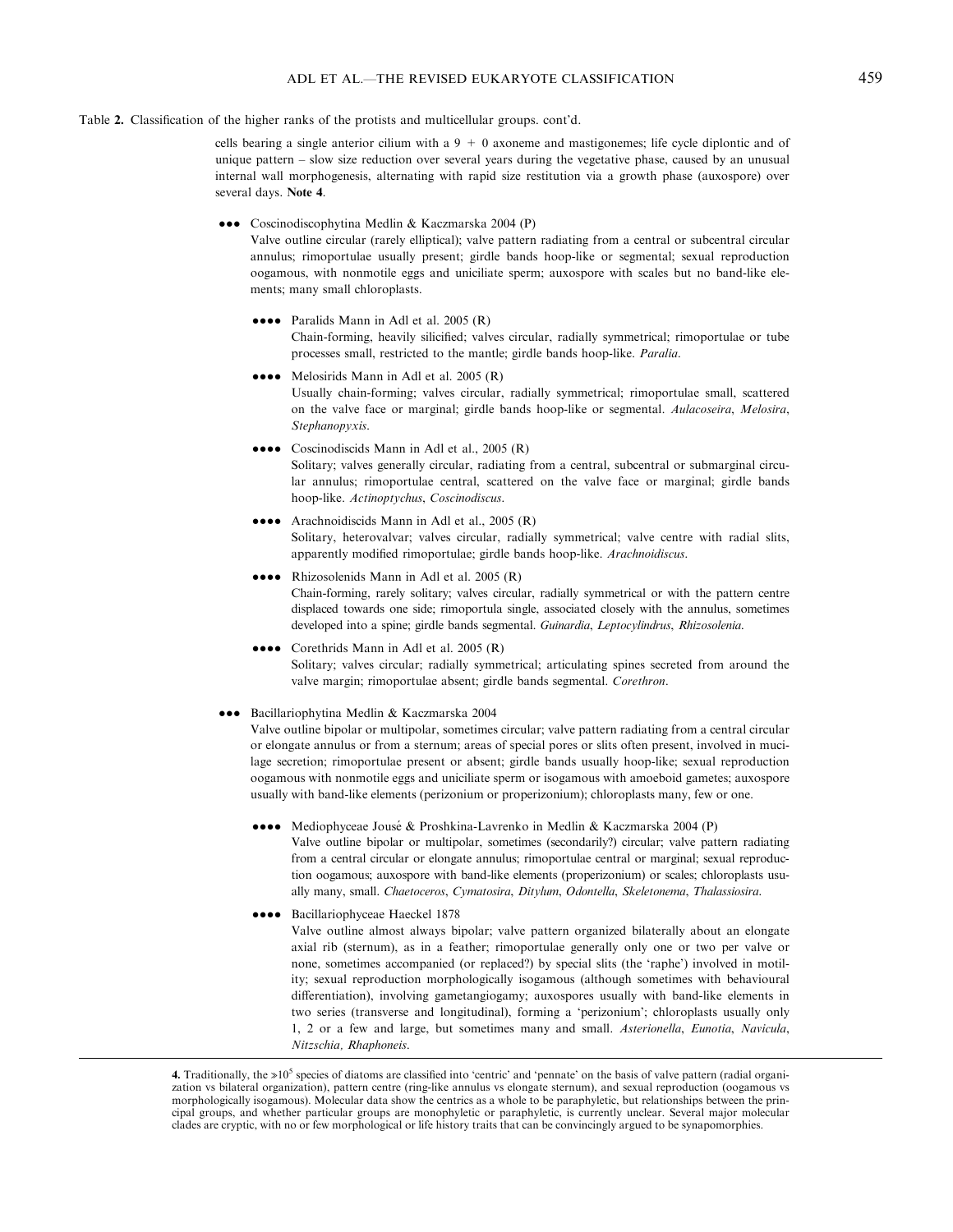- Table 2. Classification of the higher ranks of the protists and multicellular groups. cont'd.
	- Alveolata Cavalier-Smith 1991

Cortical alveolae, sometimes secondarily lost; with ciliary pit or micropore; mitochondrial cristae tubular or ampulliform.

- ●● Protalveolata Cavalier-Smith 1991, emend. Adl et al. 2012 (P) With characters of Alveolata and one or more morphological synapomorphy characteristic of one or more of the Dinoflagellata, Ciliophora or Apicomplexa.
	- ●●● Chromerida Moore et al. 2008 (P?)

Single secondary plastid bounded by four membranes; plastids pigmented by chlorophyll  $a$ , violaxanthin and  $\beta$ -carotene, but chlorophyll c absent; micropore present; single mitochondrion with tubular cristae; cilia assembled within cytoplasm. Chromera, Vitrella.

- ●●● Colpodellida Cavalier-Smith 1993, emend. Adl et al. 2005 (P?) Apical complex and rostrum; two cilia in known species; tubular mitochondrial cristae; microtubules beneath alveolae; micropore; cysts at least in some species; predatory on other protists. Alphamonas, Colpodella, Voromonas.
- ●●● Perkinsidae Levine 1978, emend. Adl et al. 2005

Trophozoites parasitic, dividing by successive binary fissions; released trophozoites (termed hypnospores) developing outside host to form zoospores via the formation of zoosporangia or morphologically undifferentiated mononucleate cells via a hypha-like tube; zoospores with two cilia; apical organelles including an incomplete conoid that is open along one side, rhoptries, micronemes, and micropores, and a microtubular cytoskeleton with both an anterior and posterior polar ring. Parvilucifera, Perkinsus.

- ●●● *Oxyrrhis* Dujardin 1841 [Oxyrrhinaceae Sournia 1984] (M) Without true cingulum and sulcus; intranuclear mitotic spindle; with amphiesmal vesicles and trichocysts; cilia inserted laterally. Oxyrrhis marina.
- ●●● Syndiniales Loeblich III 1976 Motile cells (i.e. dinospores or gametes) with a dinokont-like arrangement of cilia; nucleus possesses histones. Amoebophrya, Duboscquella, Merodinium, Syndinium.
- ●● Dinoflagellata Bütschli 1885, emend. Fensome et al. 1993, emend. Adl et al. 2005 Cells with two cilia in the motile stage – typically, one transverse cilium ribbon-like with multiple waves beating to the cell's left and longitudinal cilium beating posteriorly with only one or few waves; nucleus typically a dinokaryon with chromosomes remaining condensed during interphase and lacking typical eukaryotic histones and centrioles; closed dinomitosis with extranuclear spindle.

## Noctilucales Haeckel 1894 [Noctiluciphyceae Fensome et al. 1993]

Principal life cycle stage comprising a large free-living motile cell inflated by vacuoles; dinokaryon during part of life cycle only. Fossils unknown. Abedinium, Cachonodinium, Craspedotella, Cymbodinium, Kofoidinium, Leptodiscus, Noctiluca, Petalodinium, Pomatodinium, Scaphodinium, Spatulodinium.

Dinophyceae Pascher 1914

Cell cortex (amphiesma) containing alveolae (amphiesmal vesicles) that may or may not contain cellulosic thecal plates, the pattern (tabulation) thus formed being a crucial morphological criterion in recognizing affinities among dinophyceans; with a dinokaryon through the entire life cycle.

●●●● Gymnodiniphycidae Fensome et al. 1993

With numerous amphiesmal vesicles, arranged nonserially or in more than six latitudinal series or with the pellicle as the principal amphiesmal element or the amphiesmal structure uncertain but not comprising a theca divisible into six or fewer latitudinal plates. Few known fossil representatives.

- **•••••** Gymnodinium F. Stein 1878, emend. G. Hansen & Moestrup in Daugbjerg et al. 2000 sensu stricto With loop-shaped, anticlockwise apical groove. Dissodinium, Gymnodinium, Lepidodinium, Nematodinium, Polykrikos, Proterythropsis, Warnowia.
- **•••••** Amphidinium Claparède & Lachmann 1859, emend. Flø Jørgensen et al. 2004 sensu stricto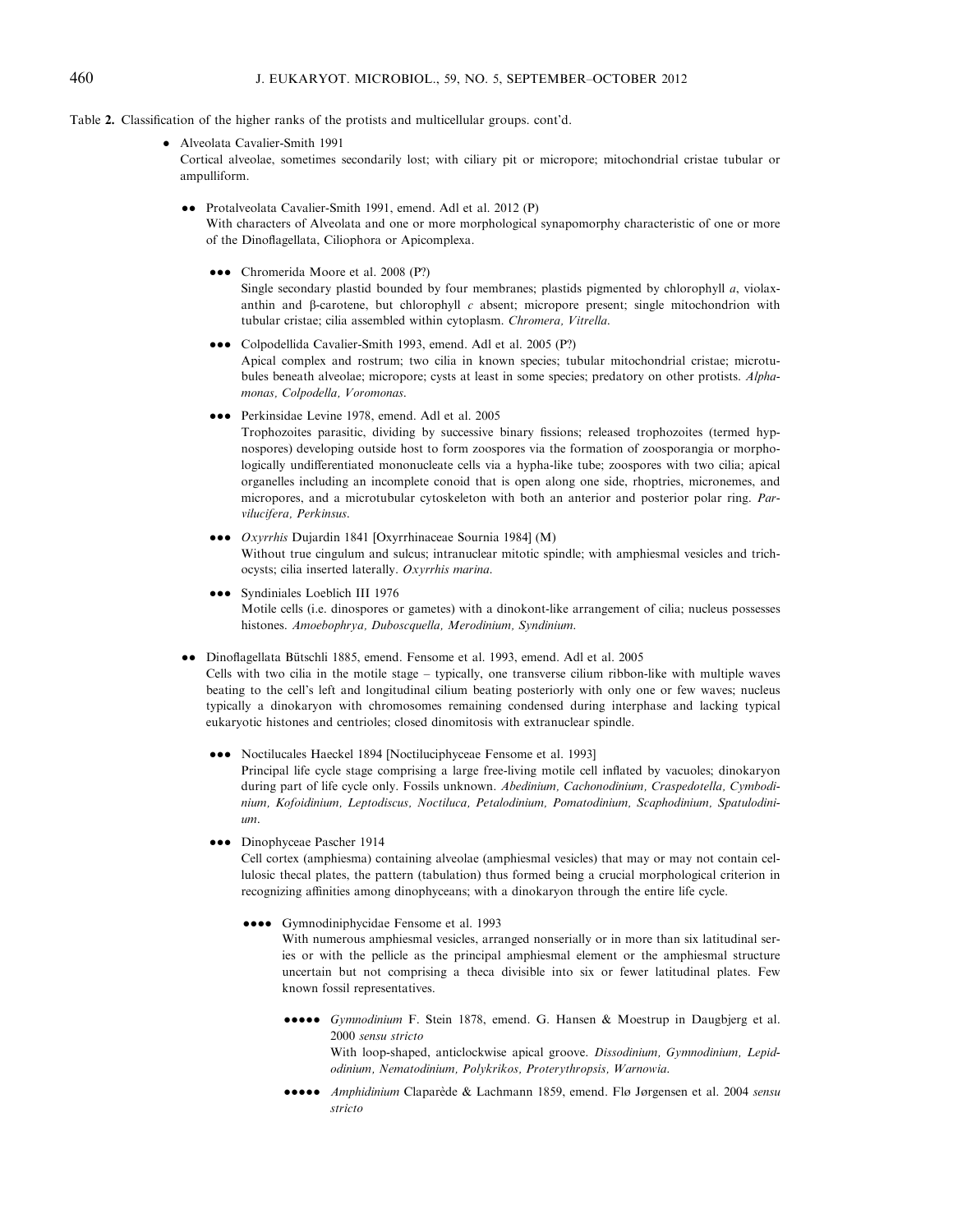Minute irregular triangular- or crescent-shaped episome deflected to the left; no apical groove. Amphidinium.

●● Gyrodinium Kofoid & Swezy 1921, emend. G. Hansen & Moestrup in Daugbjerg et al. 2000 sensu stricto

Elliptical apical groove, bisected by a ridge; with surface striation/ridges. Gyrodinium.

- ●●●●●● Kareniaceae Bergholtz et al. 2005 Furrow-like straight or sigmoid apical groove; haptophyte-derived chloroplasts. Brachidinium, Karenia, Karlodinium, Takayama.
- ●●●●●● Ptychodiscales Fensome et al. 1993 With wall of the motile cell dominated by a thick pellicle; alveolae, where discernible, usually devoid of thecal plates, forming a tabulation that is nonserially arranged or is organized into numerous latitudinal series. Few known fossil representatives. Achradina, Amphitolus, Balechina, Ptychodiscus, Sclerodinium.
- ●●●●●● Borghiellaceae Moestrup et al. 2009 With or without apical pair of elongate vesicles (PEV) with furrow; eyespot type B with globules inside the chloroplast associated with external brick-like material in vesicles. Baldinia, Borghiella.
- ●●●●●● Tovelliaceae Moestrup et al. 2005 With alveolae containing light thecal plates with apical line of narrow plates (ALP); eyespot type C with extraplastidal, nonmembrane bound pigment globules. Bernardinium, Esopotrodinium, Jadwigia, Tovellia.
- ●●●●● Suessiaceae Fensome et al. 1993, emend. Moestrup et al. 2009 With alveolae containing light thecal plates and forming a tabulation involving 7–15 latitudinal series, with or without elongate apical vesicle (EAV); eyespot type E with cisternae containing brick-like material. Biecheleria, Polarella, Protodinium, Symbiodinium.

## ●●●● Peridiniphycidae Fensome et al. 1993 With a tabulation that accords with, or derives from, a pattern in which there are five or six latitudinal plate series; sagittal suture lacking.

●●●●●● Gonyaulacales Taylor 1980

Alveolae usually containing thecal plates, forming a tabulation of 5–6 latitudinal series; distinguished by particular tabulation features that can be recognized generally by a strong degree of asymmetry in the anterior (apical) and posterior (antapical) areas. This taxon has fossils extending from the late Triassic period (~210 Ma) to the present day. Alexandrium, Amylax, Ceratium, Coolia, Fragilidium, Gambierdiscus, Goniodoma, Gonyaulax, Lingulodinium, Ostreopsis, Peridinella, Protoceratium, Pyrocystis, Pyrophacus.

●●●●●● Peridiniales Haeckel 1894

Alveolae containing thecal plates, forming a tabulation of 6 latitudinal series; distinguished by particular tabulation features that can be recognized generally by a strong degree of symmetry in the anterior (apical) and posterior (antapical) areas. This taxon has fossils extending from the early Jurassic Period (~190 Ma) to the present day. Amphidiniopsis, Archaeperidinium, Blastodinium, Diplopelta, Diplopsalis, Diplopsalopsis, Herdmania, Oblea, Peridinium, Peridiniopsis, Preperidinium, Protoperidinium.

- ●●●●●● Thoracosphaeraceae Schiller 1930 Calcareous dinoflagellates and noncalcareous relatives. Amyloodinium, Cryptoperidiniopsis, Ensiculifera, Leonella, Luciella, Paulsenella, Pentapharsodinium, Pfiesteria, Scrippsiella, Stoeckeria, Thoracosphaera, Tyrannodinium.
- ●●●●● Podolampadaceae Lindemann 1928 No compressed cingulum but homologous plate series. Blepharocysta, Gaarderiella, Heterobractum, Lissodinium, Mysticella, Podolampas.
- ●●●●● Dinophysiales Kofoid 1926

With a cingulum, a sulcus, and a sagittal suture extending the entire length of the cell, one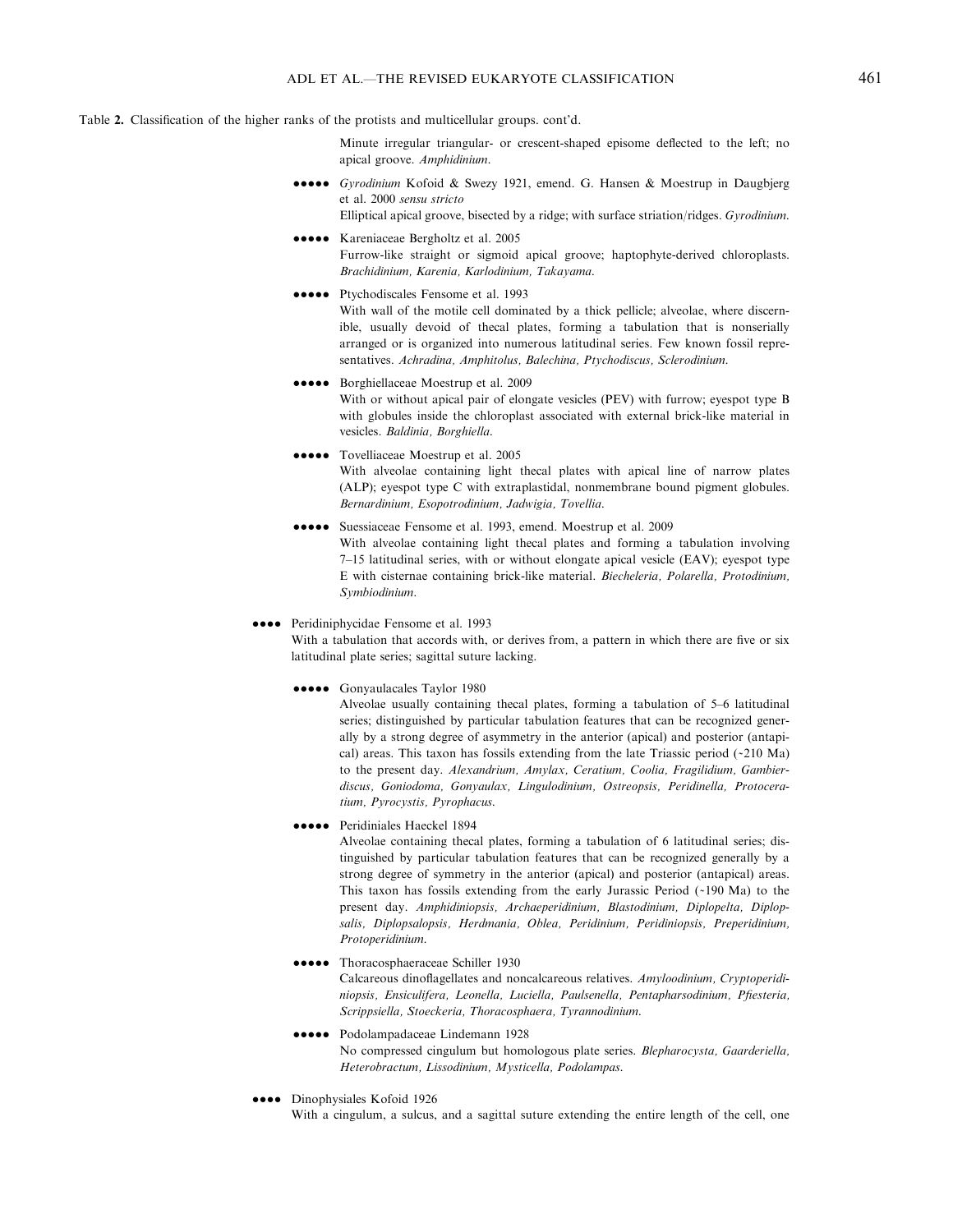ciliary pore. Apart from one possible fossil representative, only known from present day forms. Amphisolenia, Citharistes, Dinophysis, Histioneis, Ornithocercus, Oxyphysis, Phalacroma, Sinophysis, Triposolenia.

●●●● Prorocentrales Lemmermann 1910

Without cingulum or sulcus; one ciliary pore; cilia apical – one wavy cilium clearly homologous with transverse cilium of other dinoflagellates and one not wavy; thecal plates. Fossils unknown. Mesoporus, Prorocentrum.

●●● Incertae sedis Dinoflagellata: parasitic dinoflagellates with dinokaryon during part of the life cycle only; not highly vacuolated. Fossils unknown. [Blastodiniales Chatton 1906, no longer valid]. Amyloodinium, Apodinium, Cachonella, Crepidoodinium, Haplozoon, Oodinium, Piscinodinium, Protoodinium.

#### ●● Apicomplexa Levine 1980, emend. Adl et al. 2005

At least one stage of the life cycle with flattened sub-pellicular vesicles and an apical complex consisting of one or more polar rings, rhoptries, micronemes, conoid, and sub-pellicular microtubules; sexuality, where known, by syngamy followed by immediate meiosis to produce haploid progeny; asexual reproduction of haploid stages occurring by binary fission, endodyogeny, endopolyogeny, and/or schizogony; locomotion by gliding, body flexion, longitudinal ridges, and/or cilia; parasitic.

- Aconoidasida Mehlhorn et al. 1980 [= Hematozoa Vivier 1982] (P) Apical complex lacking conoid in asexual motile stages; some diploid motile zygotes (ookinetes) with conoid; macrogametes and microgametes forming independently; heteroxenous.
	- ●●●●● Haemospororida Danilewsky 1885

Zygote motile as ookinete with conoid; ciliated microgametes produced by schizogonous process; oocyst formed in which sporozoites develop. Haemoproteus, Leucocytozoon, Mesnilium, Plasmodium.

- ●●●● Piroplasmorida Wenyon 1926 Piriform, round, rod-shaped or amoeboid; conoid and cilia absent in all stages; polar ring present; without oocyst; sexuality probably associated with the formation of large axopodium-like "Strahlen". Babesia, Theileria.
- ●●● Conoidasida Levine 1988 (P)

Complete apical complex, including a conoid in all or most asexual motile stages; cilia, where present, found exclusively in microgametes (male gametes); with the exception of microgametes, motility generally via gliding with possibility of body flexion and undulation of longitudinal pellicular ridges; heteroxenous or homoxenous. This group is not monophyletic with subdivisions artificial and unclear at this time.

#### ●●●●● Coccidia Leuckart 1879 (P)

Mature gametes develop intracellularly; microgamont typically produces numerous microgametes; syzygy absent; zygote rarely motile; sporocysts usually formed within oocysts.

## ●●●●●● Adeleorina Léger 1911

Microgamonts produce one to four microgametes, which associate with macrogamete in syzygy; endodyogony is absent. Adelea, Adelina, Dactylosoma, Haemolivia, Hepatozoon, Haemogregarina, Karyolyssus, Klossia, Klossiella.

●●●●●● Eimeriorina Léger 1911

Microgametes and macrogametes develop independenty; syzygy is absent; microgamonts produce large number of ciliated microgametes; zygote is nonmotile; sporozoites always enclosed in sporocyst within oocyst. Atoxoplasma, Barrouxia, Besnoitia, Caryospora, Caryotropha, Choleoeimeria, Cyclospora, Cystoisospora, Defretinella, Diaspora, Dorisa, Dorisiella, Eimeria, Goussia, Hammondia, Hyaloklossia, Isospora, Lankesterella, Mantonella, Neospora, Nephroisospora, Ovivora, Pfeifferinella, Pseudoklossia, Sarcocystis, Schellackia, Toxoplasma, Tyzzeria, Wenyonella.

## ●●●● Gregarinasina Dufour 1828 (P)

Mature gamonts usually develop extracellularly; syzygy of gamonts generally occurring with production of gametocyst; similar numbers of macrogametes and microgametes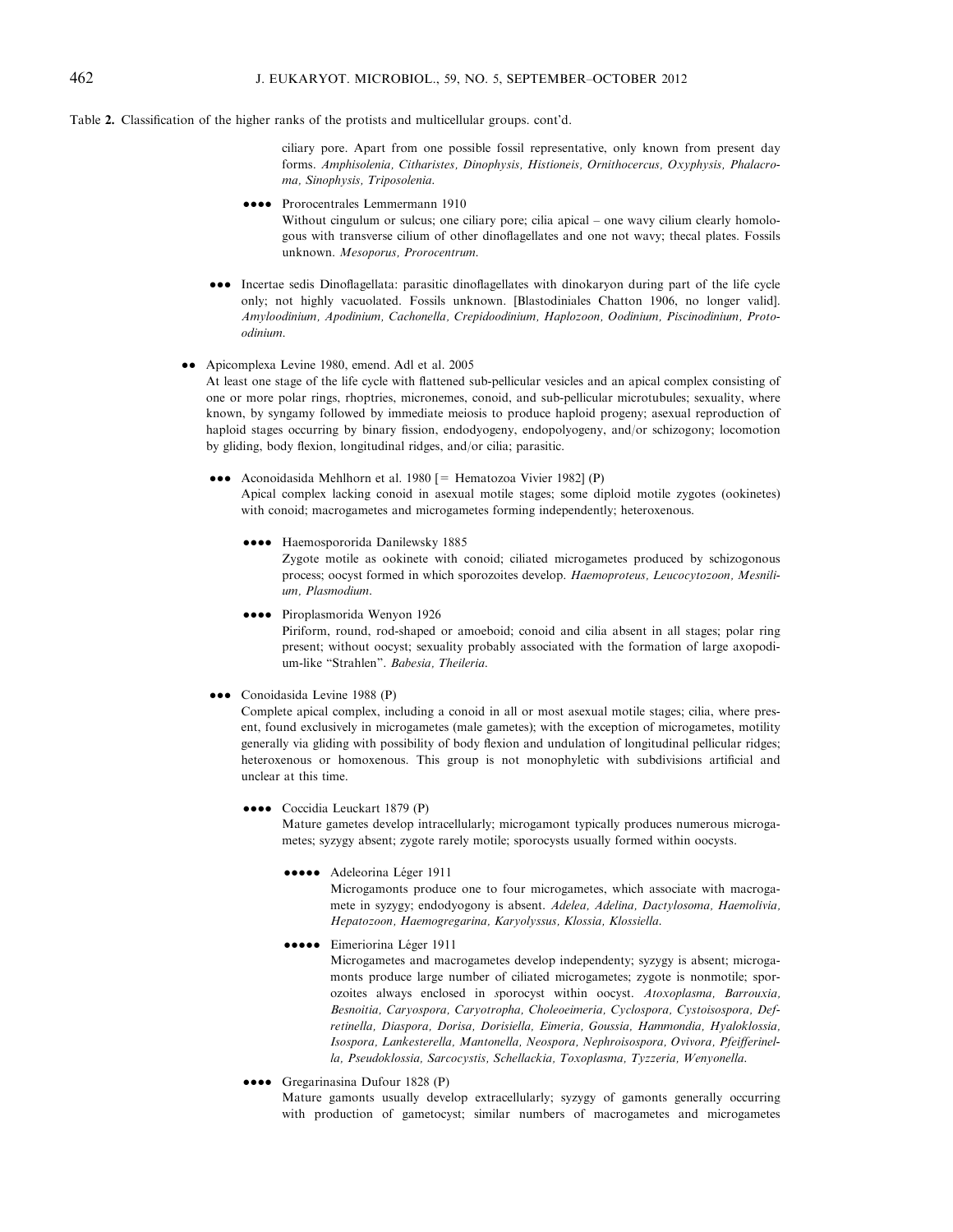maturing from paired gamonts in syzygy within the gametocyst; syngamy of mature gametes leading to gametocyst that contains few to many oocysts, which each contain sporozoites; sporocysts absent; asexual reproduction (merogony) absent in some species. Acuta, Cephalolobus, Levinea, Menospora, Nematocystis, Nematopsis, Steinina, Trichorhynchus.

●●●●●● Archigregarinorida Grassé 1953

Trophozoite aseptate; with syzygy; encystment of gamonts; sporocysts contain 4–8 or even more sporozoites. Filipodium, Platyproteum, Selenidium, Veloxidium.

●●●●●● Eugregarinorida Léger 1900

Trophozoite with epimerite in septate gregarines or mucron in aseptate gregarines; syzygy followed by encystment of gamonts; sporocysts with 8 sporozoites. Amoebogregarina, Ascogregarina, Blabericola, Cephaloidophora, Colepismatophila, Difficilina, Ganymedes, Geneiorhynchus, Gregarina, Heliospora, Hoplorhynchus, Lankesteria, Lecudina, Leidyana, Lithocystis, Neoasterophora, Paraschneideria, Phyllochaetopterus, Prismatospora, Protomagalhaensia, Psychodiella, Pterospora, Pyxinia, Stenophora, Stylocephalus, Syncystis, Thiriotia, Trichotokara, Xiphocephalus.

- ••••• Neogregarinorida Grassé 1953 Trophozoite with epimerite or mucron; multiple rounds of merogony; sporocysts contain 8 sporozoites. Mattesia, Ophryocystis, Schyzocystis, Syncystis.
- ●●●●● Incertae sedis Gregarinasina: Acuta, Cephalolobus, Gregarina, Levinea, Menospora, Nematocystis, Nematopsis, Steinina, Trichorhynchus.
- ●●●● Cryptosporidium Oocysts and meronts with attachment "feeder" organelle; microgametes nonciliated; oocysts without sporocysts, with 4 naked sporozoites; extracytoplasmic localization in host cell. Cryptosporidium.
- ●●● Incertae sedis Apicomplexa: Agamococcidiorida Levine 1979 Merogony and gametogony both absent; several families described but position within Apicomplexa unclear. Gemmocystis, Rhytidocystis.
- ●●● Incertae sedis Apicomplexa: Protococcidiorida Kheisin 1956

Merogony absent; extracellular gamogony and sporogony; in some species, gamogony and fertilization in the host, with oocysts released with sporogony in aqueous environment; sporozoites exist inside intestinal epithelium briefly, on their way to coelom or vascular tissues, where development occurs, followed by sporozoite release in the faeces. Subdivisions uncertain. Angeiocystis, Coelotropha, Grellia, Eleutheroschizon, Mackinnonia, Myriosporides, Myriospora, Sawayella.

- ●●● Incertae sedis Apicomplexa: Agreggata with highly divergent SSU rRNA.
- ●●● Incertae sedis Apicomplexa: Nephromyces unclear taxonomic position between coccidians and piroplasmids, of this uniquely mutualistic genus; ciliated stages; most of life cycle extracellular.

## ●● Ciliophora Doflein 1901 [Ciliata Perty 1852; Infusoria Bütschli 1887]

Cells with nuclear dimorphism, including a typically polygenomic macronucleus and at least one diploid micronucleus; somatic kinetids having a postciliary microtubular ribbon arising from triplet 9, a kinetodesmal fibril or striated rootlet homologue arising near triplets 5–8, and a transverse microtubular ribbon arising in the region of triplets 4–6; sexual reproduction, when present, by conjugation typically with mutual exchange of haploid gametic nuclei that fuse to form the synkaryon or zygotic nucleus.

## ●●● Postciliodesmatophora Gerassimova & Seravin 1976

Somatic dikinetids with postciliodesmata, an arrangement of laterally overlapping postciliary microtubular ribbons associated with somatic dikinetids.

●●●● Karyorelictea Corliss 1974

Two to many macronuclei containing approximately but sometimes slightly more than the diploid amount of DNA; macronuclei not dividing but replaced by division of micronuclei; major postciliary ribbons separated by two groups of microtubules. Kentrophoros, Loxodes, Trachelocerca.

●●●● Heterotrichea Stein 1859

Polygenomic macronucleus dividing by extra-macronuclear microtubules; major postciliary ribbons separated by one microtubule. Blepharisma, Climacostomum, Folliculina, Stentor.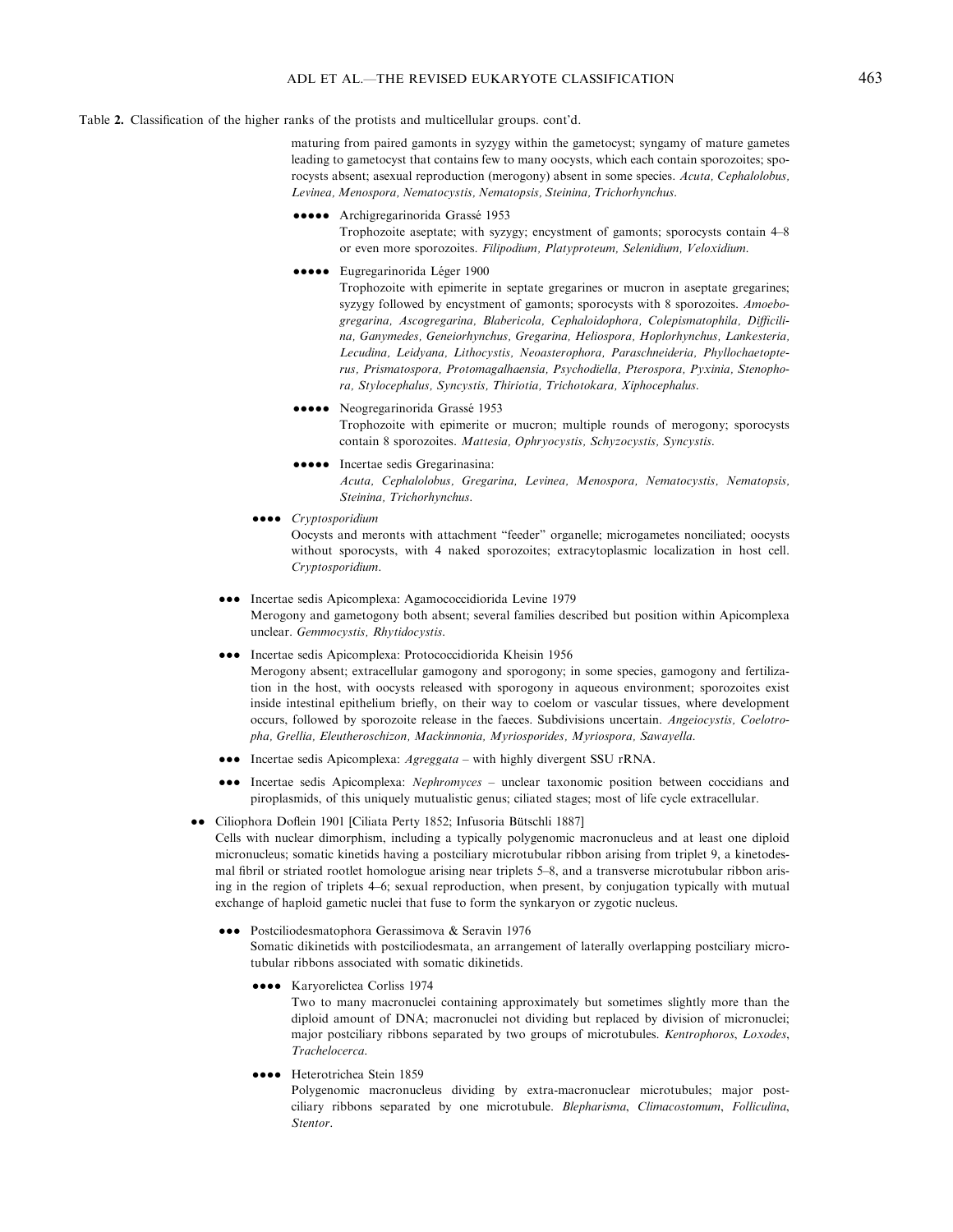●●● Intramacronucleata Lynn 1996

Polygenomic macronucleus dividing by intramacronuclear microtubules.

●●●● Cariacothrix Orsi et al. 2012 [Cariacotrichea Orsi et al. 2011] (M)

With an archway-shaped kinety surrounding the oral opening and extending to posterior body end; with a unique molecular signature 'GAAACAGUCGGGGGUAUCAGUA' (spanning nucleotide positions 283-305 in GenBank accession number GU819615); confirmed only from deep waters of anoxic Cariaco Basin, Venezuela. Cariacothrix caudata.

●●●● Spirotrichea Bütschli 1889 (R)

Conspicuous right and left oral and/or preoral ciliature; left serial oral polykinetids leading, usually clockwise into the oral cavity, either around a broad anterior end or along anterior and left margins of the body; DNA replication in the macronucleus accomplished by a complicated migrating structure called a replication band in all but Protocruzia and Phacodinium.

- **•••••** Protocruzia Faria da Cunha & Pinto 1922 [Protocruziidia de Puytorac et al. 1987] Nuclear apparatus a cluster of similar-sized nuclei with paradiploid macronuclei surrounding one or more micronuclei; each macronucleus possibly organized as a single composite chromosome. Protocruzia.
- ●●●●● *Phacodinium* Prowazek 1900 [Phacodiniidia Small & Lynn 1985] Somatic kineties of linear polykinetids; each kinetosome bearing a kinetodesmal fibril, and sometimes accompanied by a partner kinetosome in some regions of the body, thus resembling a cirrus. Phacodinium.
- ●●●●● Protohypotrichia Shi et al. 1999 With weakly differentiated and nongrouped somatic ciliature – cirri on ventral side generally uniform, no clearly defined marginal cirral rows, ciliature on dorsal side mixed with cirri and dikinetids, no clearly differentiated dorsal kineties. Caryotricha, Kiitricha.
- ●●●●●● Licnophoria Corliss 1957 Body hour-glass shaped, both ends discoid; posterior disc adhesive, with peripheral rings of cilia; an anterior disc with serial oral polykinetids around oral region; ectosymbionts, temporarily attached to substrate or host by ciliated, mobile, posterior adhesive disc. Licnophora, Prolicnophora.
- ●●●●● Euplotia Jankowski 1979 [Hypotrichia Stein 1859 sensu Lynn 2008] Ventral ciliature as cirri and dorsal ciliature as somatic dikinetids with a kinetodesmal fibril; during morphogenetic processes, the ventral somatic infraciliature either turned-over or replaced and dorsal ciliature reorganized. Aspidisca, Discocephalus, Euplotes.
- ●●●●●● Oligotrichia Bütschli 1887 Oral polykinetids forming an open circle, typically with an anterior "collar" and a more ventral "lapel"; somatic kineties reduced in number and variable in pattern, forming bristles, girdles, and spirals. Laboea, Strobilidium, Strombidium.
- Choreotrichia Small & Lynn 1985 Oral polykinetids forming a closed circle around the anterior end of the body, several often extending into the oral cavity; planktonic tintinnids are all loricate. Strombidinopsis, Strobilidium, Tintinnopsis.
- ●●●●● Hypotrichia Stein 1859 [for Stichotrichia Small & Lynn 1985 sensu Lynn 2008] Ventral ciliature as cirri and dorsal ciliature as somatic dikinetids without a kinetodesmal fibril; during morphogenetic processes, entire ventral and dorsal somatic infraciliature typically turned-over or replaced. Halteria, Oxytricha, Stylonychia, Urostyla.
- ●●●●● Armophorea Lynn 2004 (R)

Typically dependent upon methanogenic endosymbionts, suggesting that hydrogenases within this group may be monophyletic.

- ●●●●● Armophorida Jankowksi 1964
	- Body usually twisted to left, often much so; oral region spiralled, with series of 3–5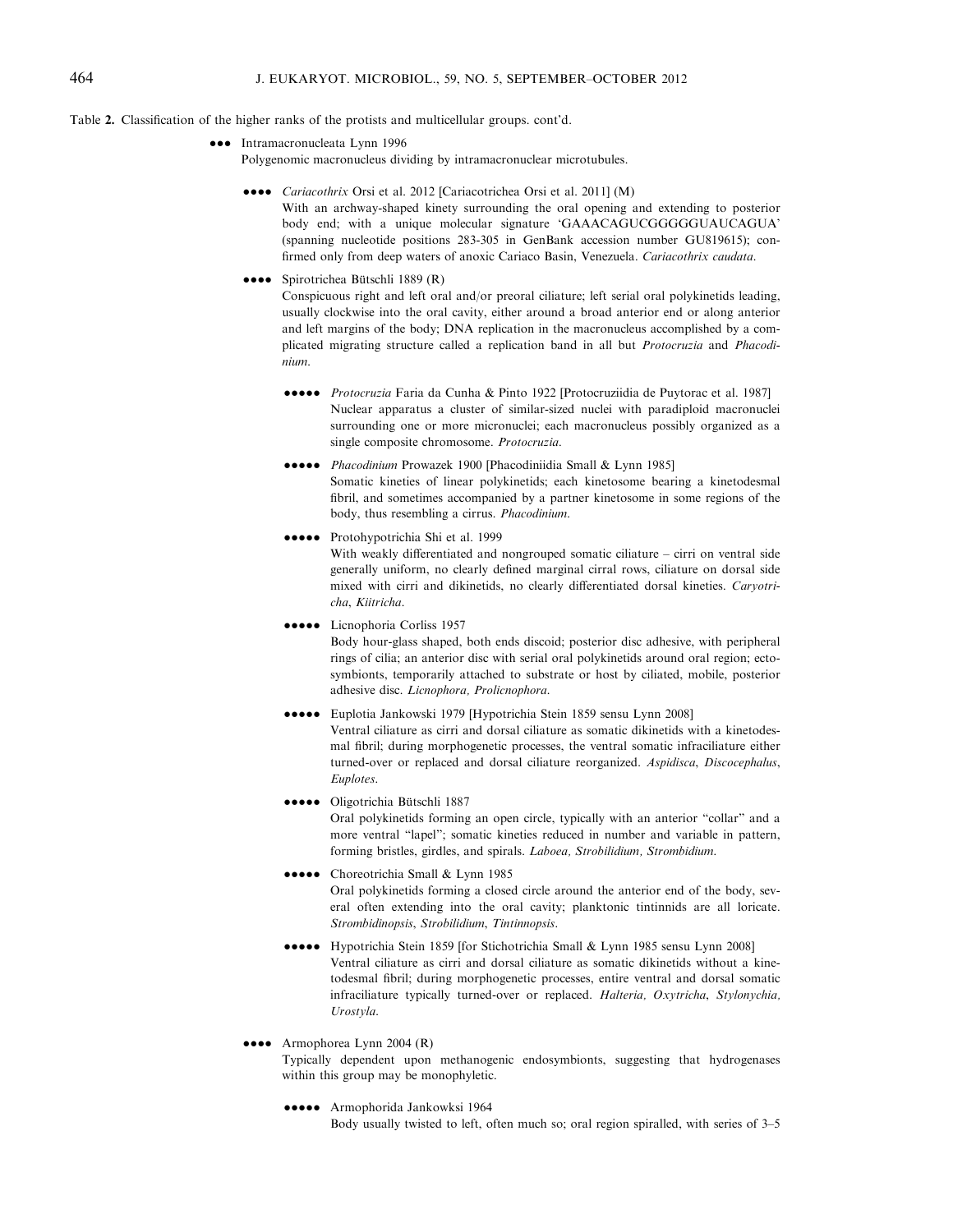perioral or perizonal somatic kineties along its edge; typically free-living microaerophils or anaerobes. Caenomorpha, Metopus.

- Clevelandellida de Puytorac & Grain 1976 Oral polykinetids with a fourth row of kinetosomes directly opposite those of the third, leading to their designation as hetero-membranelles; endosymbionts of animals. Clevelandella, Nyctotherus, Paracichlidotherus.
- ●●●●● Litostomatea Small & Lynn 1981

Somatic monokinetids with two transverse ribbons, a slightly convergent postciliary ribbon, and a laterally directed kinetodesmal fibril that does not overlap those of adjacent kineties; one transverse ribbon tangential to the kinetosome perimeter and extending anteriorly into the somatic ridge to the left of the kinetid and the other transverse ribbon radial to the kinetosome perimeter and extending transversely into the adjacent somatic ridge.

#### ●●●●●● Haptoria Corliss 1974 (P)

Toxicysts typically between transverse microtubules of oral dikinetids; oral region on body surface bordered by oral dikinetids with some exceptions; typically freeliving predators of other protists. Didinium, Lacrymaria, Lagynophrya.

- ●●●●● Rhynchostomatia Jankowski 1980, emend. Vďačný et al. 2011 Body partitioned into proboscis and trunk, with or without tail; oral bulge opening ventral, at base of proboscis; right branch of circumoral kinety accompanied by at least one perioral kinety and left branch by many oblique preoral kineties or a single perioral-like kinety. Dileptus, Dimacrocaryon, Trachelius.
- ●●●●●● Trichostomatia Bütschli 1889 Toxicysts absent; oral region or oral cavity densely ciliated, sometimes organized as "polykinetids"; typically endosymbionts in vertebrates. Balantidium, Entodinium, Isotricha, Ophryoscolex.
- ●●●● Conthreep Lynn in Adl et al. 2012 [Ventrata Cavalier-Smith 2004] (R)

Group identified by SSU rRNA phylogenies. With a node-based definition: the clade stemming from the most recent common ancestor of the Colpodea (C), Oligohymenophorea (O), Nassophorea (N), Phyllopharyngea (P), Prostomatea (P), and Plagiopylea (P), hence CONthreeP. «Ventrata» suggests a «ventral» morphological synapomorphy for the group but this does not exist.

### ●●●●● Phyllopharyngea de Puytorac et al. 1974

The ciliated stage with somatic kineties mostly as monokinetids that each have a lateral kinetodesmal fibril, a reduced or absent transverse microtubular ribbon that is usually accompanied by a left-directed transverse fibre, and a somewhat convergent postciliary ribbon extending posteriorly to accompany ribbons of more anterior monokinetids; ribbon-like subkinetal nematodesmata arising from somatic monokinetids and extending, either anteriorly or posteriorly, beneath kineties as nematodesmata in the Synhymenia or subkinetal ribbons in the other clades; oral region with radially arranged microtubular ribbons, called phyllae.

●●●●●● Synhymenia de Puytorac et al. in Deroux, 1978

Hypostomial frange or synhymenium of dikinetids or small polykinetids (i.e. usually of ~4 kinetosomes), extending from right postoral body surface to left dorsal body surface, almost encircling the body in some forms; no atrium; cyrtos, conspicuous. Synhymenia, Zosterodasys.

- Cyrtophoria Fauré-Fremiet in Corliss, 1956 Oral ciliature typically composed of one preoral kinety and two circumoral kineties; true cytostome and cytopharynx surrounded by phyllae and rod-shaped nematodesmata; macronucleus heteromerous. Brooklynella, Chilodonella.
- Chonotrichia Wallengren 1895 Sedentary and sessile forms with somatic cilia only on walls of perioral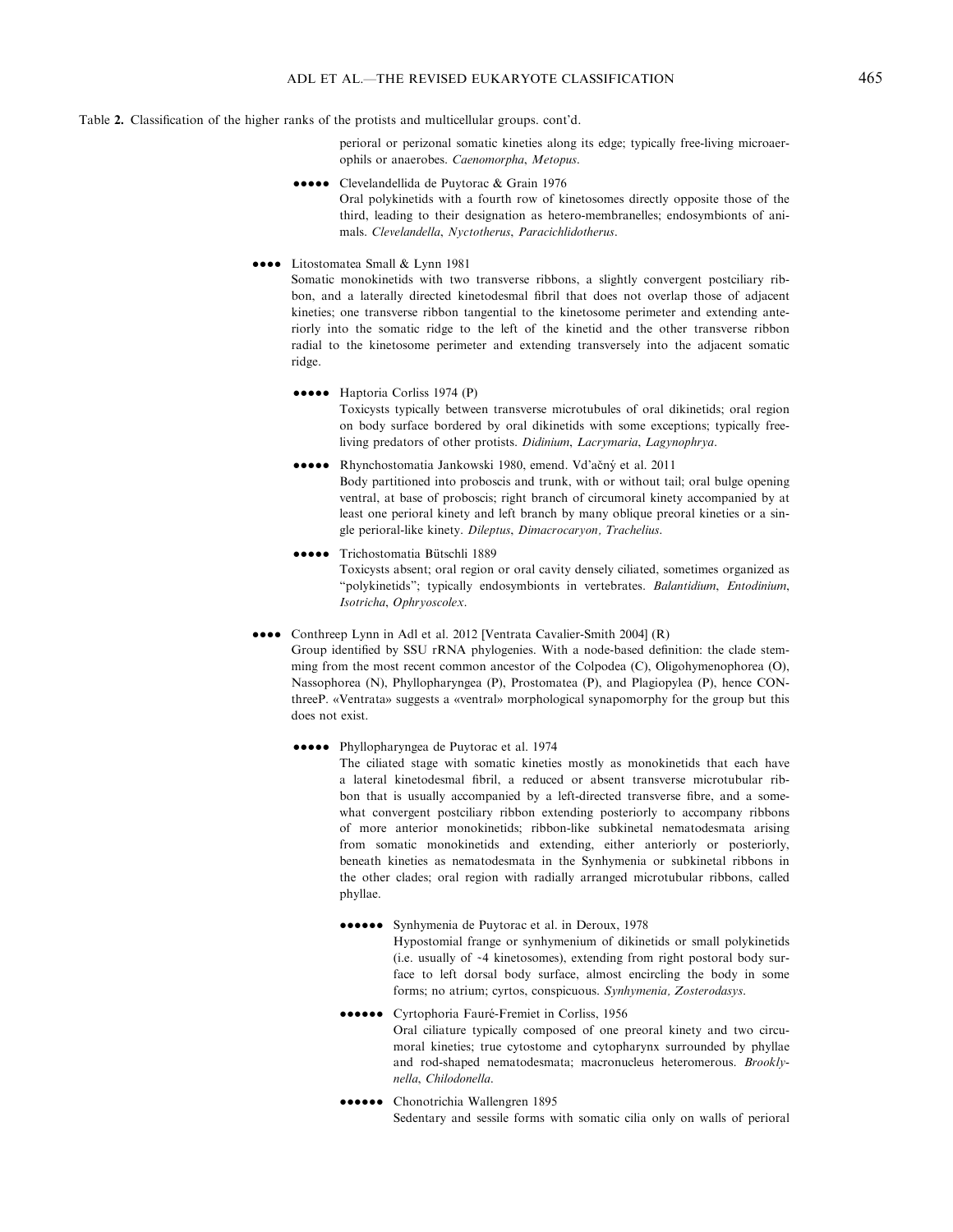funnel or cone-shaped region, which may be flared or compressed; oral cilia absent or only as several inverted kineties next to cytostome; cytopharyngeal apparatus with phyllae, but no nematodesmata; macronucleus, heteromerous; unequal cell division typical, producing "bud" for dispersal; most species are ectosymbionts on crustacean appendages. Chilodochona, Spirochona.

●●●●● Rhynchodia Chatton & Lwoff 1939

Oral apparatus a suctorial tube supported by radially arranged microtubular ribbons (= phyllae) enclosing toxic (?) extrusomes (acmocysts or haptotrichocysts); predators of other ciliates or endosymbiotic parasites of bivalve molluscs and other marine invertebrates. Ancistrocoma, Ignotocoma, Stegotricha.

●●●●●● Suctoria Clapare`de & Lachmann 1858

Mature sessile trophonts, usually nonciliated, with one to many tentacles that ingest prey; extrusomes at tentacle tips as haptocysts; tentacles supported by an outer ring of microtubules and an inner set of microtubular ribbons (=phyllae); unequal cell division typical with ciliated, migratory dispersal "larvae" or swarmers typically bearing neither tentacles nor stalk. Acineta, Discophrya, Ephelota, Tokophrya.

#### ●●●●● Nassophorea Small & Lynn 1981 (P?)

Somatic cilia as monokinetids and dikinetids; monokinetid with an anterior, tangential transverse ribbon, a divergent postciliary ribbon, and anteriorly directed kinetodesmal fibril; somatic alveoli well-developed with paired alveolocysts sometimes present; oral nematodesmata are well-developed as the cyrtos in several groups. Microthorax, Nassula, Pseudomicrothorax. Note 5.

#### ●●●●● Colpodea Small & Lynn 1981

Ciliated somatic dikinetids with one transverse ribbon and at least one postciliary microtubule associated with the anterior kinetosome and one transverse ribbon, one postciliary ribbon, and one kinetodesmal fibril associated with the posterior kinetosome; posterior transverse ribbons extending posteriorly and overlapping one another, the so-called transversodesmata.

●●●●●●● Platyophryida Puytorac et al. 1979

Oral structures on cell surface; paroral as a file of ciliated dikinetids; left oral polykinetids as single rows or brick-shaped organelles; micronucleus in perinuclear space of macronucleus in some species. Platyophrya, Sorogena.

●●●●●● Bursariomorphida Ferna´ndez-Galiano 1978

Oral structures in an oral cavity, often very deep or trough-like; paroral as a file of dikinetids or multiple kinetosomal rows on right, sometimes extending to right posterior region of the oral cavity or to almost encircle it; left oral polykinetids, ranging from one to many, which form a conspicuous adoral zone. Bryometopus, Bursaria.

- ●●●●●● Cyrtolophosidida Foissner 1978 Oral structures in a shallow oral cavity; paroral as a file of dikinetids on right side of oral region; up to 10 brick-shaped, left oral polykinetids; micronucleus enclosed within the perinuclear space of the macronucleus in some species. Aristerostoma, Cyrtolophosis.
	- Colpodida de Puytorac et al. 1974 Oral structures in an oral cavity; right oral structure as paroral of monokinetids or dikinetids, which may be associated with a few to many somewhat ordered or disordered rows to its right, sometimes forming a polykinetid (e.g. Colpoda), but reduced to a single row of monokinetids in some genera (e.g. Pseudoplatyophrya); left oral structures as one to several polykinetids composed of several to many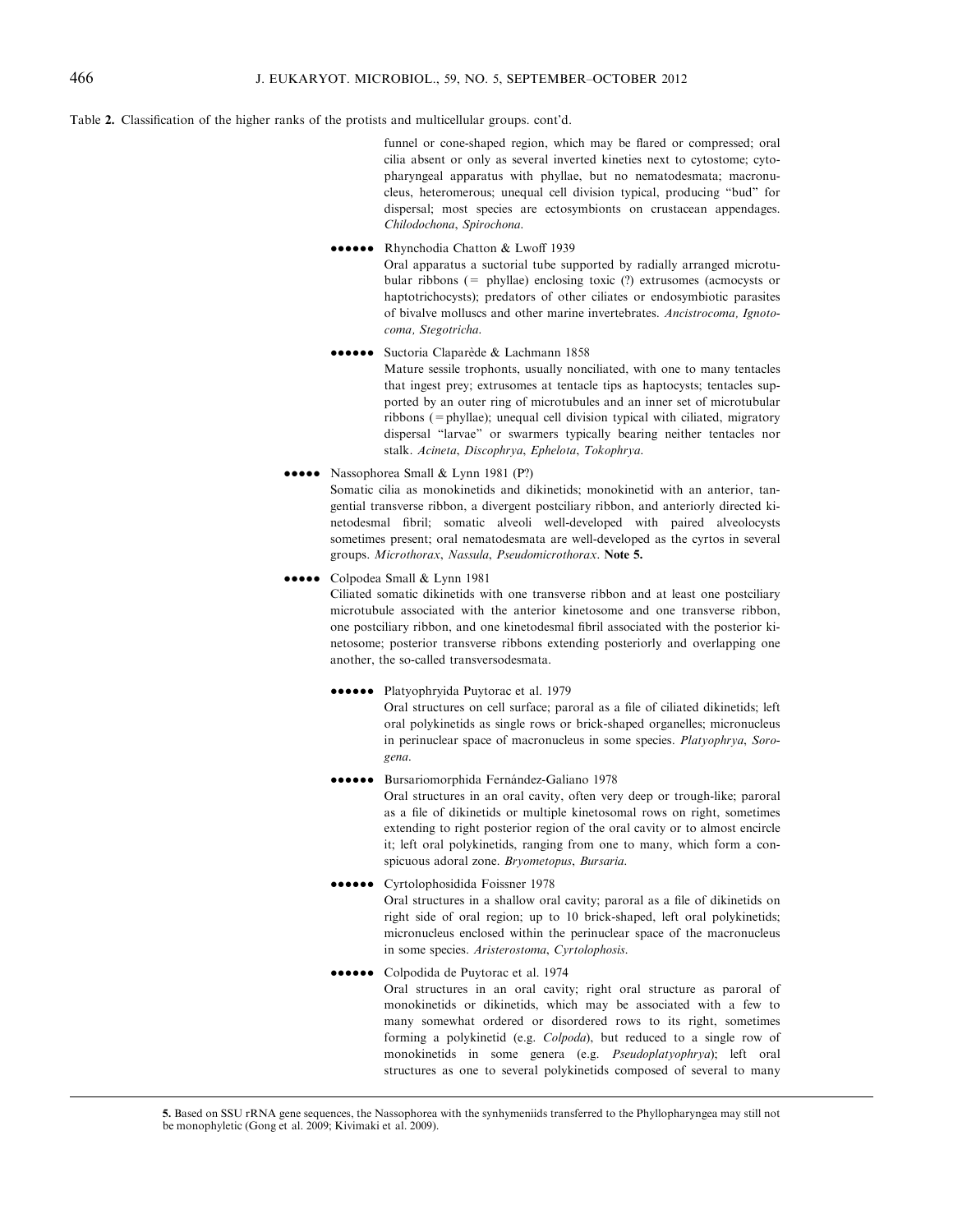well-ordered monokinetidal rows; stomatogenesis, merotelokinetal; division, typically palintomic, in reproductive cysts. Colpoda, Pseudoplatyophrya.

●●●●● Prostomatea Schewiakoff 1896

Oral dikinetids, radial to tangential to perimeter of oral area with postciliary microtubular ribbons that extend laterally from each dikinetid, overlapping one another, and, in some species, forming a circular microtubular band that supports the wall of a shallow precytostomal cavity; associated oral ciliature as two or more assemblages of dikinetids, often called a "brush". Coleps, Cryptocaryon, Holophrya, Prorodon, Urotricha.

●●●●●● Plagiopylea Small & Lynn 1985, sensu Lynn 2008 (R)

Group identified by SSUrRNA phylogenies. With a node-based definition: The clade stemming from the most recent common ancestor of the Plagiopylida and Odontostomatida.

●●●●●● Plagiopylida Jankowski 1978

Somatic monokinetid with divergent postciliary microtubular ribbon, well-developed anteriorly directed kinetodesmal fibril, and a transverse ribbon extending laterally or anteriorly; cytoplasm containing conspicuous "sandwich" assemblages of methanogens and ciliate hydrogenosomes. Lechriopyla, Plagiopyla, Sonderia, Trimyema.

- ●●●●●● Odontostomatida Sawaya 1940 Small body usually laterally compressed, often bearing spines; somatic kineties typically of dikinetids separated into anterior and posterior segments; oral cilia inconspicuous, usually < 10 oral polykinetids. Discomorphella, Epalxella.
- ●●●●●● Oligohymenophorea de Puytorac et al. 1974

Oral apparatus with a distinct right paroral dikinetid and typically three left oral polykinetids, residing in a ventral oral cavity or deeper infundibulum (secondarily lost (?) in Astomatia and some astomatous Hymenostomatia); somatic monokinetids with anteriorly-directed overlapping kinetodesmal fibrils, divergent postciliary ribbons, and radial transverse ribbons (except in Peniculia).

#### ●●●●●●● Peniculia Fauré-Fremiet in Corliss 1956

Somatic kinetids with tangential transverse ribbons and prominently overlapping kinetodesmal fibrils; cortical alveoli lie between kinetosomal rows of oral polykinetids; extrusome as typical fibrous trichocyst. Frontonia, Paramecium, Stokesia.

#### ●●●●●●● Scuticociliatia Small 1967

Paroral dikinetid with a, b, and c segments; stomatogenesis by proliferation of kinetosomes from the c segment or a "scutico"-vestige posterior to a and b segments, with varying involvement of kinetosomes in the a and b segments. Anophryoides, Cyclidium, Loxocephalus, Philasterides, Pleuronema.

●●●●●●● Hymenostomatia Delage & Hérouard 1896

Stomatogenesis by proliferation of kinetosomes typically in the mid-ventral region of the cell body, posterior to and some distance from the parental oral apparatus. Colpidium, Glaucoma, Ichthyophthirius, Tetrahymena.

## ●●●●●● Apostomatia Chatton & Lwoff 1928

Ciliates with a polymorphic life cycle; usually as epibionts of marine Crustacea; in some forms, novel cortical structures including a "rosette" organelle and the x, y, and z kineties. Foettingeria, Gymnodinioides, Hyalophysa.

●●●●●● Peritrichia Stein 1859

Body divided into three major areas: (1) oral, with a prominent peristome bordered by a dikinetid file (haplokinety) and an oral polykinetid that both originate in an oral cavity (infundibulum) at the base of which is the cytostome; (2) aboral, including kinetosomes as part of the scopula,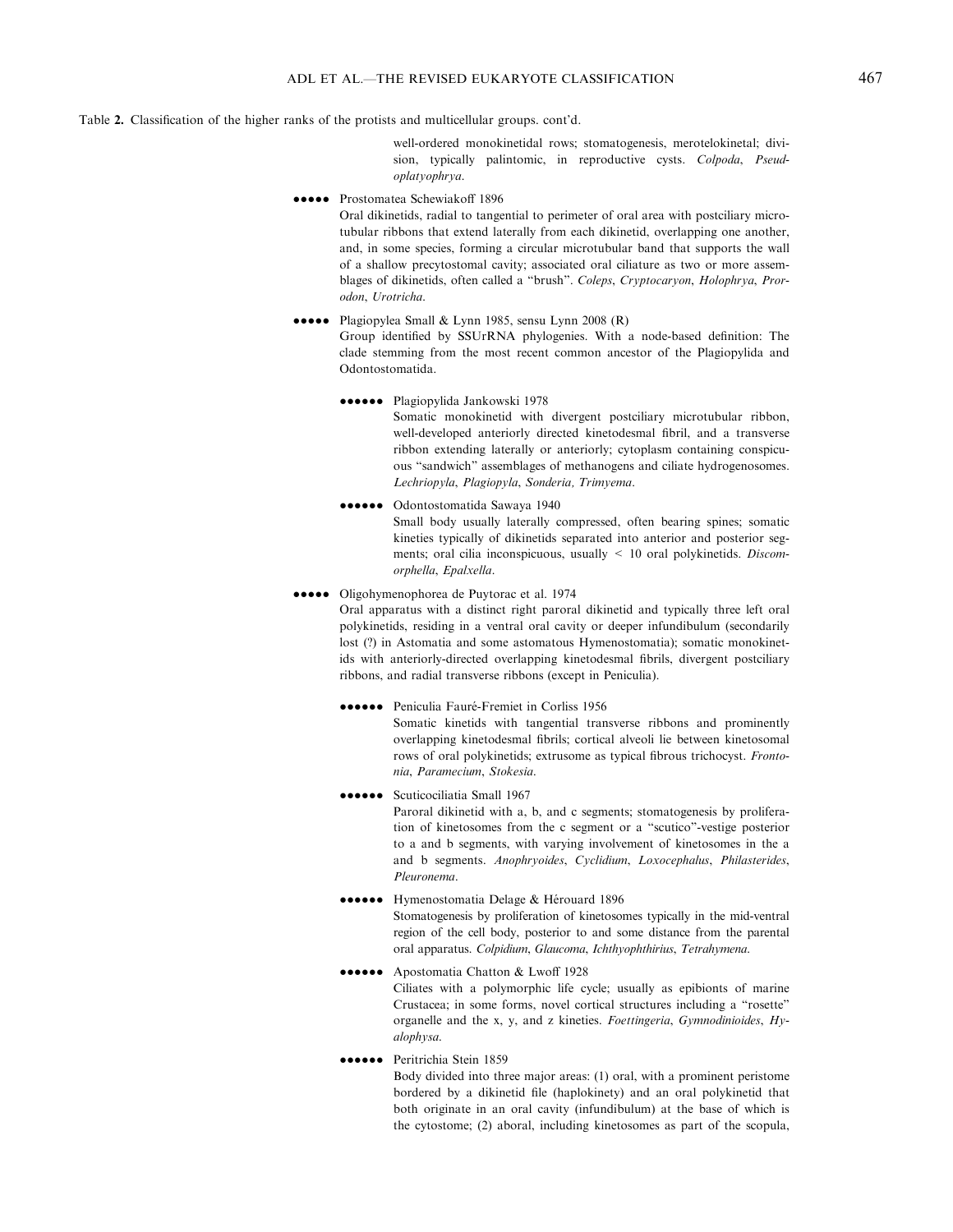which secretes the stalk of sessile species; and (3) telotroch, permanently ciliated on mobile species. Carchesium, Epistylis, Trichodina, Vorticella, Zoothamnium. Note 6.

●●●●●●● Astomatia Schewiakoff 1896

Without cytostome; symbionts typically found in the digestive tract of annelids, especially oligochaetes; cortical cytoskeleton in the anterior region may be conspicuously developed as an attachment structure(s). Anoplophrya, Haptophrya.

- ●● Incertae sedis Alveolata: Ellobiopsidae (Ellobiopsis, Thalassomyces).
- ●● Incertae sedis Alveolata: Colponema.
- Rhizaria Cavalier-Smith 2002

With fine pseudopodia varying as simple, branching, or anastomosing patterns, often supported by microtubules in those groups examined by electron microscopy.

●● Cercozoa Cavalier-Smith 1998, emend. Adl et al. 2005 (R)

Diverse clade lacking distinctive morphological or behavioural characters; biciliated and/or amoeboid, usually with filopodia; most with tubular mitochondrial cristae; cysts common; kinetosomes connecting to nucleus with cytoskeleton; usually with microbodies and extrusomes.

●●● Cercomonadidae Kent 1880, emend. Mylnikov & Karpov 2004 [= Cercomonadida Poche 1913, emend. Vickerman 1983, emend. Mylnikov 1986, emend. Karpov et al. 2006; Cercobodonidae Hollande 1942]

Cells of variable shape, without cell wall; two heterodynamic cilia without mastigonemes; pseudopodia used for feeding; some species have complex life cycle including multinuclear and multiciliary plasmodium stage; cysts occur; kinetosomes connected to the nucleus; tubular mitochondrial cristae; with microbodies and extrusomes. Note that with more research new sub-divisions within this group are emerging. Brevimastigomonas, Cavernomonas, Cercomonas, Eoercomonas, Filomonas, Metabolomonas, Neocercomonas, Nucleocercomonas, Paracercomonas.

#### ●●● Pansomonadida Vickerman 2005

Heterotrophic with two heterodynamic cilia, both free from body. Agitata, Aurigamonas.

●●● Glissomonadida Howe & Cavalier-Smith 2009 [Heteromitidae Kent 1880, emend. Mylnikov 1990, emend. Mylnikov & Karpov 2004; Bodomorphidae Hollande 1952]

Heterotrophic without cell covering, not strongly amoeboid; ancestrally biciliates, gliding on longer posterior cilium, but includes the derived nongliding genus Proleptomonas; protoplasmic tails to the cell formed, but to a much less extent than in cercomonads. Note 7. Allantion, Allapsa, Bodomorpha, Dujardina, Flectomonas, Mollimonas, Neoheteromita, Proleptomonas, Sandona, Teretomonas.

Tremula Howe et al. 2011 (M)

Heterotrophic and phagotrophic biciliates with long anterior and posterior cilia; glide on surfaces by means of both cilia, one pointing forwards and one backwards; without light microscopically visible theca, scales or cytostome. Tremula longifila.

- Metromonadea Cavalier-Smith 2007, emend. Cavalier-Smith 2011 Nonpseudopodial marine gliding biciliated cells; predator on other eukaryotes; nonthecate but with a dense single or double layered surface coat that may extend up cilium; extrusomes highly elongated. Metromonas, Metopion, Micrometopion.
- ●●● Granofilosea Cavalier-Smith & Bass 2009

With very fine branching or unbranched granuloreticulopodia bearing obvious extrusomes as the granules at frequent rather regular intervals, or with radiating, sometimes branched, axopodia with similar granules; pseudopodia supported by internal microtubules and typically appressed to the substratum during feeding, in a semi-immobile state; in most species, pseudopodia do not anastomose;

<sup>6.</sup> Some (Gong et al. 2006; Zhan et al. 2009) suggested removing the Mobilida from this group and elevating it to a higher rank based on SSUrRNA gene sequence data. This has been supported by tubulin sequence data (Gong et al. 2010). We prefer to await corroboration by multiple genes before recognizing this split.

<sup>7.</sup> Glissomonadida Howe & Cavalier-Smith 2009 replaces Heteromitidae sensu Cavalier-Smith & Chao 2003, as Heteromita Dujardin 1841 originally contained only two probable euglenozoans and an unidentifiable ciliate, making it inapplicable to Cercozoa.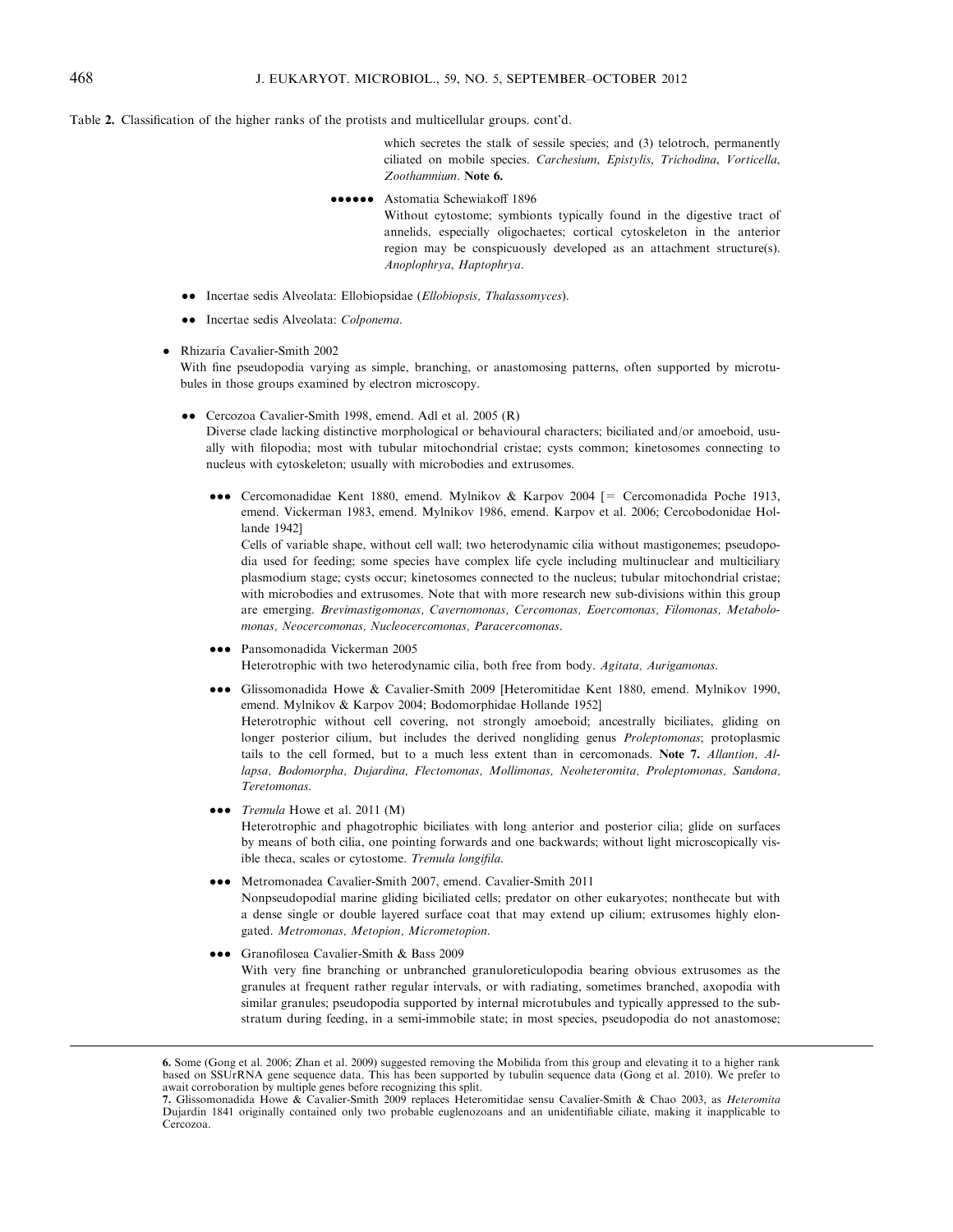some with biciliated swimming or gliding stage. Limnofila, Massisteria, Mesofila, Minimassisteria, Nanofila.

- ●●●● Clathrulinidae Claus 1874 [Desmothoracida Hertwig & Lesser 1874] Extracellular capsule or lorica attached to substrate, with axopodia emerging from perforations; kinetocyst extrusomes along axopodia; tubular mitochondrial cristae; biciliated and amoeboid stages; can be colonial. Cienkowskia, Clathrulina, Hedriocystis.
	- ●●●●● Incertae sedis Clathrulinidae: Servetia.
- ●●● Thecofilosea Cavalier-Smith 2003, emend. Cavalier-Smith 2011

Ancestrally with robust organic extracellular theca, unlike most other Cercozoa, which are usually naked or with scales; ventral filose pseudopodia emerge from ventral groove; two cilia with divergent kinetosomes, secondarily lost in Rhizaspidae and the euglyphid amoebae, and restricted to zoospores in phaeodarians; ancestrally benthic gliding on posterior cilium only, but some secondarily planktonic swimmers amongst which ebriids have lost pseudopodia; theca with perforations for cilia and for pseudopodia, and three perforations in phaeodaria (thus also called Tripylea Hertwig 1879), which have surrounded it by a pseudopodial net containing a pigmented phaeodium, thus converting it into a 'central capsule', but not homologous with that of Polycystinea of Radiolaria; silica scales absent, unlike many Imbricatea (see below), but hollow silica endoskeleton in all ebriids and most phaeodarians.

●●●● Phaeodarea Haeckel 1879 [Tripylea Hertwig 1879]

Central capsule with thickened, double-layered, capsular wall containing two kinds of pores or openings; large opening known as an "astropylum" or oral pore with a protruding mass of cytoplasm, and smaller, typically lateral openings, as "parapylae", with thinner protruding strands of cytoplasm; dense mass of darkly pigmented granular cytoplasm, the "phaeodium," containing undigested debris, suspended in the extracapsulum; mineral skeletons, when present, composed of scattered spicules or hollow silica bars, joined by organic material; a wide variety of forms, including geodesic frameworks, spherical to polyhedral shells, or more solid, porous clam-shaped, bivalve shells; tubular mitochondrial cristae.

●●●●●● Phaeoconchia Haeckel 1879

Central capsule enclosed within bivalve lattice shell composed of dorsal and ventral boat-shaped valves, which are completely separated and rarely connected by a ligament on the aboral pole. Coelodendrum, Coelographis, Conchellium, Conchopsis.

- ●●●●●● Phaeocystina Haeckel 1879 Central capsule suspended in the centre of the extra-capsular cytoplasmic network; skeleton absent or incomplete, composed of numerous solitary, scattered pieces or spicules without organic connections. Aulacantha, Aulographis, Cannoraphis.
- ●●●●● Phaeogromia Haeckel 1879

Central capsule located eccentrically, aborally, in simple lattice shell typically provided with large shell opening placed on the oral pole of the main axis; capsule opening surrounded by "teeth" or by peculiar elongate extensions known as "feet", sometimes with elaborate branches. Castanella, Challengeron, Haeckeliana, Medusetta, Tuscarora.

●●●●● Phaeosphaeria Haeckel 1879 Central capsule located in the centre of a simple or double spherical lattice shell, not bivalve, with a simple shell opening, lacking "feet" or "teeth". Aulosphaera, Cannosphaera, Sagosphaera.

## ●●●● Cryomonadida Cavalier-Smith 1993 (R)

rDNA trees show Rhogostoma (Rhizaspididae) within the cryomonads, so they evolved after the hypothesized ciliated common ancestor of Ebriacea and Cryomonadida by loss of cilia and are unrelated to Pseudodifflugia. Includes Rhogostoma (previously misidentified as Lecythium), Cryothecomonas, Protaspis (called Protaspa in Howe et al. 2011).

●●●●● Rhizaspididae Skuja 1948

Thecate amoebae with ventral cleft that emits fine pseudopodia, which anastomose as reticulopodia in one species; theca thin, flexible, laterally compressed, adherent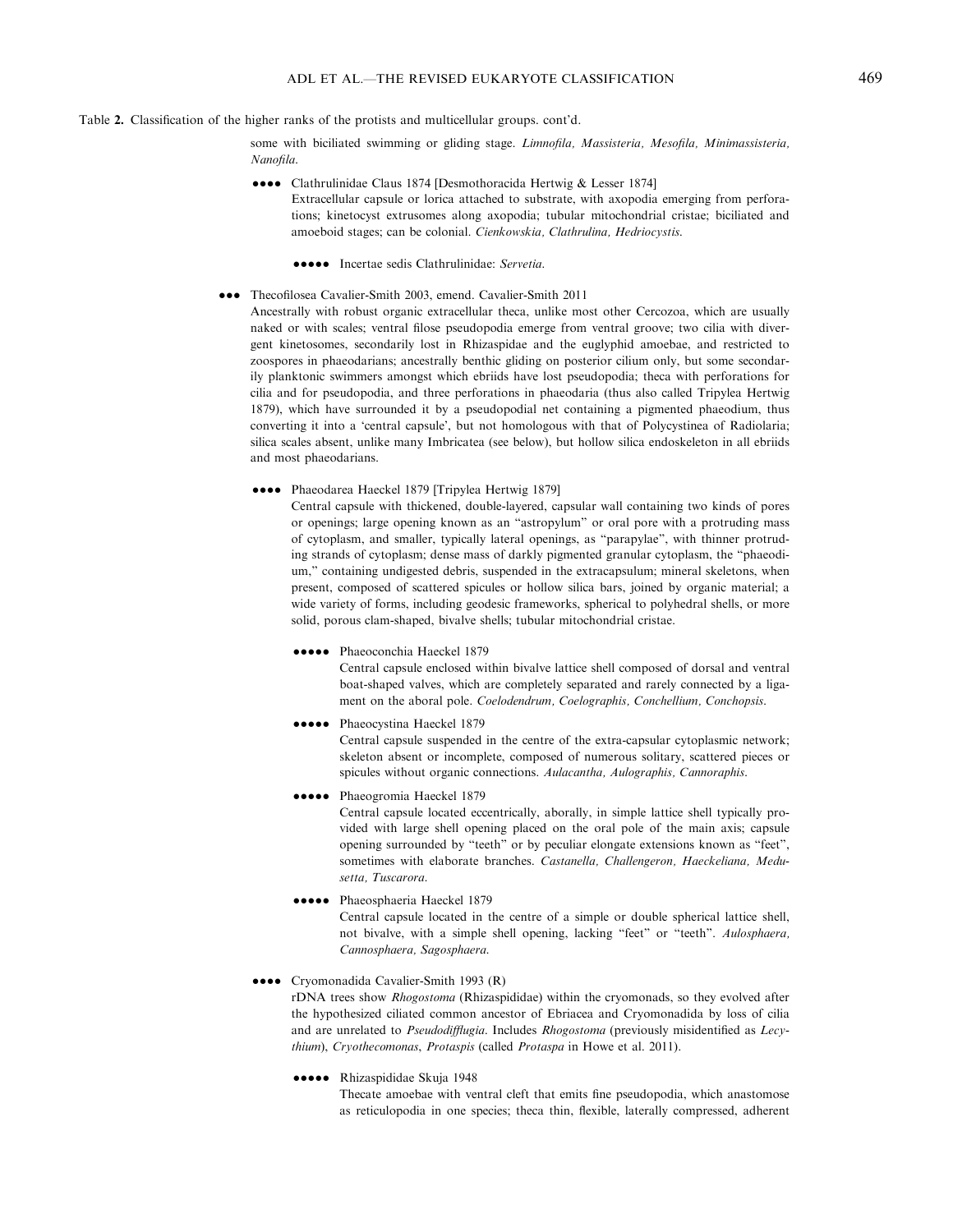throughout to cell surface, consisting of single smooth dense layer outside and scarcely thicker than the plasma membrane; thus with bilateral symmetry, unlike other filose testate amoebae, which are typically radially symmetric. Capsellina, Rhizaspis, Rhogostoma.

●●●●● Protaspidae Cavalier-Smith 1993 (R)

Heterodynamic biciliated cells with cilia sub-apical separated by a protrusion; ciliary pit with funnel; dorsoventrally flattened and oval-shaped with parallel lateral sides; ventral longitudinal furrow in anterior half of cell; nucleus posterior with permanently condensed chromosomes; thickened cell wall with seven layers with pores for extrusome discharge; pseudopodia emerge from slits. Cryothecomonas, Protaspis (P).

●●●● Ventricleftida Cavalier-Smith 2011

Strongly flattened oval cell with rigid theca without scales; two unequal cilia emerging subapically, often from apical notch – posterior cilium used for gliding on surfaces; ventral cleft from which branched filose pseudopods emerge for feeding separate from and posterior to ciliary groove unlike Thaumatomonadida and Auranticordis; extrusomes. Ventrifissura, Verrucomonas.

- ●●●● Ebriacea Lemmermann 1901 [Ebriidae Poche 1913] Cells with two subapically inserting cilia; open internal skeleton of silica; phagotrophic without plastids. Ebria, Hermesinum.
- ●●●● Incertae sedis Thecofilosea: Chlamydophryidae de Saedeleer 1934, emend. Meisterfeld 2002 With a more or less flexible test that may be distorted by the contraction of the cell; some with attached foreign particles, scales, spines or spicules; division often longitudinal or by budding. Capsellina, Lecythium.
	- ●●●●● Incertae sedis Chlamydophryidae de Saedeleer 1934: Capsellina, Chlamydophrys, Clypeolina, Diaphoropodon, Lecythium, Leptochlamydophrys, Penardeugenia.
- ●●●● Incertae sedis Thecofilosea: Botuliforma, Mataza, Pseudodifflugia.

●●● Imbricatea Cavalier-Smith 2011 [Cavalier-Smith 2003]

Secreted surface silica scales or secondarily lost, except in basal lineages where ancestrally absent; tubular mitochondrial cristae; ciliary transition region longer than in cercomonads and sainouroids, and unlike them with dense distal plate but without the internal dense aggregates and elaborate extra structures opposite the thecal contact zone in cryomonads; groove and cilia secondarily lost by euglyphids; centrioles multiplied and reoriented to make four posteriorly-directed gliding cilia in Auranticordis, which also lost pseudopodia; centrioles independently made parallel in the thaumatomonad/spongomonad subclade. Note 8.

- ●●●● Spongomonadida Hibberd 1983 [Spongomonadidae Karpov 1990] Biciliated cells with asymmetrical cell projection at anterior. Rhipidodendron, Spongomonas.
- ●●●● *Nudifila* Cavalier-Smith & Howe 2009 (M) Soft-bodied heterotrophic cell with two prominent cilia, forming flattened and/or filose, branching, and reticulose pseudopodia that project from all around cell. Nudifila producta.
- ●●●● Marimonadida Cavalier-Smith & Bass 2011

Without scales and without theca; marine heterotrophic biciliate swimming cells (Pseudopirsonia: diatom parasites) or interstitial gliding cells with somewhat deformable, semi-rigid pellicle underlain by muciferous bodies and four posterior cilia associated with ventral cleft (Auranticordis), or amoebociliates with two gliding posterior cilia and a nonciliate feeding stage with broad lobose fan-like pseudopods (Rhabdamoeba). Differ from Euglyphida by the absence of silica scales and presence of cilia, and from thaumatomonads, the only other gliding imbricates, by absence of scales. Auranticordis, Pseudopirsonia, Rhabdamoeba.

●●●● Silicofilosea Adl et al. 2005, emend. Adl et al. 2012 Secreted surface silica scales or secondarily lost; tubular mitochondrial cristae.

<sup>8.</sup> Ancestral condition probably a gliding heterotrophic cell with two cilia with divergent kinetosomes, and relatively rigid pellicle that helped to define a distinct ventral groove from which filose pseudopods extended, but without the dense extracellular theca of Thecofilosea or internal silica skeleton of Ebriacea and Phaeodaria. Includes Cercozoa with often imbricate silica scales and their closest nonscaly relatives.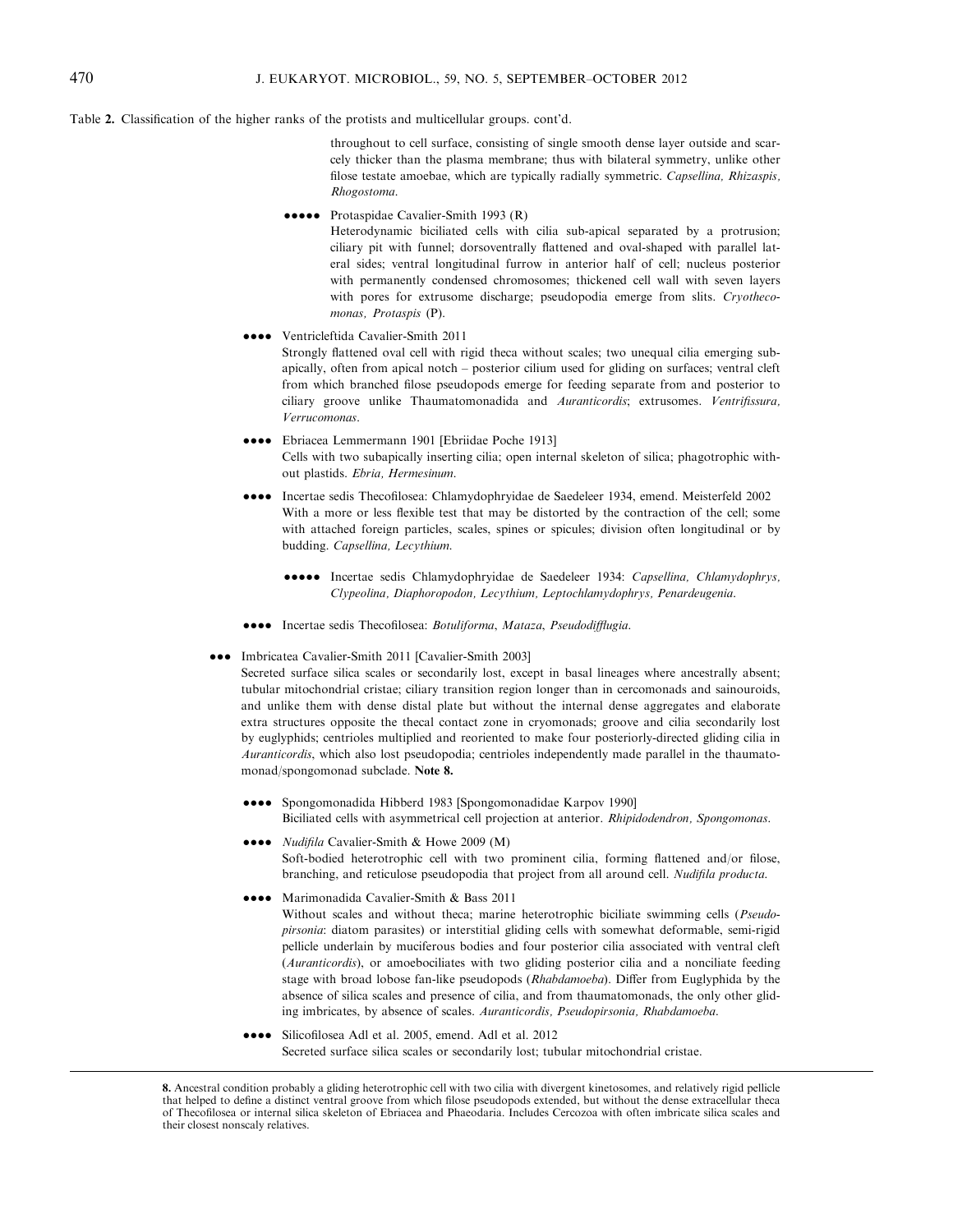- ●●●●● Thaumatomonadida Shirkina 1987 [Thaumatomastigidae Patterson & Zölfell 1991] Heterotrophic usually gliding cells that may swim also; with flattened cell body and with two heterodynamic cilia inserting subapically and/or ventrally; some unikont; with extrusomes; filopodia produced subapically or from ventral groove; cysts; multinucleate and multiciliate stages known.
	- ●●●●●● Thaumatomonadidae Hollande 1952

Biciliated cells with ventral pseudopodia, long ventral posterior pointing cilium used for gliding on surfaces unlike Peregriniidae (see below), and a much shorter anterior cilium, which is naked (*Thaumatomonas*, *Allas*) or with small scales (Reckertia, Thaumatomastix); siliceous scales formed in vesicles attached to mitochondria cover the rigid cell surface except for a ventral zone that emits pseudopodia for feeding; unlike Peregriniidae, do not transform completely into an amoeba; all have oval or triangular two-tiered body scales, with an upper plate bearing species-specific perforations supported at the oval ends or triangle corners by discrete struts, unlike Gyromitus; upper plate lacks central cleft with inrolled sides, unlike Peregrinia; Thaumatomastix only additionally has long spine scales with near-circular or rounded triangular bases. Allas, Hyaloselene, Reckertia, Thaumatomonas, Thaumatomastix.

●●●●●● Peregriniidae Cavalier-Smith 2011

With only oval two-tiered body scales and no ciliary scales or spine scales; scales either symmetric ovals with heavily out-turned upper and lower rims as in *Gyromitus* or asymmetric ovals with concave to flat lower surface and convex upper surface with rims more strongly laterally inrolled than at the ends as in Peregrinia; in contrast to Thaumatomonas, ciliary pit apical not subapical and ventral, or cells so amoeboid as to lack defined shape; cilia not clearly differentiated into anterior and posterior; unlike Thaumatomonadidae no evidence for ciliary gliding; locomotion by swimming or slow amoeboid creeping. Gyromitus, Peregrinia.

- Euglyphida Copeland 1956, emend. Cavalier-Smith 1997 Test of organic material; most taxa with secreted silica scales held together by an organic cement; tubular mitochondrial cristae.
	- Euglyphidae Wallich 1864, emend Lara et al. 2007 Thin elliptical scales; presence of specialized scales around the pseudostome with typical indentation. Euglypha, Scutiglypha.
	- ●●●●●● Assulinidae Lara et al. 2007 Acrostome test composed of elliptic plates disposed in a regular, alternate pattern; test strongly compressed; no specialized type of scales around pseudostome. Assulina, Placocista, Valkanovia.
	- ●●●●●● Trinematidae Hoogenraad & De Groot 1940, emend Adl et al. 2012 Test with bilateral symmetry; scales oval or round, sometimes of both types; specialized tooth-shaped scales around the aperture; aperture invaginated in some taxa. Corythion, Playfairina, Puytoracia, Trinema.
	- ●●●●●●● Cyphoderiidae de Saedeleer 1934 Scales circular, oval or kidney-shaped, juxtaposed or imbricated; test aperture angled, some with collar. Campascus, Corythionella, Cyphoderia, Messemvriella, Pseudocorythion, Schaudinnula.
	- ●●●●●● Paulinellidae de Saedeller 1934, emend. Adl et al. 2012 Pyriform, uncompressed shape; scales, when present, long, with length perpendicular to aperture. At least one genus (Ovulinata) with totally organic test without silica scales. Ovulinata, Paulinella.
	- **••••••** Incertae sedis Euglyphida: Ampullataria, Deharvengia, Euglyphidion, Heteroglypha, Matsakision, Pareuglypha, Pileolus, Sphenoderia, Tracheleuglypha, Trachelocorythion.

●●●●● Incertae sedis Imbricatea: Clautriavia, Discomonas.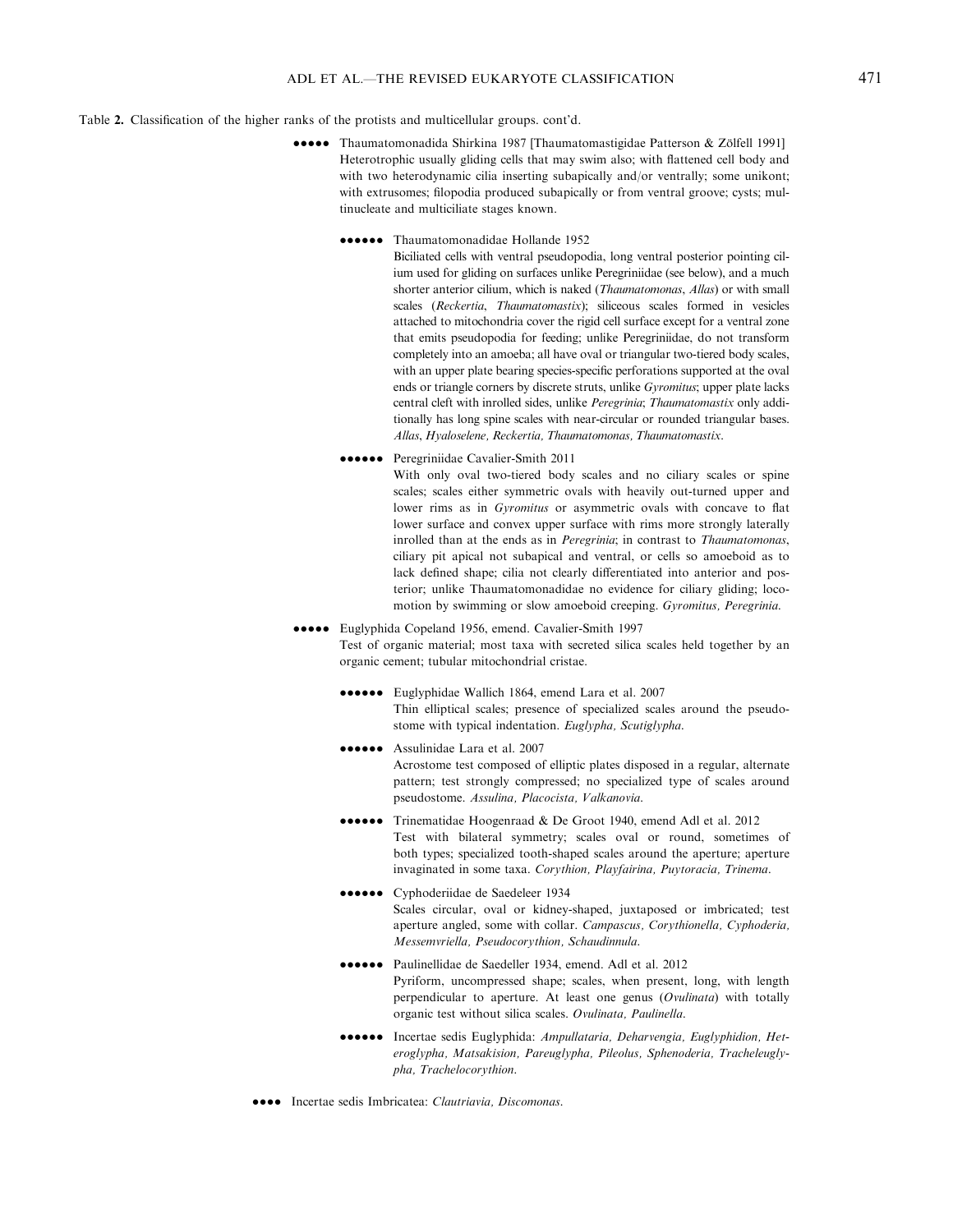●●● Chlorarachniophyta Hibberd & Norris 1984

Amoeboid with plastids of secondary origin; plastid containing chlorophylls  $a$  and  $b$ , associated with a nucleomorph and surrounded by four membranes in total; usually reticulate pseudopodia with extrusomes; cell bodies often anastomosing; with a biciliated dispersal stage. Bigelowiella, Chlorarachnion, Cryptochlora; Gymnochlora, Lotharella, Partenskyella.

Vampyrellida West 1901, emend. Hess et al. 2012

Exclusively heterotrophic, naked, phagotrophic amoeboid organisms; life cycle includes amoeboid, freemoving trophozoites alternating with an obligatory digestive cyst, in which cell division usually take place; several taxa can fuse to form plasmodia and reach considerable sizes; sexual processes unknown; cytoplasm often differentiated into a finely granular, sometimes highly vacuolated part and structureless hyaloplasm, the latter often surrounding the main cell body, but at least constituting the pseudopodia; free-living in freshwater, soil, or marine environments. Arachnula, Gobiella, Hyalodiscus, Lateromyxa, Leptophrys, Platyreta, Thalassomyxa, Theratromyxa, Vampyrella, possibly Penardia.

●●● Phytomyxea Engler & Prantl 1897

Amoeboid or plasmodial feeding cells producing biciliate or tetraciliate cells; some with specialized solid extrusome—"satchel"—for penetrating host cells; with distinctive cruciform mitotic profile due to elongate persistent nucleolus lying orthogonal to metaphase plate; parasites or parasitoids of plants or stramenopiles. Includes Plasmodiophorida Cook 1928 (e.g. Plasmodiophora, Phagomyxa, Spongomyxa, Sorosphaera, Spongospora) and Phagomyxida Cavalier-Smith 1993 (e.g. Phagomyxa).

●●● Filoreta Bass & Cavalier-Smith 2009

Nonciliate, naked, free-living, mainly bacterivorous reticulose amoebae that form extensive multinucleate open-mesh nets. Filoreta japonica, Filoreta marina, Filoreta tenera, Filoreta turnica.

●●● Gromia Dujardin 1835

Test of organic material, brown and opaque, with single aperture; filopodia branched, with nongranular cytoplasm; filopodia anastomose but not into a reticulum; multinucleate; tubular mitochondrial cristae; ciliated dispersal cells or gametes. Gromia.

#### ●●● Ascetosporea Sprague 1979, emend. Cavalier-Smith 2009

Complex spore structure - one or more cells, with one or more sporoplasms, without polar capsules or filaments; parasites of invertebrates.

●●●● Haplosporida Caullery & Mesnil 1899

Distinctive lidded spores; during spore development, spore wall produced inside of outer membrane of invaginated area; without polar capsules or polar filaments; spore anterior opening covered by hinged operculum; intranuclear spindle, a rudiment of which persists in interphase nuclei ("kernstab"); tubular mitochondrial cristae; plasmodial endoparasites of marine and sometimes freshwater animals. Bonamia, Haplosporidium, Microcytos, Minchinia, Urosporidium.

- ●●●● Paramyxida Chatton 1911 Spore bicellular, consisting of a parietal cell and one sporoplasm; without orifice. Marteilia, Paramyxa, Paramarteilia.
- ●●●●● Claustrosporidium Larsson 1987

Uninucleate sporoplasm with haplosporosomes; spore wall with no orifice and formed on sporoplasm surface, not intracellular as in Haplosporida; spores without operculum and lingula. Claustrosporidium.

●●●● Paradiniidae Schiller 1935

Unlike other ascestosporans, have a biciliated dispersal phase with two unequal cilia; marine parasites of Crustacea with multinucleate plasmodial trophic phase. Paradinium, "the spot prawn parasite".

●●● Incertae sedis Cercozoa: Psammonobiotidae Golemansky 1974, emend Meisterfeld 2002

This clade is considered as most likely belonging to Euglyphida. However, this position remains to be confirmed as they do not secrete scales. Test resembling a Greek vase with terminal collar either straight or angled, test circular in cross-section with aboral end spherical, flattened or pointed; mostly in marine interstitial sand, but also in freshwater and soils. Including Alepiella, Chardezia, Edaphonobiotus, Feuerbornia, Frenzelina, Lesquerella, Micramphora, Micropsammella, Nadinella, Ogdeniella, Psammonobiotus, Propsammonobiotus, and Rhumbleriella.

●●● Incertae sedis Cercozoa: Volutellidae Sudzuki 1979 Test half-coiled, either totally organic or with some attached particles; marine. Pseudovolutella, Volutella.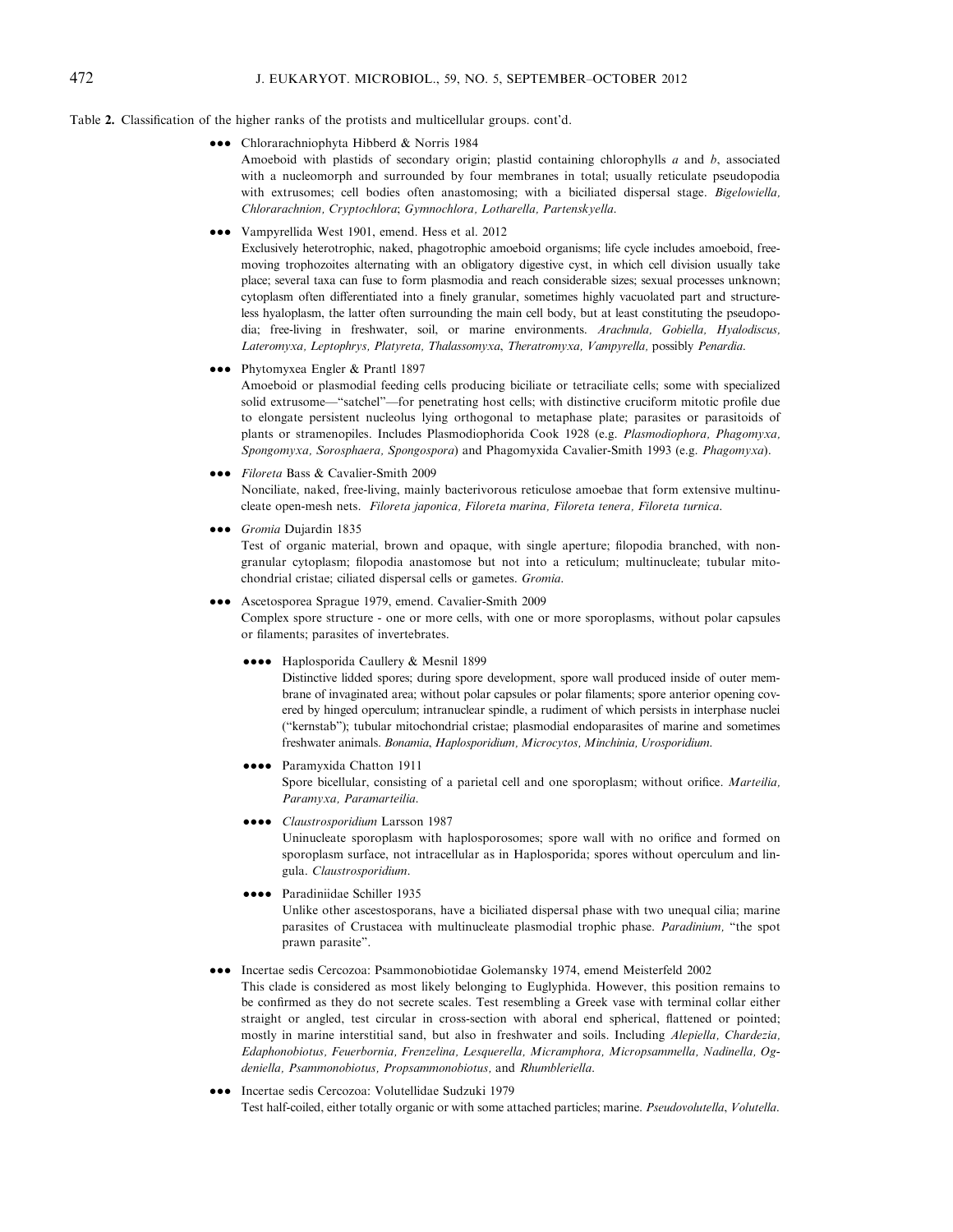- ●● Retaria Cavalier-Smith 2002
	- Mainly marine heterotrophs, with reticulopodia or axopodia, and usually having various types of skeleton.
	- ●●● Foraminifera d'Orbigny 1826

Filopodia with granular cytoplasm, forming branching and anastomosing network (reticulopodia); bidirectional rapid (10 mm/s) transport of intracellular granules and plasma membrane domains; tubular mitochondrial cristae; fuzzy-coated organelle of unknown function in reticulopodia; polymorphic assemblies of tubulin as (i) conventional microtubules singly or in loosely organized bundles, (ii) single helical filaments, and (iii) helical filaments packed into paracrystalline arrays; majority of forms possess a test, which can be organic walled, agglutinated, or calcareous; wall structure in naked and single-chambered forms quite variable for "naked" athalamids, such as Reticulomyxa, thicker veins vested with an amorphous, mucoid material; for thecate (soft-walled) species, such as members of the genus *Allogromia*, proteinaceous with little or no foreign material; for agglutinated species, foreign materials bound with an amorphous or fibrous organic matrix; for multi-chambered (polythalamous) forms, walls containing agglutinated material or mineralized with calcite, aragonite, or silica; life cycle often comprising an alternation of asexually reproducing agamont and sexually reproducing gamont. Note 9.

●●●● "Monothalamids" Pawlowski et al. 2003 (P)

Single chamber (monothalamous) test with an organic or agglutinated wall; the group comprises all genera traditionally included into the Allogromiida and Astrorhizida, as well as the Xenophyophorea; it also includes freshwater and marine "naked" amoeboid species and environmental clades with unknown morphology; the diversity of this mainly unfossilized group is poorly known and has been largely overlooked in micropaleontologically-oriented foraminiferal research. Allogromia, Astrammina, Crithionina, Notodendrodes, Psammophaga, Reticulomyxa.

●●●● Tubothalamea Pawlowski et al. 2012

Bi- or multi-chambered test with tubular chambers at least in the juvenile stage; wall agglutinated or calcareous; in ancestral forms the test is composed of a spherical proloculus followed by a planispirally enrolled tubular chamber in Ammodiscus, Spirillina, and Cornuspira; more derived forms have multi-chambered tests; the highly diverse group of extinct large Fusulinida probably also belong to this clade.

#### ●●●●●● Miliolida Delage & Hérouard 1896

Test bi- or multi-chambered, wall agglutinated or calcareous of high-magnesium calcite with randomly oriented crystals refracting light in all directions and resulting in a porcelaneous appearance of the test; generally imperforate walls; chambers tubular or elongate, often planispirally coiled; some with complex internal structures adapted to host algal endosymbionts. Alveolina, Cornuspira, Miliammina, Pyrgo, Quinqueloculina, Sorites.

#### ●●●● Spirillinida Hohenegger & Piller 1975

Test composed of proloculus followed by an enrolled tubular chamber, undivided or with few chambers per whorl; wall of low-magnesium calcite, optically a single crystal. Patellina, Spirillina.

●●●●●● Ammodiscidae Reuss 1862 Test composed of globular proloculus followed by a coiled undivided tubular chamber with terminal aperture; wall agglutinated. Ammodiscus, Glomospira.

Globothalamea Pawlowski et al. 2012

Test multi-chambered, typically trochospirally enrolled but may be triserial, biserial or uniserial; chambers globular or crescent-shaped in early stage; wall agglutinated or calcareous.

<sup>9.</sup> The Foraminifera classification has been established mainly based on phylogenetic studies, and now includes Xenophyophorea Schulze 1904, and some athalamids, such as Reticulomyxa Nauss 1949. It differs from a traditional morphology-based classification by separating foraminiferans into 3 major groups (class-level), depending on the number of chambers and their form. The first group comprises early lineages of single-chambered (monothalamous) foraminifera, including athalamous freshwater species such as Reticulomyxa and various environmental clades of unknown morphology. The group is clearly paraphyletic with two multi-chambered classes branching among the monothalamous lineages. The systematics of this group, which can be split into several monophyletic lineages, is currently being revised. However, for the moment and for reasons of convenience, we propose to leave it as an undivided group designated by the informal name "monothalamids". The two multi-chambered groups comprise those that usually correspond to traditional foraminiferal orders established by Loeblich and Tappan (1988). According to molecular phylogenetic data, most of these orders are monophyletic, except Textulariida, which are probably paraphyletic, and Globigerinida, which are polyphyletic.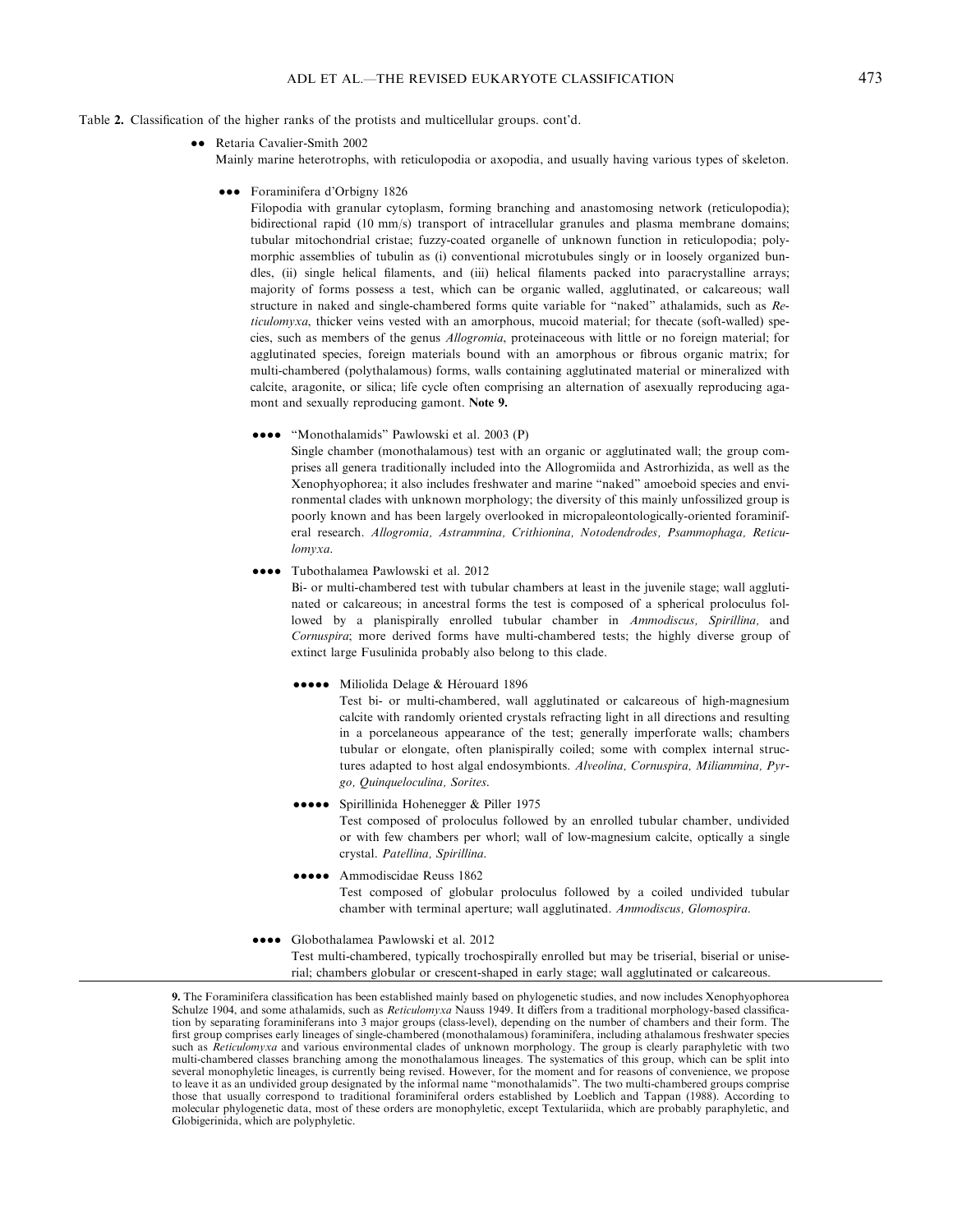- Table 2. Classification of the higher ranks of the protists and multicellular groups. cont'd.
	- ●●●●●● Rotaliida Delage & Hérouard 1896

Wall of low-magnesium calcite, optically radial, bilamellar, perforate; some with internal canal system. Ammonia, Bolivina, Elphidium, Epistominella, Nummulites, Rosalina.

- ●●●● Globigerinida Delage & Hérouard 1896 (P) Wall of low-magnesium calcite, bilamellar, perforate; surface may be covered with fine, elongate spines; planktonic mode of life. Globigerina, Globigerinoides, Globorotalia, Orbulina.
- ●●●●●● Robertinida Loeblich & Tappan 1984 Wall of hyaline, perforate, optical radial aragonite; chambers with internal partition. Hoeglundina, Robertina, Robertinoides.
- ●●●●●● Textulariida Delage & Hérouard 1896 (P) Wall agglutinated, with foreign particles attached to organic lining or cemented by low-magnesium calcite. Cyclammina, Eggerella, Reophax, Textularia, Trochammina.
- ●●●●● *Carterina* Brady 1884 [Carterinida Loeblich & Tappan 1981] Wall composed of rod-like spicules of low-magnesium calcite held in organic lining; chambers numerous, trochospirally coiled. Carterina.
- ●●●● Incertae sedis Foraminifera: Lagenida Delage & Hérouard 1896
- ●●● Acantharia Haeckel 1881, emend. Mikrjukov 2000

Cell surrounded by fibrillar capsule outside of cell membrane; axopodia, spicules, and amoeboid anastomosing dynamic network of irregular pseudopodia extending from the capsule; this outer network (ectoplasm) surrounded by fibrillar periplasmic cortex; inner cell region inside capsule (endoplasm) holding the organelles; axopodia, supported by microtubular arrays, with kinetocyst extrusomes and with a centroplast-type centrosome at base of each spicule; 20 radial spicules of strontium sulphate merged at cell centre; spicule tips attached to contractile myonemes at periplasm; tubular mitochondrial cristae; often with algal symbionts in endoplasm, and captured prey in ectoplasm network; asexual reproduction unknown; sexual reproduction involving consecutive mitotic and meiotic divisions that ultimately release  $10^2 - 10^3$  biciliated isogametic cells; only marine isolates known.

#### ●●●● Chaunocanthida Schewiakoff 1926

Pigmented endoplasm, clears towards periphery; many small nuclei in endoplasm; clear ectoplasm with periplasmic cortex; sexual reproduction in gamontocyst; small plaques as lithosomes synthesized in Golgi and forming the gamontocyst wall; litholophus stage prior to reproduction; hexagonal microtubular arrays in axopodia; contractile matrix at base of spicules. Amphiacon, Conacon, Gigartacon, Heteracon, Stauracon.

## ●●●● Holocanthida Schewiakoff 1926

Pigmented endoplasm, clears towards periphery; many small nuclei in endoplasm; sexual reproduction in gamontocyst; with lithosomes forming the gamontocyst wall; dodecagonal microtubular arrays in axopodia. Acanthochiasma, Acanthocolla, Acanthoplegma.

●●●● Symphyacanthida Schewiakoff 1926

Pigmented endoplasm, clears towards periphery; ectoplasm clear; single large central nucleus; outer endoplasm with anastomosing pseudopodia; capsule and periplasmic cortex visible with light microscopy; sexual reproduction in gamontocyst with lithosomes forming the gamontocyst wall. Amphilithium, Astrolonche, Pseudolithium.

## ●●●● Arthracanthida Schewiakoff 1926

Thick capsule clearly demarcates pigmented endoplasm from ectoplasm; axopodia with hexagonal microtubular arrays; many nuclei in endoplasm; algal symbionts in all known species, except at reproduction; sexual reproduction without gamontocyst. Acanthometra, Daurataspis, Dictyacantha, Diploconus, Phractopelta, Phyllostaurus, Pleuraspis, Stauracantha.

## ●●●● Taxopodida Fol 1883

Axopodial pseudopods without kinetocysts, used for motility as oars; axopodial microtubules originate from depressions in nuclear envelope; microtubules in axoneme arranged in irregular hexagons; periplasm of siliceous tangential spicules, with external radial spicules. Sticholonche, several environmental clades.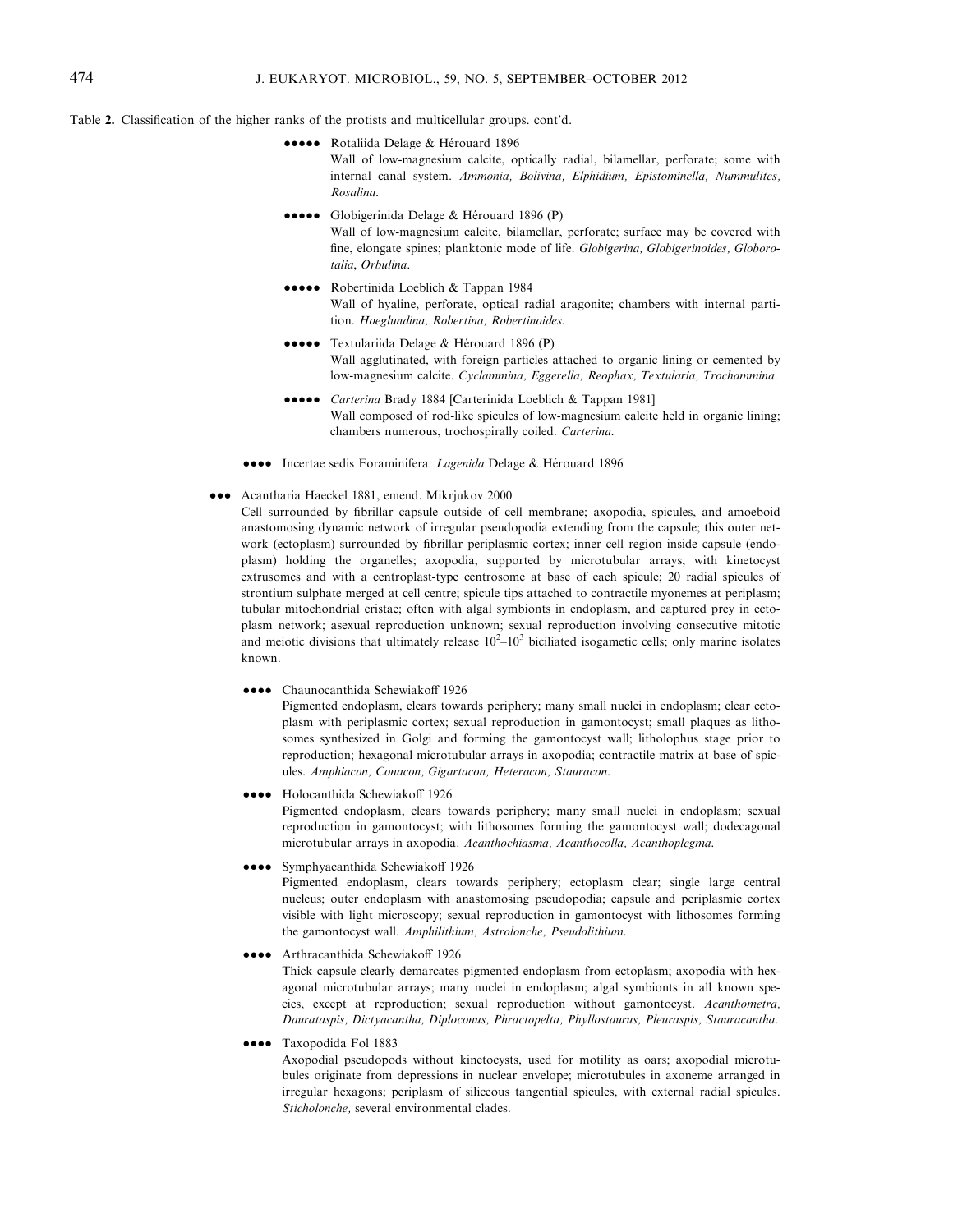●●● Polycystinea Ehrenberg 1838, emend. Haeckel 1887

Central capsule spherical to ovate with round pores in the capsular wall either distributed uniformly on the surface of a spherical capsular wall or localized at one pole of an ovate capsular wall; skeleton either absent or when present, composed of spicules or forming elaborate geometric-shaped, porous or latticed shells.

●●●● Spumellaria Ehrenberg 1875, Haeckel 1887, emend. Riedel 1967

Central capsule typically spherical with uniformly distributed round pores in the capsular wall; skeleton either absent or when present, composed of spicules or forming latticed shells (spicules single, or multiple and concentrically arranged). Subdivisions not fully resolved. Actinomma, Didymocyrtis, Euchitonia, Hexacontium, Hexalonche, Hexastylus, Octodendron, Plegmosphaera, Saturnalis, Spongaster, Spongosphaera.

- ●●●● Nassellaria Ehrenberg 1875, emend. Haeckel 1887 Central capsule ovate with pores localized at one pole; skeleton, when present, composed of a simple tripod, a sagittal ring without tripod or porous helmet-shaped "cephalis" enclosing the central capsule. Artostrobus, Eucyrtidium, Lithomelissa, Pterocanium, Pterocorys.
- ●●●● Collodaria Haeckel 1887 Skeleton either absent or when present, composed of scattered spicules within the extracapsulum; solitary or colonial forms. Acrosphaera, Collosphaera, Collozoum, Sphaerozoum, Rhaphidozoum, Siphonsphaera, Thalassicolla.
- ●● Incertae sedis Rhizaria: Gymnosphaerida Poche 1913, emend. Mikrjukov 2000 Axopodial microtubules in irregular hexagonal prism; kinetocyst and other types of extrusomes along axopodia; tubular mitochondrial cristae; in some genera, cells attached to substrate with cytoplasmic stalk; free-swimming as amoeboid or motile biciliated cells; one or more nuclei, often located in the amoeboid base of stalk when present; complex life cycle unresolved. Actinocoryne, Gymnosphaera, Hedraiophrys.
- ●● Incertae sedis Rhizaria: Actinolophus, Biomyxa, Cholamonas, Dictiomyxa, Helkesimastix, Katabia, Myxodictyium, Penardia, Pontomyxa, Protomyxa, Protogenes, Pseudospora, Rhizoplasma, Sainouron, Wagnerella.

#### ARCHAEPLASTIDA Adl et al. 2005

Photosynthetic plastid with chlorophyll type a from an ancestral primary endosymbiosis with a cyanobacterium; plastid secondarily lost or reduced in some; usually with cellulose cell wall; flat mitochondrial cristae; starch storage product. Note 10.

- Glaucophyta Skuja 1954 [Glaucocystophyta Kies & Kremer 1986] Plastid in the form of a cyanelle, which is distinct from the chloroplasts of other organisms in that, like cyanobacteria, it has a peptidoglycan wall between its two membranes; chlorophyll type a only, with phycobiliproteins and other pigments; ciliated and nonciliated species or life cycle stages. Cyanophora, Glaucocystis, Gloeochaete.
- Rhodophyceae Thuret 1855, emend. Rabenhorst 1863 [Rhodophyta Wettstein 1901, Rhodoplantae Saunders & Hommersand 2004] emend. Adl et al. 2005

Without ciliated stages, and without centrioles, or basal bodies, or other  $9 + 2$  microtubular structures – presence of polar rings instead; two-membraned simple chloroplasts, unstacked thylakoids with phycobilisomes, and chlorophyll a only, lacking external endoplasmic reticulum; cytoplasmic carbohydrate reserve floridean starch; chromosomal and interzonal microtubules not converging towards polar rings, so spindle poles very broad; telophase spindle and nuclear envelope persisting with closed mitosis surrounded by perinuclear endoplasmic reticulum; cell wall of cellulose; cells in filamentous forms linked by pit plugs, formed between cells after incomplete cell division; sexual reproduction typically oogamous; triphasic life history common.

●● Cyanidiales T. Christensen 1962 [Cyanidiophyceae Merola et al. 1981, Cyanidiophyta Moehn ex Doweld 2001]

Unicellular red algae, spherical or elliptical in shape; thick cell wall or lack of cell wall; facultative heterotrophs or obligate photoautotrophs; cell division or endospore formation; inhabiting acidic and high temperature environments. Cyanidioschyzon, Cyanidium, Galdieria.

●● Rhodellophyceae Cavalier-Smith 1998 [Rhodellophytina Cavalier-Smith 1998] Unicellular red algae; a single highly lobed plastid with eccentric or centric pyrenoid; Golgi association with nucleus and ER; contains mannitol; reproduction by cell division. Dixoniella, Glaucosphaera, Rhodella.

<sup>10.</sup> ARCHAEPLASTIDA: Chloroplastida: the terms Chlorobiota and Chlorobionta are not acceptable because there are many "green" genera outside of the Archaeplastida. The term Viridiplantae (green plant) is not acceptable because most of these genera are not plants, traditionally or as defined here.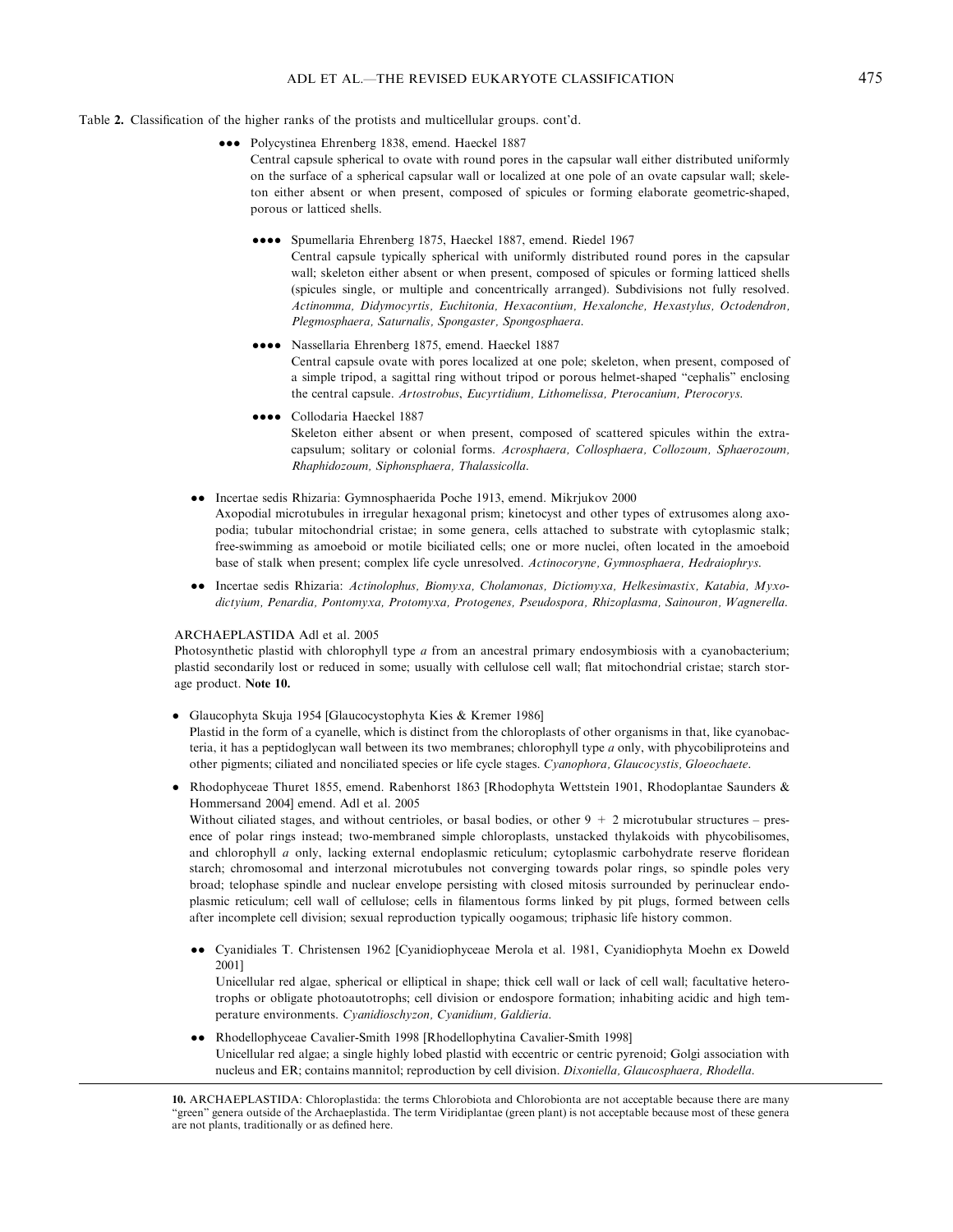- ●● Stylonematales K. Drew 1956 [Stylonematophyceae H.S. Yoon et al. 2006] Unicellular or pseudofilamentous or filamentous red algae; various plastid morphologies with or without pyrenoid; Golgi association with mitochondria and ER; reproduction by cell division or monospores. Bangiopsis, Chroodactylon, Chroothece, Purpureofilum, Rhodosorus, Rhodospora, Rufusia, Stylonema.
- ●● Porphyridiophyceae H. S. Yoon et al. 2006 Unicellular red algae with a single branched or stellate plastid, with or without pyrenoid; Golgi association with mitochondria and ER; cells with floridoside as a low molecular-weight carbohydrate; reproduction by cell division. Erythrolobus, Flintiella, Porphyridium.
- ●● Compsopogonales Skuja 1939 [Compsopogonophyceae G. W. Saunders & Hommersand 2004] Red algae with monosporangia and spermatangia usually cut out by curved walls from ordinary vegetative cells; Golgi–ER association; encircling thylakoids in the plastid; life history biphasic if known. Boldia, Compsopogon, Erythrotrichia, Rhodochaete.
- ●● Bangiales Nägeli 1847 [Bangiophyceae A. Wettstein 1901]

Pluricellular red algae with Golgi–ER/mitochondrion association; life history biphasic, heteromorphic, gametophyte macroscopic, initially uniseriate, becoming pluriseriate or foliose by diffuse growth; carposporangia and spermatangia produced in packets by successive perpendicular divisions; sporophyte filamentous, with pit plugs with a single cap layer, but lacking membranes; typically forming conchospores in fertile cell rows. Bangia, Bangiomorpha, Boreophyllum, Dione, Minerva, Porphyra, Pyropia, Pseudobangia.

●● Florideophycidae Cronquist 1960

Pluricellular red algae with Golgi–ER/mitochondrion; growth by means of apical cells and lateral initials forming branched filaments in which the cells are linked throughout by pit connections; life history fundamentally triphasic consisting of gametophytic, carposporophytic, and tetrasporophytic phases; reproductive cells (monosporangia, spermatangia, carposporangia, tetrasporangia) generally terminal or lateral on the filaments; carpogonia terminal or lateral, bearing an apical extension, the trichogyne, to which the spermatangia attach; carposporophyte developing directly from the carpogonium or its derivative.

- Hildenbrandia Nardo 1834 [Hildenbrandiophycidae G. W. Saunders & Hommersand 2004] Red algae that are crustose and smooth to tubercular or with erect branches; composed of a basal layer of laterally adhering branched filaments and laterally adhering simple or branched erect filaments; pit plugs with a single cap layer and membrane; tetrasporangia zonately or irregularly divided, apomeiotic, borne in ostiolate conceptacles; sexual reproduction unknown. Hildenbrandia.
- ●●● Nemaliophycidae Christensen 1978 Pit plugs characterized by two cap layers. Acrochaetium, Balbiania, Ballia, Batrachospermum, Colaconema, Nemalion, Palmaria, Rhodychlya, Thorea.
- ●●● Corallinophycidae L. Le Gall & G. W. Saunders 2007 Carpogonial branches two-celled; tetrasporangia zonate or cruciate in division; pit plug with two cap layers at cytoplasmic faces, outer dome shaped, membrane absent; calcification in the form of calcite. Corallina, Lithophyllum, Mastophora, Melobesia, Metagoniolithon, Rhodogorgon, Sporolithon.
- ●●● Ahnfeltiophycidae G. W. Saunders & Hommersand 2004 Carpogonia terminal and sessile; carposporophyte developing outward; pit plugs naked, lacking caps and membranes. Ahnfeltia, Pihiella.
- ●●● Rhodymeniophycidae G. W. Saunders & Hommersand 2004 Red algae with sexual life histories generally triphasic; carposporophyte developing directly from the carpogonium or carpogonial fusion cell, or indirectly from an auxiliary cell that has received the postfertilization diploid nucleus; pit plugs with membranes only (single inner cap in Gelidiales). Acrosymphytum, Bonnemaisonia, Ceramium, Gelidium, Gigartina, Gracilaria, Halymenia, Nemastoma, Plocamium, Rhodymenia, Sebdenia.
- Chloroplastida Adl et al. 2005 [Viridiplantae Cavalier-Smith 1981; Chlorobionta Jeffrey 1982, emend. Bremer 1985, emend. Lewis & McCourt 2004; Chlorobiota Kendrick & Crane 1997] Plastid with chlorophyll  $a$  and  $b$ ; cell wall with cellulose usually present; with centrioles.
	- ●● Chlorophyta Pascher 1914, emend. Lewis & McCourt 2004 Cilia of swimming cells in pairs or multiples of two, with stellate structure linking 9 pairs of microtubules at basal body transition zone; thylakoids single or stacked; plastid with two membranes without periplastid endoplasmic reticulum; starch inside plastid; glycolate dehydrogenase present; cell wall, when present, of cellulose; cell division without phragmoplast.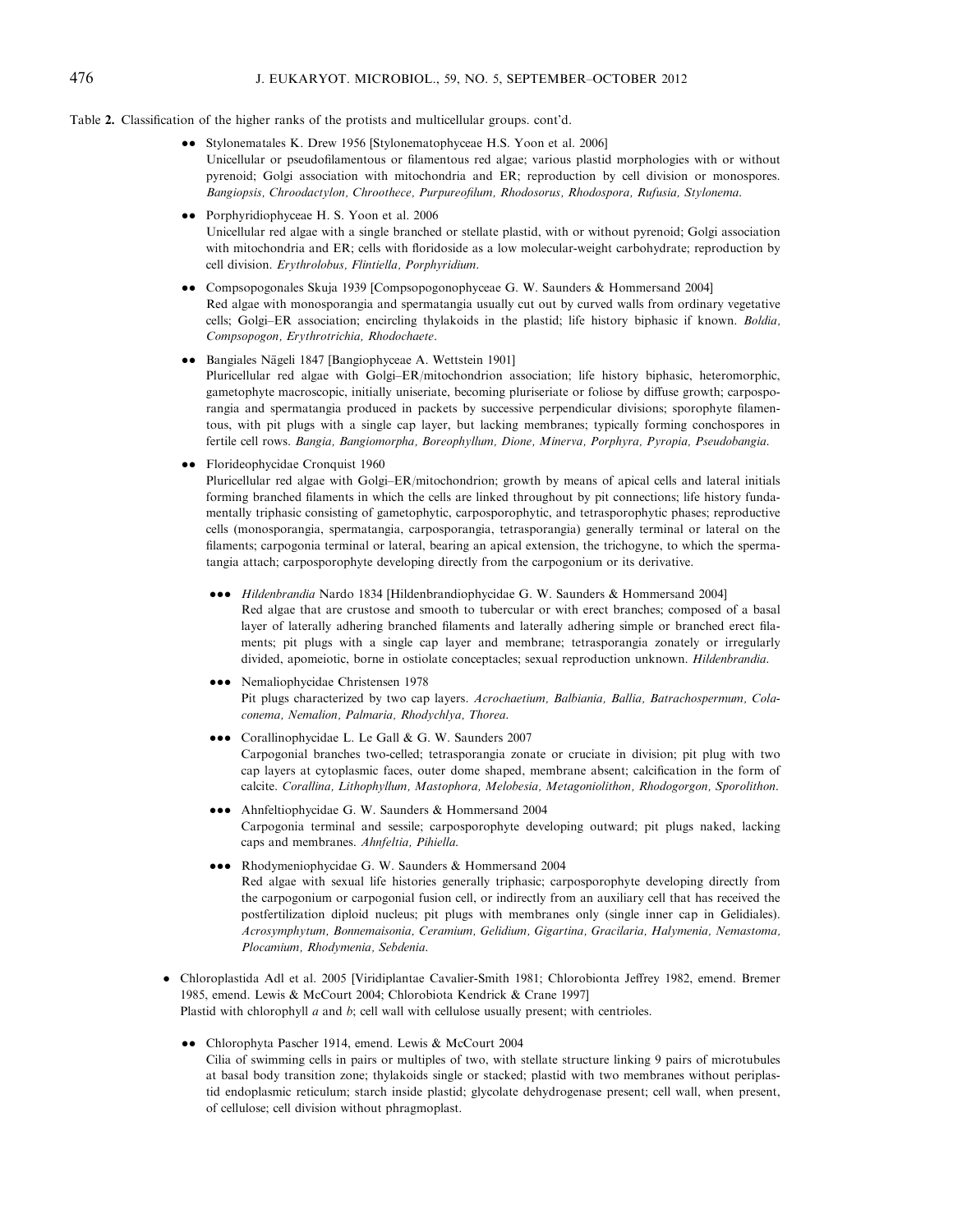●●● Ulvophyceae Mattox and Stewart 1984 (P)

Swimming cells with one or two pairs of cilia, without mastigonemes; basal bodies with 4 microtubular rootlets in cruciate arrangement, and smaller roots of two sizes, alternating between 2 or more microtubules; cilia with scales and rhizoplasts; cell wall more or less calcified; cell division by furrowing with mitotic spindle closed, centric and persistent; phycoplast absent; thallus can be branched or unbranched, mono- or distromatic sheet (phyllose), or cushiony forms of compacted tubes; thallus often multinucleate and siphonous; free-living diplobiontic life cycle, iso- or heteromorphic. Acetabularia, Caulerpa, Chladophora, Codium, Pithophora, Pseudonochloris, Rhizoclonium.

- ●●● Trebouxiophyceae Friedl 1995 [Pleurastrophyceae Mattox et al. 1984,
	- Microthamniales Melkonian 1990]

Swimming cells with one or two pairs of cilia, without mastigonemes; basal bodies with 4 microtubular rootlets in cruciate arrangement, including a multi-layered structure, and a smaller root, alternating between 2 or more microtubules; basal bodies with prominent rhizoplast, cruciate, displaced counter-clockwise and counter-clockwise basal body orientation; closed mitosis with metacentric spindle, semi-closed mitosis; cytokinesis with phycoplast; asexual reproduction by autospores or zoospores; sexual reproduction reported but not observed; lichenose and free-living forms; osmotrophy and autotrophy. Botryococcus, Chlorella, Choricystis, Coccomyxa, Microthamnion, Nannochloris, Oocystis, Pabia, Prasiola, Prototheca, Trebouxia.

●●● Chlorophyceae Christensen 1994

Swimming cells with one to hundreds of cilia, without mastigonemes; when 2 or 4 cilia, basal bodies with 4 microtubular rootlets in cruciate arrangement, alternating between 2 and more microtubules; basal bodies displaced clockwise or directly opposed; rhizoplast connects basal bodies and extends to nucleus; in colonial forms, basal bodies re-oriented to face outside of colony; closed mitosis; cytokinesis has phycoplast with microtubules, sometimes with furrowing, with formation of plasmodesmata cell-cell connections; haplobiontic life cycle; sexual reproduction by isogamy, anisogamy or oogamy; asexual reproduction by aplanospores, akinetes, or autosporic; osmotrophy and autotrophy. Bracteacoccus, Chlamydomonas (P), Desmodesmus, Floydiella, Hydrodictyon, Oedegonium, Pediastrum, Scenedesmus, Volvox.

- ●●●● Incertae sedis Chlorophyceae: Carteria, Cylindrocapsa, Hafniomonas, Mychanastes, Treubaria, Trochiscia.
- ●●● Pedinophyceae Moestrup 1991, emend. Fawley, Zechman & Buchheim in Adl et al. 2012 Unicellular, with single cilium; closed mitosis with persistent spindle; phycoplast absent; counterclockwise basal body orientation; cilia covered with rigid or thin, hair-like appendages; single parietal chloroplast. Marsupiomonas, Pedinomonas.
- ●●● Nephroselmis Stein 1878 [Nephroselmidophyceae Cavalier-Smith 1993, emend. Yamaguchi 2011] Cells laterally compressed; two cilia inserted laterally; square- or diamond-shaped scales cover cell body and cilia, except in at least one species – *Nephroselmis pyriformis*; single, cup-shaped chloroplast with pyrenoid and eyespot; contractile vacuole near ciliary bases in freshwater species; sexual reproduction by hologamy; mostly marine, some freshwater. Nephroselmis.
- ●●● Mamiellophyceae Marin & Melkonian 2010

Cells typically solitary, with single chloroplast, sometimes two, surrounded by two membranes; chlorophylls a and b; prasinoxanthin commonly present; 2 cilia, single or no cilium present; cilia equal or unequal in length; eyespot posterior if present; cells and/or cilia with 1-2 layers of flattened, rounded or elliptical scales, or scales absent; scales ornamented with spider web-like or uniformly reticulate pattern; mostly marine, some freshwater. Bathycoccus, Dolichomastix, Mamiella, Monomastix.

●●● Prasinophytae Cavalier-Smith 1998, emend. Lewis & McCourt 2004 [Micromonadophyceae Mattox & Stewart 1984] (P)

Cells 1-8 cilia, occurring in multiples of two, inserted in a ciliary pit; basal body rootlet structure diverse; rhizoplast extends beyond nucleus; cilia forward and pulling, or undulating and pushing; cilia with lateral mastigonemes; cells with 1-7 distinct types of organic extracellular scales, sometimes elaborate, covering cell wall and cilia; some with extrusomes; cysts in some; mitosis variable, most with persistent telophase spindle; nutrition by autotrophy and osmotrophy. Crustomastix, Halosphaera, Pyramimonas, Pycnococcus, Pseudoscourfieldia, Prasinococcus.

●●● Chlorodendrophyceae Fritsch 1917

Cells with a pair of cilia, inserted in a ciliary pit; cilia beat in breast-stroke pattern; basal body rootlets structure in X2X2 configuration; with organic extracellular scales, outer layer of scales fused to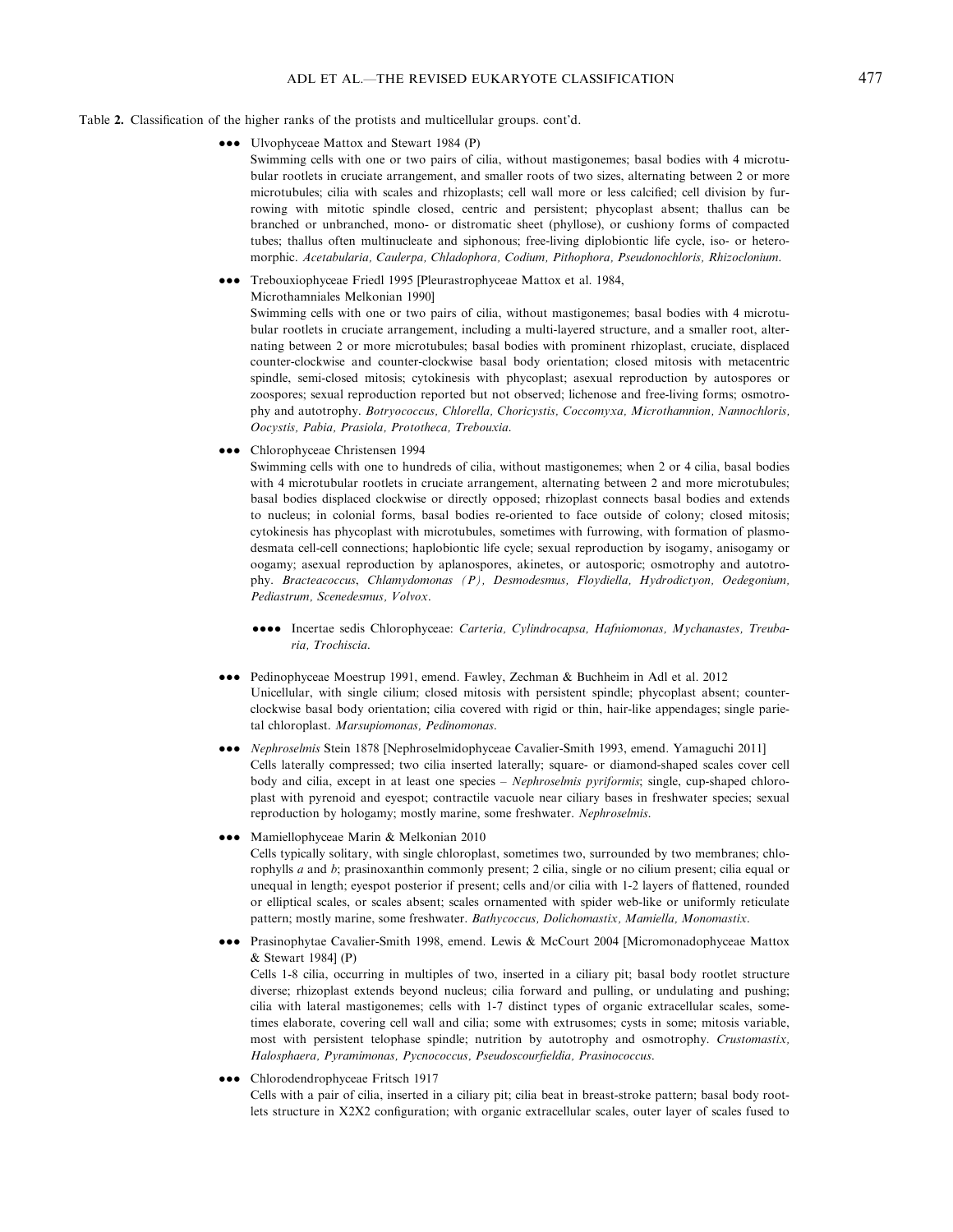form a theca; metacentric spindle collapses at telophase; nutrition by autotrophy and osmotrophy. Scherffelia, Tetraselmis.

- ●●● Palmophyllales Zechman et al. 2010 Thallus macroscopic, crustose or erect; subspherical cells in gelatinous matrix make up thallus; cell diameter 6-10 µm; each cell with single cup-shaped chloroplast lacking pyrenoids; benthic marine. Palmophyllum, Palmoclathrus, Verdigellas.
- ●● Charophyta Migula 1897, emend. Karol et al. 2009 [Charophyceae Smith 1938, Mattox & Stewart 1984] Asymmetric motile cells, when present, with pair of cilia without mastigonemes; basal bodies with distinctive multilayered structure of microtubular rootlet and cytoskeletal anchor; thylakoids stacked; plastid with two membranes without periplastid endoplasmic reticulum; starch inside plastid; open mitosis; usually with phycoplast, but some with phragmoplast and cell plate; with primary plasmodesmata between adjacent cells in filamentous forms; filaments branching or nonbranching; with nonmotile vegetative phase; some with multinucleate cells; with or without sexual reproduction; sexual species with haplobiontic life cycle; with desiccation-resistant cysts (zygospores); glycolate oxidase in peroxisomes; Cu/Zn superoxide dismutase; ciliary peroxisome.
	- ●●● Chlorokybus Geitler 1942 [Chlorokybophyceae Lewis & McCourt 2004] (M) Sarcinoid packets of cells; subaerial; biciliated zoospores; cilia with hairs; multi-layered structure (MLS) at ciliary root. Chlorokybus atmophyticus.
	- ●●● Mesostigma Lauterborn 1894 [Mesostigmatophyceae Marin & Melkonian 1999, emend. Lewis & McCourt 2004; Mesostigmata Turmel et al. 2002] (M) Asymmetrical cell with pair of lateral cilia without mastigonemes, emerging from a pit; basal body transition region with similarity to Streptophyta multilayered structure anchor associated with basal body; with chlorophylls  $a$  and  $b$ ; plastid with two membranes without periplastid endoplasmic reticulum; starch inside plastid; with glycolate oxidase; flagellar peroxisome present; cell wall of cellulose; organic scales cover cell wall and flagella. Mesostigma viride.

#### Klebsormidiophyceae van den Hoek et al. 1995

Coccoid or unbranched filaments; one or two chloroplasts with one pyrenoid; most chloroplasts parietal; cleavage furrow during cell division but no cell plate or phragmoplast; sexual reproduction unknown. Entransia, Interfilum, Klebsormidium.

## Phragmoplastophyta Lecointre & Guyander 2006 Cell division by way of some form of phragmoplast; some oogamous, others anisogamous with nonmotile female gamete and motile male gamete.

- ●●●● Zygnematophyceae van den Hoek et al. 1995, emend. Hall et al. 2009 Without ciliated stages; sexual reproduction via conjugation; thalli unicellular or filamentous; no centrioles. Spirogyra, Staurastrum.
- ●●●● Coleochaetophyceae Jeffrey 1982 Thalli discs of cells or branched filaments; sheathed hairs as extensions of the cell wall. Coleochaete, Chaetosphaeridium.
- ●●●●● Streptophyta Jeffrey 1967 Twisted or spiralled ciliated motile cells.
	- ●●●●● Charophyceae Smith 1938, emend. Karol et al. 2009 [Charales Lindley 1836; Charophytae Engler 1887] Thallus attached to substrate with rhizoids; thallus a central axis of multinucleate internodal cells, with whorls of branchlets radiating from mononucleate cells at nodes; calcium carbonate accumulates in cell wall of many species; haplobiontic life cycle; sexual reproduction oogamous with sperm cells; differentiated sperm and egg producing organs; antheridium with several shield cells and a manubrium that gives rise to spermatogenous filaments. Chara, Nitella, Tolypella.
	- ●●●●● Embryophyta Engler 1886, emend. Lewis & McCourt 2004 [Cormophyta Endlicher 1836; Plantae Haeckel 1866] Ciliated basal bodies, when present, with distinctive multilayered structure of microtubules and cytoskeletal anchor; open mitosis with phragmoplast at cytokinesis; plasmodesmata and other characteristic cell-cell junctions; diplobiontic life cycle, with vegetative propagation possible in many; alternation of generations,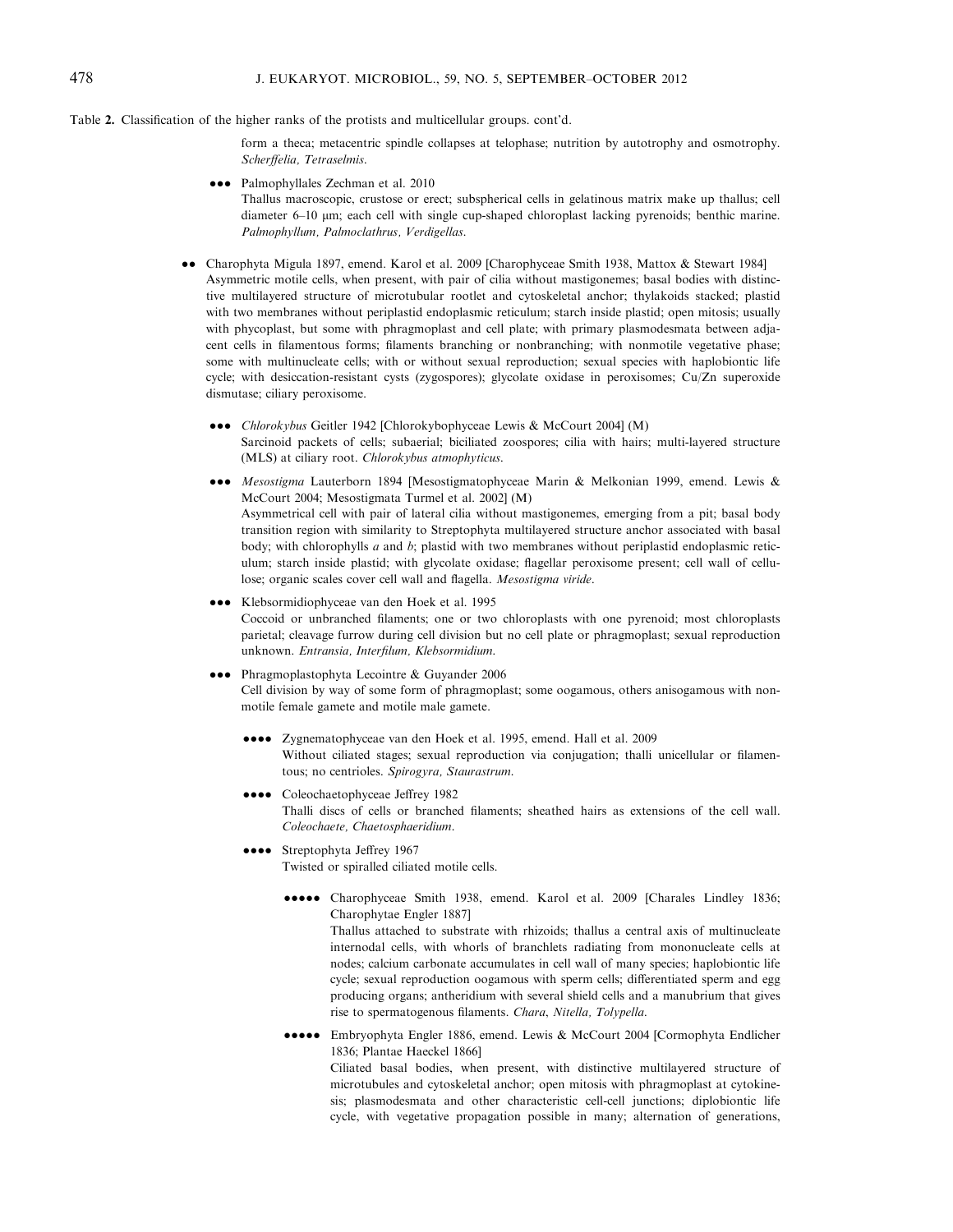with fertilization of egg by sperm inside protective test; embryology with tissue differentiation coordinated by hormones; differentiated sperm and egg cells, may be on different sexual individuals, on different organs of the same individual, or in the same organ. Subdivisions not shown.

#### EXCAVATA Cavalier-Smith 2002, emend. Simpson 2003

Typically with suspension-feeding groove of the "excavate" type, secondarily lost in many taxa; feeding groove used for capture and ingestion of small particles from feeding current generated by a posteriorly directed cilium (F1); right margin and floor of groove are supported by parts of the R2 microtubular root, usually also supported by nonmicrotubular fibres (B fibre, composite fibre), and the left margin by the R1 microtubular root and C fibre. Grouping somewhat controversial, although recent multigene phylogenies have markedly increased support for monophyly. Apomorphy: Suspension-feeding groove, homologous to that in Jakoba libera.

#### ● Metamonada Cavalier-Smith 1987 [Metamonadina Grasse´ 1952], emend. Cavalier-Smith 2003

Anaerobic/microaerophilic, with modified mitochondria that lack cristae, are nonrespiratory, and lack a genome (e.g. hydrogenosomes or mitosomes); mostly ciliated cells, usually with four kinetosomes per kinetid; some free-living, many endobiotic or parasitic. Apomorphy: mitochondrial organelles anaerobic, and nonrespiratory.

●● Fornicata Simpson 2003

With single kinetid and nucleus, or one pair each of kinetids and nuclei; 2-4 kinetosomes per kinetid; usually with a feeding groove or cytopharyngeal tube associated with each kinetid. Apomorphy: "B fibre" originates against R2 microtubular root.

●●● Diplomonadida Wenyon 1926, emend. Brugerolle et al. 1975

Usually with 'diplomonad' cell organization, namely a pair of kinetids and two nuclei, each kinetid usually with four ciliated kinetosomes but sometimes only 2 or 3 ciliated; some taxa ('enteromonads') secondarily have a single kinetid and nucleus; at least one cilium per kinetid directed posteriorly, associated with a cytopharyngeal tube or groove, or lying axially within the cell; various nonmicrotubular fibres supporting the nucleus and cytopharyngeal apparatus; free-living or endobiotic, often parasitic. Apomorphy: diplomonad cell organization

●●●● Hexamitinae Kent 1880, emend. Brugerolle et al. 1975

With functional feeding apparatuses; with an alternate genetic code – TAR codon for glutamine; several have a single kinetid and nucleus. Enteromonas, Hexamita, Spironucleus, Trepomonas Trimitus.

Giardiinae Kulda and Nohýnková 1978

Without distinct feeding apparatuses; one posteriorly directed cilium from each kinetid (F1) runs through the length of the cell axially and is intracytoplasmic; all endobiotic. Giardia, Octomitus.

●●● Retortamonadida Grassé 1952

Single ciliary apparatus with four kinetosomes and either two (Retortamonas) or four (Chilomastix) emergent cilia; posterior cilium has 2–3 vanes and is associated with a ventral feeding groove with posterior cytostome; cell surface underlain by a corset of microtubules; all endobiotic, except one free-living species. Apomorphy: "lapel" structure as an electron-dense sheet supporting the anterior origin of the peripheral microtubules. Chilomastix, Retortamonas. Note that molecular phylogenetic studies currently do not support monophyly, perhaps due to misidentification/polyphyly of Retortamonas spp.

●●● 'Carpediemonas-like organisms' (Kolísko et al. 2010) (P)

Free-living, marine, anaerobic/microaerophilic ciliated cells with a broad ventral suspension-feeding groove; almost always biciliated, but with 2-4 kinetosomes; posterior cilium with 1-3 vanes and beating within the groove; with relatively large cristae-lacking mitochondrion-related organelles; consistently recovered as a paraphyletic assemblage within Fornicata in molecular phylogenies. Carpediemonas, Dysnectes, Ergobibamus, Hicanonectes, Kipferlia.

●● Parabasalia Honigberg 1973

Cells with a parabasal apparatus; two or more striated parabasal fibres connecting the Golgi apparatus to the ciliary apparatus; kinetid generally with four cilia/kinetosomes, but frequently with additional cilia (one to thousands); one kinetosome bears sigmoid fibres that connect to a pelta–axostyle complex; reduction or loss of the ciliary apparatus in some taxa, or multiplication of all, or parts, of the ciliary apparatus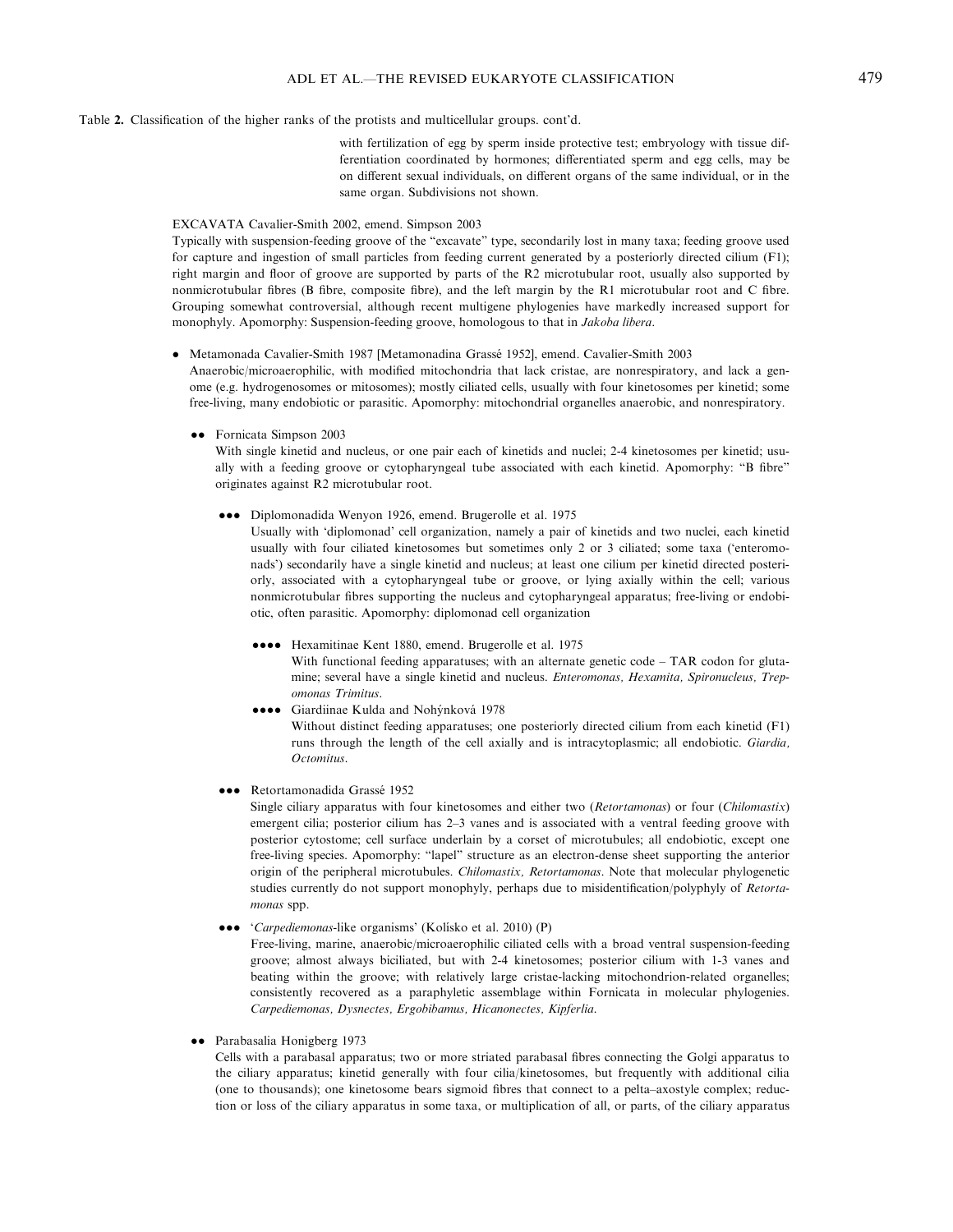in several taxa; closed mitosis with an external spindle, including a conspicuous microtubular bundle; hydrogenosomes in place of mitochondria. Apomorphy: parabasal apparatus.

- ●●● Trichomonadea Kirby 1947, sensu Margulis 1974, emend. Čepička et al. 2010 (P?) Four–six cilia with one ciliary axoneme supporting a lamelliform undulating membrane: B-type costa sometimes absent; comb-like structure and infrakinetosomal body absent; axostyle usually of "Trichomonas type". Hexamastix, Pentatrichomonas, Pseudotrichomonas, Tricercomitus, Trichomonas.
- ●●● Hypotrichomonadea Čepička et al. 2010 Four cilia with one ciliary axoneme supporting a lamelliform undulating membrane; A-type costa; comb-like structure present, but no infrakinetosomal body; biramous parabasal body; axostyle of "Trichomonas type". Hypotrichomonas, Trichomitus.
- ●●● Tritrichomonadea Čepička et al. 2010 (P?)

Uninucleate or binucleate; 0–5 (4 ancestrally) cilia; ancestrally with comb-like structure, suprakinetosomal and infrakinetosomal body; if present, undulating membrane typically of rail type; A-type costa; axostyle of "Tritrichomonas type" or "Trichomonas type". Dientamoeba, Histomonas, Monocercomonas, Tritrichomonas.

Cristamonadea Brugerolle & Patterson 2001, sensu Čepička et al. 2010

Uninucleate to multinucleate; akaryomastigonts in addition to karyomastigonts in some multinucleate genera; two-to-thousands of cilia per mastigont; kinetosomes, except for 'privileged kinetosomes', often discarded during cell division in highly ciliated taxa; some with cresta and paraxonemal rod associated with the recurrent cilium; axostyle ancestrally of "Tritrichomonas type", secondarily thin or reduced in some; multiple axostyles in multinuclear forms; parabasal body single or multiple, ellipsoid or rod-shaped, often spiralled or ramified. Coronympha, Deltotrichonympha, Devescovina, Foaina, Joenia, Mixotricha.

●●● Trichonymphea Poche1913, sensu Cavalier-Smith 2003

Bilaterally or tetraradially symmetrical, with anterior rostrum divided into two hemirostra; each hemirostrum bears one or two ciliary areas with hundreds to thousands of cilia; cilia usually retained during cell division; one hemirostrum goes to each daughter cell; numerous parabasal fibres originate from two or four parabasal plates that form a rostral tube in some; numerous thin axostyles do not protrude outside the cell. Barbulanympha, Hoplonympha, Staurojoenia, Trichonympha.

●●● Spirotrichonymphea Grassé 1952, sensu Čepička et al. 2010

Kinetosomes in counterclockwise spiral rows; cilia retained during cell division with the ciliary rows dividing between daughter cells; axostyle single of "Tritrichomonas type", or multiple in thin bands, or reduced. Holomastigotes, Holomastigotoides, Microjoenia, Spirotrichonympha.

#### ●● Preaxostyla Simpson 2003

Heterotrophic with four cilia and kinetosomes per kinetid; lacking classical mitochondria. Apomorphy: "I fibre" with "preaxostylar" substructure – the oxymonad preaxostyle is homologous to the R2 root and I fibre of Trimastix.

●●● Oxymonadida Grassé 1952

Single kinetid (occasionally multiple kinetids) consisting of two pairs of ciliated kinetosomes distantly separated by a preaxostyle (microtubular root R2, with paracrystalline lamina), from which arises a microtubular axostyle; the axostyle is contractile or motile in some taxa; microtubular pelta usually present; many taxa attach to host using an anterior holdfast; closed mitosis with internal spindle; gut endosymbionts, mostly in lower termites and Cryptocercus. Apomorphy: axostyle (nonhomologous with that of Parabasalia). Dinenympha, Monocercomonoides, Oxymonas, Polymastix, Pyrsonympha, Saccinobaculus, Streblomastix.

●●● Trimastix Kent 1880

Free-living cell with four cilia bearing a broad ventral feeding groove, in which beats the posteriorly directed cilium; posterior cilium with two broad vanes; small dense organelles in place of mitochondria. Trimastix.

Malawimonas O'Kelly & Nerad 1999

Small free-living biciliated cells, superficially similar to Carpediemonas but not closely related and with a typical respiratory mitochondrion with discoidal cristae and genome; two kinetosomes, a single ventral ciliary vane; typically from freshwater or soil. Malawimonas.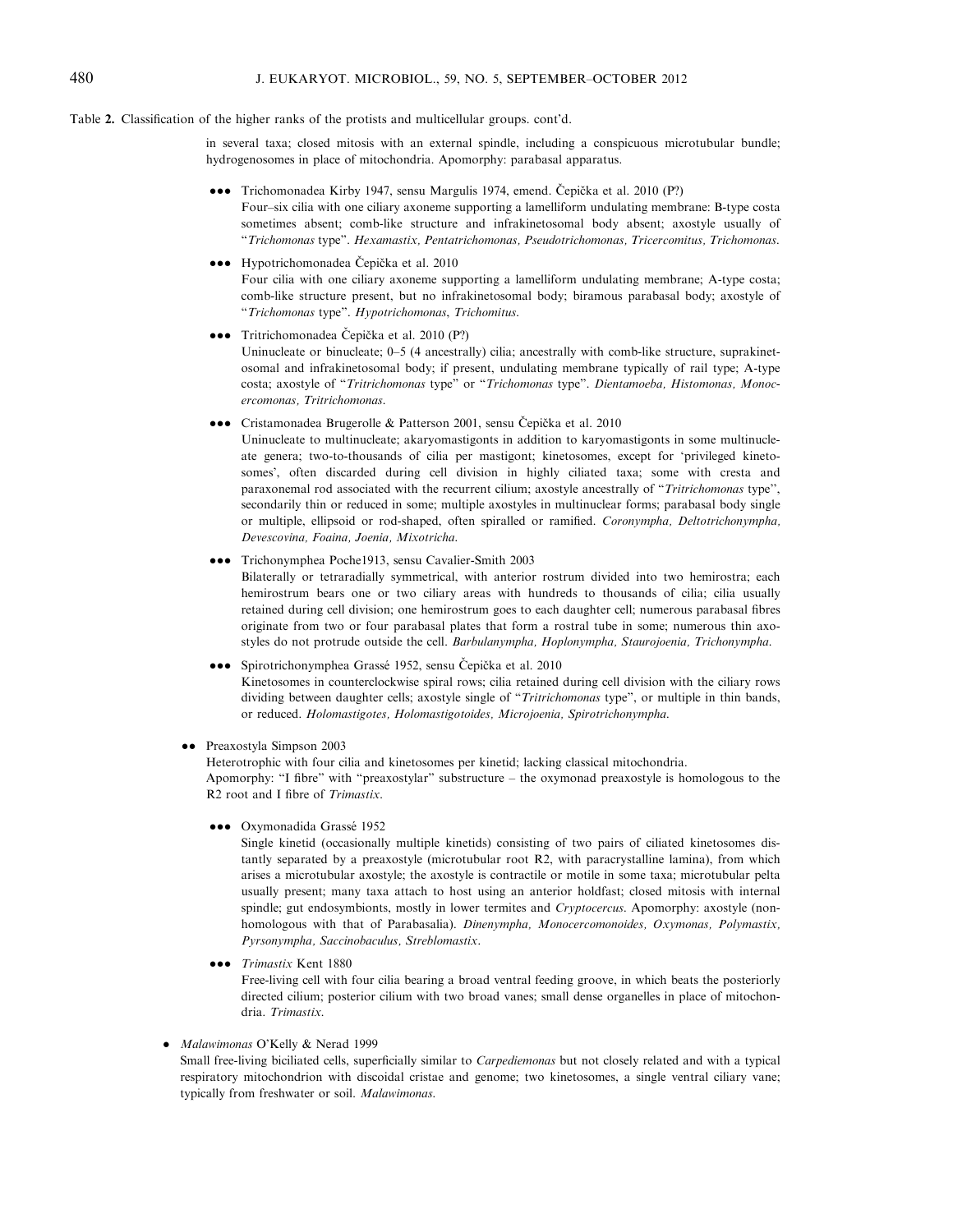● Discoba Simpson in Hampl et al. 2009 (R)

A grouping robustly recovered in multi-gene phylogenetic analyses, containing Heterolobosea, Euglenozoa, Jakobida, and recently, Tsukubamonas. Node-based definition: the clade stemming from the most recent common ancestor of Jakoba libera, Andalucia godoyi, Euglena gracilis, and Naegleria gruberi.

- ●● Jakobida Cavalier-Smith 1993, emend. Adl et al. 2005 With two cilia at the head of a broad ventral feeding groove, in which beats the posterior cilium; posterior
	- cilium with a single dorsal vane that is distinctive among excavates but possibly plesiomorphic.
	- ●●● *Jakoba* Patterson 1990 (M)

Free-swimming cells; can attach temporarily to surfaces by the distal portion of the anterior cilium; flat mitochondrial cristae. Jakoba libera.

●●● Histionidae Flavin & Nerad 1993

Feeding cells sessile and loricate; tubular mitochondrial cristae. Apomorphy: lorica. Histiona, Reclinomonas.

●●●●● Incertae sedis Histionidae: Stenocodon, Stomatochone.

●●● *Andalucia* Lara et al. 2006

Free-swimming cells, some attaching temporarily like Jakoba; tubular mitochondrial cristae or anaerobic/microaerophilic with cristae-lacking mitochondrial organelles. Andalucia.

●●● Incertae sedis Jakobida: Seculamonas nomen nudum.

●● Discicristata Cavalier-Smith 1998

With discoidal mitochondrial cristae, rarely secondarily altered. Note that this contains two groups – Heterolobosea and Euglenozoa – with little special similarity except the presence of discoidal mitochondrial cristae, which may be apomorphic, but also may be a plesiomorphy since Malawimonas also has discoidal mitocondrial cristae.

#### ●●● Heterolobosea Page & Blanton 1985

Typically amoebae with eruptive pseudopodia, but with alternate ciliated phase, which is often nonfeeding; many species lack the ciliated phase, while some others lack the amoeboid phase; ciliated cells usually with two or four cilia; if capable of feeding usually use a groove-like cytostome; closed mitosis with internal spindle; mitochondrial cristae flattened, often discoidal; discrete dictyosomes not observed. Apomorphy: eruptive pseudopodia, not homologous to eruptive pseudopodia in Amoebozoa.

- ●●●● Pharyngomonadidae Cavalier-Smith in Cavalier-Smith & Nikolaev 2008 Cells with four cilia in side-by-side obtuse pairs; feeding using a large groove and cytopharynx; with amoeboid phase; lack helix 17-1 region in SSU rRNA that is typical of Tetramitia. Pharyngomonas.
- ●●●● Tetramitia Cavalier-Smith 1993, emend. Cavalier-Smith in Cavalier-Smith & Nikolaev 2008 [Vahlkampfiidae Jollos 1917]

Ciliated forms usually with four cilia or two per kinetid, with parallel kinetosomes, although Stephanopogon has numerous monokinetids. Apomorphy: distinct helix 17-1 region in SSU rRNA sequence. This group includes the typical vahlkampfiid and gruberellid amoebae, and acrasid slime moulds. Acrasis, Heteramoeba, Naegleria, Percolomonas, Pocheina, Psalteriomonas, Stephanopogon, Tetramitus, Vahlkampfia.

# ●●● Euglenozoa Cavalier-Smith 1981, emend. Simpson 1997

Cells with two cilia, occasionally one, rarely more, inserted into an apical/subapical ciliarly pocket; with rare exceptions, emergent cilia with heteromorphic paraxonemal rods; usually with tubular feeding apparatus associated with ciliary apparatus; basic ciliary apparatus pattern consisting of two functional kinetosomes and three asymmetrically arranged microtubular roots; mostly with discoidal mitochondrial cristae. Apomorphy: heteromorphic paraxonemal rods, tubular/whorled in anterior cilium F2 and a parallel lattice in posterior cilium F1.

#### ●●●●● Euglenida Bütschli 1884, emend. Simpson 1997

With a pellicle of proteinaceous strips, fused in some taxa; when unfused, strips capable of active distortion (metaboly); where known, paramylon is the carbohydrate store. Apomorphy: Pellicle of protein strips.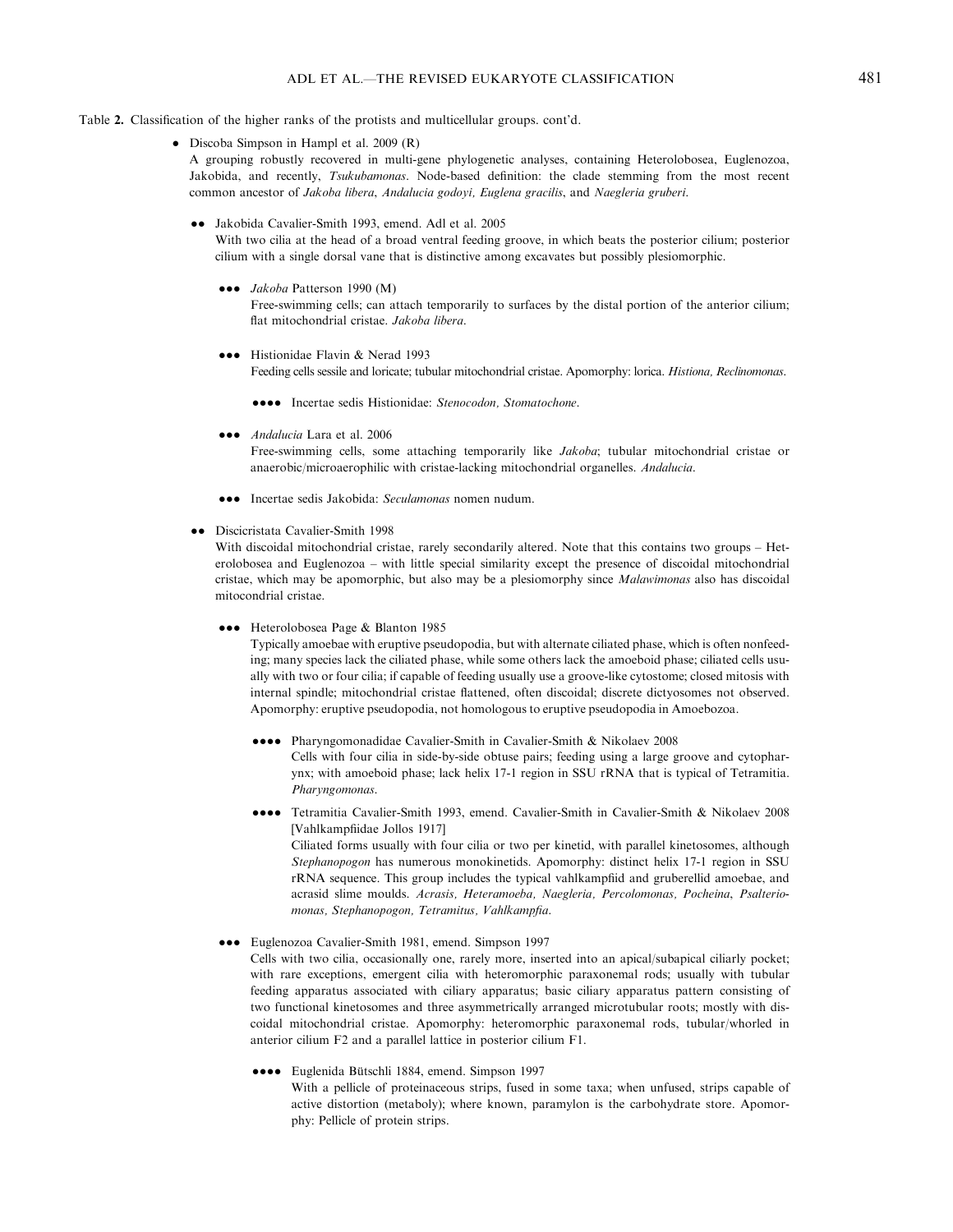●●●●● Heteronematina Leedale 1967 (P)

With ingestion apparatus capable of phagotrophy; lacking plastids; most glide on surfaces on one or both cilia; a paraphyletic assemblage from which Euglenophyceae/Euglenea and Aphagea are descended. Anisonema, Dinema, Entosiphon, Heteronema, Lentomonas, Metanema, Notosolenus, Peranema, Petalomonas, Ploeotia. Note 11.

●●●●● Euglenophyceae Schoenichen 1925, emend. Marin & Melkonian 2003 [Euglenea Bütschli 1884, emend. Busse & Preisfeld 2002]

Phototrophic, with one to several plastids of secondary origin with three bounding membranes and chlorophylls  $a$  and  $b$ ; some species secondarily nonphotosynthetic; photosensory apparatus associated with cilia; most swim.

- ●●●●●●● Rapaza Yamaguchi et al. 2012 (M) Flexible cell with 2 cilia; has own plastid but also phagotrophic and retains plastids from engulfed algal prey, such as Tetraselmis; apparently sister group to other Euglenophyceae. Rapaza viridis.
- ●●●●●● Eutreptiales Leedale 1967, emend. Marin & Melkonian 2003 2–4 emergent, heterodynamic cilia of equal or unequal length; cells not rigid, usually capable of metaboly; mostly marine or brackish species, rarely freshwater. Eutreptia, Eutreptiella.
- ●●●●●● Euglenea Bütschli 1884, emend. Busse & Preisfeld 2002 [Euglenales Leedale 1967, emend. Marin & Melkonian 2003] Single emergent cilium and second cilium within the reservoir, or both cilia nonemergent; phototrophic or heterotrophic; mostly freshwater species.
	- ●●●●●●● Phacaceae Kim et al. 2010 Solitary, with one emergent cilium; palmelloid stages, cysts

and envelopes unknown; numerous small discoid chloroplasts without pyrenoids. Discoplastis, Lepocinclis, Phacus.

- ●●●●●●● Euglenaceae Dujardin 1841, emend. Kim et al. 2010. Cells solitary or colonial, with one emergent cilium; one to several large chloroplasts of various shapes with or without pyrenoid. Ascoglena, Colacium, Cryptoglena, Cyclidiopsis, Euglena, Euglenaria, Euglenopsis, Monomorphina, Strombomonas, Trachelomonas.
- ●●●●●● Aphagea Cavalier-Smith 1993, emend. Busse & Preisfeld 2002 Osmotrophic euglenids lacking photosensory apparatus and plastids; one or two emergent cilia; no ingestion apparatus. Astasia sensu stricto, Distigma, Distigmopsis, Menoidium, Rhabdomonas.
- ●●●● Diplonemea Cavalier-Smith 1993, emend. Simpson 1997

Heterotrophic cells exhibiting pronounced metaboly; in trophic phase cilia are short and lack paraxonemal rods; sometimes with dispersal phase with longer paraxonemal rod-bearing cilia; apical papilla, feeding apparatus with 'pseudovanes'; giant, flattened mitochondrial cristae; exhibit mitochondrial RNA trans-splicing. Apomorphy: Paraxonemal rods absent in trophic phase, homologous to that in Diplonema ambulator Larsen & Patterson 1990. Diplonema, Rhynchopus.

●●●● Symbiontida Yubuki et al. 2009

Microaerobic or anaerobic cells that possess rod-shaped epibiotic bacteria; lack euglenidtype pellicle strips. Currently treated as a major taxon within Euglenozoa, but are probably derived phagotrophic euglenids. Apomorphy: Rod-shaped epibiotic bacteria above

<sup>11.</sup> Presently, there is no phylogenetic taxonomy for phagotrophic euglenids as a whole. Traditional systems based on, for example, the presence or absence of conspicuous feeding apparatuses, are artificial. Some possibly/probably monophyletic taxa have been proposed that would cover restricted subsets of the phagotrophic euglenids: for example, the Ploeotiida, including Ploeotia, Entosiphon, Lentomonas, and presumably Keelungia; and the Petalomonadida, including Petalomonas, Notosolenus, and Calycimonas, and presumably also taxa such as Sphenomonas. The limited taxon sampling for molecular sequence data is a significant impediment, especially as many traditional genera are probably polyphyletic.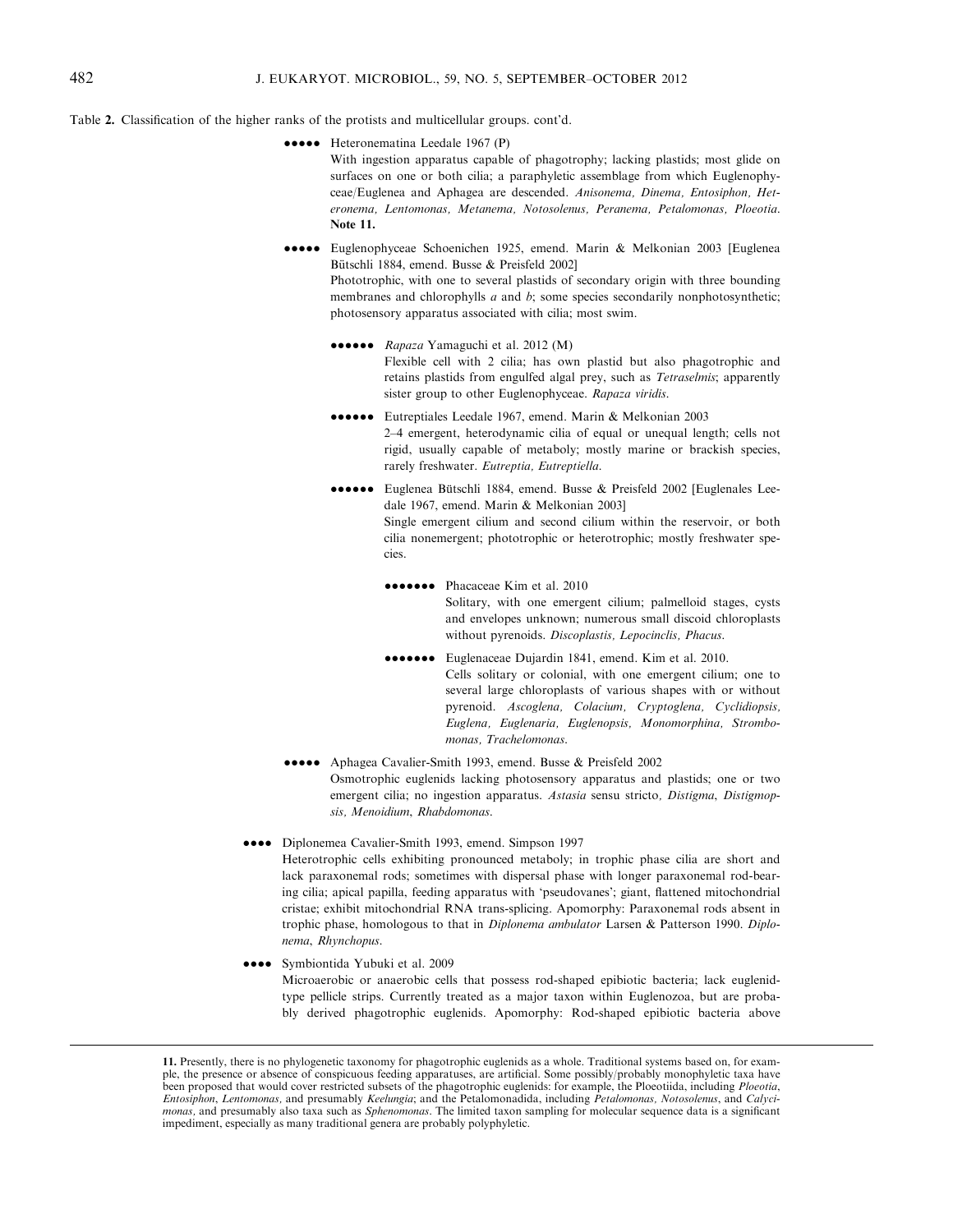superficial layer of mitochondrion-derived organelles with reduced or absent cristae, homologous to the organization in Calkinisia aureus. Bihospites, Calkinsia, Postgaardi.

## Kinetoplastea Honigberg 1963

Cells with a kinetoplast, which is a large mass(es) of mitochondrial (=kinetoplast; k) DNA; many mitochondrial pre-mRNAs subject to moderate or extensive editing. Apomorphy: kinetoplast.

## **•••••** Prokinetoplastina Vickerman in Moreira et al. 2004 (R)

Two genera: Ichthyobodo are polykinetoplastic and biciliated cells with the cilia originating in a pocket that continues as a furrow; ectoparasitic, freshwater, and marine. Perkinsela-like organisms (PLOs), which are nonciliated, oval cells with a single large kinetoplast, live as endosymbionts ('parasomes') of certain amoebae (e.g. Neoparamoeba spp.), but are not enclosed in parasitophorous membrane. Ichthyobodo, Perkinsela.

## ●●●●●● Metakinetoplastina Vickerman in Moreira et al. 2004 (R) Group identified by SSU rRNA phylogenies. Node-based definition: clade stem-

ming from the most recent common ancestor of Neobodonida, Parabodonida, Eubodonida, and Trypanosomatida.

- ●●●●●●● Neobodonida Vickerman in Moreira et al. 2004 (R) Eu- or polykinetoplastic kDNA not in a single network, but in multiple loci throughout the mitochondrioplasm; biciliated, without conspicuous hairs; posterior cilium attached or free; phagotrophic or osmotrophic; preciliary rostrum containing apical cytosome. Node: Cruzella, Dimastigella, Neobodo, Rhynchobodo, Rhynchomonas. Other included genera: Actuariola.
- ●●●●●● Parabodonida Vickerman in Moreira et al. 2004 (R) Pankinetoplastic kDNA not in a single network, but evenly distributed in the mitochondrioplasm; biciliated, without hairs; posterior cilium attached or free; phagotrophic or osmotrophic; cytostome, when present, anterolateral; free-living or commensal/parasitic. Node: Cryptobia, Parabodo, Procryptobia, Trypanoplasma.
- Eubodonida Vickerman in Moreira et al. 2004 (R) Eukinetoplast with kDNA not in a single network, but in parakinetosomal position; biciliated with anterior cilium with nontubular hairs; phagotrophic; anterolateral cytostome surrounded by lappets; free-living. Bodo.
- ●●●●●● Trypanosomatida Kent 1880, emend. Vickerman in Moreira et al. 2004 Eukinetoplastic with kDNA network associated with ciliary basal body; uniciliated with cilium lacking hairs and emerging from anterior pocket, or emerging laterally and attached to body; phagotrophic or osmotrophic; cytostome, when present, simple and close to ciliary pocket; exclusively parasitic. Node: Blastocrithidia, Crithidia, Herpetomonas, Leishmania, Leptomonas, Phytomonas, Rhynchoidomonas, Trypanosoma, Wallaceina. Other included genera: Angomonas, Sergeia, Strigomonas. Note 12.

●●●●● Incertae sedis Kinetoplastea: Bordnamonas, Cephalothamnium, Hemistasia.

●● Tsukubamonas Yabuki et al. 2011 (M) Rounded biciliate cell, usually swims; consumes prey through ventral groove. Tsukubamonas globosa.

Incertae sedis EUKARYOTA

● Ancyromonadida Cavalier-Smith 1998

Benthic gliding cells, dorsoventrally compressed, with leftward-oriented rostrum at anterior; two unequal cilia, each emerging in separate shallow pocket; short apical anterior cilium may be very thin or terminate at cell membrane; long posterior cilium inserts ventrally/left-laterally; rostrum contains extrusomes in rows; cell

<sup>12.</sup> Trypanosomatida has certain monophyletic lineages within it, such as Leishmaniinae Maslov & Lukeš 2012 (R) identified by SSU rRNA and GAPDH phylogenies, with relatively slow evolution of gene sequences. Includes monoxenous genera Crithidia, Leptomonas, and Wallaceina, and the dixenous genus Leishmania.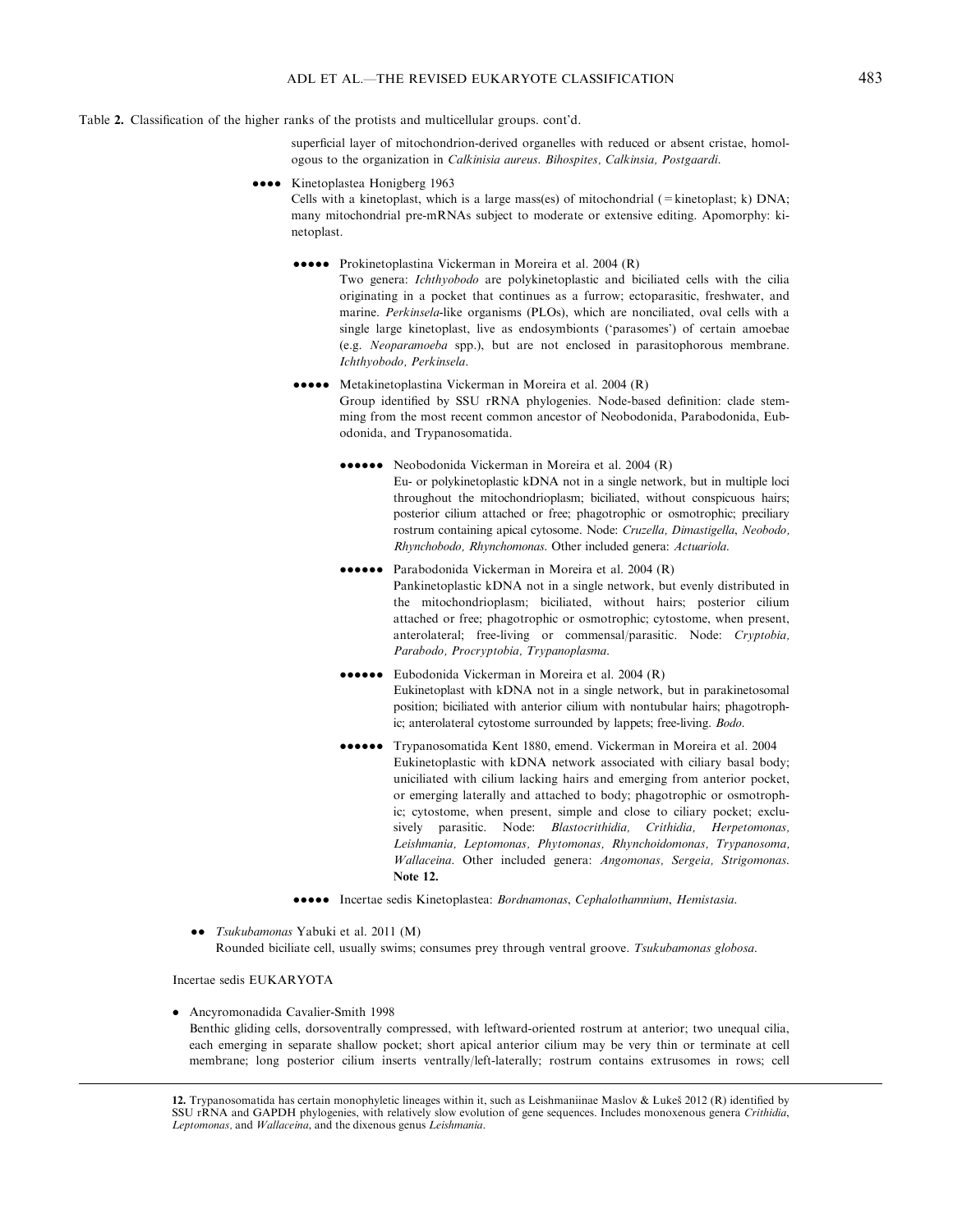## 484 J. EUKARYOT. MICROBIOL., 59, NO. 5, SEPTEMBER–OCTOBER 2012

Table 2. Classification of the higher ranks of the protists and multicellular groups. cont'd.

membrane supported by a thin single-layered theca; discoidal/flat mitochondrial cristae; bacterivorous. Ancyromonas, Planomonas (regarded as synonyms by Heiss et al. 2010).

● Apusomonadida Karpov & Mylnikov 1989

Gliding cells; dorsal cell membrane is underlain by thin theca comprising two dense layers, and extending as lateral flanges that delimit a broad ventral region from which pseudopodia develop; with two heterodynamic cilia – the anterior cilium enclosed by sleeve-like extension of flanges to form a proboscis and the posterior cilium lying within the ventral region; tubular mitochondrial cristae; bacterivorous. Amastigomonas, Apusomonas, Manchomonas, Multimonas, Podomonas, Thecamonas. Note 13.

● Breviatea Cavalier-Smith et al. 2004

Amoeboid cells with single anteriorly-directed apical cilium; filopodia generally radiating from around the cell, forming at anterior end and often trailing at posterior; anaerobic or microaerophilic, with large mitochondrionlike organelle; ingests bacteria; can form cysts. Breviata, Subulatomonas. Note 14.

● Collodictyonidae Brugerolle et al. 2002

Free-swimming cells with two or four equal apical cilia orthogonal to each other; ciliary transition zone long, with a two-part axosome; phagocytosis of other eukaryotic cells occurring in a conspicuous longitudinal ventral groove that extends to posterior end, giving a double-lobed appearance. Collodictyon, Diphylleia (= Aulacomonas), Sulcomonas.

- Mantamonas Cavalier-Smith & Glücksman in Glücksman et al. 2011 (M) Gliding biciliated cell; cell body flattened with left side of cell with angled shape and right side plastic; long posteriorly-directed cilium directed straight behind gliding cell; anterior cilium very thin. Mantamonas plastica.
- Rigifilida Cavalier-Smith in Yabuki et al. 2012 Cells rounded, somewhat circular in dorsoventral aspect although somewhat plastic; pellicle underlies cell membrane on dorsal and lateral surfaces; central circular depression on venter of cell, with collar-like margin of reflected pellicle; branching fine pseudopodia arising from ventral depression, used to capture bacteria; flat mitochondrial cristae. Micronuclearia, Rigifila.
- Spironemidae Doflein 1916 [Hemimastigophora Foissner et al. 1988]

Cilia arranged in two lateral rows that may or may not run the whole length of the cell, with up to about a dozen cilia per row; submembranous thecal plates separate the cilia; thecal plates rotationally symmetrical, supported by microtubules; anterior differentiated into a capitulum, which is the site of phagocytosis; tubular and saccular mitochondrial cristae; with bottle-shaped extrusomes. Hemimastix, Spironema, Stereonema.

● Cryptophyceae Pascher 1913, emend. Schoenichen 1925, emend. Adl et al. 2012 [Cryptophyta Cavalier-Smith 1986]

Autotrophic, mixotrophic or heterotrophic with ejectisomes (trichocysts); mitochondrial cristae flat tubules; two cilia emerging subapically or dorsally from right side of an anterior depression (vestibulum); longitudinal grooves (furrows) and/or tubular channels (gullets) or a combination of both, extending posteriorly from the vestibublum on the ventral side; gullet/furrow complexes lined with large ejectisomes; with or without plastidnucleomorph complex; chloroplasts when present contain chlorophylls  $a$  and  $c_2$  and phycobiliproteins, located in thylakoid lumen; chloroplast covering comprised of inner and superficial periplast components (IPC, SPC, respectively); includes heterotrophic species formerly known as *Chilomonas* and some genera diplomorphic such as Cryptomonas and Proteomonas.

●● Cryptomonadales Pascher 1913

Chloroplasts or leucoplasts present. Chroomonas, Cryptomonas, Hemiselmis, Rhodomonas.

- Goniomonas Stein 1878 [Goniomonadales Novarino & Lucas 1993] Chloroplasts absent. Goniomonas.
- ●● Kathablepharidae Vørs 1992

Free-swimming cells with two heterodynamic cilia inserting subapically/medially; cell membrane thickened by lamellar sheath; ingest eukaryotic prey through an apical cytostome supported by bands of longitudinal microtubules; extrusomes are large coiled-ribbons arrayed near kinetosomes; tubular mitochondrial cristae; plastids not observed. Kathablepharis, Leucocryptos, Roombia.

● Haptophyta Hibberd 1976, emend. Edvardsen & Eikrem 2000 Autotrophic, mixotrophic or heterotrophic cells; some in colonies or filaments; motile cells often possessing a haptonema, a filiform appendage situated between cilia; characteristic cell covering of unmineralized and/or

<sup>13.</sup> Apusomonads most likely belong within the Amorphea, based on current data.

<sup>14.</sup> Breviatea most likely belong within the Amorphea, based on current data.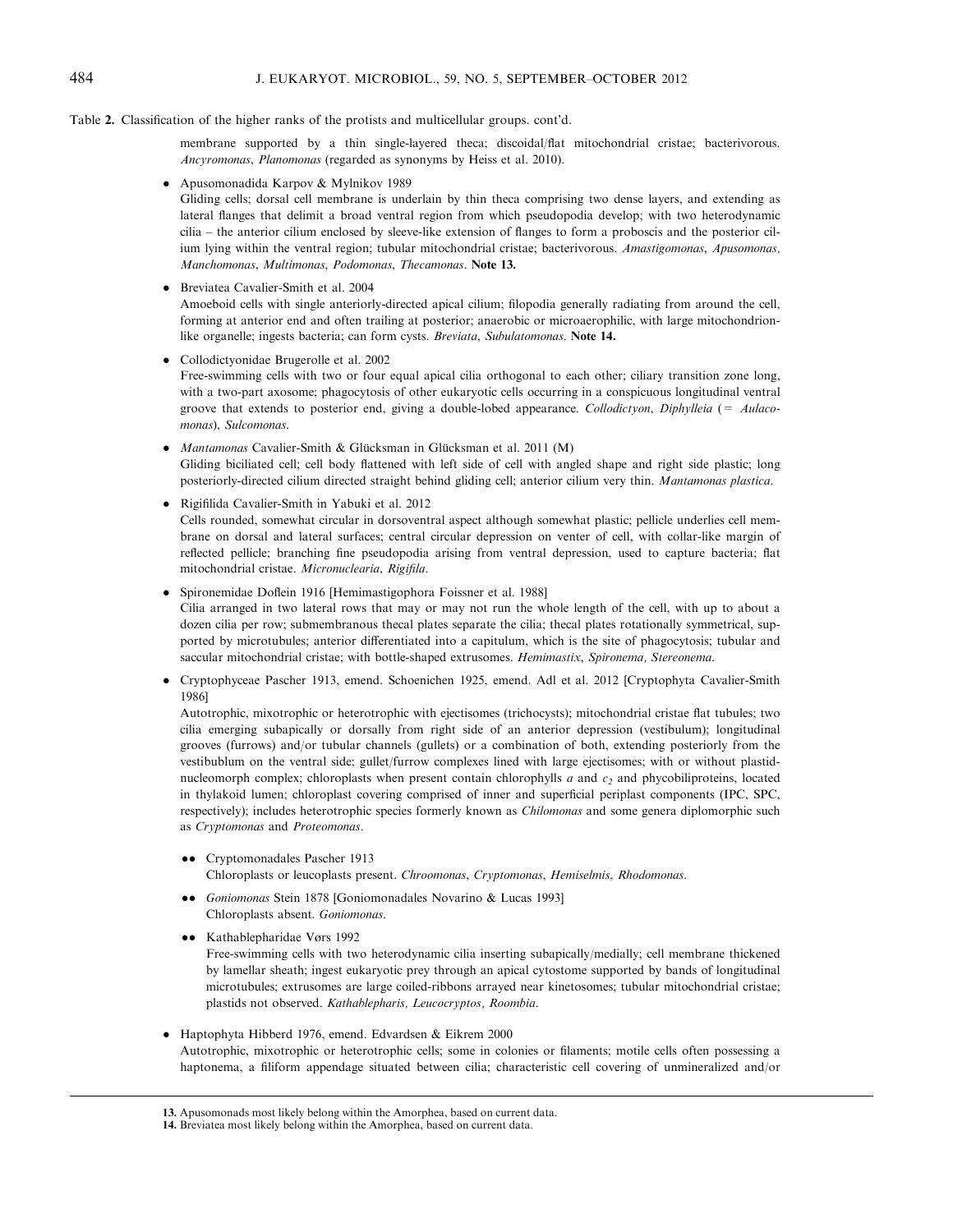mineralized scales; motile cells with two cilia generally without appendages, inserted apically or sub-apically in a papilla or groove, or emerging from a papilla; 1–4 chloroplasts with thylakoids in groups of three; chloroplasts with immersed or bulging pyrenoid; nucleus usually posterior; outer membrane of nuclear envelope continuous with outer chloroplast membrane; major pigments chlorophylls a,  $c_1$ , and  $c_2$  with  $c_3$  in prymnesiophyceans, b-carotene, diadinoxanthin, and diatoxanthin; chrysolaminarin often the main storage product; eyespots recorded in a few genera (Pavlova, Diacronema); life cycles include either single phases or alternating stages; in those with alternating stages, palmelloid (colonial) or filamentous stages alternate with motile stages; sexual reproduction may be common in prymnesiophyceans; some species ichthyotoxic.

●● Pavlovophyceae Cavalier-Smith 1986, emend. Green & Medlin 2000

Biciliated with unequal cilia inserted subapically or laterally; scales absent; shorter cilium may have a swelling with densely staining projections on the side adjacent to the cell; haptonema short, tapered and noncoiling; single chloroplast, sometimes with an eyespot beneath the short cilium. *Diacronema*, Exanthemachrysis, Pavlova.

●● Prymnesiophyceae Hibberd 1976

Unicellular or colonial ciliated cells with mineralized and/or unmineralized scales covering the cells; some species exhibit two stages in the life cycle, with either a colonial or filamentous stage alternating with a ciliated stage; haptonema may be long and coiling to short and noncoiling; cilia of equal or sub-equal lengths inserted apically or subapically.

●●● Prymnesiales Papenfuss 1955

Motile or nonmotile cells, sometimes forming colonies; usually with two cilia and a coiling or flexible haptonema; covering of organic scales, sometimes absent; some alternate stages reported. Chrysochromulina, Prymnesium.

●●● *Phaeocystis* Lagerheim 1893 [Phaeocystales Medlin 2000]

Motile cells with two cilia and short noncoiling haptonema; one to four chloroplasts per cell; the cell covered with scales of two sizes; life cycle consisting of nonmotile and motile stages; nonmotile cells colonial and embedded in gelatinous material. Phaeocystis.

●●● Isochrysidales Pascher 1910

Motile or nonmotile cells; haptonema rudimentary or absent; motile cells covered with small organic scales; nonmotile cells sometimes covered with coccoliths. Emiliania, Gephyrocapsa, Isochrysis.

●●● Coccolithales Schwarz 1932

Cells with calcified organic scales during some stage of the life cycle; single or alternating stages in the life cycle; haptonema short or highly reduced; some species lack chloroplasts. Balaniger, Calciosolenia, Coccolithus, Hymenomonas, Pleurochrysis, Reticulosphaera, Wigwamma.

• Rappemonads Kim et al. 2011

Marine 5–7 µm cells with 2–4 plastids containing chlorphyll a. Poorly characterized, known only from environmental samples, and no species or genera described.

- Picobiliphytes Not et al. 2007 Slightly oblong marine  $2 \times 6$  µm cells originally reported to have a plastid, but this is debated. Poorly characterized, known only from environmental samples, and no species or genera described.
- Centrohelida Kühn 1926

Axopodia supported by microtubules in hexagonal or triangular arrays; axopodia retractable by microtubule depolymerization; kinetocyst extrusomes along axopodia; centrosome as trilaminar disc with fibrous electrondense cortex, called centroplast; flat mitochondrial cristae.

●● Acanthocystidae Claus 1874

Periplast of siliceous elements arranged in internal and external layers; internal layer of scales; external layer of scales possessing central sternum and additional structures or radial spicules with developed shaft. Acanthocystis, Choanocystis, Echinocystis, Pseudoraphidiophrys, Pseudoraphidocystis, Pterocystis.

- ●● Heterophryidae Poche 1913 Periplasmic mucous coat, with or without organic spicules. Chlamydaster, Heterophrys, Oxnerella, Sphaerastrum.
- ●● Raphidiophryidae Mikrjukov 1996

Periplast of siliceous scales or spicules arranged in one or more layers. Parasphaerastrum, Polyplacocystis, Raphidiocystis, Raphidiophrys.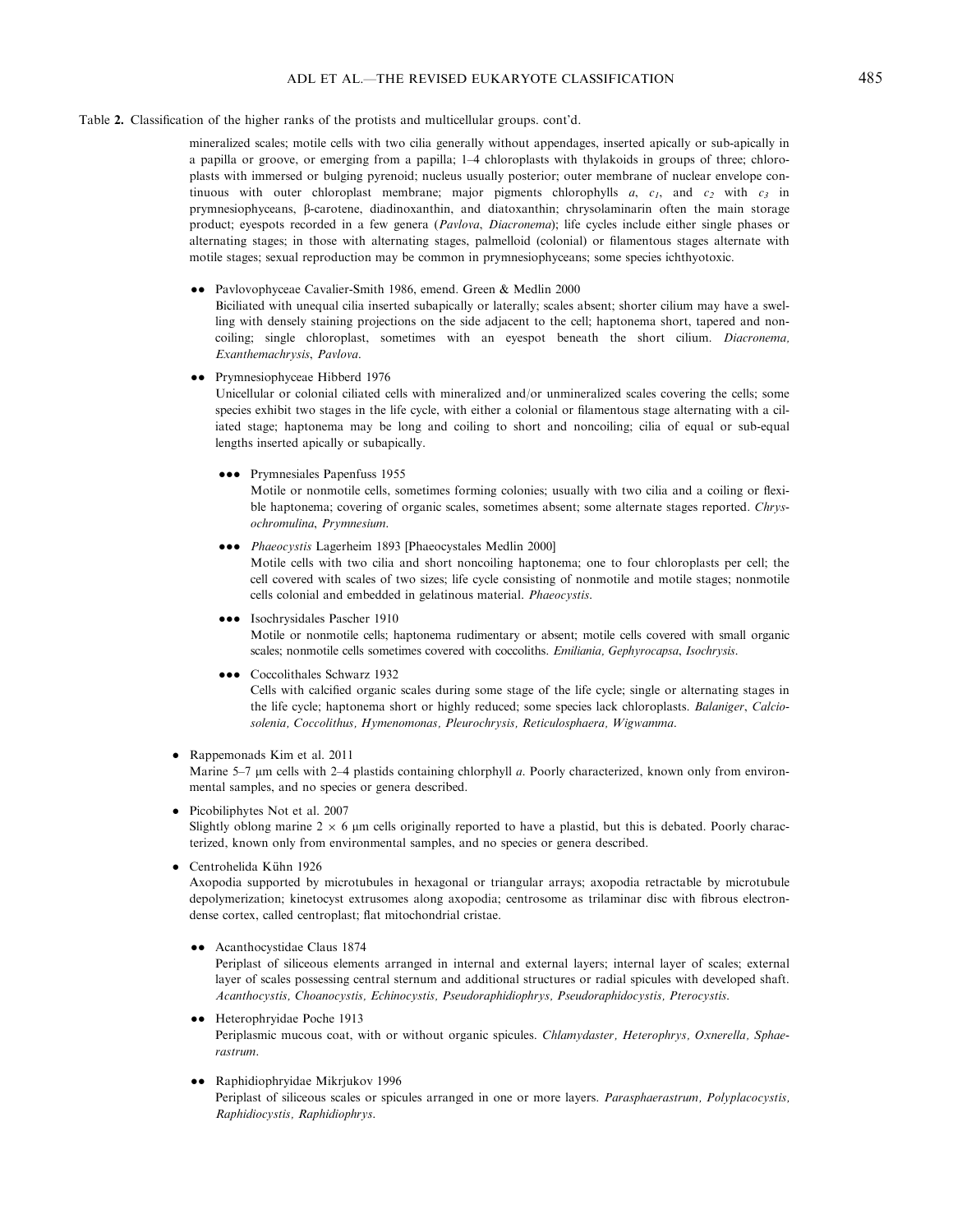● Telonema Griessmann 1913 [Telonemia Shalchian-Tabrizi 2006]

Biciliated cells with a proboscis-like structure located at the ciliary pole and a complex cytoskeleton composed of layers of microtubules and microfilaments; tripartite tubular hairs on the long cilium; mitochondria with tubular cristae; peripheral vacuoles located just beneath the cell membrane; chloroplasts not observed. Telonema.

● Palpitomonas Yabuki et al. 2010 (M)

Biciliated, both cilia 20 µm long, with anterior cilium moving vigorously and posterior cilium trailing; swimming or sessile, as one cilium can attach to substratum, nongliding; unilateral bipartite mastigonemes on one cilium; MLS-like structure on one kinetosome root; single mitochondrion lobate with flat cristae; Golgi apparatus located under mastigont; phagotrophic; naked flexible  $3 \times 8$  µm vacuolated cells. Palpitomonas bilix.

Table 3. Groups or genera incertae sedis in eukaryotes, with uncertain affiliation within protists, based on Adl et al. (2005).

| Actinastrum             | Elaeorhanis             | Nephrodinium              |
|-------------------------|-------------------------|---------------------------|
| Actinocoma              | Embryocola              | Neurosporidium            |
| Adinomonas              | Endamoeba               | Ovicola                   |
| Aletium                 | Endemosarca             | Palisporomonas            |
| Amphimonas              | Endobiella              | Pansporella               |
| Amylophagus             | Endomonas               | Paradinemula              |
| Aphelidiopsis           | Endospora               | Paramastix                |
| Archaeosphaerodiniopsis | Enteromyxa              | Paramonas                 |
| <b>Artodiscus</b>       | Eperythrocytozoon       | Paraplasma                |
| Asterocaelum            | Errera                  | Parastasia                |
| Asthmatos               | Fromentella             | Parastasiella             |
| Aurospora               | Gymnococcus             | Peliainia                 |
| <b>Barbetia</b>         | Gymnophrydium           | Peltomonas                |
| <b>Belaria</b>          | Haematotractidium       | Petasaria                 |
| <b>Bertarellia</b>      | Hartmannina             | Phagodinium               |
| <b>Bertramia</b>        | Heliobodo               | Phanerobia                |
| <i>Bjornbergiella</i>   | Heliomonas              | Phloxamoeba               |
| <b>Bodopsis</b>         | Hermisenella            | Phyllomitus               |
| <b>Boekelovia</b>       | Heterogromia            | Phyllomonas               |
| <b>Branchipocola</b>    | Hillea                  | Physcosporidium           |
| Camptoptyche            | Hyalodaktylethra        | Piridium                  |
| Chalarodora             |                         |                           |
| Chamydophrys            | Immnoplasma             | Pleuophrys                |
| Cibdelia                | Isoselmis               | Pleuromastix              |
| Cichkovia               | Janickina               | Protenterospora           |
| Cinetidomyxa            | Joveuxella              | Protomonas                |
|                         | Kamera                  | Pseudoactiniscus          |
| Cingula                 | Kibisidytes             | Pseudosporopsis           |
| Cladomonas              | Kiitoksia               | <i><b>Ouadricilia</b></i> |
| Codonoeca               | Komokiacea              | Rhizomonas                |
| Coelosporidium          | Lagenidiopsids          | Rhynchodinium             |
| Copromonas              | Liegeosia               | Rigidomastix              |
| Cyanomastix             | Lithocolla              | Schewiakoffia             |
| Cyclomonas              | Luffisphaera            | Sergentella               |
| Cytamoeba               | Lymphocytozoon          | Serpentoplasma            |
| Dallingeria             | Lymphosporidium         | <b>Sphaerasuctans</b>     |
| Dictyomyxa              | Macappella              | Spiriopsis                |
| Dimastigamoeba          | Magosphaera             | Spirogregarian            |
| Dimorphids              | Malpighiella            | Spongastericus            |
| Dinemula                | Martineziella           | Spongocyclia              |
| Dinoasteromonas         | Megamoebomyxa           | Stephanomonas             |
| Diplocalium             | Meringosphaera          | <b>Strobilomonas</b>      |
| Diplomita               | <b>Microcometes</b>     | Tetragonidium             |
| Diplophysalis           | Microgromia             | Thalssomyxa               |
| Diploselmis             | Monochrysis             | <b>Thaulirens</b>         |
| Dobellia                | Monodus                 | Topsentella               |
| Dobellina               | Mononema                | Toshiba                   |
| Ducelleria              | <i>Myrmicisporidium</i> | Toxocystis                |
| Ectobiella              | Naupliicola             | Trichonema                |
|                         |                         | <i>Urbanella</i>          |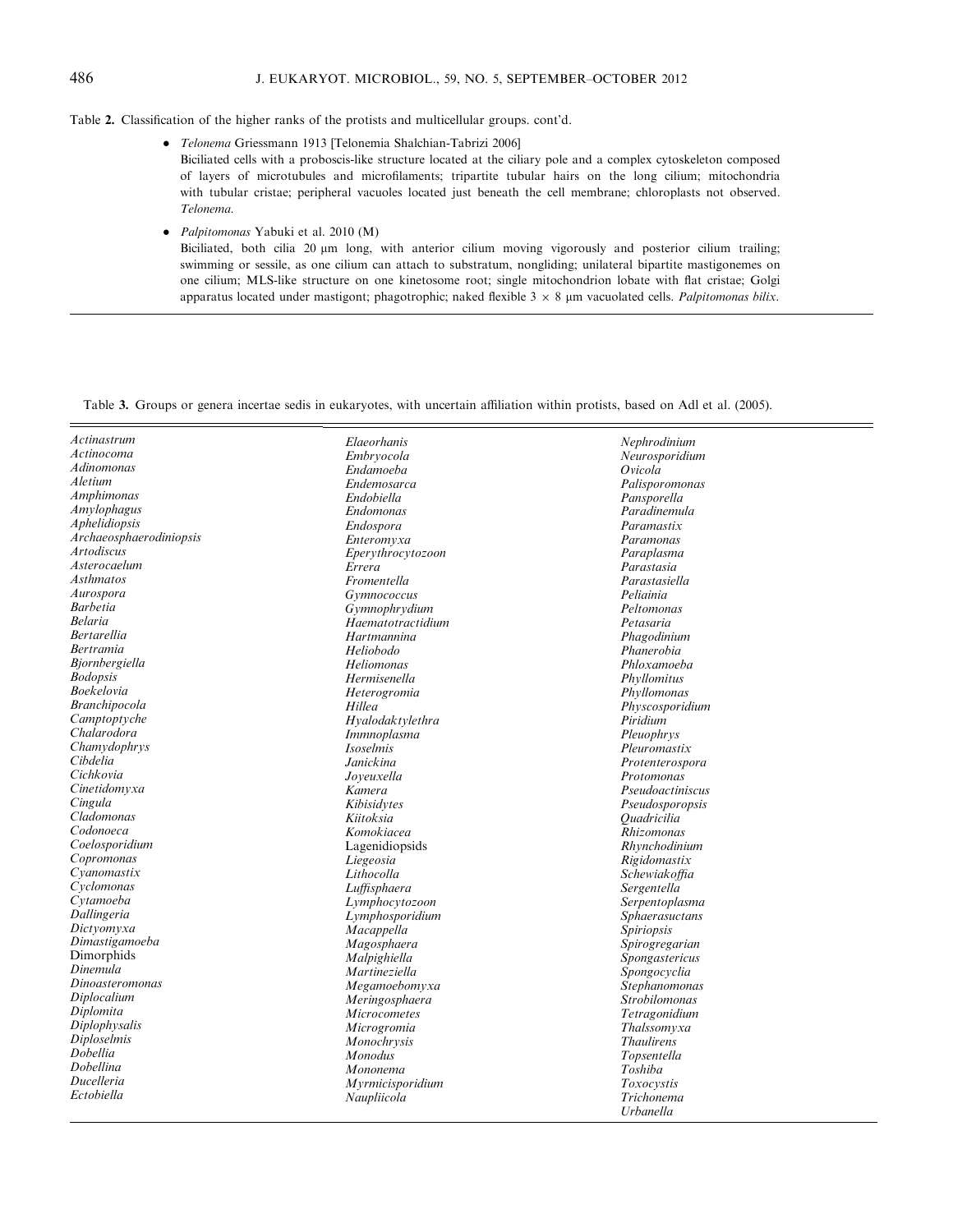#### ACKNOWLEDGMENTS

S.M.A. is grateful to the International Society of Protistologists for the opportunity to initiate and mediate discussions among many colleagues towards revising this classification. C. L.S. was supported in part by the Intramural Research Program of the NIH, National Library of Medicine. Authors after the first four are listed alphabetically.

## LITERATURE CITED

- Adl, S. M., Simpson, A. G. B., Farmer, M. A., Andersen, R. A., Anderson, O. R., Barta, J. R., Bowser, S. S., Brugerolle, G., Fensome, R. A., Fredericq, S., James, T. Y., Karpov, S., Kugrens, P., Krug, J., Lane, C. E., Lewis, L. A., Lodge, J., Lynn, D. H., Mann, D. G., Mccourt, R. M., Mendoza, L., Moestrup, O., Mozley-Standridge, S. E., Nerad, T. A., Shearer, C. A., Smirnov, A.V., Spiegel, F. W. & Taylor, M. F. J. R. 2005. The new higher level classification of eukaryotes with emphasis on the taxonomy of protists. J. Eukaryot. Microbiol., 52:399-451.
- Adl, S. M., Leander, B. S., Simpson, A. G. B., Archibald, J. M., Anderson, O. R., Bass, D., Bowser, S. S., Brugerolle, G., Farmer, M. A., Karpov, S., Kolisko, M., Lane, C. E., Lodge, D. J., Mann, D. G., Meisterfeld, F., Mendoza, L., Moestrup, Ø., Mozley-Standridge, S. E., Smirnov, A. V. & Spiegel, F. 2007. Diversity, nomenclature, and taxonomy of protists. Syst. Biol., 56:684–689.
- Andersen, R. A., Barr, D. J. S., Lynn, D. H., Melkonian, M., Moestrup, Ø. & Sleigh, M. A. 1991. Terminology and nomenclature of the cytoskeletal elements associated with the flagellar apparatus in protists. Protoplasma, 164:1–8.
- Baurain, D., Brinkmann, H., Petersen, J., Rodriguez-Ezpelata, N., Stechmann, A., Demoulin, V., Roger, A. J., Burger, G., Lang, B.F. & Philippe, H. 2010. Phylogenomic evidence for separate acquisition of plastids in cryptophytes, haptophytes, and stramenopiles. Mol. Biol. Evol., 27:1698–1709.
- Brown, M. W., Spiegel, F. W. & Silberman, J. D. 2009. Phylogeny of the "forgotten cellular slime mold, Fonticula alba, reveals a key evolutionary branch within Opisthokonta. Mol. Biol. Evol., 26:2699–2709.
- Burki, F., Shalchian-Tabrizi, K. & Pawlowski, J. 2008. Phylogenomics reveals a new "megagroup"including most photosynthetic eukaryotes. Biol. Lett., 4:366–369.
- Burki, F., Shalchian-Tabrizi, K., Minge, M., Skjaeveland, A., Nikolaev, S. I., Jakobsen, K. S. & Pawlowski, J. 2007. Phylogenomics reshuffles the eukaryotic supergroups. PLoS ONE, 2:e790. doi: 10.1371/journal.pone.0000790.
- Burki, F., Inagaki, Y., Bråte, J., Archibald, J. M., Keeling, P. J., Cavalier-Smith, T., Sakaguchi, M., Hashimoto, T., Horak, A., Kumar, S., Klaveness, D., Jakobsen, K. S., Pawlowski, J. & Shalchian-Tabrizi, K. 2009. Large-scale phylogenomic analyses reveal that two enigmatic protist lineages, Telonemia and Centroheliozoa, are related to photosynthetic chromalveolates. Genome Biol. Evol., 9:231–238.
- Burki, F., Kudryavtsev, A., Matz, M., Aglyamova, G., Bulman, S., Fiers, M., Keeling, P. J. & Pawlowski, J. 2010. Evolution of Rhizaria: new insights from phylogenomic analysis of uncultivated protists. BMC Evol. Biol., 10:377.
- Burki, F., Okamoto, N., Pombert, J. F. & Keeling, P. J. 2012. The evolutionary history of haptophytes and cryptophytes: phylogenomic evidence for separate origins. Proc. Biol. Sci., 279:2246– 2254.
- Cantino, P. D. 2004. Classifying species versus naming clades. Taxon, 53:795–798.
- Cavalier-Smith, T. 2002. The phagotrophic origin of eukaryotes and phylogenetic classification of protozoa. Int. J. Syst. Evol. Biol., 52:297–354.
- Fiore-Donno, A. M., Berney, C., Pawlowski, J. & Baldauf, S. L. 2005. Higher order phylogeny of plasmodial slime molds based on elongation factor 1-A and small subunit rRNA gene sequences. J. Eukaryot. Microbiol., 52:201–210.
- Fiore-Donno, A. M., Nikolaev, S. I., Nelson, M., Pawloski, J., Cavalier-Smith, T. & Baldauf, S. L. 2010. Deep phylogeny and evolution of slime moulds (Mycetozoa). Protist., 161:55–70.
- Gong, Y. C., Yu, Y.-H., Villalobo, E., Zhu, F. Y. & Miao, W. 2006. Reevaluation of the phylogenetic relationship between Mobilid and Sessilid peritrichs (Ciliophora, Oligohymenophorea) based on small subunit rRNA genes sequences. J. Euk. Microbiol., 53:397–403.
- Gong, J., Stoeck, T., Yi, Z. Z., Miao, M., Zhang, Q. Q., Roberts, D. M., Warren, A. & Song, W. B. 2009. Small subunit rRNA phylogenies show that the class Nassophorea is not monophyletic (Phylum Ciliophora). J. Eukaryot. Microbiol., 56:339–347.
- Gong, Y., Xu, K., Zhan, Z., Yu, Y., Li, X., Villalobo, E. & Feng, W. 2010. Alpha-tubulin and small subunit rRNA phylogenies of peritrichs are congruent and do not support the clustering of mobilids and sessilids (Ciliophora, Oligohymenophorea). J. Eukaryot. Microbiol., 57:265–272.
- Hampl, V., Hug, L., Leigh, J. W., Dacks, J. B., Lang, B. F., Simpson, A. G. & Roger, A. J. 2009. Phylogenomic analyses support the monophyly of Excavata and resolve relationships among eukaryotic "supergroups". Proc. Natl. Acad. Sci. USA, 106:3859-3864.
- Heath, T. A., Hedtke, S. M. & Hillis, D. M. 2008. Taxon sampling and the accuracy of phylogenetic analyses. J. Syst. Evol., 46:239–257.
- Hedtke, S. M., Townsend, T. M. & Hillis, D. M. 2006. Resolution of phylogenetic conflict in large data sets by increased taxon sampling. Syst. Biol., 55:522–529.
- Heiss, A. A., Walker, G. & Simpson, A. G. B. 2010. Clarifying the taxonomic identity of a phylogenetically important group of eukaryotes: Planomonas is a junior synonym of Ancyromonas. J. Eukaryot. Microbiol., 57:285–293.
- Howe, A. T., Bass, D., Scoble, J. M., Lewis, R., Vickerman, K., Arndt, H. & Cavalier-Smith, T. 2011c. Novel cultured protists identify deep-branching environmental DNA clades of Cercozoa: new genera Tremula, Micrometopion, Minimassisteria, Nudifila, Peregrina. Protist, 162:332–372.
- Kim, E., Simpson, A. G. B. & Graham, L. 2006. Evolutionary relationships of Apusomonads inferred from taxon-rich analyses of 6 nuclear encoded genes. Mol. Biol. Evol., 23:2455–2466.
- Kivimaki, K. L., Bowditch, B. M., Riordan, G. P. & Lipscomb, D. L. 2009. Phylogeny and systematic position of Zosterdasys (Ciliophora, Synhymeniida): a combined analysis of ciliate relationships using morphological and molecular data. J. Eukaryot. Microbiol., 56:323–338.
- Kron, K. A. 1997. Exploring alternative systems of classification. Aliso, 15:105–112.
- Loeblich, A. R. & Tappan, H. 1988. Foraminiferal genera and their classification. Van Nustrand Reinhold, New York.
- Minge, M. A., Silberman, J. D., Orr, R. J. S., Cavalier-Smith, T., Shalchia-Tabrizi, K., Burki, F., Skjaeveland, A. & Jakobsen, K. 2009. Evolutionary position of breviate amoebae and the primary eukaryote divergence. Proc. R. Soc. B., 276:597–604.
- Moestrup, Ø. 2000. The flagellate cytoskeleton: introduction of a general terminology for microtubular flagellar roots in protists. In: Leadbeater, B. S. C. & Green, J. C. (ed.), Flagellates: Unity, Diversity and Evolution. Taylor & Francis, London. Systematics Association, Special Volume Series 59: p. 69–94.
- Mora, C., Tittensor, D. P., Adl, S. & Simpson, A. G. B. 2011. How many species are there on earth and in the ocean? PLoS Biol., 9: e1001127. doi: 10.1371/journal.pbio.1001127.
- Parfrey, L. W., Grant, J., Tekle, Y. I., Lasek-Nesselquist, E., Morrison, H. C., Sogin, M. L., Patterson, D. J. & Katz, L. 2010. Broadly sampled multigene analyses yield a well-resolved eukaryotic tree of life. Syst. Biol., 59:518–533.
- Pleijel, F. & Rouse, G. W. 2003. Ceci n'est pas une pipe: clades and phylogenetic nomenclature. J. Zool. Syst. Evol. Res., 41:162– 174.
- Richards, T. A. & Cavalier-Smith, T. 2005. Myosin domain evolution and the primary divergence of eukaryotes. Nature, 436:1113-1118.
- Roger, A. J. & Simpson, A. G. B. 2009. Evolution: revisiitng the root of the eukaryote tree. Curr. Biol., 19:R165–R167.
- Romeralo, M., Baldauf, S. L. & Cavender, J. C. 2009. A new species of cellular slime mold from southern Portugal based on morphology, ITS and SSU sequences. Mycologia, 102:588–595.
- Schapp, P., Winckler, T., Nelson, M., Alvarez-Curto, E., Elgie, B., Hagiwara, H., Cavender, J., Milano-Curto, A., Rozen, D. E.,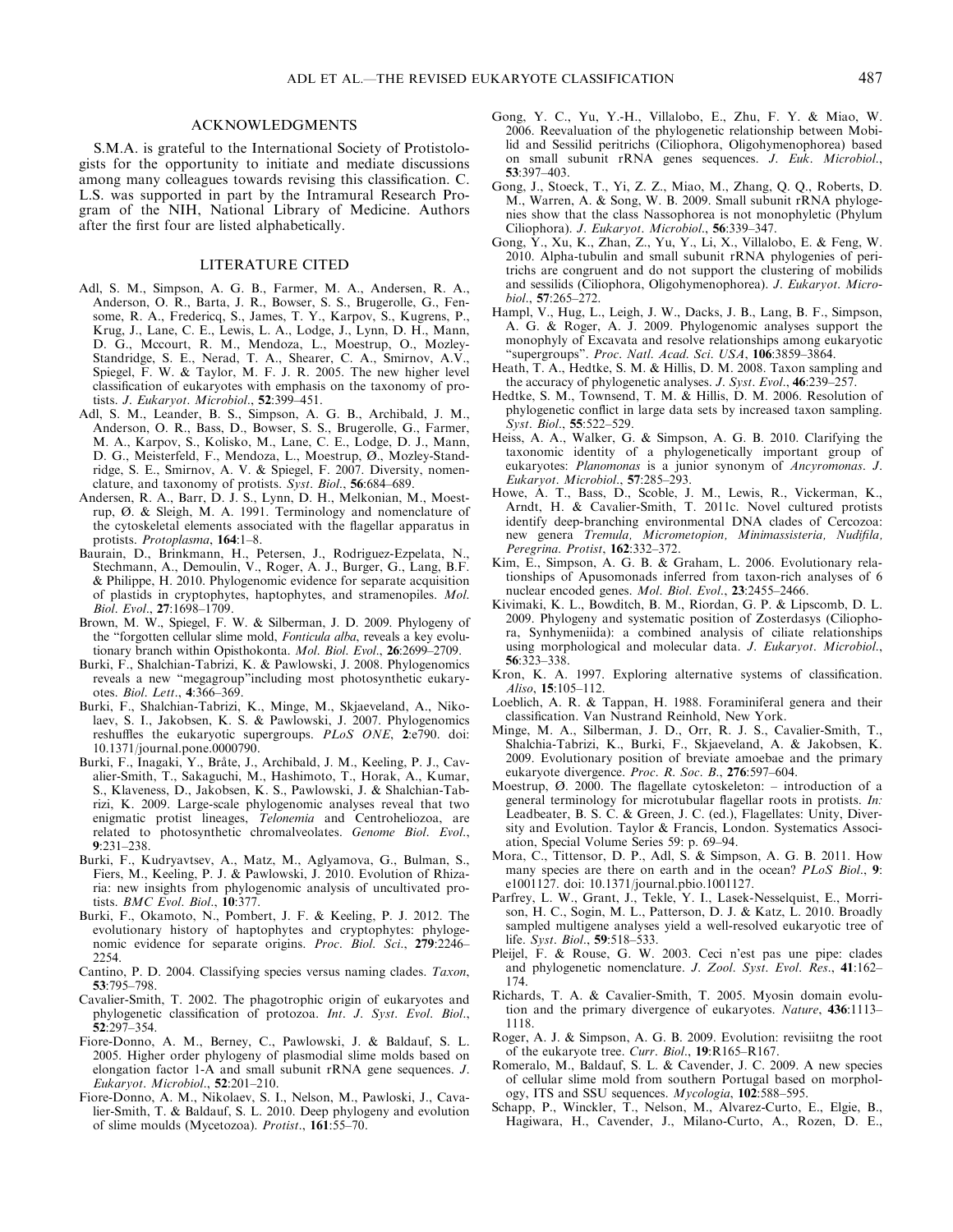Dingermann, T., Mutzel, R. & Baldauf, S. L. 2006. Molecular phylogeny and evolution of morphology in social amoebas. Science, 314:661–663.

- Spiegel, F. W. 1991. A proposed phylogeny of the flagellated protostelids. Biosystems, 25:113–120.
- Spiegel, F. W. & Feldman, J. 1985. Obligate amoebae of the protostelids: significance for the concept of eumycetozoa. Biosystems, 18:377–386.
- Spiegel, F. W., Lee, S. B. & Rusk, S.A. 1995. Eumycetozoans and molecular systematics. Can. J. Bot., 73:s738–s746.
- Stiller, J. W., Huang, J. L., Ding, Q., Tian, J. & Goodwill, C. 2009. Are algal genes in nonphotosynthetic protists evidence of historical plastid endosymbioses? BMC Genomics, 10:484.
- Wiens, J. J. 2006. Missing data and the design of phylogenetic analyses. J. Biomed. Inform., 39:34–42.
- Wright, M., Moisand, A. & Mir, L. 1979. Structure of the flagellar apparatus of the swarm cells of Physarum polycephalum. Protoplasma, 100:231–250.
- Zhan, Z. F., Xu, K. D., Warren, A. & Gong, Y. C. 2009. Reconsideration of phylogenetic relationships of the subclass Peritrichia (Ciliophora, Oligohymenophorea) based on small subunit ribosomal rna gene sequences, with the establishment of a new subclass Mobilia Kahl, 1933. J. Euk. Microbiol., 56:552–558.
- Zwickl, D. J. & Hillis, D. M. 2002. Increased taxon sampling greatly reduces phylogenetic error. Syst. Biol., 51:588–598.

#### APPENDIX 1 SELECTED RELEVANT REFERENCES, MOSTLY SINCE 2005.

## ALVEOLATA

## APICOMPLEXA

- Bachvaroff, T. R., Handy, S. M., Place, A. R. & Delwiche, C. F. 2011. Alveolate phylogeny inferred using concatenated ribosomal proteins. J. Eukaryot. Microbiol., 58:223–233.
- Barta, J. R. & Thompson, R. C. A. 2006. What is Cryptosporidium? Reappraising its biology and phylogenetic affinities. Trends Parasitol., 22:463–468.
- Clopton, R. E. 2009. Phylogenetic relationships, evolution, and systematic revision of the septate gregarines (Apicomplexa: Eugregarinorida: Septatorina). Comp. Parasitol., 76:167–190.
- Cook, T. J., Clopton, R. E. & Cook, J. L. 2011. Neoasterophora megasilvestrensis n.gen., n.sp. (Apicomplexa: Eugregarinida: Actinocephalidae: Pileocephalinae) parasitizing Cheumatopsyche analis (Trichoptera: Hydropsychidae) in the Texas big thicket. Comp. Parasitol., 78:56–62.
- Harper, J. T., Waanders, E. & Keeling, P. J. 2005. On the monophyly of chromalveolates using a six-protein phylogeny of eukaryotes. Int. J. Syst. Evol. Microbiol., 55:487–496.
- Jirků, M., Lukeš, J., Oborník, M., Petrželková, K. & Modrý, D. 2009. A model for taxonomic work on homoxenous coccidia: redescription, host specificity, and molecular phylogeny of Eimeria ranae Dobell, 1909, with critical review of Eimeria spp. parasitizing anuran hosts. J. Eukaryot. Microbiol., 56:39–51.
- Keeling, P. J. 2008. Evolutionary biology bridge over troublesome plastids. Nature, 451:896–897.
- Kopečná, J., Jirků, M., Oborník, M., Tokarev, Y. S., Lukeš, J. & Modry´, D. 2006. Phylogenetic analysis of coccidian parasites from invertebrates: search for missing links. Protist, 157:173–183.
- Leander, B. S. 2008. Marine gregarines: evolutionary prelude to the apicomplexan radiation? Trends Parasitol., 24:60–67.
- Leander, B. S., Lloyd, S. A. J., Marshall, W. & Landers, S. C. 2006. Phylogeny of marine gregarines (Apicomplexa) – Pterospora, Lithocystis and Lankesteria – and the origin(s) of coelomic parasitism. Protist, 157:45–60.
- Levine, N. D. 1979. Agamococcidiorida ord. n. and Rhytidocystidae fam. n. for the coccidian genus Rhytidocystis Henneguy, 1907. J. Eukaryot. Microbiol., 26:167–168.
- Moore, R. B., Oborník, M., Janouškovec, J., Chrudimský, T., Vancova´, M., Green, D. H., Wright, S. W., Davies, N. W., Bolch, C. J. S., Heimann, K., Slapeta, J., Hoegh-Guldberg, O., Logsdon, J. M. & Carter, D. A. 2008. A photosynthetic alveolate closely related to apicomplexan parasites. Nature, 451:959-963.
- Morrison, D. A. 2008. Prospects for elucidating the phylogeny of the Apicomplexa. Parasite, 15:191–196.
- Morrison, D. A. 2009. Evolution of the Apicomplexa: where are we now? Trends Parasitol., 25:375–382.
- Oborník, M., Modrý, D., Lukeš, M., Černotíková-Stříbrná, E., Cihlář, J., Tesařová, M., Kotabová, E., Vancová, M., Prášil, O. & Lukeš, J. 2012. Morphology, ultrastructure and life cycle of Vitrella brassicaformis n. sp., n. gen., a novel chromerid from the Great Barrier Reef. Protist, 163:306–323.
- Oborník, M., Janouškovec, J., Chrudimský, T. & Lukeš, J. 2009. Evolution of the apicoplast and its hosts: from heterotrophy to autotrophy and back again. Int. J. Parasitol., 39:1-12.
- Pérez-Cordón, G. 2006. The confused taxonomy of Cryptosporidium. Rev. Per. Biol., 13:143–144.
- Rueckert, S., Simdyanov, T. G., Aleoshin, V. V. & Leader, B. S. 2011. Identification of a divergent environmental DNA sequence clade using the phylogeny of gregarine parasites (Apicomplexa) from crustacean hosts. PLoS One, 6:e18163.
- Rueckert, S. & Leander, B. S. 2009. Phylogenetic position and description of Rhytidocystis cyamus sp. n. (Apicomplexa, Rhytidocystidae): a novel intestinal parasite of the north-eastern Pacific 'stink worm' (Polychaeta, Opheliidae, Travisia pupa). J. Mar. Biodiv., 39:227–234.
- Rueckert, S. & Leander, B. S. 2010. Description of Trichotokara nothriae n. gen. et sp (Apicomplexa, Lecudinidae) – an intestinal gregarine of Nothria conchylega (Polychaeta, Onuphidae). J. Invertebr. Pathol., 104:172–179.
- Rueckert, S., Chantangsi, C. & Leander, B. S. 2010. Molecular systematics of marine gregarines (Apicomplexa) from North-eastern Pacific polychaetes and nemerteans, with descriptions of three novel species: Lecudina phyllochaetopteri sp. nov., Difficilina tubulani sp. nov. and Difficilina paranemertis sp. nov. Int. J. Syst. Evol. Microbiol., 60:2681–2690.
- Rueckert, S., Simdyanov, T. G., Aleoshin, V. V. & Leander, B. S. 2011. Identification of a divergent environmental DNA sequence clade using the phylogeny of gregarine parasites (Apicomplexa) from crustacean hosts. PLoS One, 6:e18163.
- Rueckert, S., Villette, P. M. A. H. & Leander, B. S. 2011. Species boundaries in gregarine apicomplexan parasites: a case study-comparison of morphometric and molecular variability in Lecudina cf. tuzetae (Eugregarinorida, Lecudinidae). J. Eukaryot. Microbiol., 58:275–283.
- Saffo, M. B., McCoy, A. M., Rieken, C. & Slamovits, C. H. 2010. Nephromyces, a beneficial apicomplexan symbiont in marine animals. Proc. Natl. Acad. Sci. USA, 107:16190–16195.
- Templeton, T. J., Enomoto, S., Chen, W. J., Huang, C. G., Lancto, C. A., Abrahamsen, M. S. & Zhu, G. 2010. A genome-sequence survey for Ascogregarina taiwanensis supports evolutionary affiliation but metabolic diversity between a gregarine and Cryptosporidium. Mol. Biol. Evol., 27:235–248.
- Wakeman, K. C. & Leander, B. S. 2012. Molecular phylogeny of Pacific archigregarines (Apicomplexa), including descriptions of Veloxidium leptosynaptae n. gen., n. sp., from the sea cucumber Leptosynapta clarki (Echinodermata), and two new species of Selenidium. J. Eukaryot. Microbiol., 59:232–245.

## CILIOPHORA

- Jankowski, A. W. 2007. Phylum Ciliophora Doflein, 1901. In: Alimov, A. F. (ed.), Protista. Part 2, Handbook on Zoology. Russian Academy of Sciences, Zoological Institute, St. Petersburg, Russia. p. 415–993. (in Russian with English summary)
- Lynn, D. H. 2008. The Ciliated Protozoa: Characterization, Classification, and Guide to the Literature. Springer, Dordrecht, The Netherlands. 605 p.
- Vďačný, P., Orsi, W., Bourland, W. A., Shimano, S., Epstein, S. S. & Foissner, W. 2011. Morphological and molecular phylogeny of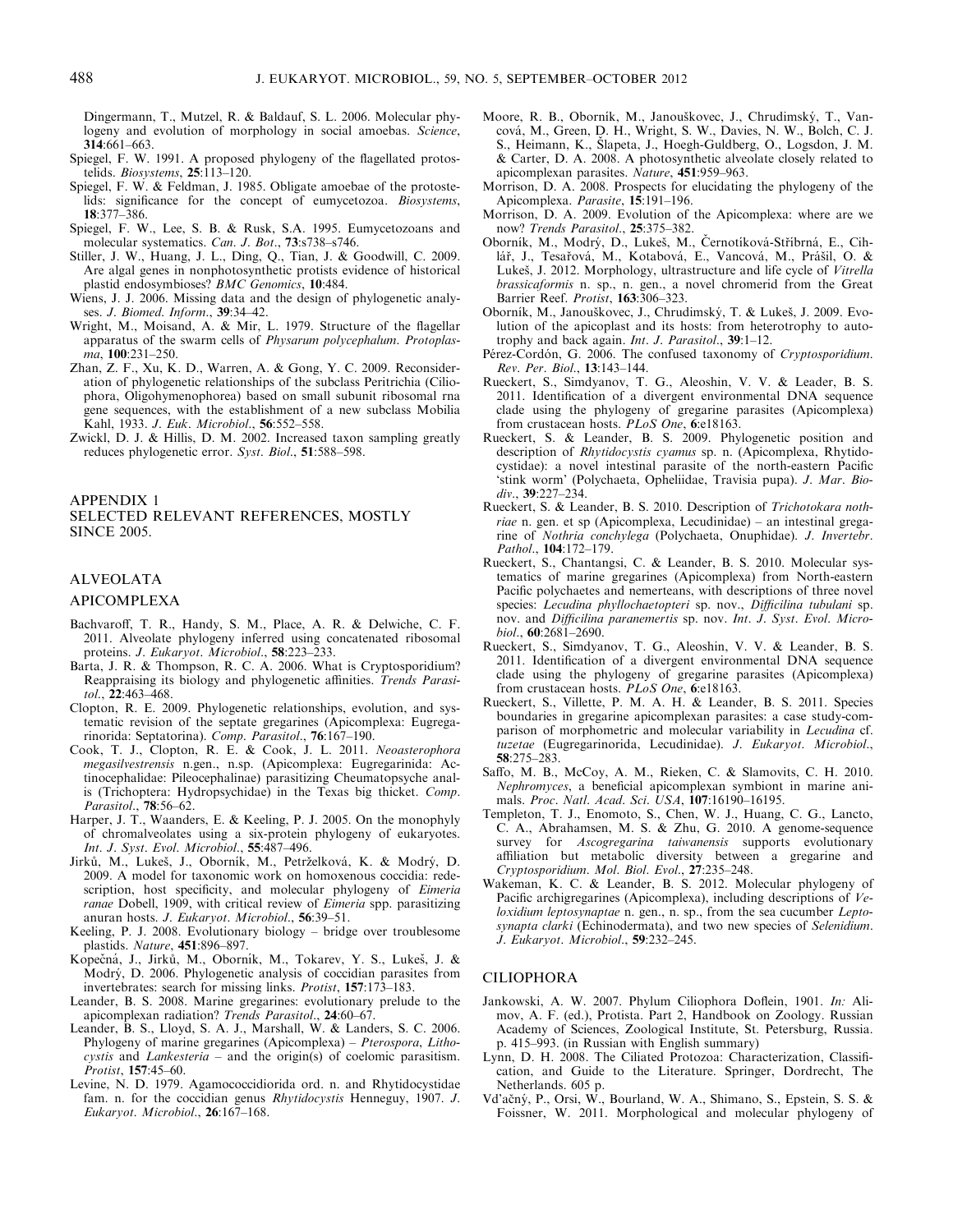dileptid and tracheliid ciliates: resolution at the base of the class Litostomatea (Ciliophora, Rhynchostomatia). Eur. J. Protistol., 47:295–313.

Zhang, Q. Q., Simpson, A. & Song, W. B. 2012. Insights into the phylogeny of systematically controversial haptorian ciliates (Ciliophora, Litostomatea) based on multigene analyses. Proc. R. Soc. Biol. Sci. Ser. B, 279:2625–2635.

## DINOZOA

- Bergholtz, T., Daugbjerg, N., Moestrup, Ø. & Fernández-Tejedor, M. 2005. On the identity of Karlodinium veneficum and description of Karlodinium armiger sp. nov. (Dinophyceae), based on light and electron microscopy, nuclear-encoded LSU rDNA, and pigment composition. J. Phycol., 42:170–193.
- Daugbjerg, N., Hansen, G., Larsen, J. & Moestrup, Ø. 2000. Phylogeny of some of the major genera of dinoflagellates based on ultrastructure and partial LSU rDNA sequence data, including the erection of three new genera of unarmoured dinoflagellates. Phycologia, 39:302–317.
- Jørgensen, M. F., Murray, S. & Daugbjerg, N. 2004. Amphidinium revisited. I. Redefinition of Amphidinium (Dinophyceae) based on cladistic and molecular phylogenetic analyses. J. Phycol.,  $40.351 - 365$ .
- Lindberg, K., Moestrup, Ø. & Daugbjerg, N. 2005. Studies on woloszynskioid dinoflagellates I: Woloszynskia coronata re-examined using light and electron microscopy and partial LSU rDNA sequences, with description of *Tovellia* gen. nov. and Jadwigia gen. nov. (Tovelliaceae fam. nov.). Phycologia, 44:416– 440.
- Moestrup, Ø., Lindberg, K. & Daugbjerg, N. 2009. Studies on woloszynskioid dinoflagellates IV: the genus Biecheleria gen. nov. Phycol. Res., 57:203–220.
- Taylor, F. J. R. 1980. On dinoflagellate evolution. BioSystems, 13:65–108.

#### AMOEBOZOA

- Gomaa, F., Todorov, M., Heger, T. J., Mitchell, E. A. D. & Lara, E. 2012. SSU rRNA phylogeny of Arcellinida (Amoebozoa) reveals that the largest Arcellinida genus, Difflugia Leclerc 1815, is not monophyletic. Protist, 163:389-399.
- Kudryavtsev, A., Wylezich, C., Schlegel, M. & Walochnik, J. M. R. 2009. Ultrastructure, SSU rRNA gene sequences and phylogenetic relationships of Flamella Schaeffer, 1926 (Amoebozoa), with description of three new species. Protist, 160:21–40.
- Kudryavtsev, A., Pawlowski, J. & Hausmann, K. 2009. Description and phylogenetic relationships of Spumochlamys perforata n. sp and Spumochlamys bryora n. sp (Amoebozoa, Arcellinida). J. Eukaryot. Microbiol., 56:495–503.
- Lahr, D. J. G., Grant, J., Nguyen, T., Lin, J. H. & Katz, L. A. 2011. Comprehensive phylogenetic reconstruction of Amoebozoa based on concatenated analyses of SSU-rDNA and actin genes. PLoS One, 6:e22780.
- Lara, E., Heger, T. J., Ekelund, F., Lamentowicz, M. & Mitchell, E. A. D. 2008. Ribosomal RNA genes challenge the monophyly of the Hyalospheniidae (Amoebozoa: Arcellinida). Protist, 159:165–176.
- Meisterfeld, R. 2002. Order Arcellinida Kent, 1880. In: Lee, J. J., Leedale, G. F. & Bradbury, P. (ed.), The Illustrated Guide to the Protozoa. Society of Protozoologists, Lawrence, KS. p. 827–860.
- Meisterfeld, R. 2002. Testate amoebae with filopodia. In: Lee, J. J., Leedale, G. F. & Bradbury, P. (ed.), The Illustrated Guide to the Protozoa. Society of Protozoologists, Lawrence, KS. p. 1054– 1084.
- Nikolaev, S. I., Berney, C., Petrov, N. B., Mylnikov, A. P., Fahrni, J. F. & Pawlowski, J. 2006. Phylogenetic position of Multicilia marina and the evolution of Amoebozoa. Int. J. Syst. Evol. Microbiol., 56:1449–1458.
- Nikolaev, S. I., Mitchell, E. A. D., Petrov, N. B., Berney, C., Fahrni, J. & Pawlowski, J. 2005. The testate lobose amoebae (order Arcel-

linida Kent, 1880) finally find their home within Amoebozoa. Protist, 156:191-202.

- Pawlowski, J. & Burki, F. 2009. Untangling the phylogeny of amoeboid protists. J. Eukaryot. Microbiol., 56:16–25.
- Smirnov, A., Chao, E., Nassonova, E. & Cavalier-Smith, T. 2011. A revised classification of naked lobose amoebae (Amoebozoa: Lobosa). Protist, 162:545–570.
- Smirnov, A. V., Nassonova, E. S. & Cavalier-Smith, T. 2008. Correct identification of species makes the amoebozoan rRNA tree congruent with morphology for the order *Leptomyxida* Page 1987; with description of Acramoeba dendroida n. g., n. sp., originally misidentified as 'Gephyramoeba sp.'. Eur. J. Protistol., 44:35–44.
- Smirnov, A. V., Nassonova, E. S., Chao, E. & Cavalier-Smith, T. 2007. Phylogeny, evolution and taxonomy of vannellid amoebae. Protist, 158:295–324.
- Tekle, Y. I., Grant, J., Cole, J., Nerad, T. A., Patterson, D. J., Anderson, O. R. & Katz, L. A. 2008. Phylogenetic placement of diverse amoebae inferred from multigene analysis and assessment of the stability of clades within "Amoebozoa" upon removal of varying fast rate classes of SSU-rDNA. Mol. Phylogenet. Evol., 47:339–352.

### ARCHAEPLASTIDA

- Le Gall, L. & Saunders, G. W. 2007. A nuclear phylogeny of the Florideophyceae (Rhodophyta) inferred from combined EF2, small subunit and large subunit ribosomal DNA: establishing the Corallinophycidae subclassis nov. Mol. Phylogenet. Evol., 43:1118–1130.
- Schneider, C. W. & Wynne, M. J. 2007. A synoptic review of the classification of red algal genera a half century after Kylin's "Die Gattungen der Rhodophyceen". Bot. Mar., 50:197–249.
- Sutherland, J. E., Lindstrom, S. C., Nelson, W. A., Brodie, J., Lynch, M. D., Hwang, M. S., Choi, H. - G., Miyata, M., Kikuchi, N., Oliveira, M. C., Farr, T., Neefus, C., Mols-Mortensen, A., Milstein, D. & Müller, K. M. 2011. A new look at an ancient order: generic revision of the Bangiales (Rhodophyta). J. Phycol., 47:1131–1151.
- Verbruggen, H., Maggs, C. A., Saunders, G. W., Le Gall, L., Yoon, H. S. & De Clerck, O. 2010. Data mining approach identifies research priorities and data requirements for resolving the red algal tree of life. BMC Evol. Biol., 10:1-16.
- Wynne, M. J. & Schneider, C. W. 2010. Addendum to the synoptic review of red algal genera. Bot. Mar., 53:291–299.
- Yoon, H. S., Müller, K. M., Sheath, R. G., Ott, F. D. & Bhattacharya, D. 2006. Defining the major lineages of red algae (Rhodophyta). J. Phycol., 42:482–492.

## EUKARYOTE, INCERTAE SEDIS

- Cavalier-Smith, T. & Chao, E. E.-Y. 2010. Phylogeny and evolution of Apusomonadida (Protozoa: Apusozoa): new genera and species. Protist, 161:549-576.
- Cavalier-Smith, T., Chao, E. E., Stechmann, A., Oates, B. & Nikolaev, S. 2008. Planomonadida ord. nov. (Apusozoa): ultrastructural affinity with Micronuclearia podoventralis and deep divergences within Planomonas gen. nov. *Protist*, **159**:535–562.
- Glücksman, E., Snell, E. A., Berney, C., Chao, E. E., Bass, D. & Cavalier-Smith, T. 2011. The novel marine gliding zooflagellate genus Mantamonas (Mantamonadida ord. n.: Apusozoa). Protist, 162:207–221.
- Heiss, A. A., Walker, G. & Simpson, A. G. B. 2010. Clarifying the taxonomic identity of a phylogenetically important group of eukaryotes: Planomonas is a junior synonym of Ancyromonas. J. Eukaryot. Microbiol., 57:285–293.
- Heiss, A. A., Walker, G. & Simpson, A. G. B. 2011. The ultrastructure of Ancyromonas, a eukaryote without supergroup affinities. Protist, 162:373–393.
- Katz, L. A., Grant, J., Parfrey, L. W., Gant, A., O'Kelly, C. J., Anderson, O. R., Molestina, R. E. & Nerad, T. 2011. Subulatomonas tetraspora nov. gen. nov. sp. is a member of a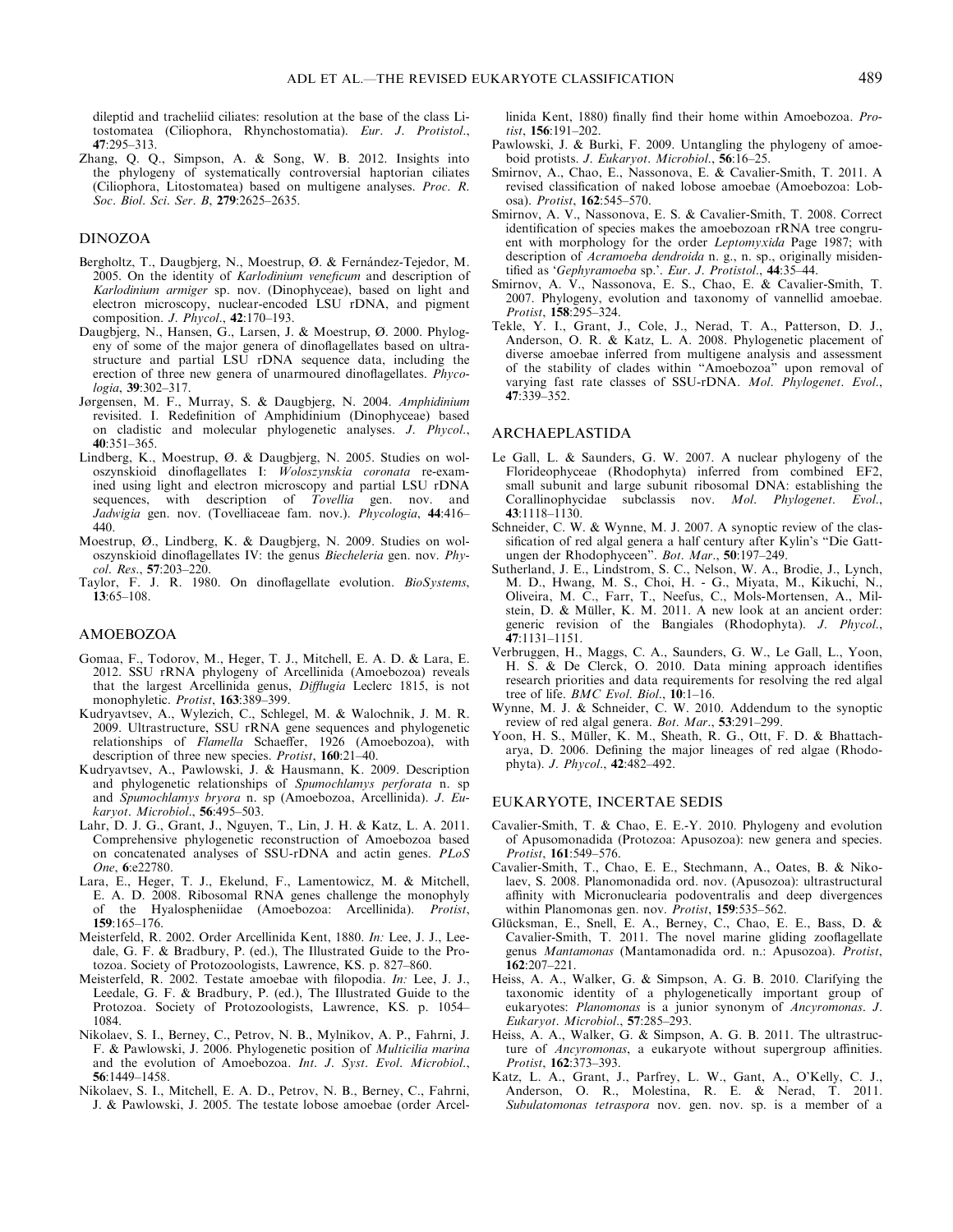previously unrecognized major clade of eukaryotes. Protist, 162:762–773.

- Kim, E., Simpson, A. G. B. & Graham, L. E. 2006. Evolutionary relationships of apusomonads inferred from taxon-rich analyses of six nuclear-encoded genes. Mol. Biol. Evol., 23:2455–2466.
- Kim, E., Harrison, J. W., Sudek, S., Jones, M. D. M., Wilcox, H. M., Richards, T. A., Worden, A. Z. & Archibald, J. M. 2011. Newly identified and diverse plastid-bearing branch on the eukaryotic tree of life. Proc. Nat. Acad. Sci. USA, 108:1496–1500.
- Mikrjukov, K. A. & Mylnikov, A. P. 2001. A study of the fine structure and mitosis of a lamellicristate amoeba, Micronuclearia podoventralis gen. et sp. nov. (Nucleariidae, Rotosphaerida). Eur. J. Protistol., **37**:15-24.
- Minge, M. A., Silberman, J. D., Orr, R. J. S., Cavalier-Smith, T., Shalchian-Tabrizi, K., Burki, F., Skjæveland, Å. & Jakobsen, K. S. 2009. Evolutionary position of breviate amoebae and the primary eukaryote divergence. Proc. R. Soc. B, 276:597–604.
- Not, F., Valentin, K., Romari, K., Lovejoy, C., Massana, R., Töbe, K., Vaulot, D. & Medlin, K. 2007. Picobiliphytes: a marine picoplanktonic algal group with unknown affinities to other eukaryotes. Science, 315:253–255.
- Parfrey, L. W., Grant, J., Tekle, Y. I., Lasek-Nesselquist, E., Morrison, H. G., Sogin, M. L., Patterson, D. J. & Katz, L. A. 2010. Broadly sampled multigene analyses yield a well-resolved eukaryotic tree of life. Syst. Biol., 59:518–533.
- Sebé-Pedrós, A., Roger, A. J., Lang, B. F., King, N. & Ruiz-Trillo, I. 2010. Ancient origin of the integrin-mediated adhesion and signaling machinery. Proc. Natl. Acad. Sci. USA, 107:10142–10147.
- Walker, G., Dacks, J. B. & Embley, T. M. 2006. Ultrastructural description of Breviata anathema, n. gen., n. sp., the organism previously studied as "Mastigamoeba invertens". J. Eukaryot. Microbiol., 53:65–78.
- Yabuki, A., Inagaki, Y. & Ishida, K.-I. 2010. Palpitomonas bilix gen. et sp. nov.: a novel deep-branching heterotroph possibly related to Archaeplastida or Hacrobia. Protist, 161:523–538.
- Yabuki, A., Ishida, K.I. & Cavalier-Smith, T. 2012. Rigifila ramosa n. gen., n. sp., a filose apusozoan with a distinctive pellicle, is related to *Micronuclearia*. *Protist*. dx.doi.org./10.1016/j.protis. 2012.04.005.
- Zhao, S., Burki, F., Bråte, J., Keeling, P. J., Klaveness, D. & Shalchian-Tabrizi, K. 2012. Collodictyon - an ancient lineage in the tree of eukaryotes. Mol. Biol. Evol., 29:1557–1568.

## EXCAVATA

- Breglia, S. A., Yubuki, N., Hoppenrath, M. & Leander, B. S. 2010. Ultrastructure and molecular phylogenetic position of a novel euglenozoan with extrusive episymbiotic bacteria: Bihospites bacati n. gen. et sp. (Symbiontida). BMC Microbiol., 10:145.
- Čepička, I., Hampl, V. & Kulda, J. 2010. Critical taxonomic revision of parabasalids with description of one new genus and three new species. *Protist*, **161**:400-433.
- Cepička, I., Kostka, M., Uzlíková, M., Kulda, J. & Flegr, J. 2008. Non-monophyly of Retortamonadida and high genetic diversity of the genus Chilomastix suggested by analysis of SSU rDNA. Mol. Phylogenet. Evol., 48:770–775.
- Deschamps, P., Lara, E., Marande, W., López-García, P., Ekelund, F. & Moreira, D. 2011. Phylogenomic analysis of kinetoplastids supports that trypanosomatids arose from within bodonids. Mol. Biol. Evol., 28:53–58.
- Hampl, V., Hug, L., Leigh, J. W., Dacks, J. B., Lang, B. F., Simpson, A. G. B. & Roger, A. J. 2009. Phylogenomic analyses support the monophyly of Excavata and resolve relationships among eukaryotic 'supergroups". Proc. Natl. Acad. Sci. USA, 106:3859-3864.
- Kolísko, M., Silberman, J. D., Cepicka, I., Yubuki, N., Takishita, K., Yabuki, A., Leander, B. S., Inouye, I., Inagaki, Y., Roger, A. J. & Simpson, A. G. B. 2010. A wide diversity of previously undetected free-living relatives of diplomonads isolated from marine/saline habitats. Environ. Microbiol., 12:2700-2710.
- Lara, E., Chatzinotas, A. & Simpson, A. G. B. 2006. Andalucia (gen. nov.): a new taxon for the deepest branch within jakobids (Jakob-

ida; Excavata), based on morphological and molecular study of a new flagellate from soil. J. Eukaryot. Microbiol., 53:112–120.

- Linton, E. W., Karnkowska-Ishikawa, A., Kim, J. I., Shin, W., Bennett, M. S., Kwiatowski, J., Zakrys, B. & Triemer, R. E. 2010. Reconstructing euglenoid evolutionary relationships using three genes: nuclear SSU and LSU, and chloroplast SS rDNA sequences and the description of Euglenaria gen. nov. (Euglenophyta). Protist, 161:603–619.
- Rodríguez-Ezpeleta, N., Brinkmann, H., Burger, G., Roger, A. J., Gray, M. W., Philippe, H. & Lang, B. F. 2007. Toward resolving the eukaryotic tree: the phylogenetic positions of jakobids and cercozoans. Curr. Biol., 17:1420–1425.
- Simpson, A. G. B., Inagaki, Y. & Roger, A. J. 2006. Comprehensive multigene phylogenies of excavate protists reveal the evolutionary positions of "primitive" eukaryotes. Mol. Biol. Evol., 23:615-625.
- Simpson, A. G. B., Stevens, J. R. & Lukeš, J. 2006. The evolution and diversity of kinetoplastid flagellates. Trends Parasitol., 22:168– 174.
- Svobodová, M., Zídková, L., Čepička, I., Oborník, M., Lukeš, J. & Votýpka, J. 2007. Sergeia podlipaevi gen. nov., sp. nov. (Trypanosomatidae, Kinetoplastida): a new parasite of the biting midges (Ceratopogonidae, Diptera). Int. J. Syst. Evol. Microbiol., 57:423–432.
- Teixeira, M. M. G., Borghesan, T. C., Ferreira, R. C., Santos, M. A., Takata, C. S. A., Campaner, M., Nunes, V. L. B., Milder, R. V., de Souza, W. & Camargo, E. P. 2011. Phylogenetic validation of the genera Angomonas and Strigomonas of trypanosomatids harboring bacterial endosymbionts with the description of new species of trypanosomatids and of proteobacterial symbionts. Protist, 162:503–524.
- Votýpka, J., Klepetková, H., Jirků, M., Kment, P. & Lukeš, J. 2012. Phylogenetic relationships of trypanosomatids parasitizing true bugs (Insecta: Heteroptera) in sub-Saharan Africa. Int. J. Parasitol., 42:489–500.
- Yabuki, A., Nakayama, T., Yubuki, N., Hashimoto, T., Ishida, K. & Inagaki, Y. 2011. Tsukubamonas globosa n. g., n. sp.; a novel excavate flagellate possibly holding a key for the early evolution in "Discoba". J. Eukaryot. Microbiol., 58:319–331.
- Yubuki, N., Edgcomb, V. P., Bernhard, J. M. & Leander, B. S. 2009. Ultrastructure and molecular phylogeny of Calkinsia aureus: cellular identity of a novel clade of deep-sea euglenozoans with epibiotic bacteria. BMC Microbiol., 9:16.
- Yubuki, N., Inagaki, Y., Nakayama, T. & Inouye, I. 2007. Ultrastructure and ribosomal RNA phylogeny of the free-living heterotrophic flagellate Dysnectes brevis n. gen, n. sp., a new member of Fornicata. J. Eukaryot. Microbiol., 54:191–200.

### FUNGI

- Aime, M.C., Matheny, P.B., Henk, D. A., Frieders, E. M., Nilsson, R. H., Piepenbring, M., McLaughlin, D. J., Szabo, L. J., Begerow, D., Sampaio, J. P., Bauer, R., Weiss, M., Oberwinkler, F. & Hibbett, D. 2006. An overview of the higher level classification of Pucciniomycotina based on combined analyses of nuclear large and small subunit rDNA sequences. Mycologia, 98:896-905.
- Barr, D. J. S. 1980. An outline for the reclassification of the Chytridiales, and for a new order, the Spizellomycetales. Can. J. Bot., 58:2380–2394.
- Barr, D. J. S. 1984. The classification of Spizellomyces, Gaertneriomyces, Triparticalcar, and Kochiomyces (Spizellomycetales, Chytridiomycetes). Can. J. Bot., 62:1171-1201.
- Barr, D. J. S., Kudo, H., Jakober, K. D. & Cheng, K. J. 1989. Morphology and development of rumen fungi: Neocallimastix sp., Piromyces communis, and Orpinomyces bovis gen.nov., sp.nov. Can. J. Bot., 67:2815–2824.
- Bauer, R., Begerow, D., Sampaio, J. P., Weib, M. & Oberwinkler, F. 2006. The simple-septate basidiomycetes: a synopsis. Mycol. Progr., 5:41–66.
- Begerow, D., Stoll, M. & Bauer, R. 2006. A phylogenetic hypothesis of Ustilaginomycotina based on multiple gene analyses and morphological data. Mycologia, 98:906–916.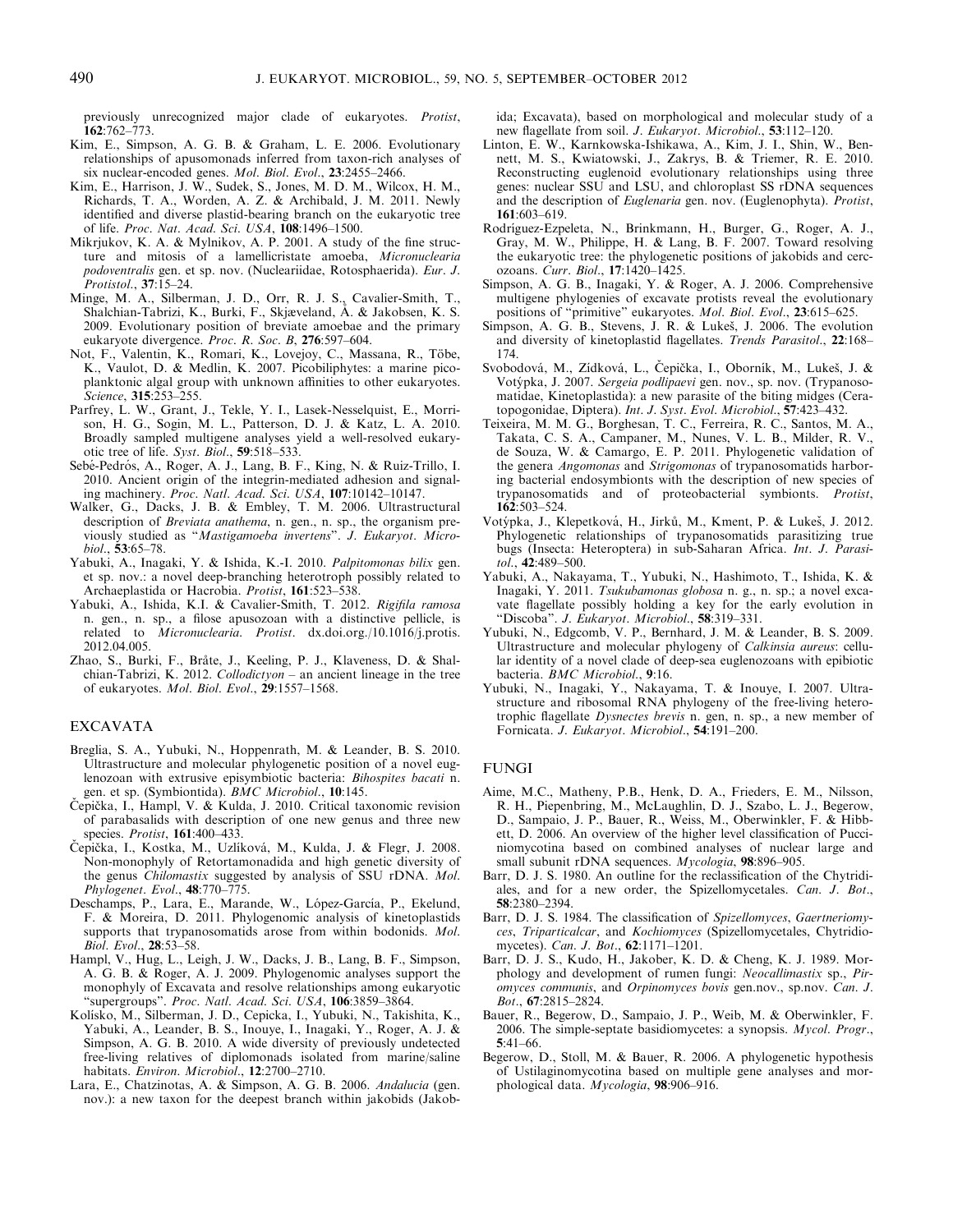- Couch, J. N. 1962. Validation of the family Coelomomycetaceae and certain species and varieties of Coelomomyces. J. Elisha Mitchell Sci. Soc., 78:135–138.
- Dewey, R. A., Joines, J. D. & Bond, J. J. 1985. A new chytridiomycete parasitizing the tardigrade Milnesium tardigradum. Can. J. Bot., 63:1525–1534.
- Doweld, A. B. 2001. Prosyllabus Tracheophytorum. Tentamen Systematis Plantarum Vascularium (Tracheophyta). Geos, Moscow, Russia.
- Eriksson, O. E. & Winka, K. 1997. Supraordinal taxa of Ascomycota. Myconet, 1:1–16.
- Fischer, A. 1892. Phycomycetes. Die Pilze Deutschlands, Oestrerreichs und der Schweiz. Rabenhorst. Kryptoamen-Fl., 1:1–490. Leipzig, Germany.
- Forget, L., Ustinova, J., Wang, Z., Huss, V. A. & Lang, B. F. 2002. Hyaloraphidium curvatum: a linear mitochondrial genome, tRNA editing, and an evolutionary link to lower fungi. Mol. Biol. Evol., 19:310–319.
- Geiser, D. M., Gueidan, C., Miadlikowska, J., Lutzoni, F., Kauff, F., Hofstetter, V., Fraker, E., Schoch, C. L., Tibell, L., Untereiner, W. A. & Aptroot, A. 2006. Eurotiomycetes: Eurotiomycetidae and Chaetothyriomycetidae. Mycologia, 98:1053–1064.
- Hibbett, D. S. 2006. A phylogenetic overview of the Agaricomycotina. Mycologia, 98:917–925.
- Hibbett, D.S., Binder, M., Bischoff, J. F., Blackwell, M., Cannon, P. F., Eriksson, O. E., Huhndorf, S., James, T., Kirk, P. M., Lucking, R., Lumbsch, H. T., Lutzoni, F., Matheny, P. B., McLaughlin, D. J., Powell, M. J., Redhead, S., Schoch, C. L., Spatafora, J. W., Stalpers, J. A., Vilgalys, R., Aime, M. C., Aptroot, A., Bauer, R., Begerow, D., Benny, G. L., Castlebury, L. A., Crous, P. W., Dai, Y. -C., Gams, W., Geiser, D. M., Griffith, G. W., Gueidan, C., Hawksworth, D. L., Hestmark, G., Hosaka, K., Humber, R. A., Hyde, K. D., Ironside, J-. E., Koljalg, U., Kurtzman, C. P., KLarsson, K. -H., Lichtwardt, R., Longcore, J., Miadlikowska, J., Miller, A., Moncalvo, J. -M., Mozley-Stanridge, S., Oberwinkler, F., Parmasto, E., Reeb, V., Rogers, J. D., Roux, C., Ryvarden, L., Sampaio, J. P., Schussler, A., Sugiyama, J., Thorn, R. G., Tibell, L., Untereiner, W. A., Walker, C., Wang, Z., Weir, A., Weiss, M., White, M. M., Winka, K., Yao, Y. -J. & Zhang, N. 2007. A higher-level phylogenetic classification of the Fungi. Mycol. Res., 111:509–547.
- Hoffmann, K., Voigt, K. & Kirk, P.M. 2011. Mortierellomycotina subphyl. nov., based on multi-gene genealogies. Mycotaxon, 115:353–363.
- Hosaka, K., Bates, S.T., Beever, R.E., Castellano, M. A., Colgan, W., Dominguez, L.S., Nouhra, E.R., Geml, J., Giachini, A. J., Kenney, S. R., Simpson, N.B., Spatafora, J.W. & Trappe, J.M. 2006. Molecular phylogenetics of the gomphoid-phalloid fungi with an establishment of the new subclass Phallomycetidae and two new orders. Mycologia, 98:949–959.
- James, T. Y., Letcher, P. M., Longcore, J. E., Mozley-Standridge, S. E., Porter, D., Powell, M. J., Griffith, G. W. & Vilgalys, R. 2006. A molecular phylogeny of the flagellated fungi (Chytridiomycota) and description of a new phylum (Blastocladiomycota). Mycologia, 98:860–871.
- Jones, M. D. M., Forn, I., Gadelha, C., Egan, M. J., Bass, D., Massana, R. & Richards, T. A. 2011. Discovery of novel intermediate forms redefines the fungal tree of life. Nature, 474:200–234.
- Kirk, P. M., Cannon, P.F., Minter, D. W. & Stalpers, J. A. 2008. Dictionary of the Fungi, 10th ed. CABI Bioscience, Surrey, UK.
- Kirk, P. M., Cannon, P. R., David, J. C. & Stalpers, J. A. 2001. Dictionary of the Fungi, 9th ed. CABI Bioscience, Surrey, UK.
- Korschikoff, A. A. 1931. Notizen uber einige neue apochlorotische. Algen. Archiv Protistenkd., 74:249–258.
- Lara, E., Moreira, D. & Lopez-Garcia, P. 2010. The environmental clade LKM11 and Rozella form the deepest branching clade of Fungi. Protist, 161:116–121.
- Letcher, P. M. & Powell, M. J. 2005. Kappamyces, a new genus in the Chytridiales (Chytridiomycota). Nova Hedwigia, 80:115–133.
- Letcher, P. M., Powell, M. J., Churchill, P. E. & Chambers, J. G. 2006. Ultrastructural and molecular phylogenetic delineation of a new order, the Rhizophydiales (Chytridiomycota). Mycol. Res., 110:898–915.
- Letcher, P. M., Powell, M. J., Chambers, J. G., Longcore, J. E., Churchill, P. F. & Harris, P. M. 2005. Ultrastructural and molecular delineation of the Chytridiaceae (Chytridiales). Can. J. Bot., 83:1561–1573.
- Letcher, P. M., Vélez, C. G., Barrantes, M. E., Powell, M. J., Churchill, P. F. & Wakefield, W. S. 2008. Ultrastructural and molecular analyses of Rhizophydiales (Chytridiomycota) isolates from North America and Argentina. Mycol. Res., 112:759–782.
- Letcher, P. M., Powell, M. J., Barr, D. J. S., Churchill, P. F., Wakefield, W. S. & Picard, K. T. 2008. Rhizophlyctidales is a new order in Chytridiomycota. Mycol. Res., 112:1031–1048.
- Longcore, J. E. & Simmons, D. R. 2012. The Polychytriales ord. nov. contains chitinophilic members of the rhizophlyctoid alliance. Mycologia, 104:276–294.
- Lumbsch, H.T. & Huhndorf, S. 2010. Myconet Volume 14. Part One. Outline of Ascomycota—2009. Part Two. Notes on Ascomycete Systematics. Nos. 4751–5113. Fieldiana, 1:1–64.
- Lutzoni, F., Kauff, F., Cox, C. J., McLaughlin, D., Celio, G., Dentinger, B., Padamsee, M., Hibbett, D., James, T. Y., Baloch, E., Grube, M., Reeb, V., Hoftsetter, V., Schoch, C., Arnold, A. E., Miadlikowska, J., Spatafora, J., Johnson, D., Hambleton, S., Crockett, M., Shoemaker, R., Sung, G. -H., Lucking, R., Lumbsch, T., O'Donell, K., Bind, M., Diedrich, P., Ertz, D., Gueidan, C., Hansen, K., Harris, R. C., Hosaka, K., Lim, Y. W., Matheny, B., Nishida, H., Pfister, D., Rogers, J., Rossman, A., Schmitt, I., Sipman, H., Stone, J., Sugiyama, J., Yahr, R. & Vilgalys, R. 2004. Assembling the fungal tree of life: progress, classification, and evolution of subcellular traits. Am. J. Bot., 91:1446–1480.
- Jones, M. D. M., Richards, T. A., Hawksworth, & David Bass. 2012. Validation and justification of the phylum name Cryptomycota phyl. nov. IMA Fungus, 2:173–175.
- Miadlikowska, J., Kauff, F., Hofstetter, V., Fraker, E., Grube, M., Hafellner, J., Reeb, V., Hodkinson, B. P., Kukwa, M., Lücking, R., Hestmark, G., Otalora, M. G., Budel, B., Rauhut, A., Scheidegger, C., Timdal, E., Srenroos, S., Brodo, I., Perlmutter, G. B., Ertz, D., Diederich, P., Lendemetr, J. C., May, P., Scoch, C. L., Arnold, A. E., Gueidan, C., Tripp, E., Yahr, R., Roberston, C. & Lutzoni, F. 2006. New insights into classification and evolution of the Lecanoromycetes (Pezizomycotina, Ascomycota) from phylogenetic analyses of three ribosomal RNA- and two protein-coding genes. Mycologia, 98:1088–1103.
- Mollicone, M. R. N. 1994. Zoospore ultrastructure of Monoblepharis polymorpha. Mycologia, 86:615–625.
- Mollicone, M. R. N. 1999. Zoospore ultrastructure of Gonapodya polymorpha. Mycologia, 91:727–734.
- Mozley-Standridge, S. E., Letche, P. M., Longcore, J. E., Porter, D. & Simmons, D. R. 2009. Cladochytriales – a new order in Chytridiomycota. Mycol. Res., 113:498–507.
- Petersen, H. E. 1909. Studier over Ferskvands-Phykomyceter. Botanisk Tidsskrift, 29:345–440.
- Petersen, H. E. 1910. An account of Danish freshwater phycomycetes, with biological and systematical remarks. Ann. Mycol., 8:494–560.
- Porter, T. M., Martin, W., James, T. Y., Longcore, J. E., Gleason, F. H., Adler, P. H., Letcher, P. M. & Vilgalys, R. 2011. Molecular Phylogeny of the Blastocladiomycota (Fungi) based on nuclear ribosomal DNA. Fungal Biol., 115:381–392.
- Rosling, A., Cox, F., Cruz-Martinez, K., Ihrmark, K., Grelet, G.-A., Lindahl, B. D., Menkis, A. & James, T. Y. 2011. Archaeorhizomycetes: unearthing an ancient class of ubiquitous soil fungi. Science, 333:876–879.
- Schaffner, J. H. 1909. The classification of plants, IV. Ohio Nat., 9:446–455.
- Schroëter, J. 1892. Phycomycetes. In: Engler, A. & Prantl, K. (ed.), Die naturlichen Pflanzenfamilien, Vol. 1, Part 1, 1889–1893. W. Englemann, Leipzig, Germany. p. 63–141.
- Steiger, R. A., Simmons, D. R. & Longcore, J. E. 2011. Cylindrochytridium johnstonii is a member of the Cladochytriales. Mycotaxon, 118:293–302.
- Simmons, D. R. 2011. Phylogeny of Powellomycetaceae fam. nov. and description of Geranomyces variabilis gen. et comb. nov. Mycologia, 103:1411–1420.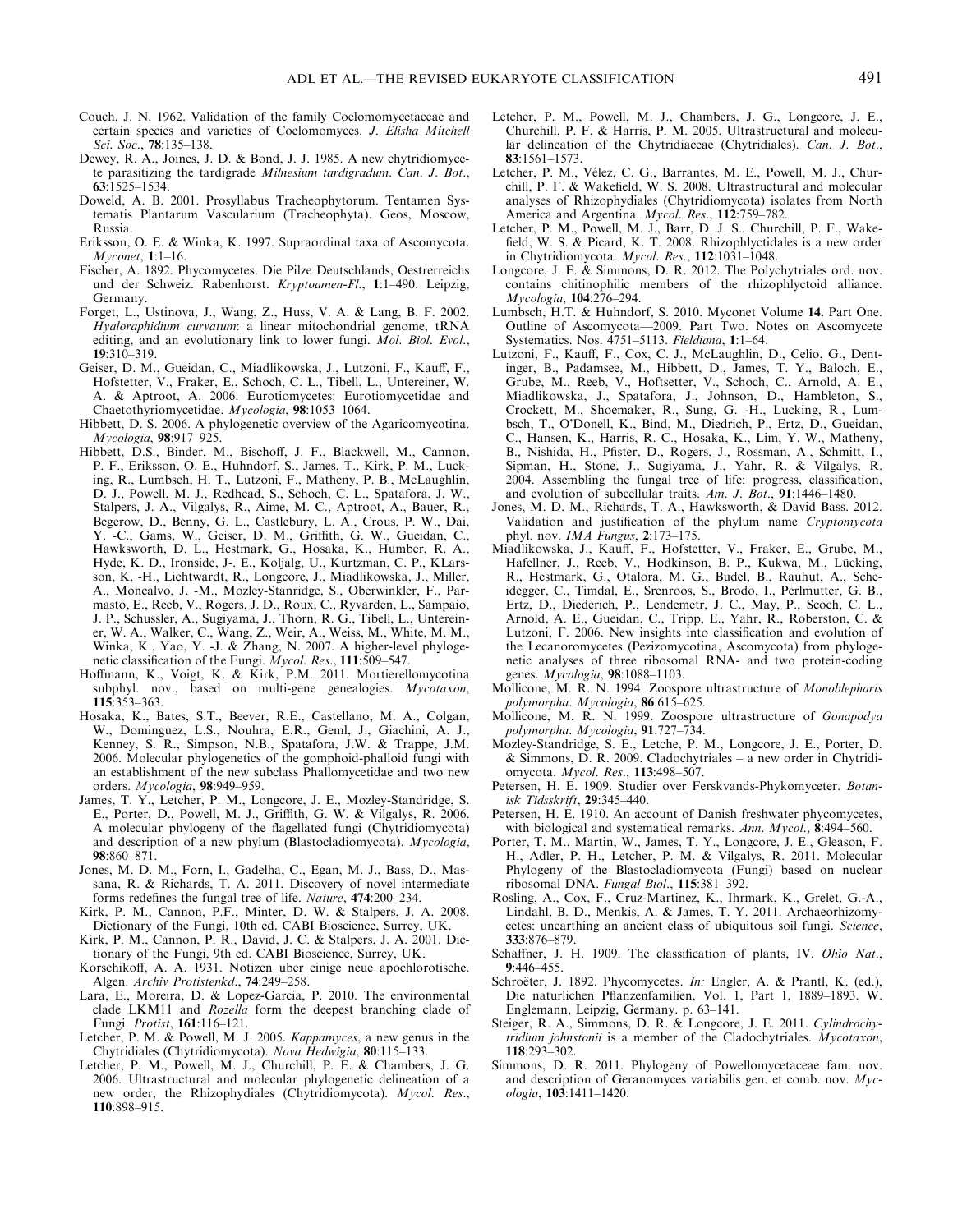- Simmons, D. R., Letcher, P. M. & Powell, M. J. 2012. Alogomyces tanneri gen. et. sp. nov., a chytrid in Lobulomycetales from horse manure. *Mycologia*, **104**:157-163.
- Simmons, D. R., James, T. Y., Meyer, A. F. & Longcore, J. E. 2009. Lobulomycetales, a new order in the Chytridiomycota. Mycol. Res., 113:450–460.
- Vélez, C. G., Letcher, P. M., Schultz, S., Powell, M. J. & Churchill, P. F. 2011. Molecular phylogenetic and zoospore ultrastructural analyses of Chytridium olla establish the limits of a monophyletic Chytridiales. Mycologia, 103:118–130.
- Walker, C. & Schüßler, A. 2004. Nomenclatural clarifications and new taxa in the Glomeromycota. Mycol. Res., 108:981–982.
- Zhang, N., Castlebury, L. A., Miller, A. N., Huhndorf, S., Schoch, C. L., Seifert, K., Rossman, A. Y., Rogers, J. D., Kohlmeyer, J., Volkmann-Kohlmeyer, B. & Sung, G. -H. 2006. An overview of the systematics of the Sordariomycetes based on a four-gene phylogeny. Mycologia, 98:1076–1087.

## OPISTHOKONTA (SEE ALSO FUNGI)

- Brown, M. W., Spiegel, F. W. & Silberman, J. D. 2009. Phylogeny of the "forgotten" cellular slime mold, Fonticula alba, reveals a key evolutionary branch within opisthokonta. Mol. Biol. Evol., 26:2699–2709.
- Carr, M., Leadbeater, B. S., Hassan, R., Nelson, M. & Baldauf, S. L. 2008. Molecular phylogeny of choanoflagellates, the sister group to Metazoa. Proc. Natl. Acad. Sci. USA, 105:16641–16646.
- Lang, B. F., O'Kelly, C., Nerad, T., Gray, M. W. & Burger, G. 2002. The closest unicellular relatives of animals. Curr. Biol., 12:1773–1778.
- Liu, Y., Steenkamp, E. T., Brinkmann, H., Forget, L., Philippe, H. & Lang, B. F. 2009. Phylogenomic analyses predict sistergroup relationship of nucleariids and Fungi and paraphyly of zygomycetes with significant support. BMC Evol. Biol., 9:272.
- Morrow, C. C., Picton, B. E., Erpenbeck, D., Boury-Esnault, N., Maggs, C. A. & Allcock, A. L. 2012. Congruence between nuclear and mitochondrial genes in Demospongiae: a new hypothesis for relationships within the G4 clade (Porifera: Demospongiae). Mol. Phylogenet. Evol., 62:174–190.
- Nitsche, F., Carr, M., Arndt, H. & Leadbeater, B. S. C. 2011. Higher level taxonomy and molecular phylogenetics of the Choanoflagellatea. J. Eukaryot. Microbiol., 58:452-462.
- Shalchian-Tabrizi, K., Minge, M. A., Espelund, M., Orr, R., Ruden, T., Jakobsen, K. S. & Cavalier-Smith, T. 2008. Multigene phylogeny of choanozoa and the origin of animals. PLoS ONE, 3:e2098.
- Steenkamp, E. T., Wright, J. & Baldauf, S. L. 2006. The protistan origins of animals and fungi. Mol. Biol. Evol., 23:93–106.
- Torruella, G., Derelle, R., Paps, J., Lang, B. F., Roger, A. J., Shalchian-Tabrizi, K. & Ruiz-Trillo, I. 2012. Phylogenetic relationships within the Opisthokonta based on phylogenomic analyses of conserved single-copy protein domains. Mol. Biol. Evol., 29:531-544.
- Worley, A. C., Raper, K. B. & Hohl, M. 1979. Fonticula alba: a new cellular slime mold (Acrasiomycetes). Mycologia, 71:746–760.

#### RHIZARIA

- Bass, D. & Cavalier-Smith, T. 2004. Phylum-specific environmental DNA analysis reveals remarkably high global biodiversity of Cercozoa (Protozoa). Int. J. Syst. Evol. Microbiol., 54:2393– 2404.
- Bass, D., Chao, E.E., Nikolaev, S., Yubuki, A., Ishida, K., Berney, C., Pakzad, U., Wylezich, U. & Cavalier-Smith, T. 2009. Phylogeny of novel naked filose and reticulose Cercozoa: Granofilosea cl. n. and Proteomyxidea revised. Protist, 160:75–109.
- Bass, D., Howe, A.T., Mylnikov, A.P., Vickerman, K., Chao, E.E., Edwards Smallbone, J., Snell, J., Cabral, C. Jr & Cavalier-Smith, T. 2009. Phylogeny and classification of Cercomonadida: Cercomonas, Eocercomonas, Paracercomonas, and Cavernomonas gen. n. Protist, 160:483–521.
- Bhattacharya, D., Helmchen, T. & Melkonian, M. 1995. Molecular evolutionary analyses of nuclear-encoded small subunit ribosomal RNA identify an independent rhizopod lineage containing the

Euglyphina and the Chlorarachniophyta. J. Eukaryot. Microbiol., 42:65–69.

- Brabender, M., Kiss, A.K, Domonell, A, Nitsche, F & Arndt, H. 2012. Phylogenetic and morphological diversity of novel soil cercomonad species with a description of two new genera (Nucleocercomonas and Metabolomonas). Protist, 163:495–528.
- Burki, F., Kudryavtsev, A., Matz, M. W., Aglyamova, G. V., Bulman, S., Keeling, P. J. & Pawlowski, J. 2010. Evolution of Rhizaria: new insights from phylogenomic analysis of uncultivated protists. BMC Evol. Biol., 10:377.
- Cavalier-Smith, T. & Chao, E. E. Y. 2003. Phylogeny and classification of phylum Cercozoa (Protozoa). Protist, 154:341–358.
- Cavalier-Smith, T. & Karpov, S.A. 2012. Paracercomonas kinetid ultrastructure, origins of the body plan of Cercomonadida, and cytoskeleton evolution in Cercozoa. Protist, 163:47–75.
- Cavalier-Smith, T. & Oates, B. 2012. Ultrastructure of Allapsa vibrans and the body plan of Glissomonadida (Cercozoa). Protist, 163:165–187.
- Chantangsi, C., Esson, H.J. & Leander, B.S. 2008. Morphology and molecular phylogeny of a marine interstitial tetraflagellate with putative endosymbionts: Auranticordis quadriverberis n. gen. et sp (Cercozoa). BMC Microbiol., 8:123–138.
- Chantangsi, C. & Leander, B.S. 2010. An SSU rDNA barcoding approach to the diversity of marine interstitial cercozoans, including descriptions of four novel genera and nine novel species. Int. J. Syst. Evol. Microbiol., 60:1962–1977.
- Chantangsi, C. & Leander, B.S. 2010. Ultrastructure, life cycle and molecular phylogenetic position of a novel marine sand-dwelling cercozoan: Clautriavia biflagellata n. sp. Protist, 161:133–147.
- Groussin, M., Pawlowski, J. & Yang, Z. 2011. Bayesian relaxed molecular clock analysis of divergence times: implications for the speciation timing in Foraminifera. Mol. Phylogenet. Evol., 61:157-166.
- Habura, A., Wegener, L., Travis, J. F. & Bowser, S. S. 2005. Structural and functional implications of an unusual foraminiferal  $\beta$ -tubulin. *Mol. Biol. Evol.*, 22:2000–2009.
- Habura, A., Hou, Y., Reilly, A. A. & Bowser, S. S. 2011. Highthroughput sequencing of Astrammina rara: sampling the giant genome of a giant foraminiferan protist. BMC Genomics, 12:169.
- Heger, T. J., Mitchell, E. A. D., Todorov, M., Golemansky, V., Lara, E., Leander, B. S. & Pawlowski, J. 2010. Molecular phylogeny of euglyphid testate amoebae (Cercozoa: Euglyphida) suggests transitions between marine supralittoral and freshwater/ terrestrial environments are infrequent. Mol. Phylogenet. Evol., 55:113–122.
- Hess, S., Sausen, N. & Melkonian, M. 2012. Shedding light on vampires: the phylogeny of vampyrellid amoebae revisited. PLoS ONE, 7:e31165.
- Howe, A.T., Bass, D., Chao, E.E. & Cavalier-Smith, T. 2011. New genera, species, and improved phylogeny of Glissomonadida (Cercozoa). Protist, 162:710–722.
- Howe, A. T., Bass, D., Scoble, J. M., Lewis, R., Vickerman, K., Arndt, H. & Cavalier-Smith, T. 2011. Novel cultured protists identify deep-branching environmental DNA clades of Cercozoa: new genera Tremula, Micrometopion, Minimassisteria, Nudifila, Peregrinia. Protist, 162:332–372.
- Ishitani, Y., Ishikawa, S. A., Inagaki, Y., Tsuchiya, M., Takahashi, K. & Takishita, K. 2011. Multigene phylogenetic analyses including diverse radiolarian species support the "Retaria" hypothesis: the sister relationship of Radiolaria and Foraminifera. Mar. Micropaleont., 81:32–42.
- Kosakyan, A., Heger, T. J., Leander, B. S., Todorov, M., Mitchell, E. A. D. & Lara, E. 2012. COI barcoding of nebelid testate amoebae (Amoebozoa: Arcellinida): extensive cryptic diversity and redefinition of the Hyalospheniidae Schultze. Protist, 163:415–434.
- Lara, E., Heger, T. J., Mitchell, E. A. D., Meisterfeld, R. & Ekelund, F. 2007. SSU rRNA reveals a sequential increase in shell complexity among the Euglyphid testate amoebae (Rhizaria: Euglyphida). Protist, 158:229–237.
- Ota, S., Vaulot, D., Le Gall, F., Yabuki, A. & Ishida, K. 2009. Partenskyella glossopodia gen. et sp. nov., the first report of a Chlorarachniophyte that lacks a pyrenoid. Protist, 160:137–150.
- Pawlowski, J. & Burki, F. 2009. Untangling the phylogeny of amoeboid protists. J. Eukaryot. Microbiol., 56:16–25.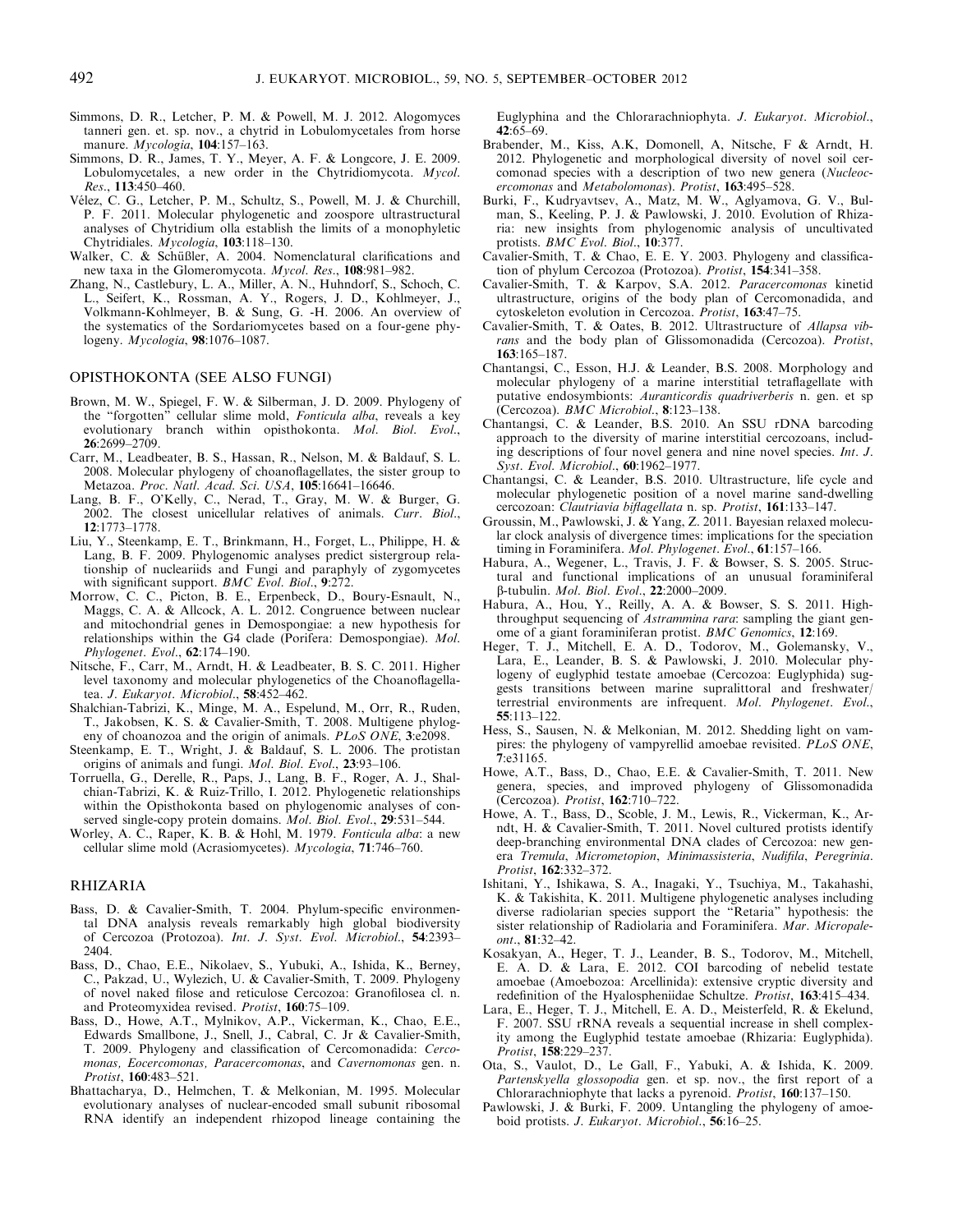- Wylezich, C., Meisterfeld, R., Meisterfeld, S. & Schlegel, M. 2002. Phylogenetic analyses of small subunit ribosomal RNA coding regions reveal a monophyletic lineage of euglyphid testate amoebae (order Euglyphida). J. Eukaryot. Microbiol., 49:108–118.
- Wylezich, C., Mylnikov, A. P., Weitere, M. & Arndt, H. 2007. Distribution and phylogenetic relationships of freshwater thaumatomonads with a description of the new species Thaumatomonas coloniensis n. sp. J. Eukaryot. Microbiol., 54:347–357.
- Yabuki, A. & Ishida, K. 2011. Mataza hastifera n. g., n. sp.: a possible new lineage in the Thecofilosea (Cercozoa). *J. Eukaryot. Micro* $biol.$ , 58:94-102.

## **STRAMENOPILES**

Bittner, L., Payri, C. E., Couloux, A., Cruaud, C., de Reviers, B. & Rousseau, F. 2008. Molecular phylogeny of the Dictyotales and their position within the Phaeophyceae, based on nuclear, plastid and mitochondrial DNA sequence data. Mol. Phylogenet. Evol., 49:211–226.

- Phillips, N., Burrowes, R., Rousseau, F, de Reviers, B. & Saunders, G. 2008. Resolving evolutionary relationships among the brown algae using chloroplast and nuclear genes. J. Phycol., 44:394–405.
- Silberfeld, T., Leigh, J. W., Verbruggen, H., Cruaud, C., de Reviers, B. & Rousseau, F. 2010. A multi-locus time-calibrated phylogeny of the brown algae (Heterokonta,Ochrophyta, Phaeophyceae): investigating the evolutionary nature of the "brown algal crown radiation". Mol. Phylogenet. Evol., 56:659–674.

Received: 06/27/12; accepted: 07/10/12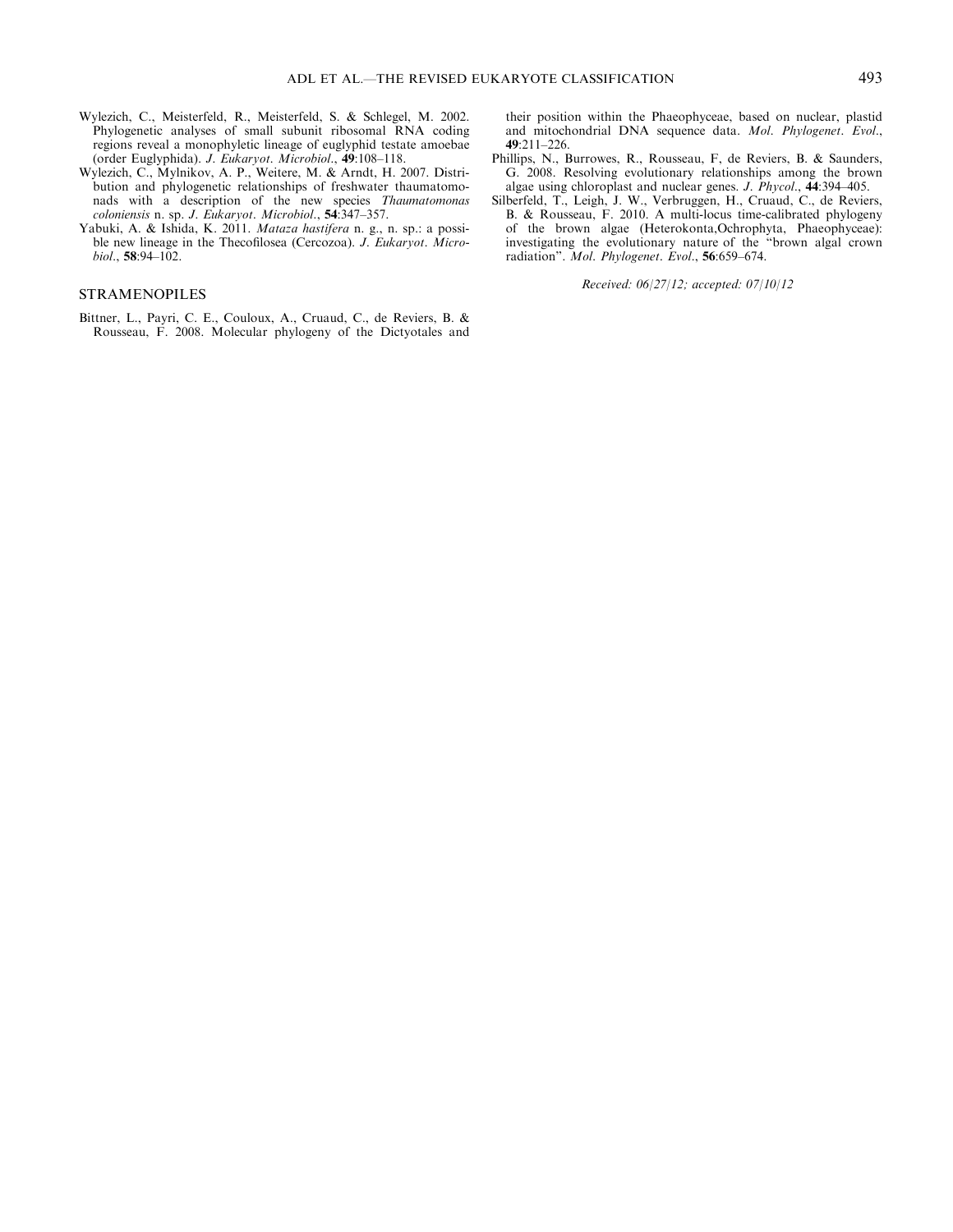# **INDEX FOR VOLUME 59/5**

Genera with uncertain affiliation are listed alphabetically in Table 3 (p. 486)

*Abedinium* 460 *Abeoformawhisleri* 438 *Acanthamoeba* 435 Acantharia 474 *Acanthocorbis* 438 Acanthocystidae 485 *Acanthocystis* 485 *Acanthoeca* 438 Acanthoecida 438 *Acanthometra* 474 *Acarospora* 448 Acarosporaceae 448 Acarosporales 448 Acarosporomycetidae 448 *Acaulospora* 444 *Acetabularia* 477 *Achradina* 461 *Acineta* 466 *Acinetospora* 457 Aconoidasida 462 *Acrasis* 481 *Acrochaetium* 476 Acrospermales 446 *Acrospermum* 446 *Acrosphaera* 475 *Acrosymphytum* 476 *Actinocoryne* 475 *Actinolophus* 475 *Actinomma* 475 Actinophryidae 454 *Actinophrys* 454 *Actinoptychus* 459 *Actinosphaerium* 454 *Actuariola* 483 *Acuta* 463 *Acytostelium* 437 Adelea 462 Adeleorina 462 *Adelina* 462 *Adenocystis* 457 Agamococcidiorida 463 Agaricales 452 Agaricomycetes 452 Agaricomycetidae 452 Agaricomycotina 452 Agaricostilbales 451 Agaricostilbomycetes 451 *Agaricostilbum* 451 *Agaricus* 452 Agelasida 439 *Agitata* 468 *Agreggata* 463 Agyriales 448 *Agyrium* 448 *Ahnfeltia* 476 Ahnfeltiophycidae 476 *Aigialus* 446 *Ajellomyces* 447 *Akkesiophycus* 458 *Alaria* 458 *Alepiella* 472

*Alexandrium* 461 *Aliquandostipite* 446 *Allantion* 468 *Allapsa* 468 *Allas* 471 *Allochytridium* 441 *Allogromia* 473 Allogromiida 473 *Allomyces* 442 *Alogomyces* 442 *Alphamonas* 460 *Alphamyces* 441 *Althornia* 454 Alveolata 429, 430, 431, 453, 460, 468 *Alveolina* 473 *Amanita* 452 *Amastigomonas* 484 *Ambispora* 443 *Amblyospora* 440 Ammodiscidae 473 *Ammodiscus* 473 *Ammonia* 474 *Amoeba* 433 Amoebidiidae 438 *Amoebidium parasiticum* 438 *Amoeboaphelidium* 438 *Amoebogregarina* 463 *Amoebophilus* 443 *Amoebophrya* 460 Amoebozoa 430, 431, 433, 436, 437, 453, 481 *Amoenoscopa* 438 Amorphea 430, 431, 484 *Amphiacantha* 440 *Amphiacon* 474 *Amphibiocystidium ranae* 438 *Amphibiothecum penneri* 438 *Amphidiniopsis* 461 *Amphidinium* 460, 461 *Amphilithium* 474 *Amphisolenia* 462 *Amphisphaeria* 450 *Amphitolus* 461 Amphitraemidae 454 *Amphitrema* 454 *Amphizonella* 433 *Ampullataria* 471 *Amylax* 461 Amylocorticiales 452 *Amylocorticium* 452 *Amyloodinium* 461, 462 *Anaeromyces* 440 *Anamylopsora* 448 *Ancistrocoma* 466 Ancyromonadida 430, 483 *Ancyromonas* 484 *Andalucia* 481 *Andalucia godoyi* 481 *Angeiocystis* 463 *Angomonas* 483

*Angulomyces* 441 Animalia 439 Anisolpidiaceae 454 *Anisolpidium* 454 *Anisonema* 482 *Ankylochrisis* 455 *Annulatascus* 449, 450 *Anophryoides* 467 *Anoplophrya* 468 *Antarctomyces* 449 *Anthracoidea* 452 *Antrodia* 453 *Anurofeca richardsi* 438 Aphagea 482 Aphelidea 438 *Aphelidium* 438 *Apheloecion* 438 Apicomplexa 460, 462, 463 *Apiosporina* 446 *Aplanochytrium* 454 *Aplysina* 439 *Apodinium* 462 Apostomatia 467 Apusomonadida 430, 484 Apusomonads 484 *Apusomonas* 484 *Aquamyces* 441 *Arabidopsis thaliana* 430, 431, 453 *Arachisporum* 435 Arachnoidiscids 459 *Arachnoidiscus* 459 *Arachnomyces* 447 *Arachnula* 435, 472 *Arcella* 433 Arcellina 433 Arcellinida 433, 434 *Archaeorhizomyces* 444 Archaeorhizomycetales 444 Archaeorhizomycetes 444 *Archaeospora* 443 Archaeosporales 443 Archaeosporomycetes 443 *Archaeperidinium* 461 Archaeplastida 430, 431, 453, 475 Archamoebae 435 *Archerella* 454 Archigregarinorida 463 *Arcyria* 437 *Aristerostoma* 466 *Arizonaphlycti* 441 *Arkaya* 441 *Armatella* 450 *Armillaria* 452 Armophorea 464 Armophorida 464 *Arthonia* 446 Arthoniales 446 Arthoniomycetes 446 Arthracanthida 474 *Arthrocladia* 457 *Arthroderma* 447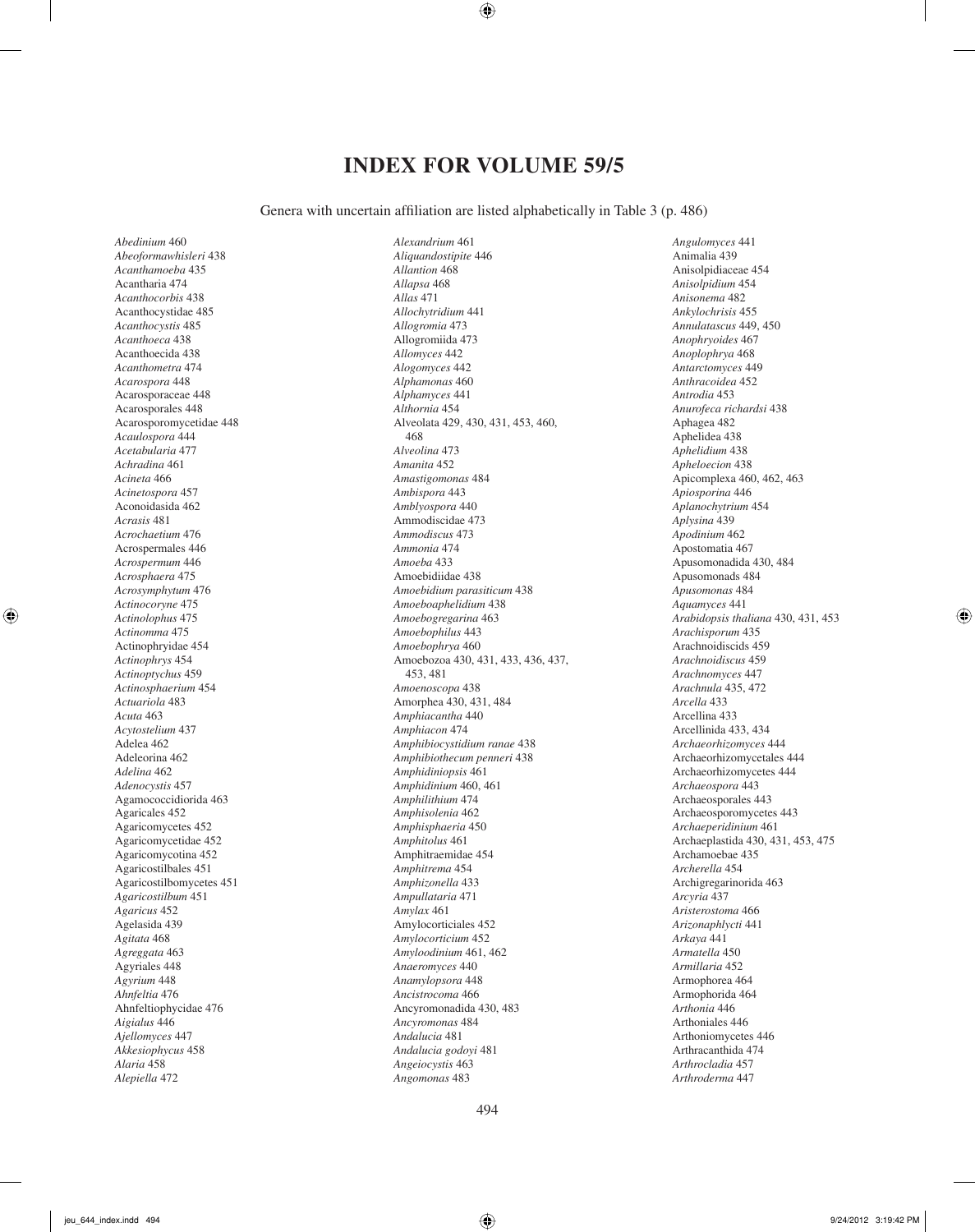*Artostrobus* 475 Ascetosporea 472 *Ascobolus* 449 *Ascodesmis* 449 *Ascodichaena* 449 *Ascoglena* 482 *Ascogregarina* 463 *Ascoidea* 445 Ascomycota 444 *Ascophyllum* 457 *Ascoseira* 457 Ascoseirales 457 *Ascosphaera* 447 *Ascotaiwania* 450 *Ascothailandia* 450 *Asellaria* 443 Asellariales 443 *Aspergillus* 447 *Aspicilia* 448 *Aspidisca* 464 *Assulina* 471 Assulinidae 471 *Astasia* 482 *Asterionella* 459 *Asterocladon* 457 *Asteronema* 457 Astomatia 467, 468 *Astrammina* 473 *Astreptonema* 438 *Astrolonche* 474 Astrorhizida 473 *Astrosiga* 438 Athalamids 473 *Athelia 452 Atheliales* 452 *Atoxoplasma* 462 *Atractiella* 451 Atractiellales 451 Atractiellomycetes 451 *Aulacantha* 469 *Aulacomonas* 484 *Aulacoseira* 459 *Aulographis* 469 *Aulomonas* 438 *Aulosphaera* 469 *Auranticordis* 470 *Aureococcus* 455 *Aureoumbra* 455 *Auricularia* 452 Auriculariales 452 *Auriculoscypha* 451 *Aurigamonas* 468 *Australiasca* 450 *Axinella* 439 Axinellida 439 Axopodia 431 *Babesia* 462 Bacillariophyceae 459 Bacillariophyta 458 Bacillariophytina 459 *Badhamia* 437 *Baeomyces* 448 Baeomycetales 448 *Baggea* 446 *Balamuthia* 435 *Balaniger* 485

*Balantidium* 465

## *Balbiania* 476 *Baldinia* 461 *Balechina* 461 *Ballia* 476 *Baltomyces* 443 *Bangia* 476 Bangiales 476 *Bangiomorpha* 476 Bangiophyceae 476 *Bangiopsis* 476 *Bannoa* 451 *Barbulanympha* 480 *Barbyella* 437 *Barrina* 449, 450 *Barrouxia* 462 Basal bodies 431 Basidiomycota 444, 450, 452 *Bathycoccus* 477 *Batrachochytrium* 441 *Batrachospermum* 476 *Bellotia* 458 *Bernardinium* 461 *Beroeovata* 439 *Bertia* 450 *Besnoitia* 462 *Bicosoeca* 454 Bicosoecida 453 *Bicosta* 438 *Biecheleria* 461 *Bifurcaria* 457 *Bigelowiella* 472 *Bigelowiella natans* 430, 431, 453 *Bihospites* 483 *Biomyxa* 475 *Bionectria* 450 *Blabericola* 463 *Blastocladia* 442 Blastocladiales 442 *Blastocladiella* 442 Blastocladiineae 442 Blastocladiomycetes 442 Blastocladiomycota 442 *Blastocladiopsis* 442 *Blastocrithidia* 483 *Blastocystis* 453 Blastodiniales 462 *Blastodinium* 461 *Blepharisma* 463 *Blepharocysta* 461 *Blumeria* 449 *Bodo* 483 *Bodomorpha* 468 Bodomorphidae 468 *Boldia* 476 Boletales 452 *Boletus* 452 *Bolidomonas* 454 Bolidophyceae 454 *Bolinia* 449, 450 Boliniales 449, 450 *Bolivina* 474 *Bonamia* 472 *Bonnemaisonia* 476 *Boothiomyces* 441

*Bordnamonas* 483 *Borealophlyctis* 441 *Boreophyllum* 476

## *Borghiella* 461 Borghiellaceae 461 *Botrydium* 457 *Botryobasidium* 452 *Botryochloropsis* 455 *Botryococcus* 477 *Botryosphaeria* 446 Botryosphaeriales 446 *Botryotinia* 449 *Botuliforma* 470 *Boveella* 434 *Brachidinium* 461 *Bracteacoccus* 477 *Brefeldia* 437 *Breviata* 430, 484 Breviatea 484 *Brevimastigomonas* 468 *Brooklynella* 465 *Bryometopus* 466 *Bulgaria* 449 *Bullinularia* 433 *Bumilleriopsis* 457 *Bursaria* 466 Bursariomorphida 466 *Buxtehudia* 440 *Cachonella* 462 *Cachonodinium* 460 *Cacospongia* 439 *Caecitellus* 454 *Caecomyces* 440 *Caenomorpha* 465 *Cafeteria* 454 Calcarea 439 Calcaronea 439 Calcinea 439 *Calciosolenia* 485 Calcispongia 439 *Caliciopsis* 447 *Calicium* 448 *Calkinisia aureus* 483 *Calkinsia* 483 *Calliacantha* 438 *Calomyxa* 437 *Caloscypha* 449 *Calosphaeria* 449, 450 Calosphaeriales 449, 450 *Calotheca* 438 *Calycimonas* 482 *Camarops* 449, 450 *Campanoeca* 438 *Campascus* 471 *Campyloacantha* 438 *Candelaria* 448 Candelariales 448 *Candelariella* 448 *Candida* 445 *Cannoraphis* 469 *Cannosphaera* 469 *Canteriomyces* 454 Cantharellales 452 *Cantharellus* 452 Capnodiales 446 *Capnodium* 446 *Capronia* 447 *Capsaspora* 437 Capsasporidae 437 *Capsellina* 470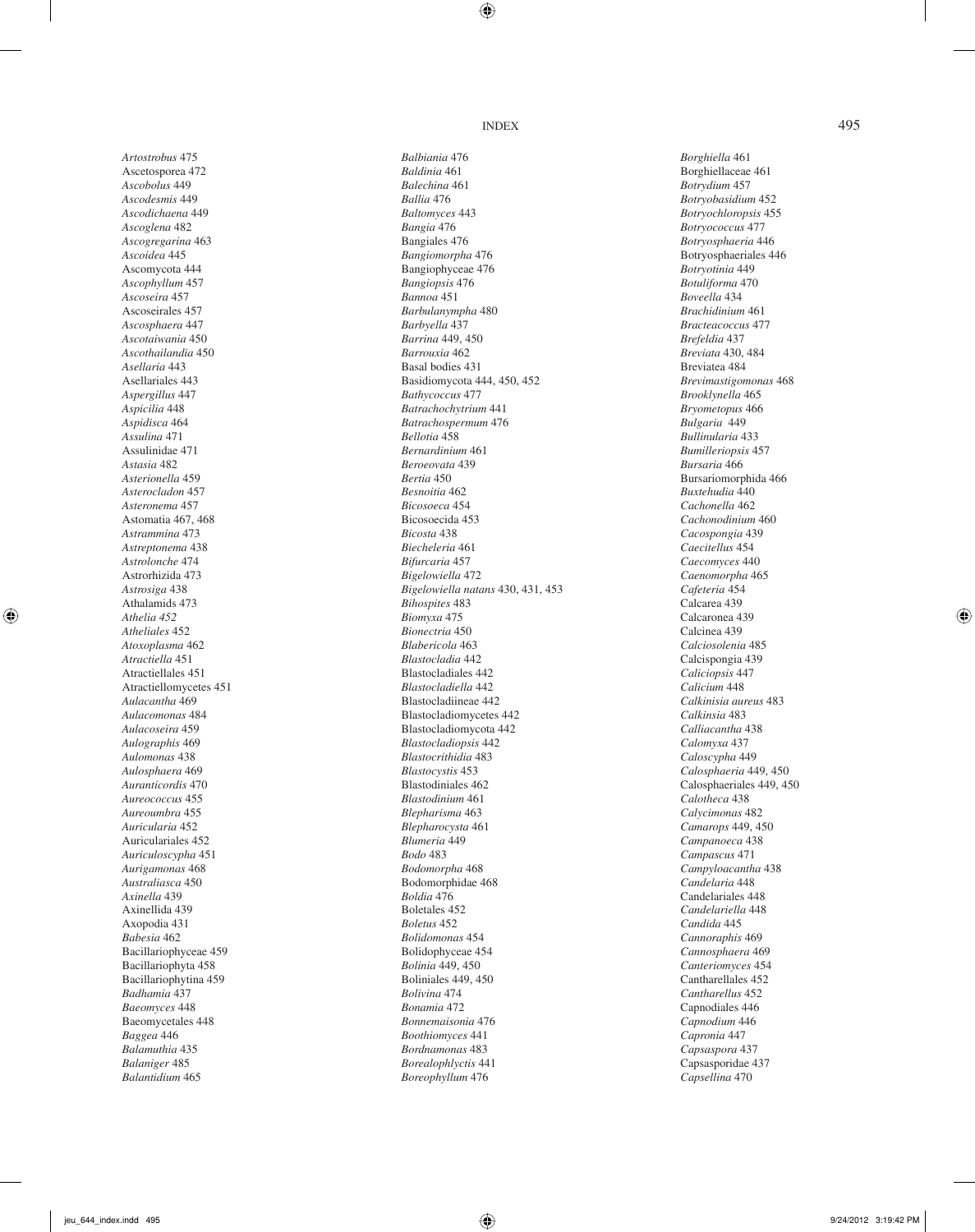*Carbomyces* 449 *Carchesium* 468 *Cariacothrix* 464 *Cariacothrix caudata* 464 Cariacotrichea 464 *Carpediemonas* 479, 480 *Carpomitra* 458 *Carteria* 477 *Carterina* 474 Carterinida 474 *Caryospora* 462 *Caryotricha* 464 *Caryotropha* 462 *Cashia* 433 *Castanella* 469 *Catenochytridium* 441 *Catenomyces* 442 *Catenophlyctis* 442 *Caternaria* 442 *Caudospora* 440 *Caulerpa* 477 *Caullerya mesnili* 438 *Caulochytrium* 442 *Cavernomonas* 468 Cavosteliida 435 *Cavostelium* 436 Centramoebida 435 Centrioles 431 Centrohelida 485 *Centropyxis* 433 Centrosome 431 *Cepedea* 453 *Cephaloascus* 445 *Cephaloidophora* 463 *Cephalolobus* 463 *Cephalothamnium* 483 *Cephalotheca* 449, 450 Ceraceosorales 452 *Ceraceosorus* 452 *Ceramium* 476 *Ceratiomyxa* 436 *Ceratiomyxella* 436 *Ceratium* 461 *Ceratobasidium* 452 *Ceratocystis* 450 *Ceratomyces* 447 Cercobodonidae 468 Cercomonadida 468 Cercomonadidae 468 Cercomonads 470 *Cercomonas* 468 Cercozoa 431, 468, 469, 470, 472 *Cerinomyces* 452 *Chaetoceros* 459 *Chaetocladium* 442 *Chaetomium* 449, 450 *Chaetopteris* 458 Chaetosphaerella 450 *Chaetosphaeria* 449, 450 Chaetosphaeriales 449, 450 *Chaetosphaeridium* 478 Chaetothyriales 447 Chaetothyriomycetidae 446, 447 *Chaetothyrium* 447 *Challengeron* 469 *Chaos* 433 *Chara* 478

## 496 INDEX

*Characiopsis* 457 Charales 478 *Chardezia* 472 Charophyceae 478 Charophyta 478 Charophytae 478 *Chattonella* 456 Chaunocanthida 474 *Chilodochona* 466 *Chilodonella* 465 *Chilomastix* 479 *Chilomonas* 484 *Chionosphaera* 451 *Chitonomyces* 448 *Chladophora* 477 *Chlamydaster* 485 *Chlamydomonas* 477 Chlamydophryidae 470 *Chlamydophrys* 470 *Chlorarachnion* 472 Chlorarachniophyta 472 *Chlorella* 477 Chlorobionta 475, 476 Chlorobiota 475, 476 Chlorodendrophyceae 477 Chlorokybophyceae 478 *Chlorokybus* 478 *Chlorokybus atmophyticus* 478 *Chloromeson* 457 Chlorophyceae 477 Chlorophyta 476 Chloroplastida 475, 476 *Choanephora* 442 *Choanocystis* 485 *Choanoeca* 438 Choanomonada 437, 438 *Cholamonas* 475 *Choleoeimeria* 462 *Chondrosia* 439 Chonotrichia 465 *Chorda* 458 *Chordaria* 457 Choreotrichia 464 *Choricystis* 477 *Chorioactis* 449 *Choristocarpus* 457 Chromalveolata 429 *Chromera* 460 Chromerida 460 *Chromulina* 455 Chromulinales 455 *Chroodactylon* 476 *Chroomonas* 484 *Chroothece* 476 *Chrysochromulina* 485 *Chrysodidymus* 456 *Chrysomonas* 455 Chrysophyceae 454 *Chrysothrix* 446 Chytridiales 441 Chytridiomycetes 440 Chytridiomycota 440, 442 *Chytridiopsis* 440 *Chytridium* 441 *Chytriomyces* 441 *Cienkowskia* 469 Ciliata 463

*Ciliomyces* 454 Ciliophora 460, 463 *Ciliophrys* 455 *Citharistes* 462 Cladochytriales 441 *Cladochytrium* 441 *Cladonia* 448 Cladorhizidae 439 *Cladospongia* 438 *Cladosporium* 446 *Claroideoglomus* 444 *Classicula* 451 Classiculales 451 Classiculomycetes 451 *Clastostelium* 436 *Clathrinida* 439 *Clathrulina* 469 Clathrulinidae 469 *Clathrus* 452 *Claustrosporidium* 472 *Clautriavia* 471 *Clavaria* 452 *Claviceps* 450 *Clavulina* 452 *Clevelandella* 465 Clevelandellida 465 *Climacostomum* 463 *Cliona* 439 Clionaidae 439 *Clydaea* 442 *Clydonella* 434 *Clypeolina* 470 *Clypeosphaeria* 450 Coccidia 462 *Coccocarpia* 448 Coccolithales 485 *Coccolithus* 485 *Coccomyxa* 477 *Cochliopodium* 434 *Codium* 477 *Codonocladium* 438 *Codonodesmus* 438 *Codonosiga* 438 *Codonosigopsis* 438 *Codosiga* 438 *Coelodendrum* 469 *Coelographis* 469 *Coelomomyces* 442 *Coelomomycidium* 442 *Coelotropha* 463 *Coemansia* 443 *Coenogonium* 448 *Coenonia* 437 *Colacium* 482 *Colaconema* 476 *Coleochaete* 478 Coleochaetophyceae 478 *Coleosporium* 451 *Colepismatophila* 463 *Coleps* 467 *Collema* 448 *Colletotrichum* 450 Collodaria 475 *Collodictyon* 484 Collodictyonidae 484 *Collosphaera* 475 *Collozoum* 475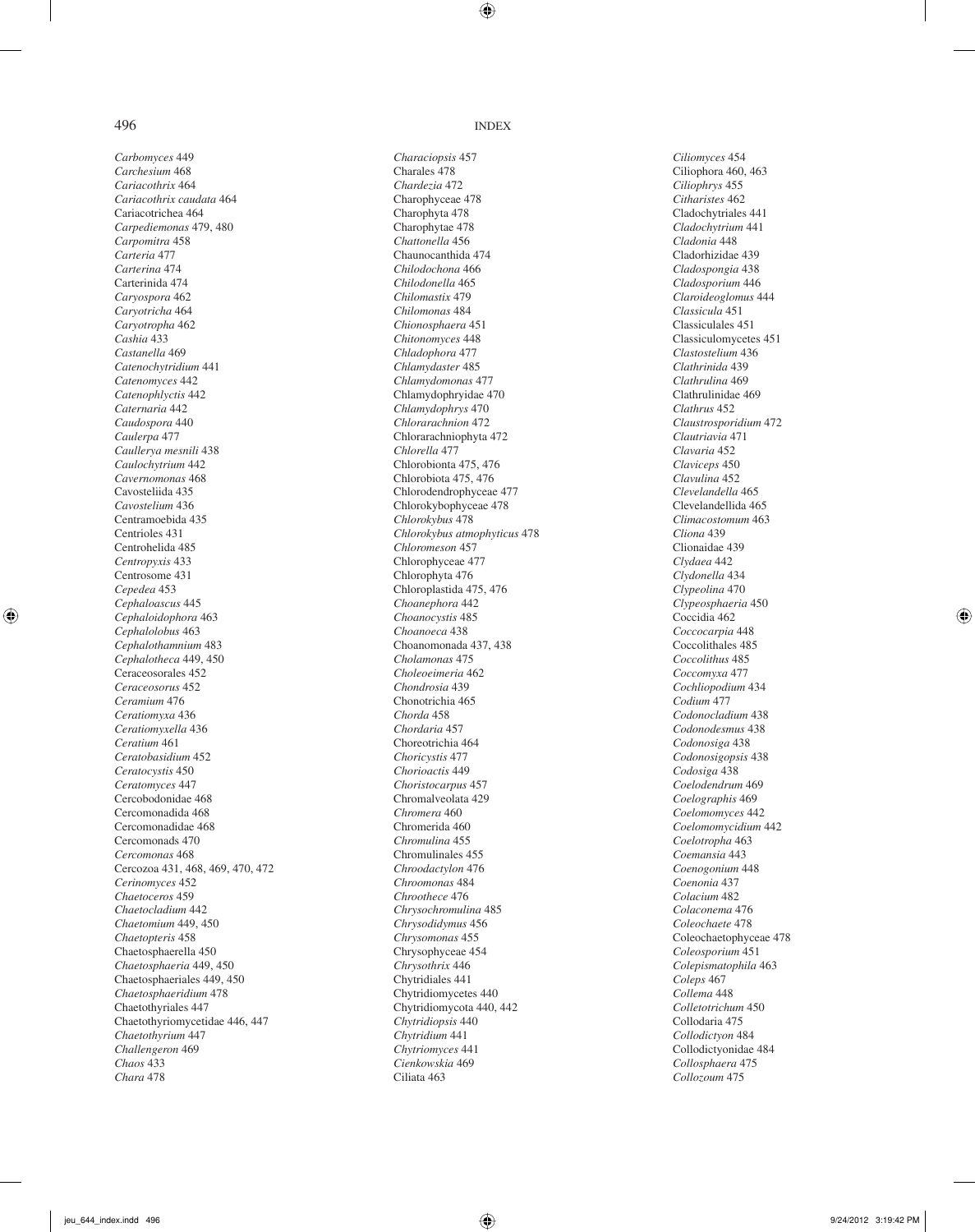*Colpidium* 467 *Colpoda* 466, 467 Colpodea 465, 466 *Colpodella* 460 Colpodellida 460 Colpodida 466 *Colponema* 468 *Comatricha* 437 *Completoria* 443 *Compsopogon* 476 Compsopogonales 476 Compsopogonophyceae 476 *Conacon* 474 *Conchellium* 469 *Conchopsis* 469 *Conidiobolus* 443 *Coniochaeta* 449, 450 Coniochaetales 449, 450 *Conion* 438 *Coniophora* 452 Conoidasida 462 Conthreep 465 *Coolia* 461 *Copromyxa* 433 *Copromyxella* 433 *Corallina* 476 Corallinophycidae 476 *Corallochytrium* 437, 438 *Coralloidiomyces* 441 *Cordyceps* 450 Corethrids 459 *Corethron* 459 *Coriolopsis* 453 Cormophyta 478 *Cornuspira* 473 *Coronophora* 450 Coronophorales 450 *Coronympha* 480 Corticiales 452 *Corticium* 452 *Cortinarius* 452 Corynelia 447 *Coryneliales* 447 *Corythion* 471 *Corythionella* 471 Coscinodiscids 459 *Coscinodiscus* 459 *Cosmoeca* 438 *Costaria* 458 Craspedida 438 *Craspedotella* 460 *Crass* 437 *Creolimaxfragrantissima* 438 *Crepidoodinium* 462 *Cribraria* 437 *Crinolina* 438 Cristamonadea 480 *Crithidia* 483 *Crithionina* 473 *Cronartium* 451 *Crucispina* 438 *Crustomastix* 477 *Cruzella* 483 Cryomonadida 469 Cryomonads 469, 470 *Cryothecomonas* 469, 470 *Cryphonectria* 449, 450

## INDEX 497

*Crypticola* 454 *Cryptobia* 483 *Cryptocaryon* 467 *Cryptocercus* 480 *Cryptochlora* 472 *Cryptodifflugia* 433 *Cryptoglena* 482 Cryptomonadales 484 *Cryptomonas* 484 Cryptomycocolacales 451 Cryptomycocolacomycetes 451 *Cryptomycocolax* 451 Cryptomycota 453 *Cryptoperidiniopsis* 461 Cryptophyceae 429, 484 Cryptophyta 484 *Cryptosporidium* 463 *Cucurbitaria* 446 *Cudonia* 449 *Cutleria* 458 Cyanidiales 475 Cyanidiophyceae 475 Cyanidiophyta 475 *Cyanidioschyzon* 475 *Cyanidium* 475 *Cyanophora* 475 *Cyclammina* 474 *Cyclidiopsis* 482 *Cyclidium* 467 *Cyclospora* 462 *Cylindrocapsa* 477 *Cylindrochytridium* 441 *Cyllamyces* 440 *Cymatosira* 459 *Cymbodinium* 460 *Cyphoderia* 471 Cyphoderiidae 471 Cyrtolophosidida 466 *Cyrtolophosis* 466 Cyrtophoria 465 Cystobasidiales 451 Cystobasidiomycetes 451 *Cystobasidium* 451 Cystofilobasidiales 452 *Cystofilobasidium* 452 *Cystoisospora* 462 *Cystoseira* 457 Cyttaria 449 *Cyttari-ales* 449 *Dacrymyces* 452 Dacrymycetales 452 Dacrymycetes 452 Dactylopodida 434 *Dactylosoma* 462 *Dactylosphaerium* 434 *Dasyspora* 451 *Daurataspis* 474 *Defretinella* 462 *Deharvengia* 471 *Delitschia* 446 *Deltotrichonympha* 480 Democlavia 439 Demospongiae 439 *Dermamoeba* 435 Dermamoebida 434 *Dermea* 449 Dermocystida 438

*Dermocystidium* 438 Desmacellidae 439 *Desmarella* 438 *Desmarestia* 457 Desmarestiales 457 *Desmodesmus* 477 Desmothoracida 469 *Desportesia* 440 *Deuteramoeba* 433 *Devescovina* 480 *Diachea* 437 *Diacronema* 485 *Diaphanoeca* 438 Diaphoretickes 431 *Diaphoropodon* 470 Diaporthales 449, 450 *Diaporthe* 449, 450 *Diaspora* 462 Diatomea 458 *Diatrype* 450 *Dicraspedella* 438 *Dictiomyxa* 475 *Dictyacantha* 474 *Dictyocha* 455 Dictyochales 455 Dictyochophyceae 455 Dictyonellidae 439 Dictyostelia 437 *Dictyostelium discoideum* 430, 431, 437, 453 *Dictyota* 457 Dictyotales 457 *Diderma* 437 *Didinium* 465 *Didymella* 446 *Didymocyrtis* 475 *Didymoeca* 438 *Dientamoeba* 480 *Difficilina* 463 *Difflugia* 433 Difflugina 433 Dikarya 444 *Dileptus* 465 *Dilophus* 457 *Dimacrocaryon* 465 *Dimargaris* 443 Dimargaritaceae 443 Dimargaritales 443 *Dimastigella* 483 *Dinema* 482 *Dinenympha* 480 Dinoflagellata 460, 462 Dinophyceae 460 Dinophysiales 461 *Dinophysis* 462 *Dione* 476 *Diorchidium* 451 *Diphylleia* 484 *Diploconus* 474 *Diploeca* 438 Diplomonadida 479 *Diplonema* 482 *Diplonema ambulator* 482 Diplonemea 482 *Diplopelta* 461 *Diplopsalis* 461 *Diplopsalopsis* 461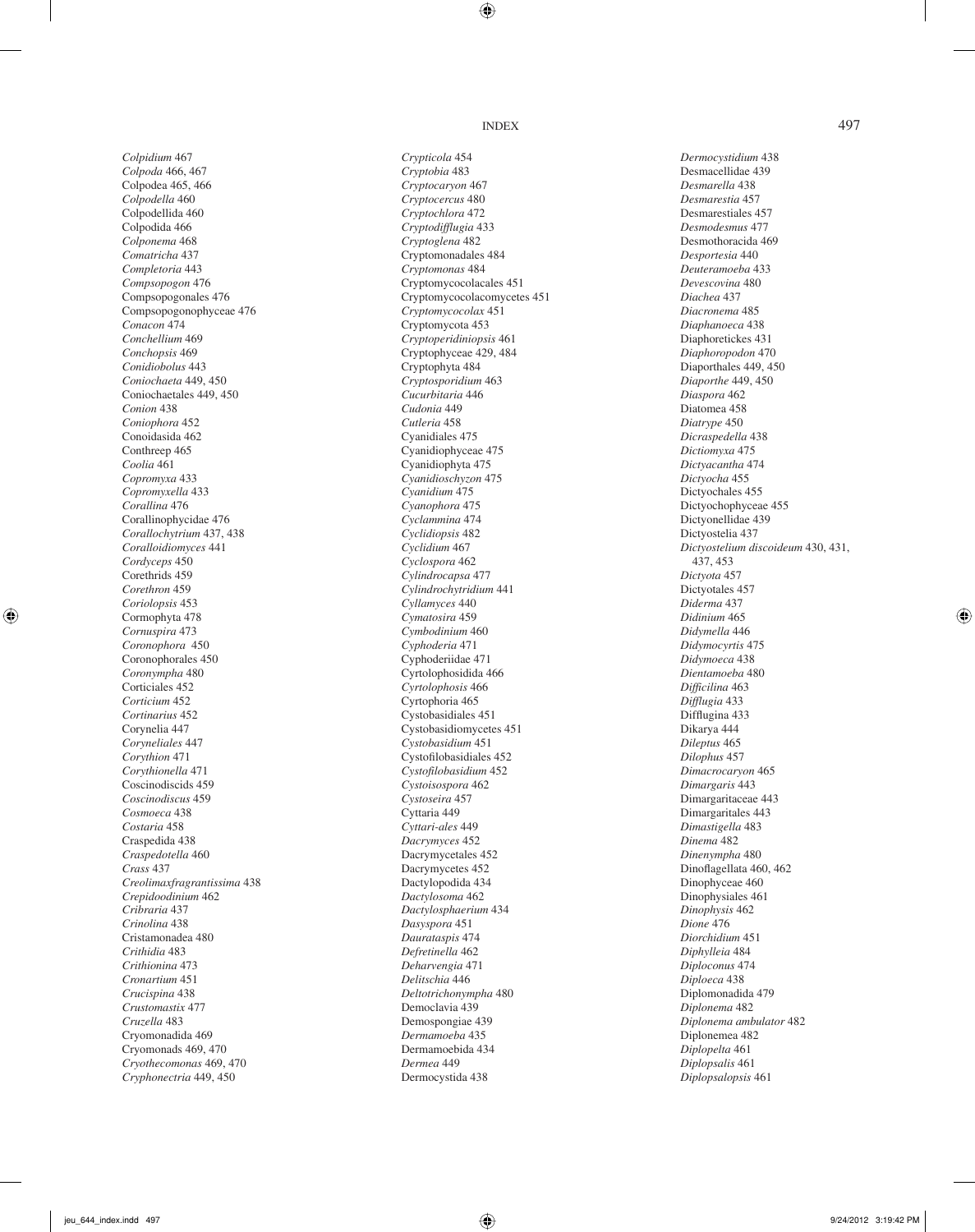*Diplosiga* 438 *Diplosigopsis* 438 *Dipodascus* 445 *Dipsacomyes* 443 *Discamoeba* 434 Discicristata 481 Discoba 481 *Discocephalus* 464 *Discomonas* 471 *Discomorphella* 467 *Discophrya* 466 *Discoplastis* 482 Discosea 434 Discosporangiales 457 *Discosporangium* 457 *Dispira* 443 *Dissodinium* 460 *Dissophora* 442 *Distigma* 482 *Distigmopsis* 482 *Distomatopyxis* 433 *Ditylum* 459 *Diversispora* 444 Diversisporales 444 *Dixoniella* 475 *Doassansia* 452 Doassansiales 452 *Doassansiopsis* 452 *Dolichomastix* 477 *Donkiopora* 453 *Dorisa* 462 *Dorisiella* 462 *Dothidea* 446 Dothideales 446 Dothideomycetes 446 Dothideomycetidae 446 *Dothiora* 446 *Druvillaea* 457 *Duboscquella* 460 *Dujardina* 468 *Dydimium* 437 *Dysnectes* 479 *Eballistra* 452 *Ebria* 470 Ebriacea 469, 470 Ebriidae 470 Ebriids 469, 470 *Eccrinidus flexili* 438 *Echinamoeba* 434 Echinamoebida 434 *Echinocystis* 485 *Echinosteliopsis* 437 *Echinostelium* 437 *Ectocarpus* 457 Ectocarpales 457 *Ectrogella* 454 *Edaphonobiotus* 472 *Eggerella* 474 *Eimeria* 462 Eimeriorina 462 *Elaphomyces* 447 *Eleutheroschizon* 463 Ellobiopsidae 468 *Ellobiopsis* 468 *Elnia* 454 *Elphidium* 474 *Elsinoë* 446

## 498 INDEX

Embryophyta 478 *Emiliania* 485 *Emiliania huxleyi* 430, 431, 453 *Encephalitozoon* 440 *Endocarpon* 447 *Endochytrium* 441 Endogonaceae 442 Endogonales 442 *Endogone* 442 *Endolimax* 435 *Endomyces* 445 *Endostelium* 434 *Ensiculifera* 461 *Entamoeba* 435 Entamoebidae 435 *Enterobryus oxidi* 438 *Enterocytozoon* 440 Enteromonads 479 *Enteromonas* 479 *Enteropogonsexuale* 438 *Entodinium* 465 *Entomophthora* 443 Entomophthorales 443 Entomophthoromycotina 443 *Entorrhiza* 453 Entorrhizales 453 Entorrhizomycetes 453 *Entosiphon* 482 *Entransia* 478 *Entyloma* 452 Entylomatales 452 *Eocronartium* 451 *Eoercomonas* 468 *Epalxella* 467 *Ephelota* 466 *Epistominella* 474 *Epistylis* 468 *Eremascus* 447 Eremithallales 449 *Eremithallus* 449 *Ergobibamus* 479 Erysiphales 449 *Erysiphe* 449 Erythrobasidiales 451 *Erythrobasidium* 451 *Erythrolobus* 476 *Erythrotrichia* 476 *Esopotrodinium* 461 Euamoebida 433 Eubodonida 483 *Euceratomyces* 448 *Euchitonia* 475 *Eucyrtidium* 475 *Euglena* 431, 482 *Euglena gracilis* 430, 431, 453, 481, 482 Euglenaceae 482 Euglenales 482 *Euglenaria* 482 Euglenea 482 Euglenida 481 Euglenophyceae 482 Euglenophyceae/Euglenea 482 *Euglenopsis* 482 Euglenozoa 481, 482 *Euglypha* 471 Euglyphid 469

Euglyphida 433, 470, 471, 472 Euglyphidae 471 *Euglyphidion* 471 Euglyphids 470 Eugregarinorida 463 EUKARYOTA 483 Eumetazoa 439 Eumycetozoa 433 *Eunotia* 459 *Euplectella* 439 *Euplotes* 464 Euplotia 464 Eurotiales 447 Eurotiomycetes 446 Eurotiomycetidae 446, 447 *Eurotium* 447 *Eurychasma* 454 *Euspongia* 439 Eustigmatales 455 *Eustigmatos* 455 *Eutreptia* 482 Eutreptiales 482 *Eutreptiella* 482 *Exanthemachrysis* 485 Excavata 430, 431, 453, 479 *Exidia* 452 Exobasidiales 452 Exobasidiomycetes 452 *Exobasidium* 452 *Farrea* 439 Feuerbornia 472 *Fibrocapsa* 456 *Filamoeba* 435 Filasterea 437 *Filipodium* 463 *Filobasidiales* 452 *Filobasidium* 452 *Filomonas* 468 Filopodia 431 *Filoreta* 472 *Filoreta japonica* 472 *Filoreta marina* 472 *Filoreta tenera* 472 *Filoreta turmica* 472 *Fimicol* 434 Flabellinia 434 *Flabellula* 433 *Flakea* 447 *Flamella* 435 *Flectomonas* 468 *Flintiella* 476 Florideophycidae 476 *Floromyces* 452 *Floydiella* 477 *Foaina* 480 *Foettingeria* 467 *Folliculina* 463 *Fonticula* 440 *Fonticula alba* 440 Foraminifera 431, 473, 474 Fornicata 479 Fractovitelliida 436 *Fragilidium* 461 Frenzelina 472 *Frontonia* 467 Fucales 457 *Fucus* 457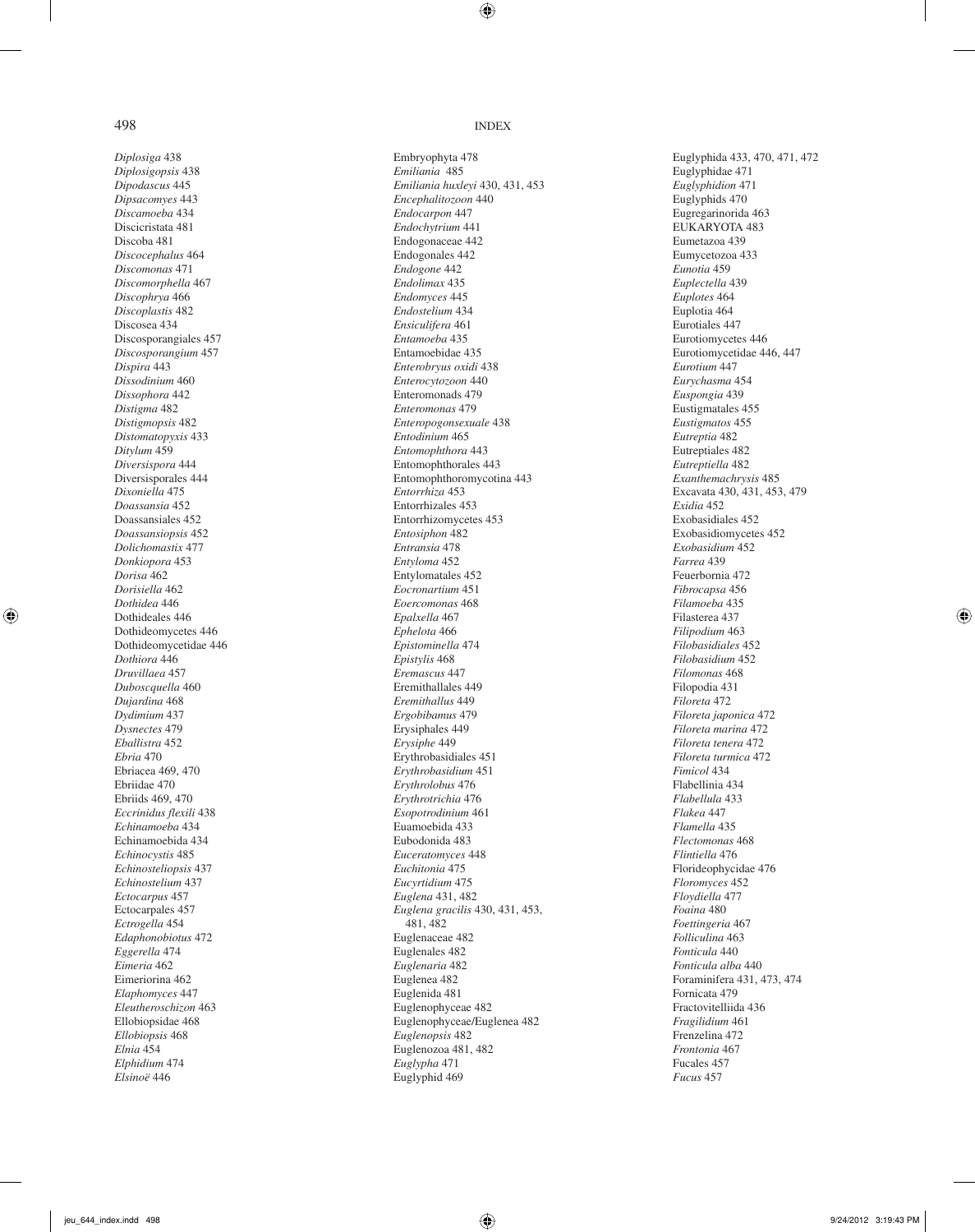*Fuligo* 437 Fungi 437, 440 *Funneliformis* 444 *Fusarium* 450 Fusulinida 473 *Gaarderiella* 461 *Gaertneriomyces* 441 *Gaeumannomyces* 449, 450 *Galdieria* 475 *Gambier-discus* 461 *Gamsiella* 442 *Ganoderma* 453 *Ganymedes* 463 *Gautieria* 452 *Geamphorella* 434 Geastrales 452 *Geastrum* 452 Gelidiales 476 *Gelidium* 476 *Gemmocystis* 463 *Geneiorhynchus* 463 *Geodiacydonium* 439 Geoglossaceae 447 Geoglossales 447 Geoglossomycetes 447 *Geoglossum* 447 *GeorgeFischereria* 452 GeorgeFischereriales 452 *Geosiphon* 443 *Gephyramoeba* 433 *Gephyrocapsa* 485 *Geranomyces* 441 *Giardia* 479 Giardiinae 479 *Gibbodiscus* 437 *Gigartacon* 474 *Gigartina* 476 *Gigaspora* 444 *Gjaerumia* 452 *Glaeseria* 433 *Glaucocystis* 475 Glaucocystophyta 475 *Glaucoma* 467 Glaucophyta 475 *Glaucosphaera* 475 Glissomonadida 468 *Globigerina* 474 Globigerinida 473, 474 *Globigerinoides* 474 *Globomyces* 441 *Globorotalia* 474 Globothalamea 473 *Gloeochaete* 475 Gloeophyllales 452 *Gloeophyllum* 452 Glomerales 443 *Glomerella* 450 Glomerales 443 Glomerellales 450 Glomeromycota 443 *Glomospira* 473 *Glomus* 444 *Glossomastix* 456 *Glugea* 440 *Gnomonia* 449, 450 *Gobiella* 472 *Gocevia* 434

Gomphales 452 *Gomphus* 452 *Gonapodya* 442 *Gondwanamyces* 450 *Goniodoma* 461 Goniomonadales 484 *Goniomonas* 484 *Goniostomum* 456 Gonyaulacales 461 *Gonyaulax* 461 *Gorgonomyces* 441 *Goussia* 462 *Gracilaria* 476 Gracilipodida 435 *Gracilis* 431 Granofi losea 468 *Grantiopsis* 439 *Granulopyrenis* 447 Granuloreticulopodia 431 *Graphiola* 452 *Graphis* 448 *Graphostroma* 450 *Gregarina* 463 Gregarinasina 462 *Grellamoeba* 436 *Grellia* 463 *Gromia* 472 *Guignardia* 446 *Guinardia* 459 *Gyalecta* 448 *Gyalidea* 448 *Gymnoascus* 447 *Gymnodinioides* 467 Gymnodiniphycidae 460 *Gymnodinium* 460 *Gymnosphaera* 475 Gymnosphaerida 475 *Gyrodinium* 461 *Gyromitra* 449 *Gyromitus* 471 *Haeckeliana* 469 Haemogregarina 462 *Haemolivia* 462 *Haemoproteus* 462 Haemospororida 462 *Hafniomonas* 477 Halichondriidae 439 *Halisarca* 439 *Halopteris* 458 *Halorbilia* 449 *Halosipon* 458 *Halosphaera* 477 *Halosphaeria* 450 *Halteria* 464 *Halymenia* 476 *Hammondia* 462 Haplosclerida 439 *Haplospora* 458 *Haplosporangium* 442 Haplosporida 472 *Haplosporidium* 472

*Haplozoon* 462 *Haptoglossa* 454 *Haptophrya* 468

Haptoria 465 *Haramonas* 456

Haptophyta 429, 430, 453, 484

*Harpella* 443 Harpellales 443 *Harpochytrium* 442 *Hartmannella* 433 *Hartmannia* 437 *Hedraiophrys* 475 *Hedriocystis* 469 *Heleoptera* 433 *Helgoeca* 438 Helicobasidiales 451 *Helicobasidium* 451 *Heliospora* 463 *Helkesimastix* 475 Helotiales 449 *Helvella* 449 Hematozoa 462 Hemiasterillidae 439 Hemimastigophora 484 *Hemimastix* 484 *Hemiselmis* 484 *Hemistasia* 483 *Hemitrichia* 437 *Hepatozoon* 462 *Herdmania* 461 *Hermesinum* 470 *Herpetomonas* 483 *Herpomyces* 448 *Hessea* 440 *Heteracon* 474 *Heteramoeba* 481 *Heterobasidion* 453 *Heterobractum* 461 *Heterococcus* 457 Heterogastridiales 451 *Heterogastridium* 451 *Heteroglypha* 471 Heterokonta 456 Heterolobosea 481 *Heteromita* 468 Heteromitidae 468 Heteromonadea 456 *Heteronema* 482 Heteronematina 482 Heterophryidae 485 *Heterophrys* 485 Heteropiidae 439 *Heterosigma* 456 Heterotrichea 463 *Hexacontium* 475 Hexactinellida 439 *Hexalonche* 475 *Hexamastix* 480 *Hexamita* 479 Hexamitinae 479 *Hexastylus* 475 *Hibberdia* 455 Hibberdiales 455 *Hicanonectes* 479 *Hildenbrandia* 476 Hildenbrandiophycidae 476 *Himantothallus* 457 Himatismenida 434 *Hippospongia* 439 *Histiona* 481 *Histioneis* 462 Histionidae 481 *Histomonas* 480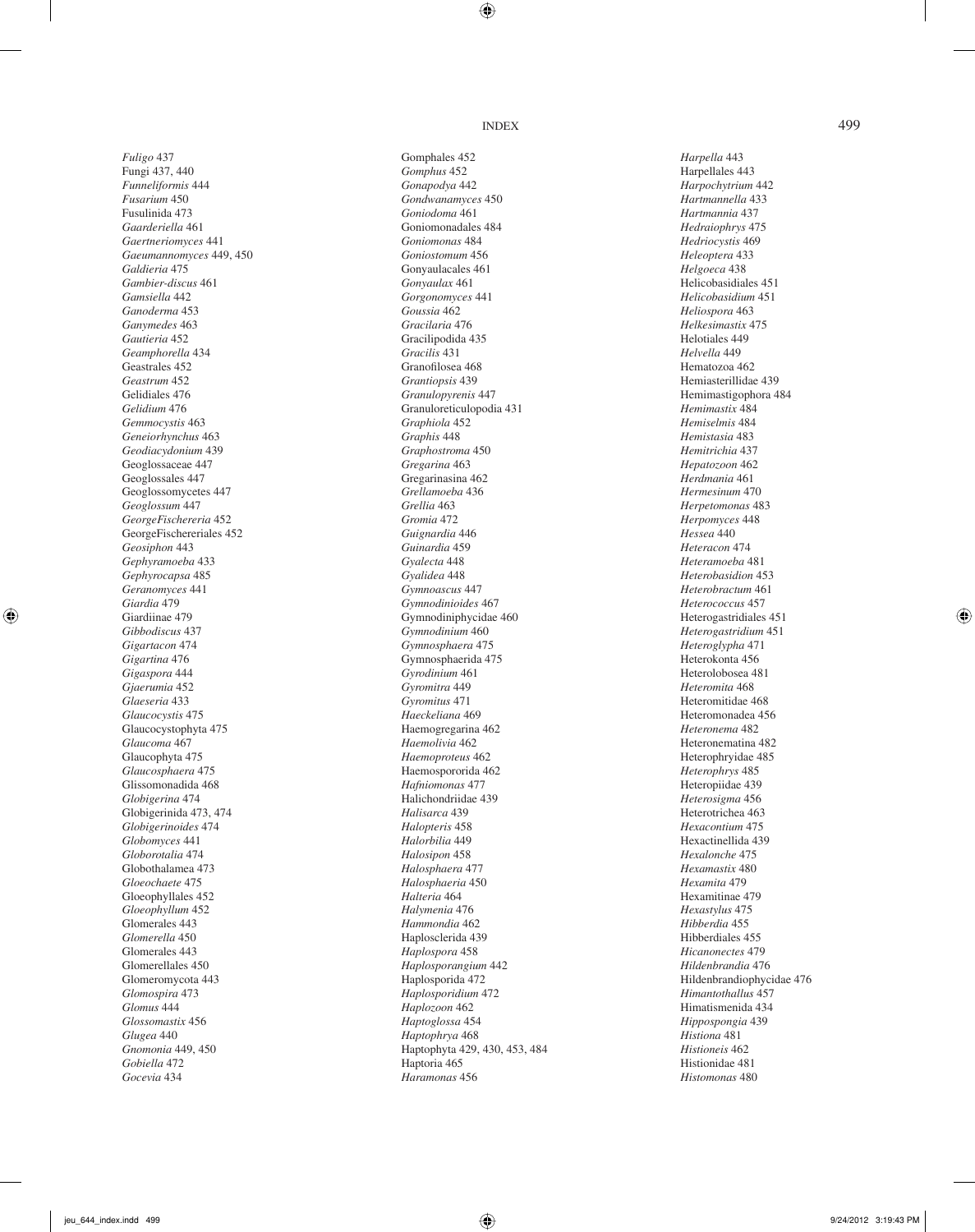*Hoeglundina* 474 Holocanthida 474 *Holomastigotes* 480 *Holomastigotoides* 480 Holomycota 440 *Holophrya* 467 Holozoa 437 *Holtermannia* 452 Holtermanniales 452 *Homo sapiens* 430, 431, 437, 440, 453 Homoscleromorpha 439 *Hoplonympha* 480 *Hoplorhynchus* 463 *Hormosira* 457 *Hyalodiscus* 472 *Hyaloklossia* 462 *Hyalonema* 439 *Hyalophysa* 467 *Hyaloraphidium* 442 *Hyaloria* 452 *Hyaloscypha* 449 *Hyaloselene* 471 *Hyalosphenia* 433 *Hydnellum* 453 *Hydnum* 452 *Hydra* 439 *Hydramoeba* 433 *Hydrodictyon* 477 *Hygrophorus* 452 Hymenochaetales 453 *Hymenochaete* 453 *Hymenomonas* 485 Hymenostomatia 467 Hyphochytriales 454 Hyphochytridiomycetaceae 454 *Hyphochytrium* 454 *Hypocrea* 450 Hypocreales 450 Hypocreomycetidae 449 *Hyponectria* 450 Hypotrichia 464 Hypotrichomonadea 480 *Hypotrichomonas* 480 Hysterangiales 452 *Hysterangium* 452 Hysteriales 446 *Hysterium* 446 *Ichthyobodo* 483 Ichthyophonae 438 Ichthyophonida 438 *Ichthyophonus* 438 *Ichthyophthirius* 467 Ichthyosporea 437 *Icmadophila* 448 *Icthyophonus* 437 *Ignotocoma* 466 Imbricatea 469, 470, 471 Infusoria 463 *Interfilum* 478 Intramacronucleata 464 *Ishige* 457, 458 Ishigeacea 457 Ishigeales 457 Isochrysidales 485 *Isochrysis* 485 *Isospora* 462 *Isotricha* 465

# 500 INDEX

*Jaapia* 452 Jaapiales 452 *Jaculispora* 451 *Jadwigia* 461 *Jahnula* 446 Jahnulales 446 *Jakoba* 481 *Jakoba libera* 479, 481 Jakobida 481 *Janickia* 437 *Japonochytrium* 454 *Joenia* 480 *Kakoeca* 438 *Kappamyces* 441 *Karenia* 461 Kareniaceae 461 *Karlingiomyces* 441 *Karlodinium* 461 *Karotomorpha* 453 *Karstenella* 449 *Karyolyssus* 462 Karyorelictea 463 *Katabia* 475 Kathablepharidae 484 *Kathablepharis* 484 *Kathistes* 449, 450 *Keelungia* 482 *Kentia* 438 *Kentrophoros* 463 *Kentrosiga* 438 Keratosa 439 *Kickxella* 443 Kickxellaceae 443 Kickxellales 443 Kickxellomycotina 443 *Kiitricha* 464 Kinetid 431 Kinetoplastea 483 Kinetosomes 431 *Kipferlia* 479 Klebsormidiophyceae 478 *Klebsormidium* 478 *Klossia* 462 *Klossiella* 462 *Kochiomyces* 441 *Kofoidinium* 460 *Koralionastes* 450 Koralionastetales 450 *Kordyana* 452 *Korotnevella* 434 *Laboea* 464 Laboulbenia 448 *Laboulbeniales* 447 Laboulbeniomycetes 447 *Labyrinthula* 454 Labyrinthulaceae 454 Labyrinthulomycetes 454 *Lachnum* 449 *Lacrymaria* 465 *Lactarius* 453 *Lacustromyces* 441 *Lagena* 454 *Lagenida* 474 *Lagenisma* 454 *Lagenoeca* 438 *Lagynophrya* 465 Lamellipodia 431

*Laminaria* 458 Laminariales 458 *Lamproderma* 437 *Lankesterella* 462 *Lankesteria* 463 *Lasallia* 448 *Lasiosphaeria* 449, 450 *Lateromyxa* 472 *Latrostium* 454 *Laurera* 446 *Laurobasidium* 452 *Lecanora* 448 *Lecanorales* 448 Lecanoromycetes 448 Lecanoromycetidae 448 *Lechriopyla* 467 *Lecudina* 463 *Lecythium* 469, 470 *Leidyana* 463 *Leishmania* 483 Leishmaniinae 483 *Lemmonensis* 441 *Lentinus* 453 *Lentomonas* 482 *Leocarpus* 437 *Leonella* 461 *Leotia* 449 Leotiomycetes 449 *Lepidoderma* 437 *Lepidodinium* 460 *Lepocinclis* 482 *Leptochlamydophrys* 470 *Leptocylindrus* 459 *Leptodiscus* 460 *Leptomitus* 454 *Leptomonas* 483 *Leptomyxa* 433 Leptomyxida 433 *Leptophrys* 472 *Leptosphaeria* 446 *Lesquerella* 472 *Lesquereusia* 433 *Lessonia* 458 *Letrouitia* 448 *Leucocryptos* 484 *Leucocytozoon* 462 *Leucosolenia variabilis* 439 Leucosporidiales 451 *Leucosporidiella* 451 *Levinea* 463 *Licea* 437 *Lichina* 449 Lichinales 449 Lichinomycetes 449 *Licnophora* 464 Licnophoria 464 *Limacisporum* 438 *Limnofila* 469 *Linderina* 443 *Lindra* 450 *Lingulamoeba* 434 *Lingulodinium* 461 *Lipomyces* 445 *Lissodinium* 461 *Lithocystis* 463 *Lithoderma* 458 *Lithomelissa* 475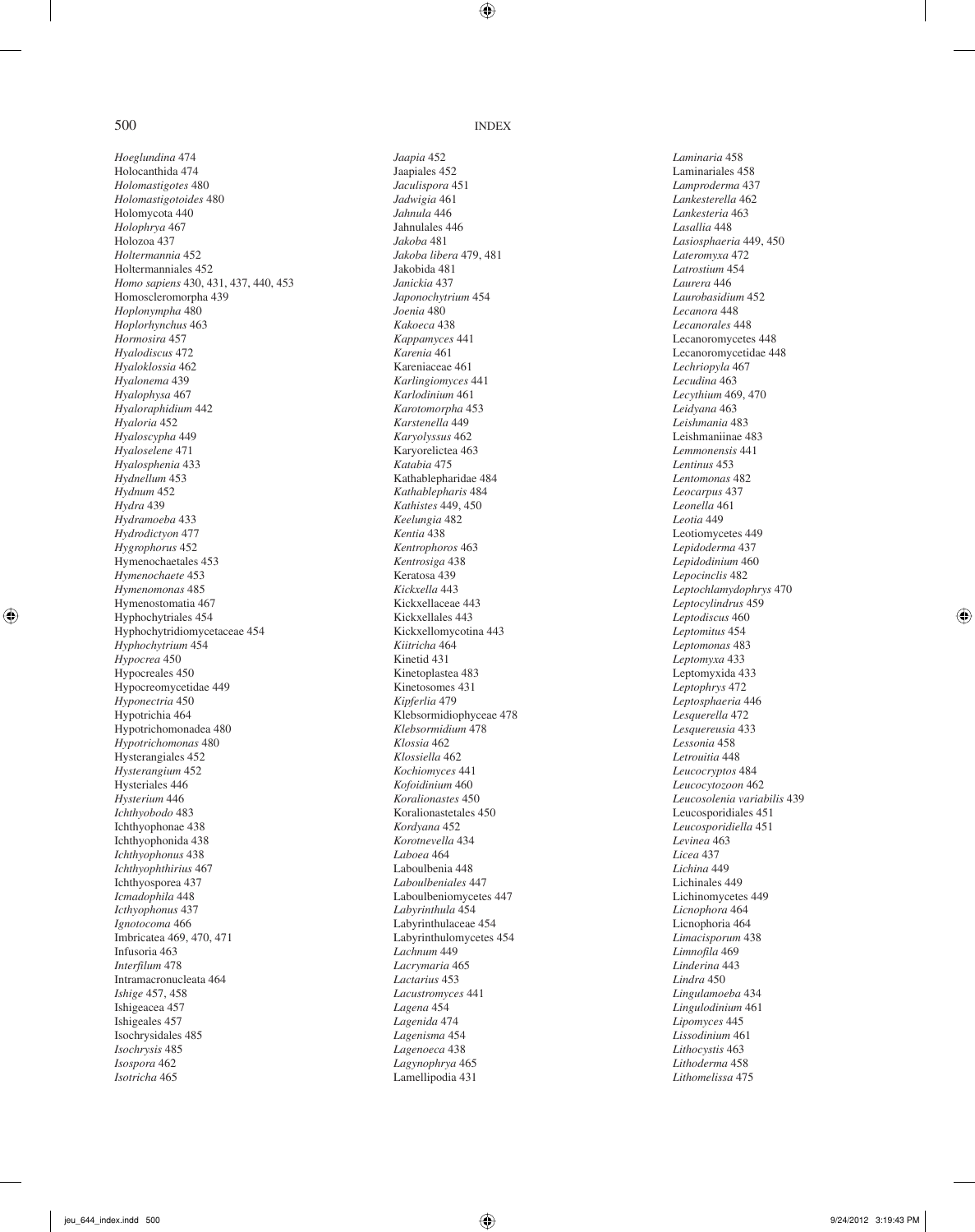*Lithophyllum* 476 Litostomatea 465 *Lobaria* 448 *Lobophora* 457 Lobopodia 431 *Lobulomyces* 442 Lobulomycetaceae 441 Lobulomycetales 441 Loculoascomycetes 446 Longamoebia 434 *Lophium* 446 *Lophocalyx* 439 *Loxocephalus* 467 *Loxodes* 463 *Luciella* 461 *Lulworthia* 450 Lulworthiales 450 *Lycogala* 437 *Macbrideola* 437 *Mackinnonia* 463 Magnaporthales 449, 450 *Magnaporthe* 449, 450 *Malamoeba* 437 *Malassezia* 452 Malasseziales 452 *Malawimonas* 480, 481 *Mallomonas* 456 *Malpigamoeba* 437 *Mamiella* 477 Mamiellophyceae 477 *Manchomonas* 484 *Mantamonas* 430, 484 *Mantamonas plastica* 484 *Mantonella* 462 *Marasmius* 452 Marimonadida 470 *Marsupiomonas* 477 *Marteilia* 472 *Martensella* 443 *Martensiomyces* 443 *Massaria* 446 *Massarina* 446 *Massisteria* 469 *Mastigamoeba* 435 Mastigamoebaea 435 Mastigamoebidae 435 *Mastigella* 435 *Mastigina* 435 *Mastigobasidium* 451 Mastigont 431 *Mastophora* 476 *Mataza* 470 *Matsakision* 471 *Mattesia* 463 *Maunachytrium* 442 *Mayorella* 435 Mediophyceae 459 *Medusetta* 469 *Megalospora* 448 *Melampsora* 451 *Melanconis* 449, 450 *Melaniella* 452 *Melanochaeta* 449, 450 *Melanomma* 446 *Melanospora* 450 Melanosporales 450 *Melanotaenium* 452

### INDEX 501

*Melaspilea* 446 *Meliola* 450 Meliolales 450 *Melobesia* 476 *Melosira* 459 Melosirids 459 *Menoidium* 482 *Menospora* 463 *Meristacrum* 443 *Merodinium* 460 *Merotricha* 456 *Mesnilium* 462 *Mesofila* 469 Mesomycetozoea 437 *Mesopedinella* 455 *Mesoporus* 462 *Mesostigma* 478 *Mesostigma viride* 478 Mesostigmata 478 Mesostigmatophyceae 478 *Messemvriella* 471 *Metabolomonas* 468 *Metagoniolithon* 476 Metakinetoplastina 483 Metamonada 479 Metamonadina 479 *Metanema* 482 *Metatrichia* 437 Metazoa 437, 438, 440 *Metchnikovella* 440 *Metopion* 468 *Metopus* 465 Metromonadea 468 *Metromonas* 468 *Metschnikowia* 445 *Micramphora* 472 Microascales 450 *Microascus* 450 Microbotryales 451 Microbotryomycetes 451 *Microbotryum* 451 *Microchlamys* 433 *Microcorycia* 433 *Microcytos* 472 *Microglomus* 437 *Microjoenia* 480 *Micrometopion* 468 Micromonadophyceae 477 *Micronuclearia* 484 *Micropsammella* 472 *Microsphaera* 449 Microsporidia 440 Microstromatales 452 Microthamniales 477 *Microthamnion* 477 *Microthorax* 466 *Mikronegeria* 451 *Miliammina* 473 Miliolida 473 Minchinellidae 439 *Minchinia* 472 *Minerva* 476 *Minimassisteria* 469 *Ministeria* 437 Ministeriida 437 *Mixia* 451 Mixiales 451

Mixiomycetes 451 *Mixotricha* 480 Mobilida 468 *Mollimonas* 468 *Monascus* 447 *Monoblepharella* 442 Monoblepharidales 442 *Monoblepharis* 442 *Monocercomonas* 480 *Monocercomonoides* 480 *Monocosta* 438 *Monodopsis* 455 *Monomastix* 477 *Monomorphina* 482 *Monoraphis* 439 *Monosiga* 438 Monothalamids 473 *Montagnula* 446 *Morchella* 449 *Morosphaeria* 446 *Mortierella* 442 Mortierellaceae 442 Mortierellales 442 Mortierellomycotina 442 *Mrakia* 452 *Mucor* 442 Mucorales 442, 443 Mucoromycotina 442 *Multicilia* 435 *Multimonas* 484 *Murrayona* 439 *Mychanastes* 477 Mycocaliciales 447 Mycocaliciomycetidae 447 *Mycocalicium* 447 *Mycogloea* 451 *Mycorhynchidium* 448 *Mycosphaerella* 446 Myriangiales 446 *Myriangium* 446 *Myriospora* 463 *Myriosporides* 463 *Mysticella* 461 Mytilinidiales 446 *Mytilinidion* 446 *Myxodictyium* 475 Myxogastria 436 Myxomycetes 436 Myxospongiae 439 Myxozoa 440 *Myzocytiopsis* 454 *Nadinella* 472 *Naegleria* 481 *Naegleria gruberi* 481 *Nannochloris* 477 *Nannochloropsis* 455 *Nannoeca* 438 *Nanofila* 469 *Naohidea* 451 Naohideales 451 Nassellaria 475 Nassophorea 465, 466 *Nassula* 466 *Navicula* 459 *Nebela* 433 *Nectria* 450 *Nemalion* 476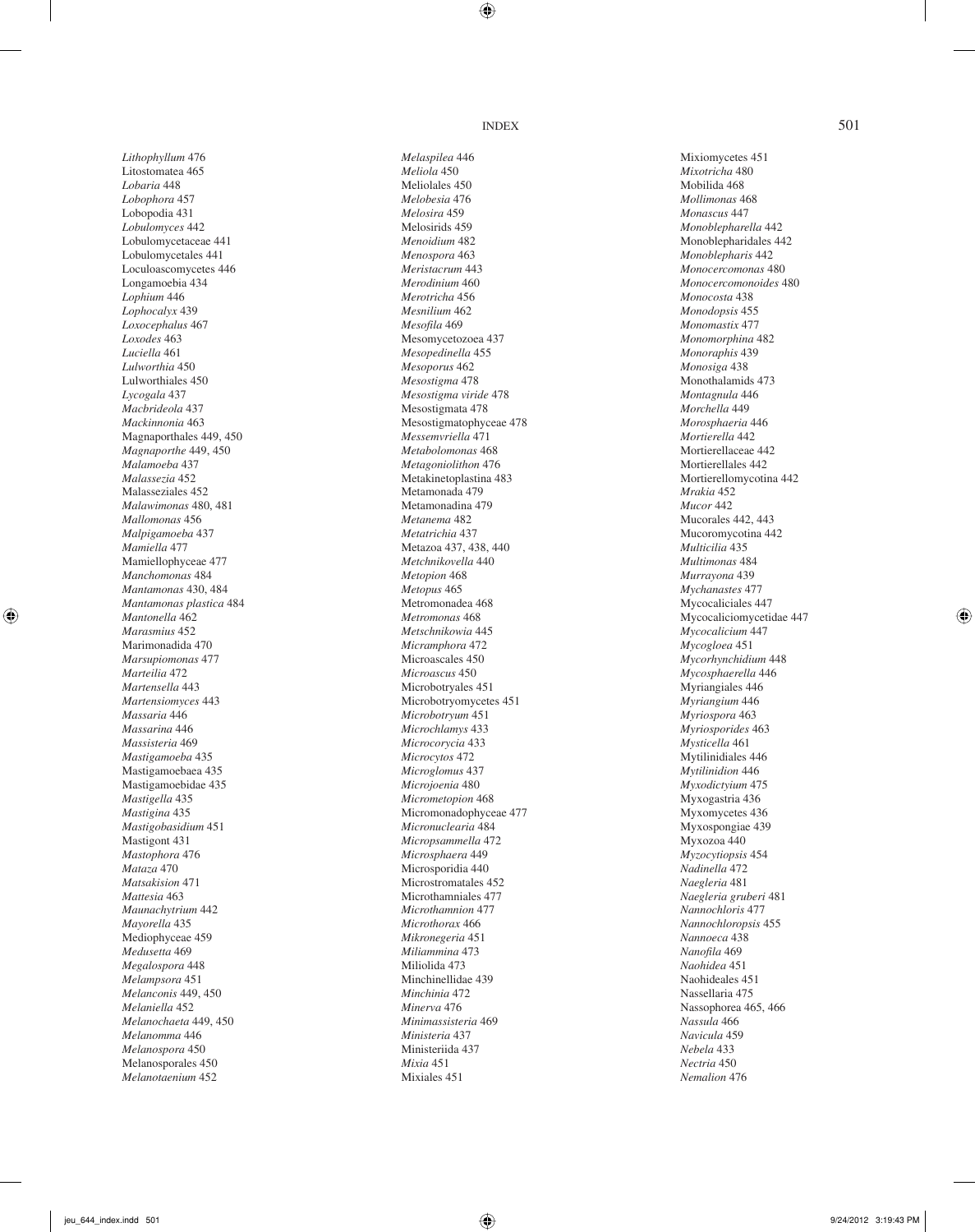Nemaliophycidae 476 *Nemastoma* 476 *Nematochrysopsis* 455 *Nematocystis* 463 *Nematodinium* 460 *Nematopsis* 463 *Nematostelium* 436 *Nemoderma* 458 Nemodermatales 458 *Nemoderma tingitanum* 458 *Neoasterophora* 463 *Neobodo* 483 Neobodonida 483 Neocallimastigaceae 440 *Neocallimastigales* 440 Neocallimastigomycota 440 *Neocallimastix* 440 *Neocercomonas* 468 Neogregarinorida 463 *Neoheteromita* 468 *Neokarlingia* 441 *Neolecta* 444, 445 Neolectales 444 Neolectomycetes 444 *Neoparamoeba* 434, 483 *Neoralfsia* 458 *Neospora* 462 *Neozygites* 443 *Nephrochytrium* 441 *Nephroisospora* 462 *Nephroma* 448 *Nephromyces* 463 Nephroselmidophyceae 477 *Nephroselmis* 477 *Nephroselmis pyriformis* 477 *Nereia* 458 *Neurospora crassa* 430, 437, 440, 449, 450 *Nitella* 478 *Nitschkia* 450 *Nitzschia* 459 *Noctiluca* 460 Noctilucales 460 Noctiluciphyceae 460 *Nolandella* 434 *Nosema* 440 *Nothecopsis* 447 *Notodendrodes* 473 *Notosolenus* 482 *Nowakowskiella* 441 *Nuclearia* 431, 440 *Nucleocercomonas* 468 Nucletmycea 440 *Nudifila* 470 *Nudifila product* 470 *Nummulites* 474 *Nyctotherus* 465 *Nyssopsora* 451 *Oblea* 461 *Ochrolechia* 448 Ochromonadales 455 *Ochromonas* 455 *Ochropsora* 451 *Octodendron* 475 *Octomitus* 479 *Odontella* 459 Odontostomatida 467

# 502 INDEX

*Odontotrema* 448 *Oedegonium* 477 *Oedogoniomyces* 442 *Ogdeniella* 472 *Oidium* 449 Oligohymenophorea 465, 467 *Oligonema* 437 *Oligospora* 437 Oligotrichia 464 *Olisthodiscus* 456 *Olpidiopsis* 454 *Olpidium* 442 *Onslowia* 458 Onslowiales 458 *Onygena* 447 Onygenales 447 *Oocystis* 477 *Oomyces* 446 *Oodinium* 462 Öomycetes 454 *Oopsacasminuta* 439 *Oopyxis* 434 *Opalina* 453 Opalinata 453 Opalinea 453 *Opegrapha* 446 *Ophioceras* 449, 450 *Ophiocytium* 457 *Ophiostoma* 449, 450 Ophiostomatales 449, 450 *Ophryocystis* 463 *Ophryoscolex* 465 Opisthokonta 430, 431, 437, 453 *Orbilia* 449 Orbiliaceae 449 Orbiliales 449 Orbiliomycetes 449 *Orbulina* 474 *Orchesellaria* 443 *Ornithocercus* 462 *Orphella* 443 *Orpinomyces* 440 *Oscarella* 439 *Oscarella lobularis* 439 *Oscillodignum* 434 *Oscinodiscophytina* 459 *Ostreopsis* 461 Ostropales 448 Ostropomycetidae 448 *Ovalopodium* 434 *Ovivora* 462 *Ovulinata* 471 *Owczarzaki* 437 *Oxnerella* 485 Oxymonadida 480 *Oxymonas* 480 *Oxyphysis* 462 Oxyrrhinaceae 460 *Oxyrrhis* 460 *Oxyrrhismarina* 460 *Oxytricha* 464 *Pabia* 477 Pachnocybales 451 *Pachnocybe* 451 *Pachysoeca* 438 *Pacispora* 444 *Padina* 457

*Palatinella* 455 *Palavascia patagonica* 438 *Palmaria* 476 *Palmoclathrus* 478 Palmophyllales 478 *Palmophyllum* 478 *Palpitomonas* 486 *Palpitomonas bilix* 486 *Pannaria* 448 Pansomonadida 468 Parabasalia 479, 480 *Parabodo* 483 Parabodonida 483 *Paracercomonas* 468 *Parachaos* 433 *Paracichlidotherus* 465 *Paradermamoeba* 435 Paradiniidae 472 *Paradinium* 472 *Paraflabellula* 433 Paraglomeraceae 444 Paraglomerales 444 Paraglomeromycetes 444 *Paraglomus* 444 *Paragocevia* 434 *Paralia* 459 Paralids 459 *Paralurilla* 439 *Paramarteilia* 472 *Paramecium* 467 *Paramoeba* 434 *Paramyxa* 472 Paramyxida 472 *Paraphysoderma* 442 *Paraquadrula* 433 *Paraschneideria* 463 *Parasphaerastrum* 485 Parazoa 438 *Pareuglypha* 471 *Parmelia* 448 *Parvamoeba* 434 *Parvicorbicula* 438 *Parvilucifera* 460 *Patellaria* 446 Patellariales 446 *Patellina* 473 *Pateramyces* 441 *Paulinella* 471 Paulinellidae 471 *Paulsenella* 461 *Pavlova* 485 Pavlovophyceae 485 *Paxensis* 441 *Paxillus* 437 *Pediastrum* 477 *Pedinella* 455 Pedinellales 455 *Pedinomonas* 477 Pedinophyceae 477 *Pelagococcus* 455 Pelagomonadales 455 *Pelagomonas* 455 Pelagophyceae 455 *Pellita* 434 Pellitida 434 *Pelomyxa* 435 *Peltigera* 448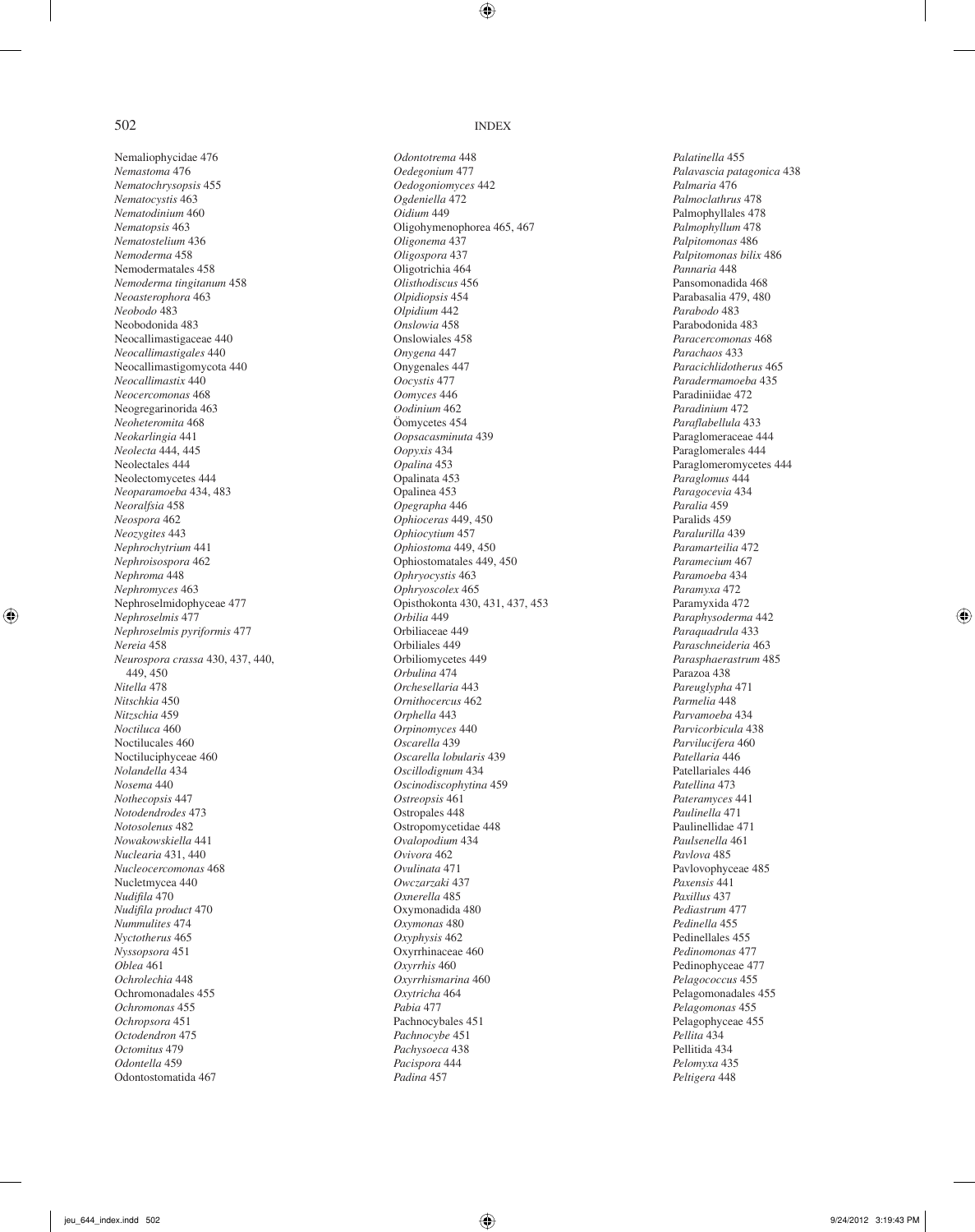Peltigerales 448 *Peltula* 449 *Penardeugenia* 470 *Penardia* 472, 475 *Penicillium* 447 Peniculia 467 *Peniophora* 453 *Pentapharsodinium* 461 *Pentatrichomonas* 480 *Peranema* 482 *Percolomonas* 481 *Peregrinia* 471 Peregriniidae 471 *Perichaena* 437 *Peridinella* 461 Peridiniales 461 *Peridiniopsis* 461 Peridiniphycidae 461 *Peridinium* 461 Peritrichia 467 *Perkinsela* 483 Perkinsidae 460 *Perkinsus* 460 *Peronospora* 454 Peronosporomycetes 454 *Pertusaria* 448 Pertusariales 448 *Pessonella* 434 *Petalodinium* 460 Petalomonadida 482 *Petalomonas* 482 *Peziza* 449 Pezizales 449 Pezizomycetes 449 Pezizomycotina 445 *Pfeifferinella* 462 *Pfiesteria* 461 Phacaceae 482 Phacodiniidia 464 *Phacodinium* 464 *Phacus* 482 *Phaeochora* 450 Phaeoconchia 469 Phaeocystales 485 Phaeocystina 469 *Phaeocystis* 485 Phaeodarea 469 phaeodaria 469, 470 Phaeodarians 469 Phaeogromia 469 *Phaeomonas* 456 Phaeophyceae 457 *Phaeosiphoniella* 458 *Phaeosphaeria* 446, 469 Phaeothamniales 456 *Phaeothamnion* 456 Phaeothamniophyceae 456 *Phaeotrichum* 446 *Phaeurus* 457 *Phagomyxa* 472 Phagomyxida 472 *Phakopsora* 451 *Phalacroma* 462 *Phalansterium* 436 Phallales 452 Phallomycetidae 452 *Phallus* 452

### INDEX 503

*Phanerochaete* 453 Pharyngomonadidae 481 *Pharyngomonas* 481 *Philasterides* 467 *Phlebia* 453 *Phleogena* 451 *Phractopelta* 474 *Phragmidium* 451 Phragmoplastophyta 478 *Phryganella* 433 Phryganellina 433 *Phycomyces* 442 *Phyllachora* 450 Phyllachorales 450 *Phyllaria* 458 *Phyllochaetopterus* 463 Phyllopharyngea 465 *Phyllostaurus* 474 *Physarella* 437 *Physarum* 437 *Physcia* 448 *Physoderma* 442 *Phytomonas* 483 Phytomyxea 472 *Phytophthora* 454 *Pichia* 445 Picobiliphytes 485 *Piedraia* 446 *Pihiella* 476 *Pileolaria* 451 *Pileolus* 471 *Pilobolus* 442 Pinguiochrysidales 456 *Pinguiochrysis* 456 *Pinguiococcus* 456 *Piptocephalis* 443 *Piriformospora* 453 *Piromyces* 440 Piroplasmorida 462 *Piscinodinium* 462 *Pithophora* 477 *Placidia* 454 Placidida 454 *Placocista* 471 Placozoa 439 *Placynthium* 448 *Plagiopyla* 467 Plagiopylea 465, 467 Plagiopylida 467 *Plagiopyxis* 433 *Plakina* 439 *Planomonas* 484 *Planoprotostelium* 435 Plantae 478 *Plasmodiophora* 472 Plasmodiophorida 472 *Plasmodium* 462 *Platyamoeba* 434 *Platygloea* 451 Platygloeales 451 *Platyophrya* 466 Platyophryida 466 *Platypleura* 438 *Platyproteum* 463 *Platyreta* 472 *Playfairina* 471 *Plegmosphaera* 475

*Pleopsidium* 448 *Pleospora* 446 Pleosporomycetidae 446 *Pleurasiga* 438 *Pleuraspis* 474 Pleurastrophyceae 477 Pleurochloridales 456 *Pleurochloridella* 456 *Pleurochrysis* 485 *Pleuronema* 467 *Pleurostoma* 449, 450 *Plocamium* 476 *Ploeotia* 482 Ploeotiida 482 *Pluteus* 452 Pneumocystidales 445 Pneumocystidomycetes 445 *Pneumocystis* 445 *Pocheina* 481 Podolampadaceae 461 *Podolampas* 461 *Podomonas* 484 *Podosphaera* 449 *Podostoma* 434 Poecilosclerida 439 *Polarella* 461 *Polycaryum leave* 442 *Polychaos* 433 Polychytriales 441 *Polychytrium* 441 Polycystinea 469, 475 *Polyfibula* 438 *Polykrikos* 460 Polymastiidae 439 *Polymastix* 480 *Polyoeca* 438 *Polyplacocystis* 485 *Polypodochrysis* 456 Polyporales 453 *Polyporus* 453 *Polysphondylium* 437 *Pomatodinium* 460 *Pontigulasia* 433 *Pontisma* 454 *Pontogeneia* 450 *Pontomyxa* 475 Porifera 438 *Porina* 448 *Porphyra* 476 Porphyridiophyceae 476 *Porphyridium* 476 *Porpidia* 448 Postciliodesmatophora 463 *Postgaardi* 483 *Powellomyces* 441 *Prasinococcus* 477 Prasinophytae 477 *Prasiola* 477 Preaxostyla 480 *Preperidinium* 461 *Prismatospora* 463 *Procryptobia* 483 Prokinetoplastina 483 *Proleptomonas* 468 *Prolicnophora* 464 *Propsammonobiotus* 472 Prorocentrales 462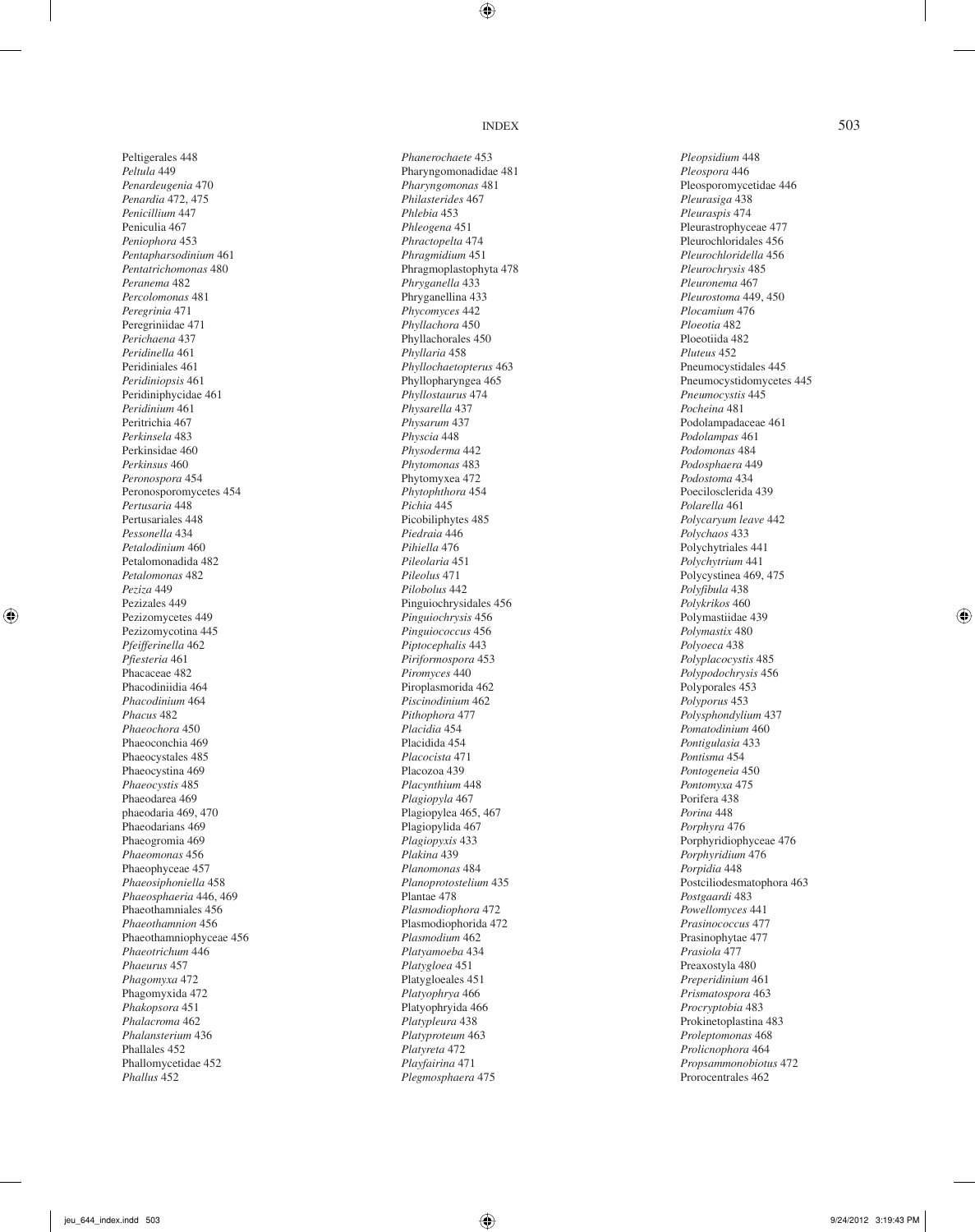*Prorocentrum* 462 *Prorodon* 467 Prostomatea 465, 467 *Protacanthamoeba* 435 Protalveolata 460 *Protaspa* 469 Protaspidae 470 *Protaspis* 469 *Proteomonas* 484 Proteromonadea 453 *Proteromonas* 453 *Proterospongia* 438 *Proterythropsis* 460 *Protoceratium* 461 Protococcidiorida 463 *Protocruzia* 464 Protocruziidia 464 *Protodinium* 461 *Protogenes* 475 Protohypotrichia 464 *Protomagalhaensia* 463 *Protomyxa* 475 *Protoodinium* 462 *Protoopalina* 453 *Protoperidinium* 461 Protosporangiida 436 Protosporangiidae 436 *Protosporangium* 436 Protosteliida 435 *Protosteliopsis* 434 *Protostelium* 435 *Prototheca* 477 *Protozelleriella* 453 *Protrudomyces* 441 Prymnesiales 485 Prymnesiophyceae 485 *Prymnesium* 485 *Psalteriomonas* 481 Psammonobiotidae 472 *Psammonobiotus* 472 *Psammophaga* 473 *Pseudallescheria* 450 *Pseudawerintzewia* 434 *Pseudoaphelidium* 438 *Pseudobangia* 476 *Pseudobodo* 454 *Pseudocharaciopsis* 455 *Pseudochoda* 458 *Pseudocorythion* 471 *Pseudodendromonas* 454 *Pseudodifflugia* 469, 470 *Pseudoklossia* 462 *Pseudolithium* 474 *Pseudolithoderma* 458 *Pseudomicrothorax* 466 *Pseudonebela* 434 *Pseudonochloris* 477 *Pseudoparamoeba* 434 *Pseudopedinella* 455 *Pseudoperkinsus tapetis* 438 *Pseudopirsonia* 470 *Pseudoplatyophrya* 466, 467 *Pseudoraphidiophrys* 485 *Pseudoraphidocystis* 485 *Pseudoscourfieldia* 477 *Pseudospora* 475 *Pseudothecamoeba* 437

### 504 INDEX

*Pseudotrichomonas* 480 *Pseudovalsa* 449, 450 *Pseudovolutella* 472 *Psorospermium haeckeli* 438 *Psychodiella* 463 *Pteridomonas* 455 *Pterocanium* 475 *Pterocorys* 475 *Pterocystis* 485 *Pterospora* 463 *Pterula* 452 Ptychodiscales 461 *Ptychodiscus* 461 *Puccinia* 451 Pucciniales 451 *Pucciniastrum* 451 Pucciniomycetes 451 Pucciniomycotina 451 *Pucciniosira* 451 *Pulvinaria* 455 *Punctularia* 452 *Purpureofilum* 476 *Puytoracia* 471 *Pycnococcus* 477 *Pyramimonas* 477 *Pyrenula* 447 Pyrenulales 447 *Pyrgillus* 447 *Pyrgo* 473 *Pyrocystis* 461 *Pyronema* 449 *Pyrophacus* 461 *Pyropia* 476 *Pyrsonympha* 480 *Pythiella* 454 *Pythium* 454 Pyxidiophora 448 Pyxidiophorales 447, 448 *Pyxinia* 463 *Quadrulella* 433 *Quinqueloculina* 473 *Racocetra* 444 Radiolaria 469 *Ralfsia* 458 Ralfsiales 458 *Rapaza* 482 *Rapaza viridis* 482 *Raphidiocystis* 485 Raphidiophryidae 485 *Raphidiophrys* 485 Raphidophyceae 456 Rappemonads 485 *Reckertia* 471 *Reclinomonas* 481 *Reophax* 474 Retaria 473 *Reticulascus* 450 *Reticulomyxa* 473 Reticulopodia 431 *Reticulosphaera* 485 Retortamonadida 479 *Retortamonas* 479 *Rhabdamoeba* 470 *Rhabdomonas* 482 *Rhamphospora* 452 *Rhaphidozoum* 475 *Rhaphoneis* 459

Rhinosporideacae 438 *Rhinosporidium seeberi* 438 *Rhipidium* 454 *Rhipidodendron* 470 *Rhizamoeba* 433 Rhizaria 430, 431, 453, 468, 475 Rhizaspididae 469 *Rhizaspis* 470 *Rhizidiomyces* 454 Rhizidiomycetaceae 454 *Rhizidiomycopsis* 454 *Rhizina* 449 *Rhizocarpon* 448 *Rhizochromulina* 455 Rhizochromulinales 455 *Rhizoclonium* 477 Rhizoflagellida 435 *Rhizophagus* 444 Rhizophlyctidales 441 *Rhizophlyctis rosea* 441 Rhizophydiales 441 *Rhizophydium* 441 *Rhizoplasma* 475 *Rhizosolenia* 459 Rhizosolenids 459 *Rhodella* 475 Rhodellophyceae 475 Rhodellophytina 475 *Rhodochaete* 476 *Rhodogorgon* 476 *Rhodomonas* 484 Rhodophyceae 475 Rhodophyta 475 Rhodoplantae 475 *Rhodosorus* 476 *Rhodospora* 476 *Rhodosporidium* 451 *Rhodychlya* 476 *Rhodymenia* 476 Rhodymeniophycidae 476 *Rhogostoma* 470 *Rhogostoma* 469 *Rhopalomyces* 443 *Rhumbleriella* 472 *Rhynchobodo* 483 Rhynchodia 466 *Rhynchoidomonas* 483 *Rhynchomonas* 483 *Rhynchopus* 482 Rhynchostomatia 465 *Rhytidocystis* 463 *Rhytisma* 449 Rhytismatales 449 *Rigifila* 484 Rigifilida 484 *Ripella* 434 *Robertina* 474 Robertinida 474 *Robertinoides* 474 *Roccella* 446 *Roccellographa* 446 *Roombia* 484 *Rosalina* 474 Rotaliida 474 *Rozella* 453 Rozellida 453 *Rozellopsis* 454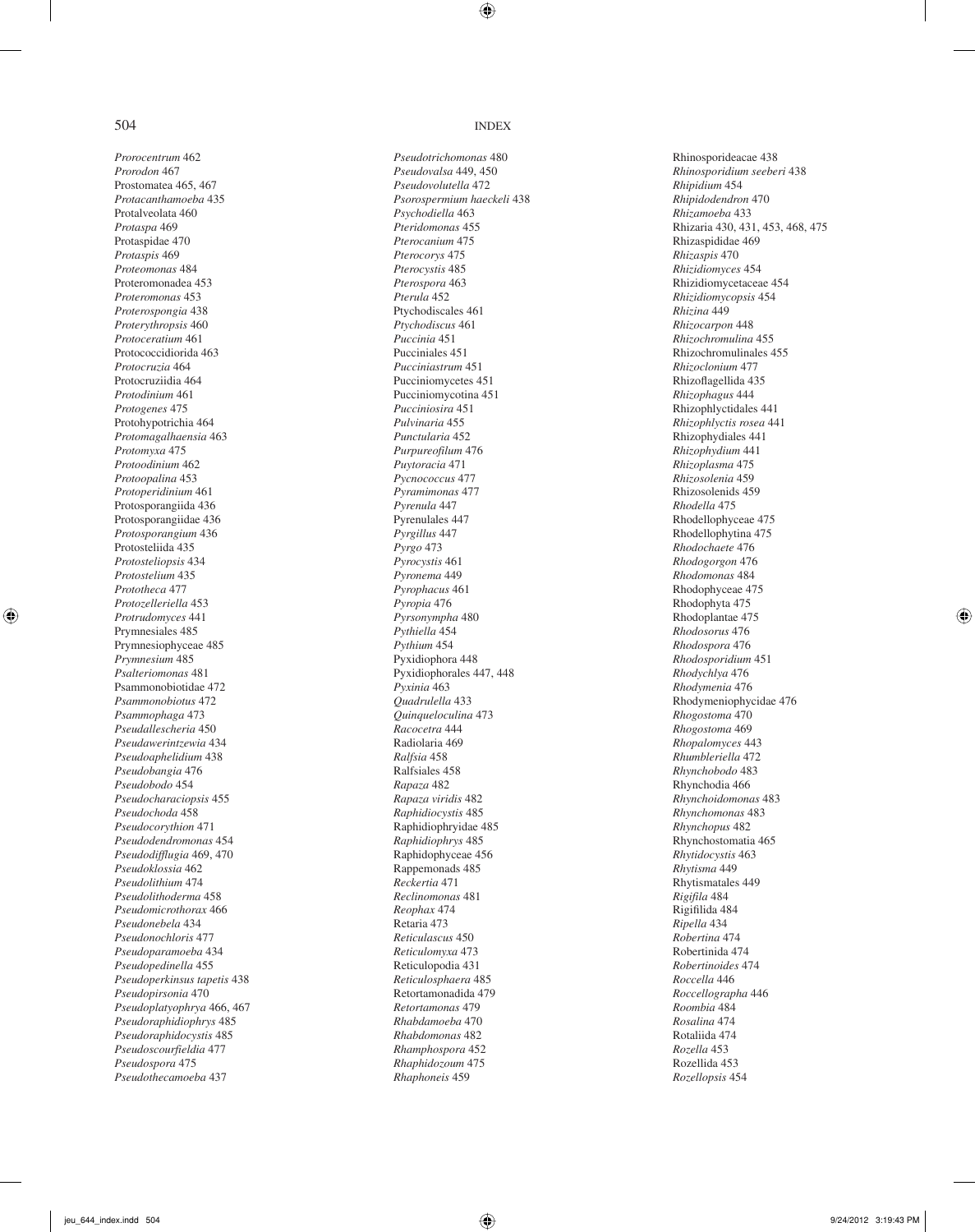*Rufusia* 476 *Russula* 453 Russulales 453 *Saccamoeba* 433 *Saccharata* 446 *Saccharomyces* 445 Saccharomycetales 445 Saccharomycetes 445 Saccharomycotina 445 *Saccinobaculus* 480 *Saccoblastia* 451 *Saepicula* 438 *Sagiolechia* 448 *Sagosphaera* 469 Sainouroids 470 Sainouron 470 *Salpingoeca* 438 *Salpingorhiza* 438 *Sandona* 468 *Sappinia* 435 *Saprolegnia* 454 SAR 430, 431, 453 Sarcinochrysidales 455 *Sarcinochrysis* 455 *Sarcocystis* 462 *Sarcodon* 453 *Sarcoscypha* 449 *Sarcosoma* 449 *Sargassum* 457 *Saroeca* 438 *Saturnalis* 475 *Savillea* 438 *Savoryella* 450 Savoryellales 450 *Sawayella* 463 *Saxonica* 433 *Scaphodinium* 460 *Scenedesmus* 477 *Schaudinnula* 471 *Scheffersomyces* 445 *Schellackia* 462 *Scherffelia* 478 *Schizochytrium* 454 Schizocladales 456 *Schizocladia* 456, 458 *Schizocladia ischiensis* 456 *Schizoparme* 449, 450 *Schizophyllum* 452 Schizoplasmodiida 436 *Schizoplasmodiopsis* 436 *Schizoplasmodium* 436 *Schizosaccharomyces* 445 Schizosaccharomycetales 445 Schizosaccharomycetes 445 *Schyzocystis* 463 *Sclerocystis* 444 *Scleroderma* 452 *Sclerodinium* 461 *Sclerotinia* 449 Scopalinidae 439 *Scorias* 446 *Scortechinia* 450 *Scrippsiella* 461 *Scutellospora* 444 Scuticociliatia 467 *Scutiglypha* 471 *Scytosiphon* 457

### INDEX 505

Scytothamnales 458 *Scytothamnus* 458 *Sebacina* 453 Sebacinales 453 *Sebdenia* 476 *Seculamonas* 481 *Sedis* 434 *Selenidium* 463 *Semperella* 439 Septobasidiales 451 *Septobasidium* 451 *Septochytrium* 441 *Septoglomus* 444 *Sergeia* 483 *Servetia* 469 *Sigmoideomyces* 443 Silicea 439 Silicispongia 439 Silicofilosea 470 *Sinophysis* 462 *Siphonsphaera* 475 *Sirobasidium* 452 *Sirolpidium* 454 *Skeletonema* 459 Slopalinida 453 *Smittium* 443 Soil Clone Group 1 444 *Soliformovum* 436 *Sonderia* 467 *Sonoraphlyctis ranzoni* 441 *Sordaria* 449, 450 Sordariales 449, 450 Sordariomycetes 449, 450 Sordariomycetidae 450 *Sorites* 473 *Sorochytrium* 442 *Sorogena* 466 *Sorosphaera* 472 *Sparassis* 453 *Spathulospora* 450 *Spatulodinium* 460 *Sphacelaria* 458 Sphacelariales 458 *Sphaerastrum* 485 *Sphaerodes* 450 *Sphaeroeca* 438 *Sphaeroforma* 438 *Sphaeroformaarctica* 438 *Sphaerosorus* 457 *Sphaerothecumdestruens* 438 *Sphaerozoum* 475 *Sphenoderia* 471 *Sphenomonas* 482 *Sphinctrina* 447 *Spiculogloea* 451 Spiculogloeales 451 *Spinalia* 443 *Spinoeca* 438 *Spiraloecion* 438 Spirasterillidae 439 *Spirillina* 473 Spirillinida 473 *Spirochona* 466 *Spirodactylon* 443 *Spirogyra* 478 *Spiromyces* 443 *Spironema* 484

Spironemidae 484 *Spironucleus* 479 Spirotrichea 464 *Spirotrichonympha* 480 Spirotrichonymphea 480 *Spizellomyces* 441 Spizellomycetales 441 *Splachnidium* 458 *Spongaster* 475 *Spongilla* 439 Spongillidae 439 Spongomonadida 470 Spongomonadidae 470 *Spongomonas* 470 *Spongomyxa* 472 *Spongosphaera* 475 *Spongospora* 472 Sporidiobolales 451 *Sporidiobolus* 451 *Sporisorium* 452 Sporochnales 458 *Sporochonus* 458 *Sporolithon* 476 *Sporormia* 446 *Spraguea* 440 Spumellaria 475 *Spumochlamys* 433 *Squamamoeba* 434 *Stachybotrys* 450 *Stauracantha* 474 *Stauracon* 474 *Staurastrum* 478 *Staurojoenia* 480 Staurorrhaphidae 439 *Staurothele* 447 *Stegotricha* 466 *Steinina* 463 *Stelexomonas* 438 *Stemonitis* 437 *Stenamoeba* 435 *Stenocodon* 481 *Stenophora* 463 *Stentor* 463 *Stephanacantha* 438 *Stephanoeca* 438 *Stephanopogon* 481 *Stephanopyxis* 459 *Stephanospora* 452 *Stereocladon* 458 *Stereomyxa* 437 *Stereonema* 484 *Sticholonche* 474 Stichotrichia 464 *Stictis* 448 *Stoeckeria* 461 *Stokesia* 467 *Stomatochone* 481 Stramenopiles 429, 430, 431, 453 *Streblomastix* 480 Streptophyta 478 *Strigomonas* 483 *Strioluatus* 434 *Strobilidium* 464 *Strombidinopsis* 464 *Strombidium* 464 *Strombomonas* 482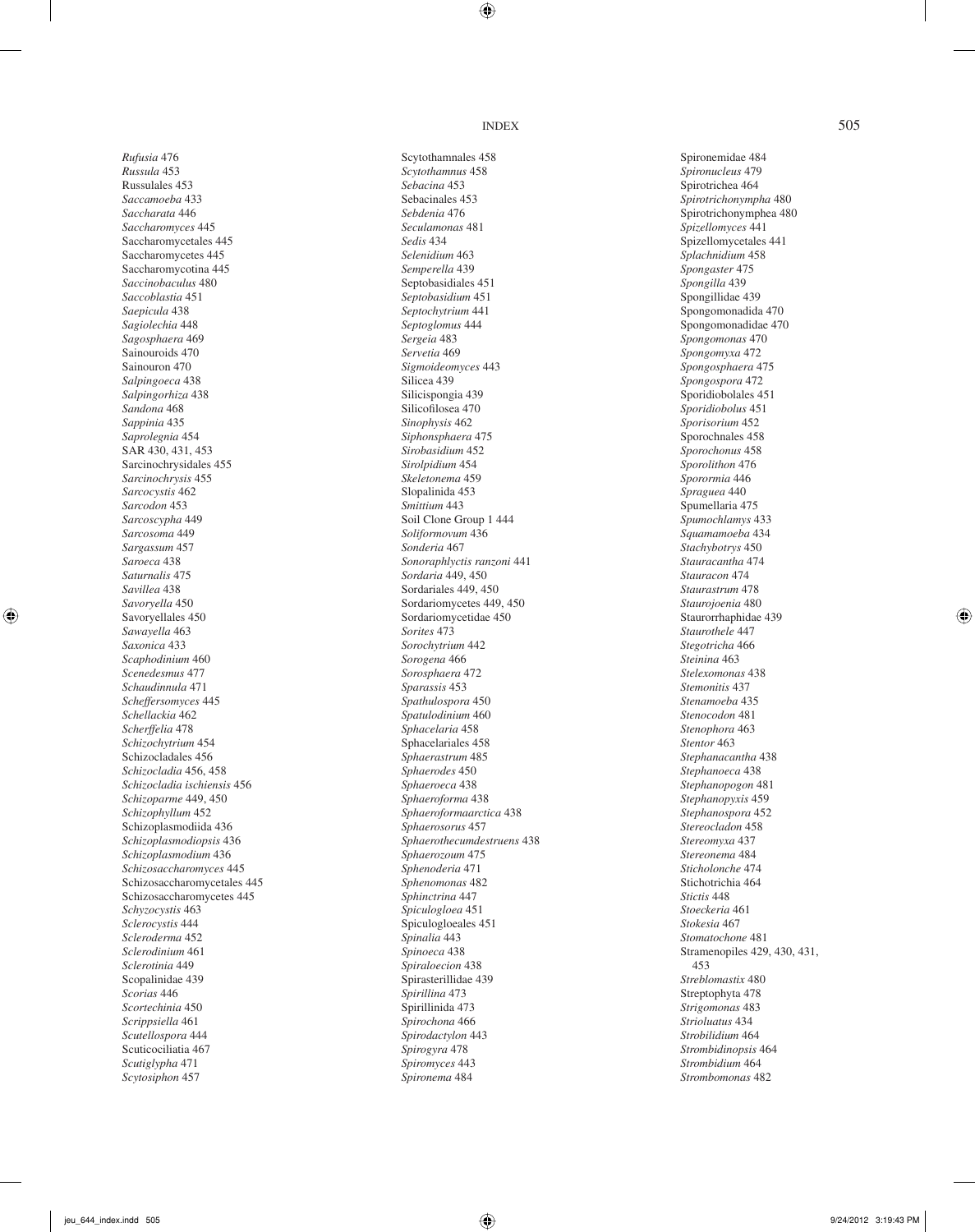*Stygamoeba* 434 Stygamoebida 434 *Stylocephalus* 463 *Stylochromonas* 438 *Stylonema* 476 Stylonematales 476 Stylonematophyceae 476 *Stylonychia* 464 *Stylopage* 443 *Stypocaulon* 458 *Stypopodium* 457 *Suberites* 439 Suberitidae 439 *Subulamoeba* 434 *Subulatomonas* 430, 484 Suctoria 466 Suessiaceae 461 *Suillus* 452 *Sulcomonas* 484 *Sycettusa* 439 *Sydowiella* 449, 450 *Symbiodinium* 461 Symbiontida 482 Symphyacanthida 474 *Sympoventuria* 446 *Syncephalestrum* 442 *Syncystis* 463 *Syndetophyllum* 438 Syndiniales 460 *Syndinium* 460 Synhymenia 465 *Synura* 456 Synurales 456 *Syringoderma* 458 Syringodermatales 458 *Syzygospora* 452 *Takayama* 461 *Talbotiomyces* 453 *Taonia* 457 *Taphrina* 445 Taphrinales 445 Taphrinomycetes 445 Taphrinomycotina 444 *Tapinella* 452 Taxopodida 474 *Telonema* 486 Telonemia 486 Teloschistales 448 *Teloschistes* 448 *Teratosphaeria* 446 *Teretomonas* 468 *Terramyces* 441 *Tesselaria* 456 Testacealobosia 433 Tethyidae 439 Tetractinellida 439 *Tetrahymena* 430, 467 *Tetrahymena thermophila* 430, 431, 453 Tetramitia 481 *Tetramitus* 481 *Tetraplosphaeria* 446 *Tetraselmis* 478, 482 *Textularia* 474 Textulariida 473, 474 *Thalassicolla* 475 *Thalassiosira* 431, 459

# 506 INDEX

*Thalassiosira pseudonana* 430, 431, 453 *Thalassomyces* 468 *Thalassomyxa* 472 *Thamnidium* 442 Thaumatomastigidae 471 *Thaumatomastix* 471 Thaumatomonad/spongomonad 470 Thaumatomonadida 470, 471 Thaumatomonadidae 471 *Thaumatomonas* 471 *Thecamoeba* 435 Thecamoebida 435 *Thecamonas* 484 *Thecaphora* 452 *Thecochaos* 437 Thecofilosea 469, 470 *Theileria* 462 Thelebolales 449 *Thelebolus* 449 Thelephorales 453 *Theratromyxa* 472 *Thiriotia* 463 *Thoracosphaera* 461 Thoracosphaeraceae 461 *Thorea* 476 Thraustochytriaceae 454 *Thraustochytrium* 454 *Tieghemiomyces* 443 *Tilletia* 452 *Tilletiales* 452 *Tilletiaria* 452 Tilopteridales 458 *Tilopteris* 458 Timeidae 439 *Tintinnopsis* 464 *Tokophrya* 466 *Tolypella* 478 *Tomaculopsis* 458 *Tovellia* 461 Tovelliaceae 461 *Toxoplasma* 462 *Tracheleuglypha* 471 *Trachelius* 465 *Trachelocerca* 463 *Trachelocorythion* 471 *Trachelomonas* 482 Trachycladidae 439 *Trametes* 453 *Trebouxia* 477 Trebouxiophyceae 477 *Trechispora* 453 Trechisporales 453 *Tremella* 452 Tremellales 452 Tremellomycetes 450, 452 *Tremula* 468 *Tremula longifila* 468 *Trepomonas* 479 *Treubaria* 477 *Tribonema* 457 Tribonematales 457 *Tricercomitus* 480 *Trichamoeba* 433 *Trichia* 437 *Trichodina* 468 *Trichoglossum* 447

*Tricholoma* 452 *Trichomitus* 480 Trichomonadea 480 *Trichomonas* 480 *Trichomonascus* 445 Trichomycetes 443 *Trichonympha* 480 Trichonymphea 480 *Trichoplax* 438, 439 *Trichoplax adhaerens* 439 *Trichorhynchus* 463 *Trichosphaerium* 434 Trichostomatia 465 *Trichotokara* 463 *Trienamoeba* 434 *Trigonopyxis* 433 *Trimastix* 480 *Trimitus* 479 *Trimyema* 467 *Trinema* 471 Trinematidae 471 *Triparticalcar* 441 *Triposolenia* 462 Tripylea 469 Tritrichomonadea 480 *Tritrichomonas* 480 *Trochammina* 474 *Trochiscia* 477 *Trypanoplasma* 483 *Trypanosoma* 483 Trypanosomatida 483 *Trypethelium* 446 *Tsukubamonas* 481, 483 *Tsukubamonas globosa* 483 *Tuber* 449 *Tubifera* 437 Tubothalamea 473 Tubulinea 433 *Tulasnella* 452 *Turbinaria* 457 *Tuscarora* 469 *Tychosporium* 436 *Tyrannodinium* 461 *Tyzzeria* 462 *Ulkenia* 454 Ulvophyceae 477 Umbilicaria 448 *Umbilicariales* 448 *Unda* 434 Unikonta 430 *Urceomyces* 441 Urediniomycetes 451 *Urocystales* 452 *Urocystis* 452 *Urophlyctis* 442 *Urosporidium* 472 *Urostyla* 464 *Urotricha* 467 *Usnea* 448 *Ustanciosporium* 452 Ustilaginales 452 Ustilaginomycetes 452 Ustilaginomycotina 452 *Ustilago* 452 *Ustilentyloma* 451 *Vacuolaria* 456 *Vahlkampfia* 481